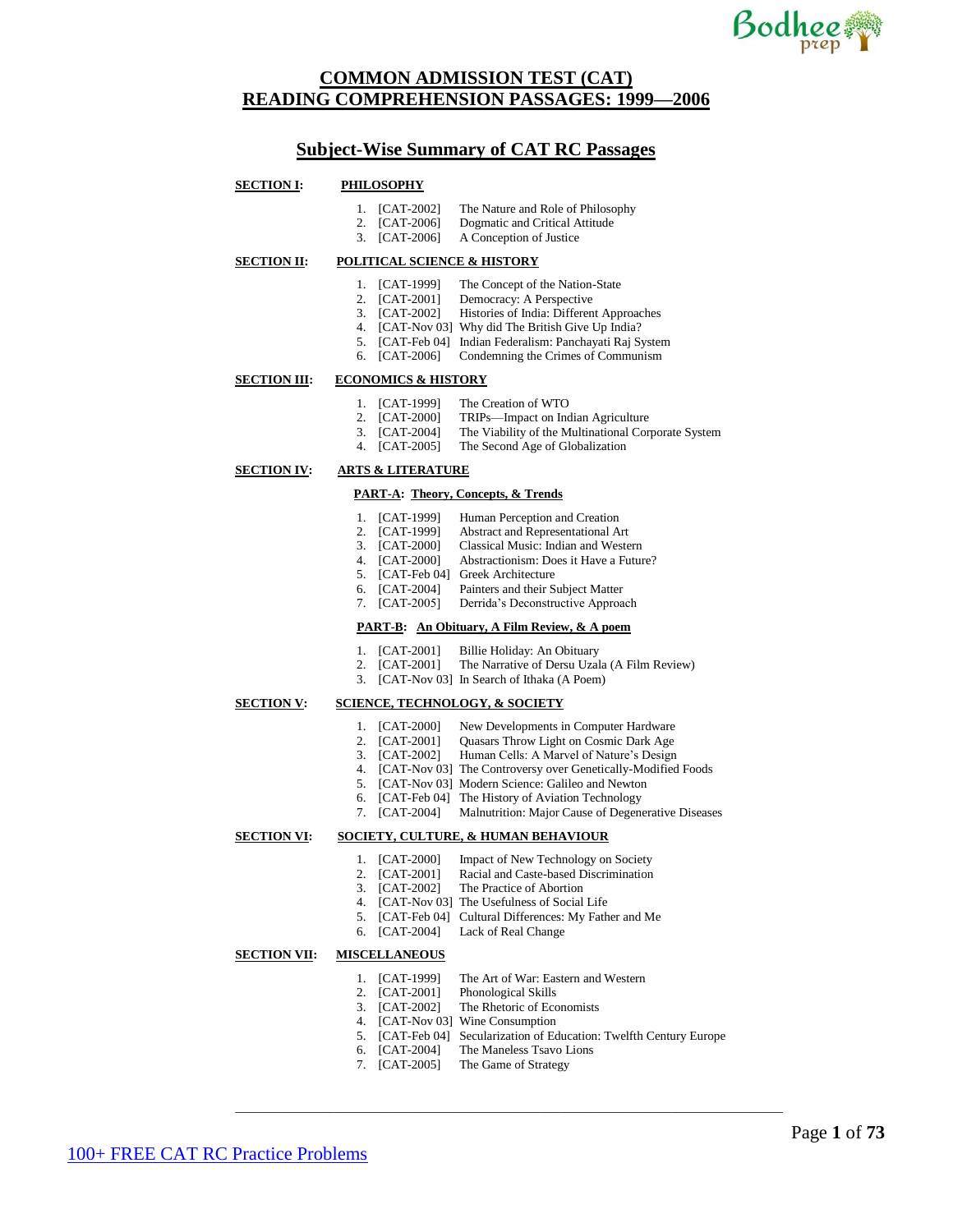

# **List of must read articles on CAT Verbal Ability**

[How to improve accuracy in Reading Comprehension](https://bodheeprep.com/cat-reading-comprehension-accuracy)

[Types of Reading Comprehension Questions](https://bodheeprep.com/types-of-cat-reading-comprehension-questions)

[How to identify Tones of the RC Passages](https://bodheeprep.com/tones-rc-passages-cat-exam)

[How to find main idea or central idea of the RC Passages](https://bodheeprep.com/main-central-idea-rc-passage)

[How to solve inference based RC questions](https://bodheeprep.com/solve-inference-based-reading-comprehension-questions)

[Types of Reading Comprehension Passages](https://bodheeprep.com/types-cat-rc-passages)

5 most [common mistakes made by students in CAT RCs](https://bodheeprep.com/5-common-mistakes-made-students-cat-reading-comprehension)

[How to approach CAT parajumbles](https://bodheeprep.com/parajumbles-approach-solve-parajumbles)

[How to Solve CAT Odd sentences](https://bodheeprep.com/approach-solve-odd-sentences-sentence-exclusion)

# **Reading Comprehension Practice Problems with Video Explanations**

[FREE CAT RC Practice Questions](https://bodheeprep.com/free-cat-rc-practice-problems)

FREE [CAT Parajumbles Practice Questions](https://bodheeprep.com/cat-parajumble-practice-problems)

# **[Online CAT Verbal Course](https://online.bodheeprep.com/learn/CAT-online-comprehensive-course)**

- Over 2000 Practice problems with video explanations in detail
- Covers the entire [CAT Verbal syllabus](https://bodheeprep.com/cat-syllabus-mba-entrance-exam)
- Based on the latest CAT pattern
- Online Support : live online sessions for concepts building

Take [Free Trial](https://online.bodheeprep.com/learn/CAT-online-comprehensive-course)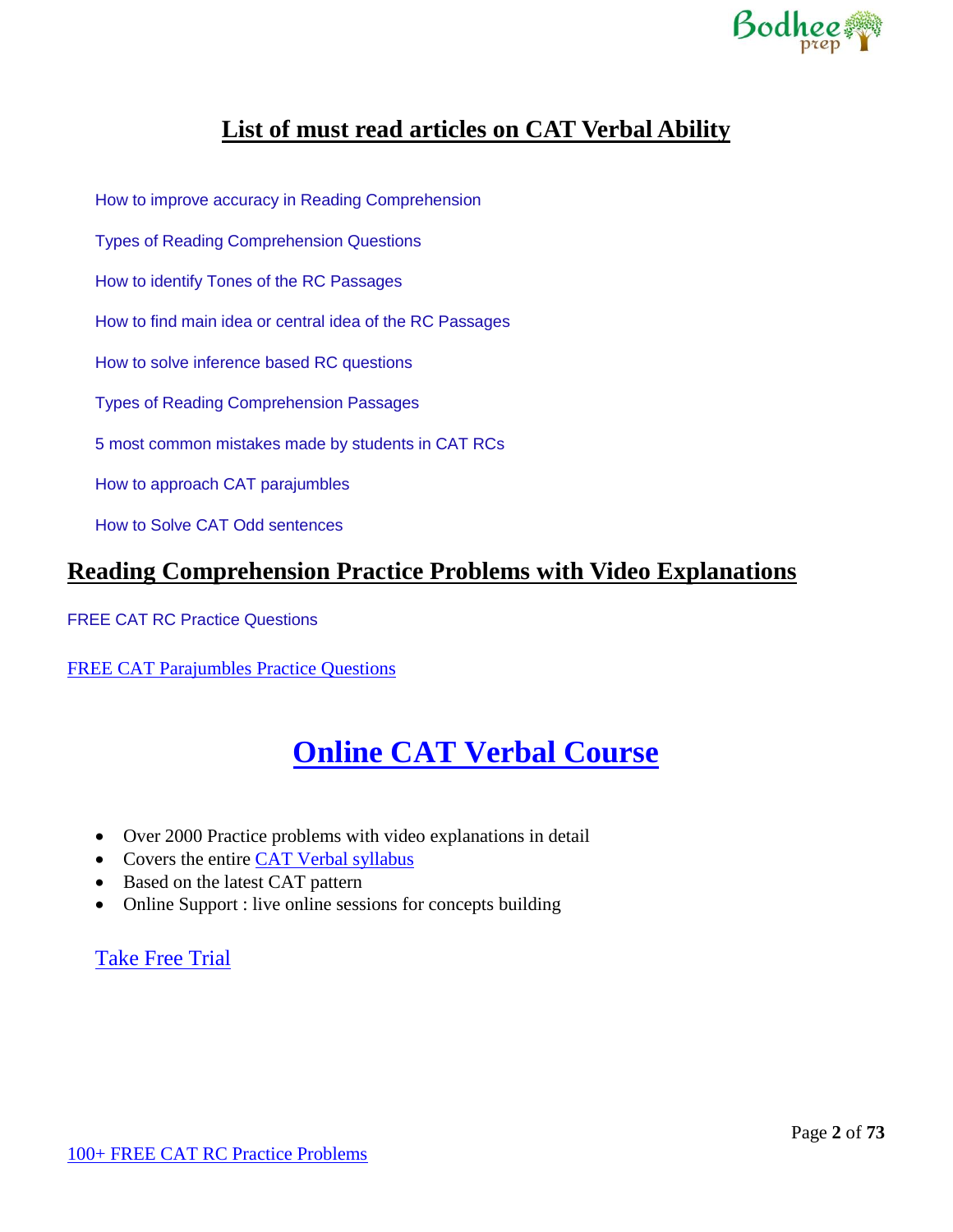# **SECTION I: PHILOSOPHY**

| 1. $[CAT-2002]$ | The Nature and Role of Philosophy |
|-----------------|-----------------------------------|
| 2. [CAT-2006]   | Dogmatic and Critical Attitude    |
| $3.$ [CAT-2006] | A Conception of Justice           |

# **PASSAGE I**

The conceptions of life and the world which we call 'philosophical' are a product of two factors: one, inherited religious and ethical conceptions; the other, the sort of investigation which may be called 'scientific', using this word in its broadest sense. Individual philosophers have differed widely in regard to the proportions in which these two factors entered into their systems, but it is the presence of both, in some degree, that characterizes philosophy.

'Philosophy' is a word which has been used in many ways, some wider, some narrower. I propose to use it in a very wide sense, which I will now try to explain.

Philosophy, as I shall understand the word, is something intermediate between theology and science. Like theology, it consists of speculations on matters as to which definite knowledge has, so far, been unascertainable; but like science, it appeals to human reason rather than to authority, whether that of tradition or that of revelation. All definite knowledge—so I should contend belongs to science; all dogma as to what surpasses definite knowledge belongs to theology. But between theology and science there is a 'No man's Land', exposed to attack from both sides; this 'No man's Land' is philosophy. Almost all the questions of most interest to speculative minds are such as science cannot answer, and the confident answers of theologians no longer seem so convincing as they did in former centuries. Is the world divided into mind and matter, and if so, what is mind and what is matter? Is mind subject to matter, or is it possessed of independent powers? Has the universe any unity or purpose? Is it evolving towards some goal? Are there really laws of nature, or do we believe in them only because of our innate love of order? Is man what he seems to the astronomer, a tiny lump of carbon and water impotently crawling on a small and unimportant planet? Or is he what he appears to Hamlet? Is he perhaps both at once? Is there a way of living that is noble and another that is base, or are all ways of living merely futile? If there is a way of living that is noble, in what does it consist, and how shall we achieve it? Must the good be eternal in order to deserve to be valued, or is it worth seeking even if the universe is inexorably moving towards death? Is there such a thing as wisdom, or is what seems such merely the ultimate refinement of folly? To such questions no answer can be found in the laboratory. Theologies have professed to give answers, all too definite; but their definiteness causes modern minds to view them with suspicion. The studying of these questions, if not the answering of them, is the business of philosophy.

Why, then, you may ask, waste time on such insoluble problems? To this one may answer as a historian, or as an individual facing the terror of cosmic loneliness.

The answer of the historian, in so far as I am capable of giving it, will appear in the course of this work. Ever since men became capable of free speculation, their actions in innumerable important respects have depended upon their theories as to the world and human life, as to what is good and what is evil. This is as true in the present day as at any former time. To understand an age or a nation, we must understand its philosophy, and to understand its philosophy we must ourselves be in some degree philosophers. There is here a reciprocal causation: the circumstances of men's lives do much to determine their philosophy, but, conversely, their philosophy does much to determine their circumstances.

There is also, however, a more personal answer. Science tells us what we can know, but what we can know is little, and if we forget how much we cannot know we may become insensitive to many things of very great importance. Theology, on the other hand, induces a dogmatic belief that we have knowledge, where in fact we have ignorance, and by doing so generates a kind of impertinent insolence towards the universe. Uncertainty, in the presence of vivid hopes and fears, is painful, but must be endured if we wish to live without the support of comforting fairy tales. It is not good either to forget the questions that philosophy asks, or to persuade ourselves that we have found indubitable answers to them. To teach how to live without certainty, and yet without being paralyzed by hesitation, is perhaps the chief thing that philosophy, in our age, can still do for those who study it.

- 1. The purpose of philosophy is to:
	- 1. reduce uncertainty and chaos.
	- 2. help us to cope with uncertainty and ambiguity.
	- 3. help us to find explanations for uncertainty.
	- 4. reduce the terror of cosmic loneliness.

Bodhee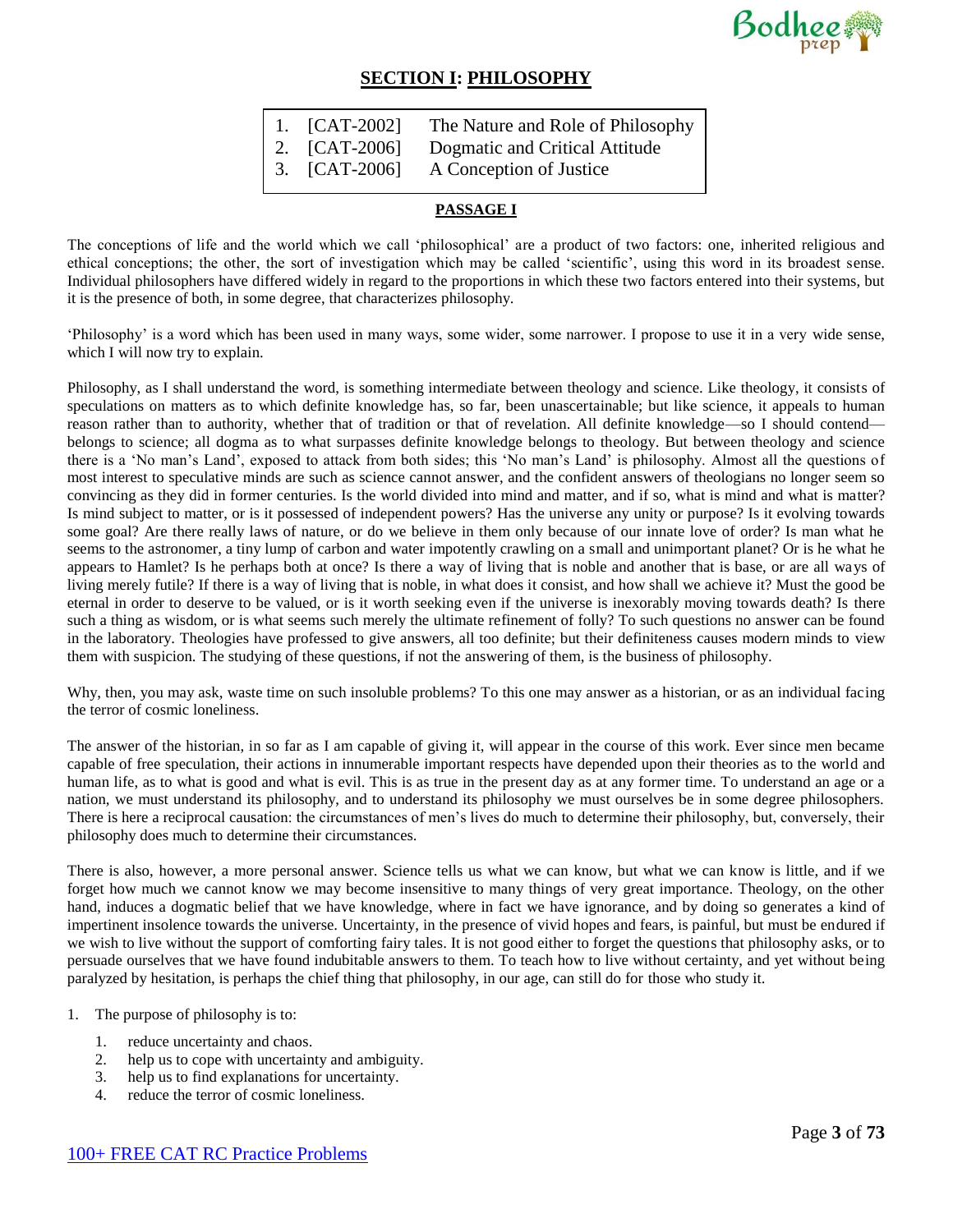

- 2. Based on this passage what can be concluded about the relation between philosophy and science?
	- 1. The two are antagonistic.
	- 2. The two are complementary.
	- 3. There is no relation between the two.
	- 4. Philosophy derives from science.
- 3. From reading the passage, what can be concluded about the profession of the author? He is most likely **not** to be a:
	- 1. historian
	- 2. philosopher
	- 3. scientist
	- 4. theologian
- 4. According to the author, which of the following statements about the nature of the universe must be definitely true?
	- 1. The universe has unity.
	- 2. The universe has a purpose.
	- 3. The universe is evolving towards a goal.
	- 4. None of the above.

## **PASSAGE II**

Our propensity to look out for regularities, and to impose laws upon nature, leads to the psychological phenomenon of dogmatic thinking or, more generally, dogmatic behaviour: we expect regularities everywhere and attempt to find them even where there are none; events which do not yield to these attempts we are inclined to treat as a kind of 'background noise'; and we stick to our expectations even when they are inadequate and we ought to accept defeat. This dogmatism is to some extent necessary. It is demanded by a situation which can only be dealt with by forcing our conjectures upon the world. Moreover, this dogmatism allows us to approach a good theory in stages, by way of approximations: if we accept defeat too easily, we may prevent ourselves from finding that we were very nearly right.

It is clear that this *dogmatic attitude*, which makes us stick to our first impressions, is indicative of a strong belief; while a critical attitude, which is ready to modify its tenets, which admits doubt and demands tests, is indicative of a weaker belief. Now according to Hume's theory, and to the popular theory, the strength of a belief should be a product of repetition; thus it should always grow with experience, and always be greater in less primitive persons. But dogmatic thinking, an uncontrolled wish to impose regularities, a manifest pleasure in rites and in repetition as such, is characteristic of primitives and children; and increasing experience and maturity sometimes create an attitude of caution and criticism rather than of dogmatism.

My logical criticism of Hume's psychological theory, and the considerations connected with it, may seem a little removed from the field of the philosophy of science. But the distinction between dogmatic and critical thinking, or the dogmatic and the critical attitude, brings us right back to our central problem. For the dogmatic attitude is clearly related to the tendency to verify our laws and schemata by seeking to apply them and to confirm them, even to the point of neglecting refutations, whereas the critical attitude is one of readiness to change them—to test them; to refute them; to falsify them, if possible. This suggests that we may identify the critical attitude with the scientific attitude, and the dogmatic attitude with the one which we have described as pseudoscientific. It further suggests that genetically speaking the pseudo-scientific attitude is more primitive than, and prior to, the scientific attitude: that it is a pre-scientific attitude. And this primitivity or priority also has its logical aspect. For the critical attitude is not so much opposed to the dogmatic attitude as super-imposed upon it: criticism must be directed against existing and influential beliefs in need of critical revision—in other words, dogmatic beliefs. A critical attitude needs for its raw material, as it were, theories or beliefs which are held more or less dogmatically.

Thus, science must begin with myths, and with the criticism of myths; neither with the collection of observations, nor with the invention of experiments, but with the critical discussion of myths, and of magical techniques and practices. The scientific tradition is distinguished from the pre-scientific tradition in having two layers. Like the latter, it passes on its theories; but it also passes on a critical attitude towards them. The theories are passed on, not as dogmas, but rather with the challenge to discuss them and improve upon them.

The critical attitude, the tradition of free discussion of theories with the aim of discovering their weak spots so that they may be improved upon, is the attitude of reasonableness, of rationality. From the point of view here developed, all laws, all theories,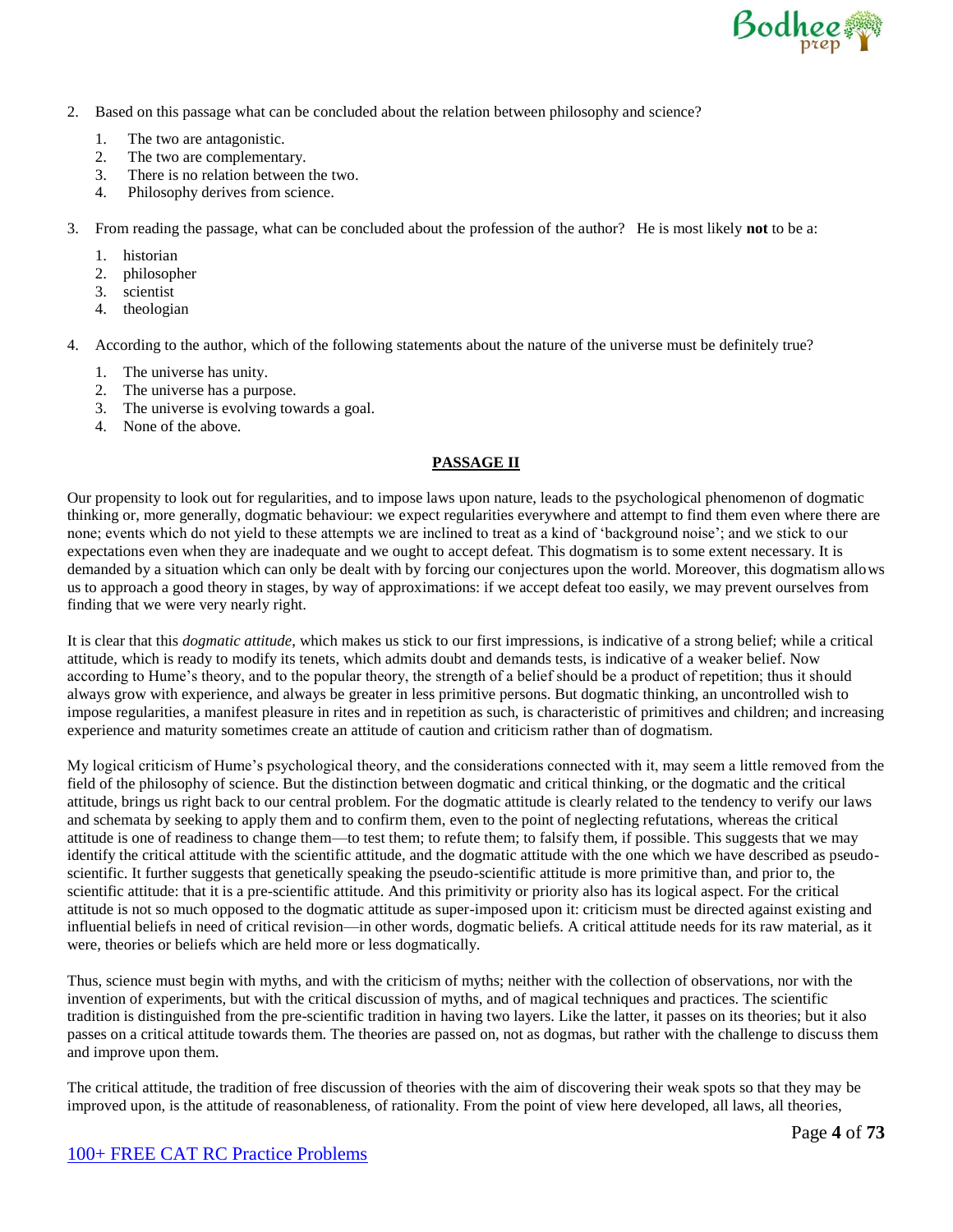

remain essentially tentative, or conjectural, or hypothetical, even when we feel unable to doubt them any longer. Before a theory has been refuted we can never know in what way it may have to be modified.

- 5. In the context of science, according to the passage, the interaction of *dogmatic beliefs* and *critical attitude* can be best described as:
- (1) A duel between two warriors in which one has to die.
- (2) The effect of a chisel on a marble stone while making a sculpture.
- (3) The feedshare (natural gas) in fertilizer industry being transformed into fertilizers.
- (4) A predator killing its prey.
- (5) The effect of fertilizers on a sapling.
- 6. According to the passage, the role of a dogmatic attitude or dogmatic behaviour in the development of science is
- (1) critical and important, as, without it, initial hypotheses or conjectures can never be made.
- (2) positive, as conjectures arising out of our dogmatic attitude become science.
- (3) negative, as it leads to pseudo-science.
- (4) neutral, as the development of science is essentially because of our critical attitude.
- (5) inferior to critical attitude, as a critical attitude leads to the attitude of reasonableness and rationality.
- 7. Dogmatic behaviour, in this passage, has been associated with primitives and children. Which of the following best describes the reason why the author compares primitives with children?
- (1) Primitives are people who are not educated, and hence can be compared with children, who have not yet been through school.
- (2) Primitives are people who, though not modern, are as innocent as children.
- (3) Primitives are people without a critical attitude, just as children are.
- (4) Primitives are people in the early stages of human evolution; children are in the early stages of their lives.
- (5) Primitives are people who are not civilized enough, just as children are not.
- 8. Which of the following statements best supports the argument in the passage that a critical attitude leads to a weaker belief than a dogmatic one does?
- (1) A critical attitude implies endless questioning, and, therefore, it cannot lead to strong beliefs.
- (2) A critical attitude, by definition, is centred on an analysis of anomalies and "noise".
- (3) A critical attitude leads to questioning everything, and in the process generates "noise" without any conviction.
- (4) A critical attitude is antithetical to conviction, which is required for stronger beliefs.
- (5) A critical attitude leads to questioning and to tentative hypotheses.
- 9. According to the passage, which of the following statements best describes the difference between science and pseudoscience?
- (1) Scientific theories or hypothesis are tentatively true whereas pseudo-sciences are always true.
- (2) Scientific laws and theories are permanent and immutable whereas pseudo-sciences are contingent on the prevalent mode of thinking in a society.
- (3) Science always allows the possibility of rejecting a theory or hypothesis, whereas pseudo-sciences seek to validate their ideas or theories.
- (4) Science focuses on anomalies and exceptions so that fundamental truths can be uncovered, whereas pseudo-sciences focus mainly on general truths.
- (5) Science progresses by collection of observations or by experimentation, whereas pseudo-sciences do not worry about observations and experiments.

#### **PASSAGE III**

My aim is to present a conception of justice which generalizes and carries to a higher level of abstraction the familiar theory of the social contract. In order to do this we are not to think of the original contract as one to enter a particular society or to set up a particular form of government. Rather, the idea is that the principles of justice for the basic structure of society are the object of the original agreement. They are the principles that free and rational persons concerned to further their own interests would accept in an initial position of equality. These principles are to regulate all further agreements; they specify the kinds of social cooperation that can be entered into and the forms of government that can be established. This way of regarding the principles of justice, I shall call justice as fairness. Thus, we are to imagine that those who engage in social cooperation choose together, in one joint act, the principles which are to assign basic rights and duties and to determine the division of social benefits. Just as each person must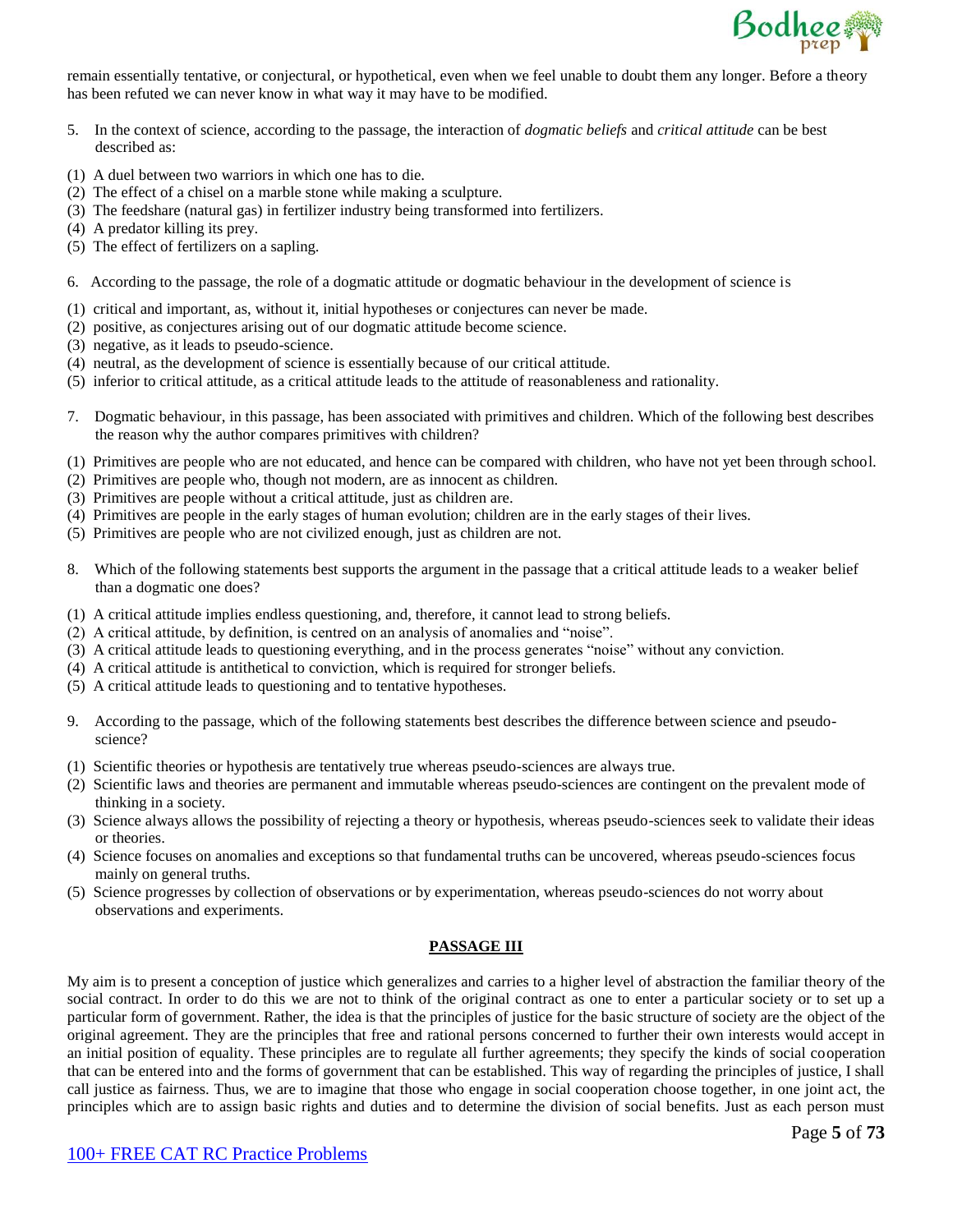

decide by rational reflection what constitutes his good, that is, the system of ends which it is rational for him to pursue, so a group of persons must decide once and for all what is to count among them as just and unjust. The choice which rational men would make in this hypothetical situation of equal liberty determines the principles of justice.

In 'justice as fairness', the original position is not an actual historical state of affairs. It is understood as a purely hypothetical situation characterized so as to lead to a certain conception of justice. Among the essential features of this situation is that no one knows his place in society, his class position or social status, nor does anyone know his fortune in the distribution of natural assets and abilities, his intelligence, strength, and the like. I shall even assume that the parties do not know their conceptions of the good or their special psychological propensities. The principles of justice are chosen behind a veil of ignorance. This ensures that no one is advantaged or disadvantaged in the choice of principles by the outcome of natural chance or the contingency of social circumstances. Since all are similarly situated and no one is able to design principles to favor his particular condition, the principles of justice are the result of a fair agreement or bargain.

Justice as fairness begins with one of the most general of all choices which persons might make together, namely, with the choice of the first principles of a conception of justice which is to regulate all subsequent criticism and reform of institutions. Then, having chosen a conception of justice, we can suppose that they are to choose a constitution and a legislature to enact laws, and so on, all in accordance with the principles of justice initially agreed upon. Our social situation is just if it is such that by this sequence of hypothetical agreements we would have contracted into the general system of rules which defines it. Moreover, assuming that the original position does determine a set of principles, it will then be true that whenever social institutions satisfy these principles, those engaged in them can say to one another that they are cooperating on terms to which they would agree if they were free and equal persons whose relations with respect to one another were fair. They could all view their arrangements as meeting the stipulations which they would acknowledge in an initial situation that embodies widely accepted and reasonable constraints on the choice of principles. The general recognition of this fact would provide the basis for a public acceptance of the corresponding principles of justice. No society can, of course, be a scheme of cooperation which men enter voluntarily in a literal sense; each person finds himself placed at birth in some particular position in some particular society, and the nature of this position materially affects his life prospects. Yet a society satisfying the principles of justice as fairness comes as close as a society can to being a voluntary scheme, for it meets the principles which free and equal persons would assent to under circumstances that are fair.

10. A just society, as conceptualized in the passage, can be best described as:

- (1) A Utopia in which everyone is equal and no one enjoys any privilege based on their existing positions and powers.
- (2) A hypothetical society in which people agree upon principles of justice which are fair.
- (3) A society in which principles of justice are not based on the existing positions and powers of the individuals.
- (4) A society in which principles of justice are fair to all.
- (5) A hypothetical society in which principles of justice are not based on the existing positions and powers of the individuals.
- 11. The original agreement or original position in the passage has been used by the author as:
- (1) A hypothetical situation conceived to derive principles of justice which are not influenced by position, status and condition of individuals in the society.
- (2) A hypothetical situation in which every individual is equal and no individual enjoys any privilege based on the existing positions and powers.
- (3) A hypothetical situation to ensure fairness of agreements among individuals in society.
- (4) An imagined situation in which principles of justice would have to be fair.
- (5) An imagined situation in which fairness is the objective of the principles of justice to ensure that no individual enjoys any privilege based on the existing positions and powers.
- 12. Which of the following best illustrates the situation that is equivalent to choosing 'the principles of justice' behind a 'veil of ignorance'?
- (1) The principles of justice are chosen by businessmen, who are marooned on an uninhabited island after a shipwreck, but have some possibility of returning.
- (2) The principles of justice are chosen by a group of school children whose capabilities are yet to develop.
- (3) The principles of justice are chosen by businessmen, who are marooned on an uninhabited island after a shipwreck and have no possibility of returning.
- (4) The principles of justice are chosen assuming that such principles will govern the lives of the rule makers only in their next birth if the rule makers agree that they will be born again.
- (5) The principles of justice are chosen by potential immigrants who are unaware of the resources necessary to succeed in a foreign country.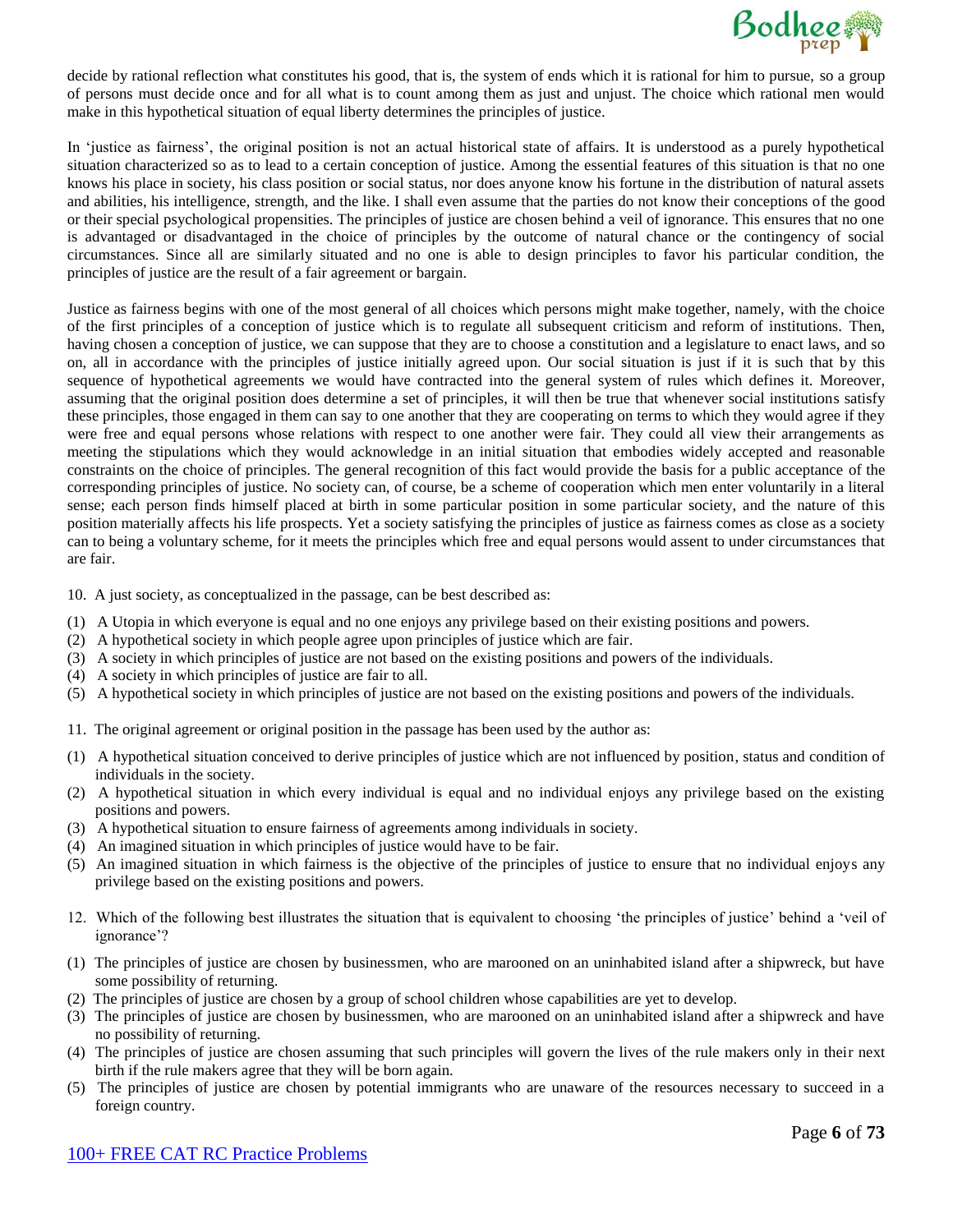

- 13. Why, according to the passage, do principles of justice need to be based on an original agreement?
- (1) Social institutions and laws can be considered fair only if they conform to principles of justice.
- (2) Social institutions and laws can be fair only if they are consistent with the principles of justice as initially agreed upon.
- (3) Social institutions and laws need to be fair in order to be just.
- (4) Social institutions and laws evolve fairly only if they are consistent with the principles of justice as initially agreed upon.
- (5) Social institutions and laws conform to the principles of justice as initially agreed upon.

14. Which of the following situations best represents the idea of justice as fairness, as argued in the passage?

- (1) All individuals are paid equally for the work they do.
- (2) Everyone is assigned some work for his or her livelihood.
- (3) All acts of theft are penalized equally.
- (4) All children are provided free education in similar schools.
- (5) All individuals are provided a fixed sum of money to take care of their health.

|          |          | <b>ANSWER KEY</b> |           |           |
|----------|----------|-------------------|-----------|-----------|
| 1. $(2)$ | 2. (2)   | 3. (4)            | 4. $(4)$  | 5. (2)    |
| 6. $(1)$ | 7. $(4)$ | 8. (5)            | 9. (3)    | 10. $(3)$ |
| 11.(1)   | 12. (4)  | 13. (2)           | 14. $(4)$ |           |

\_\_\_\_\_\_\_\_\_\_\_\_\_\_\_\_\_\_\_\_\_\_\_\_\_\_\_\_\_\_\_\_\_\_\_\_\_\_\_\_\_\_\_\_\_\_\_\_\_\_\_\_\_\_\_\_\_\_\_\_\_\_\_\_\_\_\_\_\_\_\_\_\_\_\_\_\_\_\_\_\_\_\_\_\_\_\_\_\_\_\_\_\_\_\_\_\_\_\_\_\_\_\_\_\_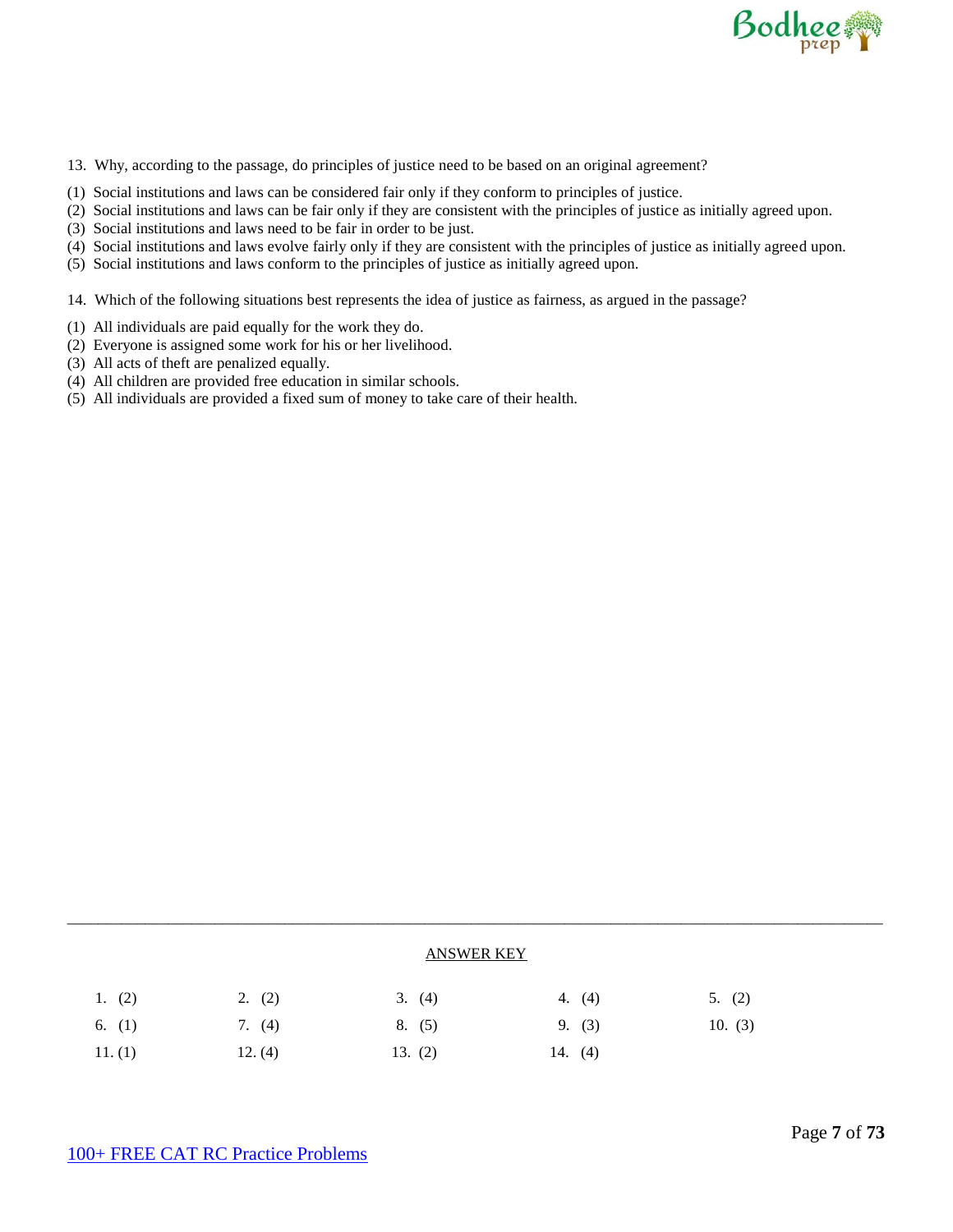# **SECTION II: POLITICAL SCIENCE & HISTORY**

\_\_\_\_\_\_\_\_\_\_\_\_\_\_\_\_\_\_\_\_\_\_\_\_\_\_\_\_\_\_\_\_\_\_\_\_\_\_\_\_\_\_\_\_\_\_\_\_\_\_\_\_\_\_\_\_\_\_\_\_\_\_\_\_\_\_\_\_\_\_\_\_\_\_\_\_\_\_\_\_\_\_\_\_\_\_\_\_\_\_\_\_\_\_\_\_\_\_\_\_\_\_\_\_\_

- 1. [CAT-1999] The Concept of the Nation-State
- 2. [CAT-2001] Democracy: A Perspective
	- 3. [CAT-2002] Histories of India: Different Approaches
- 4. [CAT-Nov 03] Why did The British Give Up India?
- 5. [CAT-Feb 04] Indian Federalism: Panchayati Raj System
- 6. [CAT-2006] Condemning the Crimes of Communism

# **PASSAGE I**

Since World War II, the nation-state has been regarded with approval by every political system and every ideology. In the name of modernization in the West, of socialism in the Eastern bloc, and of development in the Third World, it was expected to guarantee the happiness of individuals as citizens and of peoples as societies. However, the state today appears to have broken down in many parts of the world. It has failed to guarantee either security or social justice, and has been unable to prevent either international wars or civil wars. Disturbed by the claims of communities within it, the nation-state tries to repress their demands and to proclaim itself as the only guarantor of security of all. In the name of national unity, territorial integrity, equality of all its citizens and nonpartisan secularism, the state can use its powerful resources to reject the demands of the communities; it may even go so far as genocide to ensure that order prevails.

As one observes the awakening of communities in different parts of the world, one cannot ignore the context in which identity issues arise. It is no longer a context of sealed frontiers and isolated regions but is one of integrated global systems. In a reaction to this trend towards globalisation, individuals and communities everywhere are voicing their desire to exist, to use their power of creation and to play an active part in national and international life.

There are two ways in which the current upsurge in demands for the recognition of identities can be looked at. On the positive side, the efforts by certain population groups to assert their identity can be regarded as "liberation movements", challenging oppression and injustice. What these groups are doing—proclaiming that they are different, rediscovering the roots of their culture or strengthening group solidarity—may accordingly be seen as legitimate attempts to escape from their state of subjugation and enjoy a certain measure of dignity. On the downside, however, militant action for recognition tends to make such groups more deeply entrenched in their attitude and to make their cultural compartments even more watertight. The assertion of identity then starts turning into self-absorption and isolation, and is liable to slide into intolerance of others and towards ideas of "ethnic cleansing", xenophobia and violence.

Whereas continuous variations among peoples prevent drawing of clear dividing lines between the groups, those militating for recognition of their group's identity arbitrarily choose a limited number of criteria such as religion, language, skin colour, and place of origin so that their members recognize themselves primarily in terms of the labels attached to the group whose existence is being asserted. This distinction between the group in question and other groups is established by simplifying the feature selected. Simplification also works by transforming groups into essences, abstractions endowed with the capacity to remain unchanged through time. In some cases, people actually act as though the group has remained unchanged and talk, for example, about the history of nations and communities as if these entities survived for centuries without changing, with the same ways of acting and thinking, the same desires, anxieties, and aspirations.

Paradoxically, precisely because identity represents a simplifying fiction, creating uniform groups out of disparate people, that identity performs a cognitive function. It enables us to put names to ourselves and others, from some idea of who we are and who others are, and ascertain the place we occupy along with the others in the world and society. The current upsurge to assert the identity of groups can thus be partly explained by the cognitive function performed by identity. However, that said, people would not go along as they do, often in large numbers, with the propositions put to them, in spite of the sacrifices they entail, if there was not a very strong feeling of need for identity, a need to take stock of things and know "who we are", "where we come from", and "where we are going".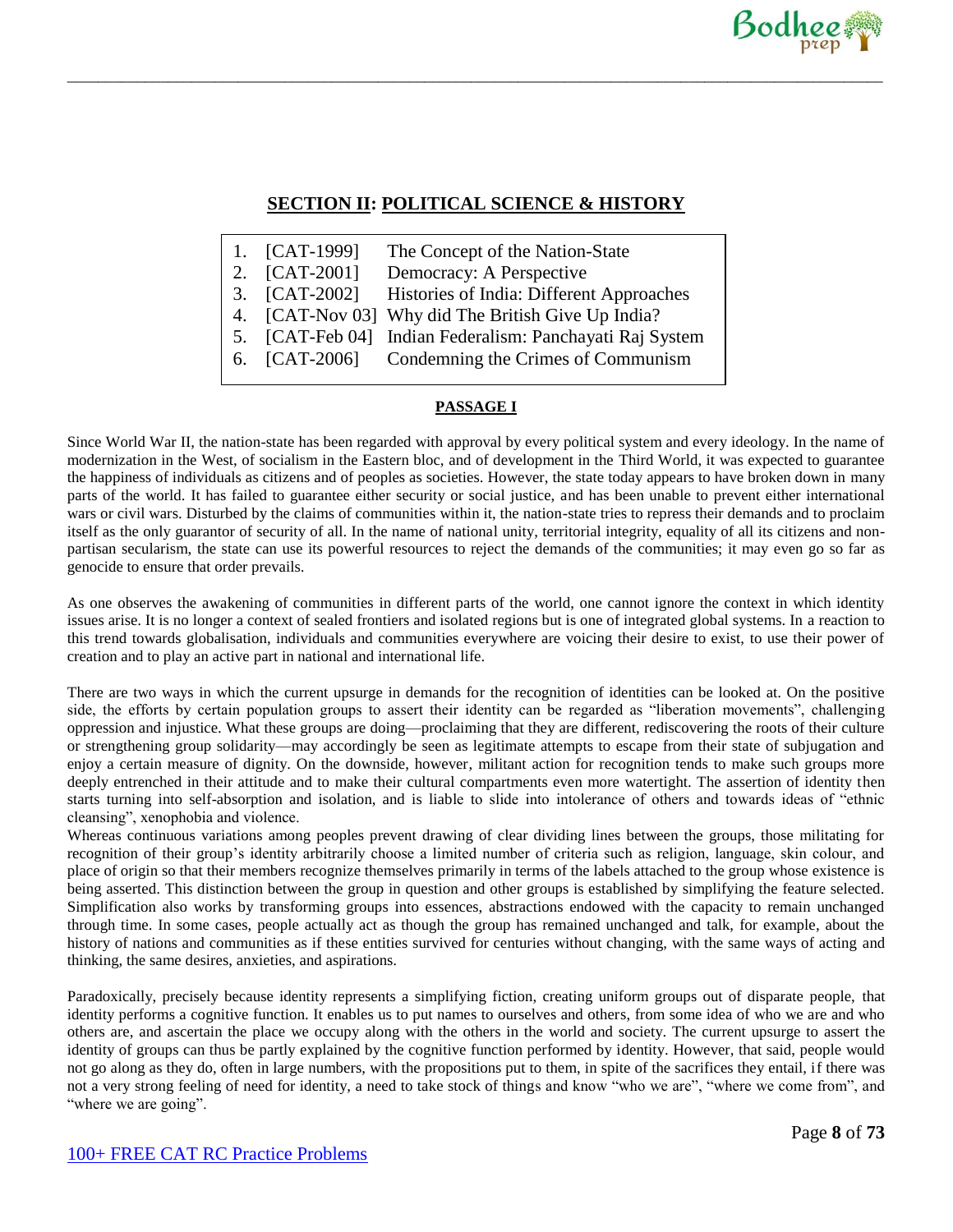

Identity is thus a necessity in a constantly changing world, but it can also be a potent source of violence and disruption. How can these two contradictory aspects of identity be reconciled? First, we must bear the arbitrary nature of identity categories in mind, not with a view to eliminating all forms of identification—which would be unrealistic since identity is a cognitive necessity—but simply to remind ourselves that each of us has several identities at the same time. Second, since tears of nostalgia are being shed over the past, we recognize that culture is constantly being recreated by cobbling together fresh and original elements and countercultures. There are in our own country a large number of syncretic cults wherein modern elements are blended with traditional values or people of different communities venerate saints or divinities of particular faiths. Such cults and movements are characterized by a continual inflow and outflow of members which prevent them from taking on a self-perpetuating existence of their own and hold out hope for the future, indeed, perhaps for the only possible future. Finally, the nation-state must respond to the identity urges of its constituent communities and to their legitimate quest for security and social justice. It must do so by inventing what the French philosopher and sociologist, Raymond Aron, called "peace through law". That would guarantee justice both to the state as a whole and its parts, and respect the claims of both reason and emotions. The problem is one of reconciling nationalist demands with the exercise of democracy.

- 1. According to the author, happiness of individuals was expected to be guaranteed in the name of:
	- 1. Development in the Third world.
	- 2. Socialism in the Third world.
	- 3. Development in the West.
	- 4. Modernisation in the Eastern Bloc.
- 2. Demands for recognition of identities can be viewed:
	- 1. Positively and negatively.
	- 2. As liberation movements and militant action.
	- 3. As efforts to rediscover roots which can slide towards intolerance of others.
	- 4. All of the above.
- 3. Going by the author's exposition of the nature of identity, which of the following statements is untrue?
	- 1. Identity represents creating uniform groups out of disparate people.
	- 2. Identity is a necessity in the changing world.
	- 3. Identity is a cognitive necessity.
	- 4. None of the above.
- 4. According to the author, the nation-state
	- 1. has fulfilled its potential.
	- 2. is willing to do anything to preserve order.
	- 3. generates security for all its citizens.
	- 4. has been a major force in preventing civil and international wars.
- 5. Which of the following views of the nation-state cannot be attributed to the author?
	- 1. It has not guaranteed peace and security.
	- 2. It may go as far as genocide for self-preservation.
	- 3. It represents the demands of communities within it.
	- 4. It is unable to prevent international wars.

## **PASSAGE II**

Democracy rests on a tension between two different principles. There is, on the one hand, the principle of equality before the law, or, more generally, of equality, and on the other hand, what may be described as the leadership principle. The first gives priority to rules and the second to persons. No matter how skillfully we contrive our schemes, there is a point beyond which the one principle cannot be promoted without some sacrifice of the other.

Alexis de Tocqueville, the great nineteenth century writer on democracy, maintained that the age of democracy, whose birth he was witnessing, would also be the age of mediocrity: in saying this he was thinking primarily of a regime of equality governed by impersonal rules. Despite his strong attachment to democracy, he took great pains to point out what he believed to be its negative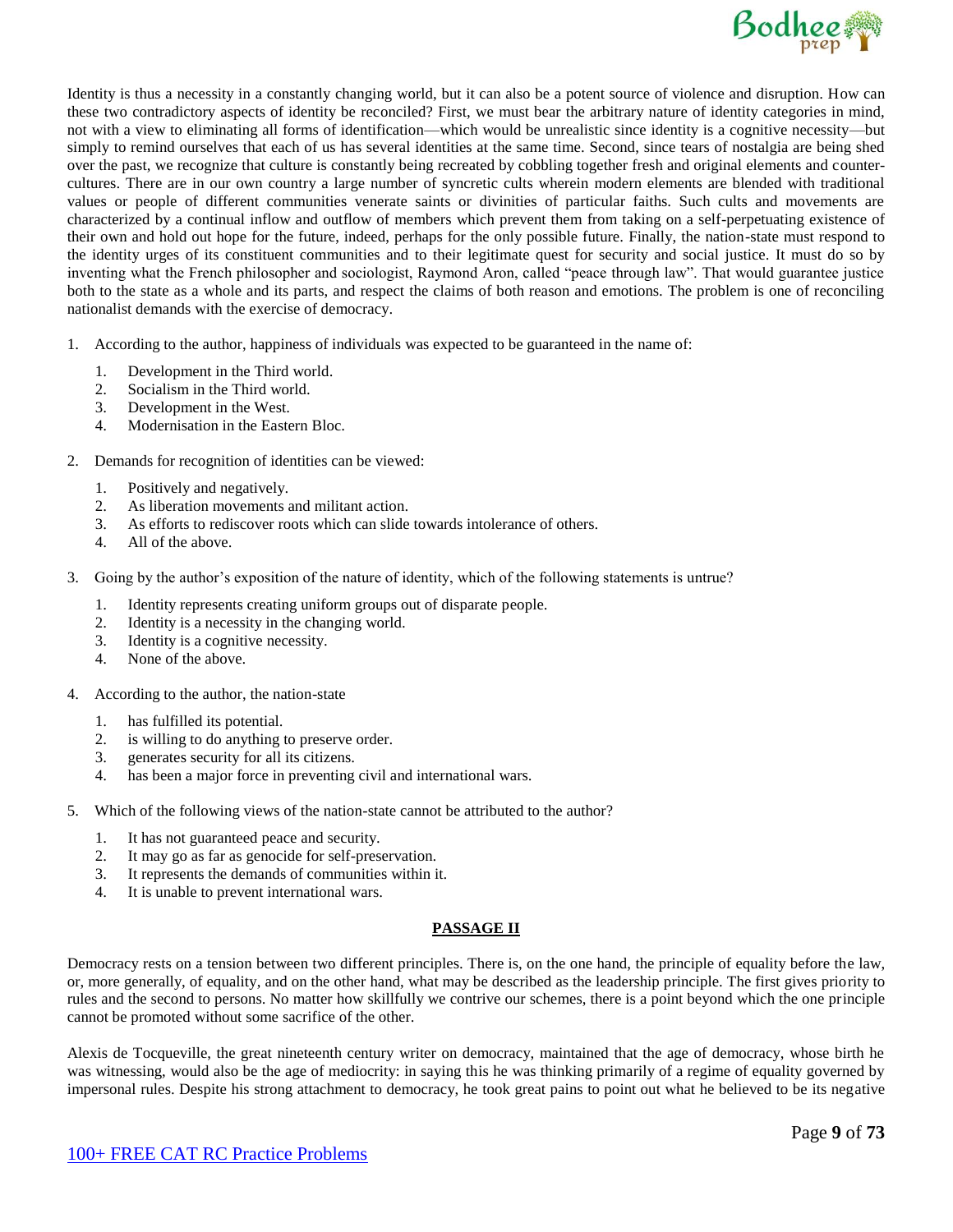

side: a dead level plane of achievement in practically every sphere of life. The age of democracy would, in his view, be an unheroic age; there would not be room in it for either heroes or hero-worshippers.

But modern democracies have not been able to do without heroes: this too was foreseen, with much misgiving, by Tocqueville. Tocqueville viewed this with misgiving because he believed, rightly or wrongly, that unlike in aristocratic societies there was no proper place in a democracy for heroes and, hence, when they arose they would sooner or later turn into despots. Whether they require heroes or not, democracies certainly require leaders, and, in the contemporary age, breed them in great profusion: the problem is to know what to do with them.

In a world preoccupied with scientific rationality the advantages of a system based on an impersonal rule of law should be a recommendation with everybody. There is something orderly and predictable about such a system. When life is lived mainly in small, self-contained communities, men are able to take finer personal distinctions into account in dealing with their fellow men. They are unable to do this in a large and amorphous society, and organized living would be impossible here without a system of impersonal rules. Above all, such a system guarantees a kind of equality to the extent that everybody, no matter in what station of life, is bound by the same explicit, often written, rules, and nobody is above them.

But a system governed solely by impersonal rules can at best ensure order and stability; it cannot create any shining vision of a future in which mere formal equality will be replaced by real equality and fellowship. A world governed by impersonal rules cannot easily change itself, or when it does, the change is so gradual as to make the basic and fundamental feature of society appear unchanged. For any kind of basic or fundamental change, a push is needed from within, a kind of individual initiative which will create new rules, new terms and conditions of life.

The issue of leadership thus acquires crucial significance in the context of change. If the modern age is preoccupied with scientific rationality, it is no less preoccupied with change. To accept what exists on its own terms is traditional, not modern, and it may be all very well to appreciate tradition in music, dance and drama, but for society as a whole the choice has already been made in favour of modernization and development. Moreover, in some countries the gap between ideal and reality has become so great that the argument for development and change is now irresistible.

In these countries no argument for development has greater appeal or urgency than the one which shows development to be the condition for the mitigation, if not the elimination, of inequality. There is something contradictory about the very presence of large inequalities in a society which professes to be democratic. It does not take people too long to realize that democracy by itself can guarantee only formal equality; beyond this, it can only whet people's appetite for real or substantive equality. From this arises their continued preoccupation with plans and schemes that will help to bridge the gap between the ideal of equality and the reality which is so contrary to it.

When pre-existing rules give no clear directions of change, leadership comes into its own. Every democracy invests its leadership with a measure of charisma, and expects from it a corresponding measure of energy and vitality. Now, the greater the urge for change in a society the stronger the appeal of a dynamic leadership in it. A dynamic leadership seeks to free itself from the constraints of existing rules; in a sense that is the test of its dynamism. In this process it may take a turn at which it ceases to regard itself as being bound by these rules, placing itself above them. There is always a tension between 'charisma' and 'discipline' in the case of a democratic leadership, and when this leadership puts forward revolutionary claims, the tension tends to be resolved at the expense of discipline.

Characteristically, the legitimacy of such a leadership rests on its claim to be able to abolish or at least substantially reduce the existing inequalities in society. From the argument that formal equality or equality before the law is but a limited good, it is often one short step to the argument that it is a hindrance or an obstacle to the establishment of real or substantive equality. The conflict between a 'progressive' executive and a 'conservative' judiciary is but one aspect of this larger problem. This conflict naturally acquires piquancy when the executive is elected and the judiciary appointed.

- 6. Dynamic leaders are needed in democracies because:
	- 1. they have adopted the principles of 'formal' equality rather than 'substantive' equality.
	- 2. 'formal' equality whets people's appetite for 'substantive' equality.
	- 3. systems that rely on the impersonal rules of 'formal' equality lose their ability to make large changes.
	- 4. of the conflict between a 'progressive' executive and a 'conservative' judiciary.
- 7. What possible factor would a dynamic leader consider a 'hindrance' in achieving the development goals of a nation?
	- 1. Principle of equality before the law.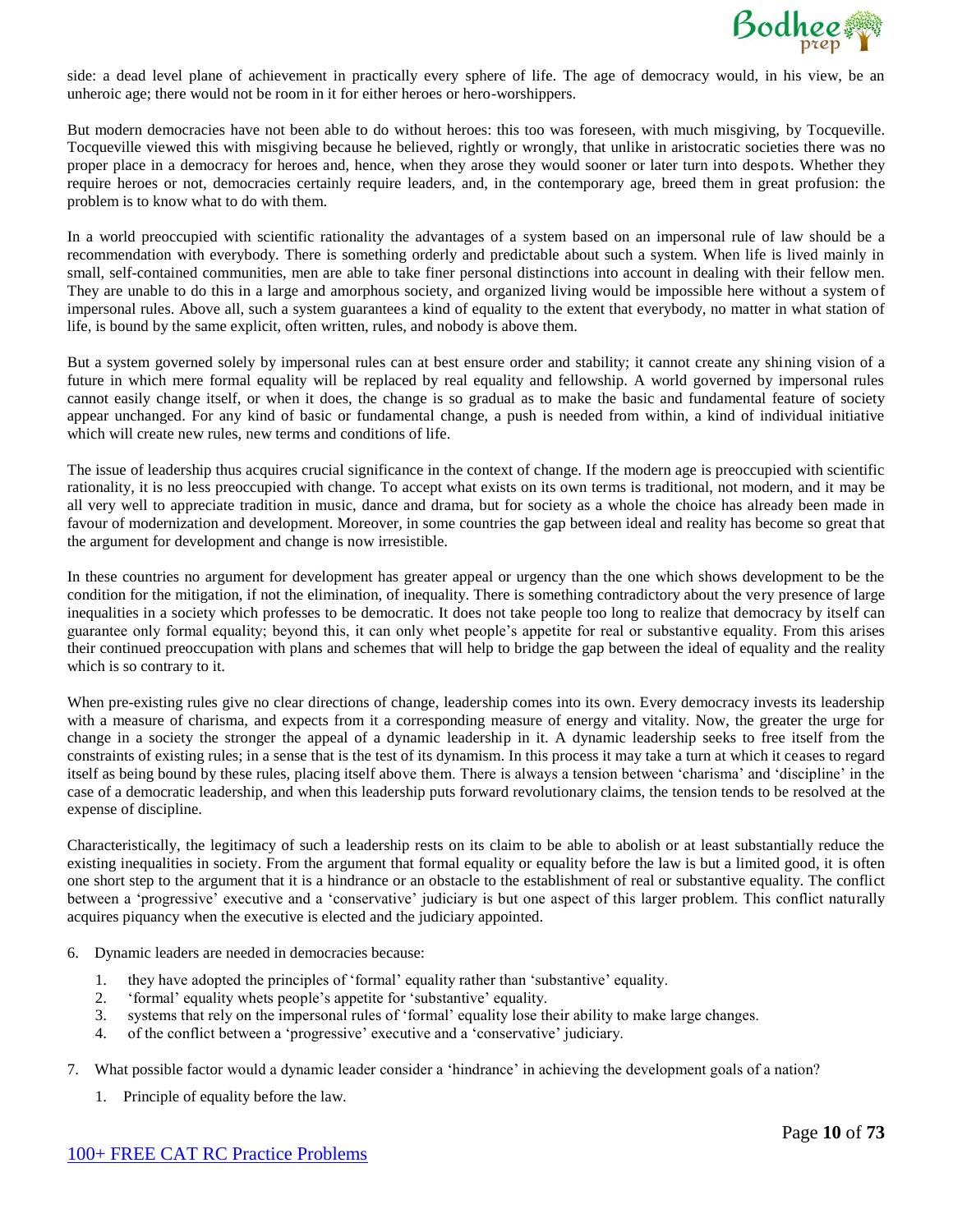

- 2. Judicial activism.
- 3. A conservative judiciary.
- 4. Need for discipline.

- 8. Which of the following four statements can be inferred from the above passage?
	- A. Scientific rationality is an essential feature of modernity.
	- B. Scientific rationality results in the development of impersonal rules.
	- C. Modernisation and development have been chosen over traditional music, dance and drama.
	- D. Democracies aspire to achieve substantive equality.
	- 1. A, B, D but not C
	- 2. A, B but not C, D
	- 3. A, D but not B, C
	- 4. A, B, C but not D
- 9. Tocqueville believed that the age of democracy would be an un-heroic one because:
	- 1. democratic principles do not encourage heroes.
	- 2. there is no urgency for development in democratic countries.
	- 3. heroes that emerged in democracies would become despots.
	- 4. aristocratic society had a greater ability to produce heroes.
- 10. A key argument the author is making is that:
	- 1. in the context of extreme inequality, the issue of leadership has limited significance.
	- 2. democracy is incapable of eradicating inequality.
	- 3. formal equality facilitates development and change.
	- 4. impersonal rules are good for avoiding instability but fall short of achieving real equality.
- 11. Which of the following four statements can be inferred from the above passage?
	- A. There is conflict between the pursuit of equality and individuality.
	- B. The disadvantages of impersonal rules can be overcome in small communities.
	- C. Despite limitations, impersonal rules are essential in large systems.
	- D. Inspired leadership, rather than plans and schemes, is more effective in bridging inequality.
	- 1. B, D but not A, C
	- 2. A, B but not C, D
	- 3. A, D but not B, C
	- 4. A, C but not B, D

## **PASSAGE III**

The production of histories of India has become very frequent in recent years and may well call for some explanation. Why so many and why this one in particular? The reason is a twofold one: changes in the Indian scene requiring a re-interpretation of the facts and changes in attitudes of historians about the essential elements of Indian history. These two considerations are in addition to the normal fact of fresh information, whether in the form of archeological discoveries throwing fresh light on an obscure period or culture, or the revelations caused by the opening of archives or the release of private papers. The changes in the Indian scene are too obvious to need emphasis. Only two generations ago British rule seemed to most Indian as well as British observers likely to extend into an indefinite future; now there is a teenage generation which knows nothing of it. Changes in the attitudes of historians have occurred everywhere, changes in attitudes to the content of the subject as well as to particular countries, but in India there have been some special features. Prior to the British, Indian historiographers were mostly Muslims, who relied, as in the case of Sayyid Ghulam Hussain, on their own recollection of events and on information from friends and men of affairs. Only a few like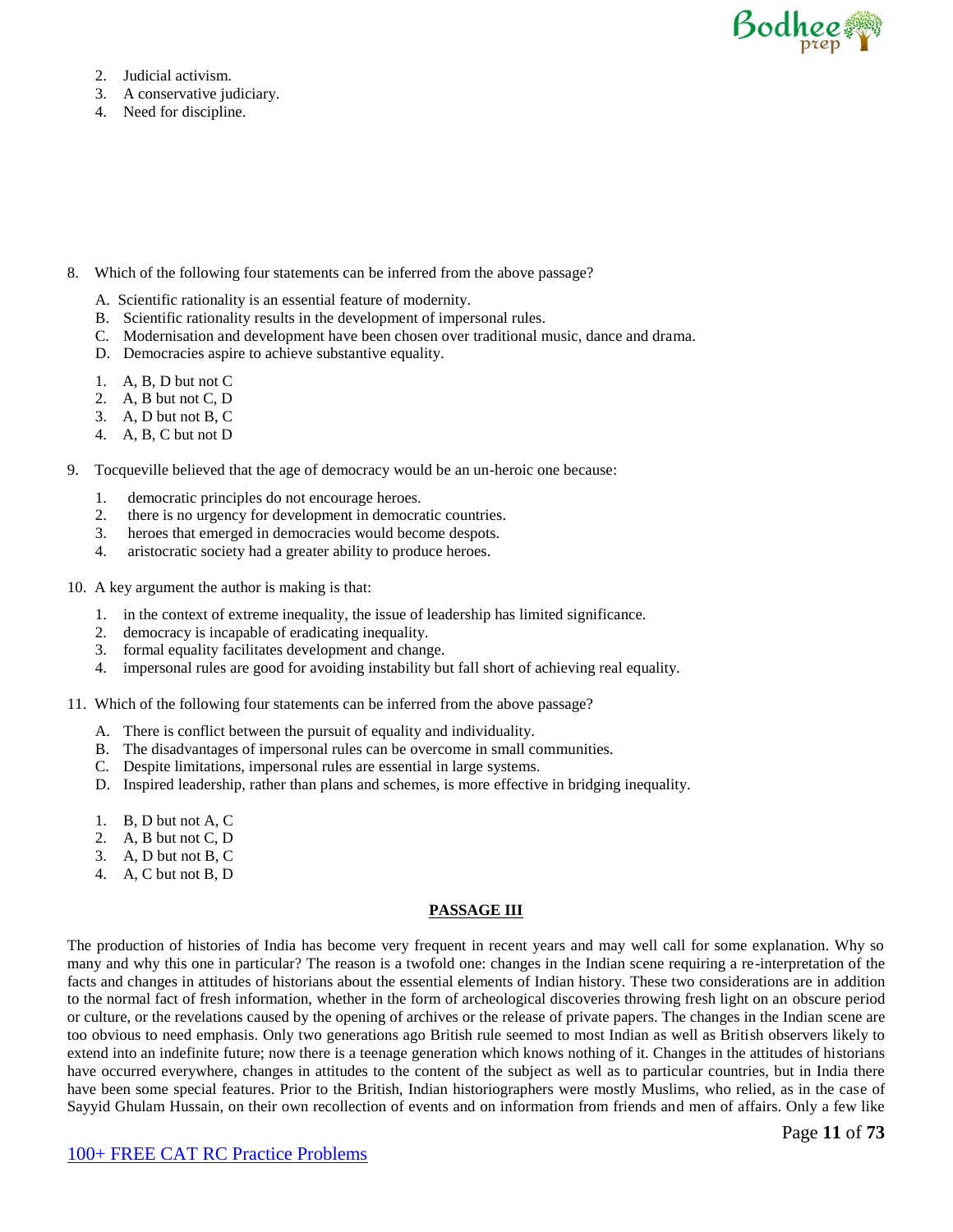

Abu'l Fazl had access to official papers. These were personal narratives of events, varying in value with the nature of the writer. The early British writers were officials. In the eighteenth century they were concerned with some aspect of Company policy, or, like Robert Orme in his *Military Transactions*, gave a straight narrative in what was essentially a continuation of the Muslim tradition. In the early nineteenth century the writers were still, with two notable exceptions, officials, but they were now engaged in chronicling, in varying moods of zest, pride, and awe, the rise of the British power in India to supremacy. The two exceptions were James Mill, with his critical attitude to the Company and John Marchman, the Baptist missionary. But they, like the officials, were anglo-centric in their attitude, so that the history of modern India in their hands came to be the history of the rise of the British in India.

The official school dominated the writing of Indian history until we get the first professional historian's approach, Ramsay Muir and P.E. Roberts in England and H.H. Dodwell in India. Then Indian historians trained in the English school joined in, of whom the most distinguished was Sir Jadunath Sarkar and the other notable writers: Surendranath Sen, Dr. Radhakumud Mukerji, and Professor Nilakanta Sastri. They, it may be said, restored India to Indian history, but their bias was mainly political. Finally have come the nationalists who range from those who can find nothing good or true in the British to sophisticated historical philosophers like K.M. Panikker.

Along with types of historians with their varying bias have gone changes in the attitude to the content of Indian history. Here Indian historians have been influenced both by their local situation and by changes of thought elsewhere. It is in this field that this work can claim some attention since it seeks to break new ground, or perhaps to deepen a freshly turned furrow in the field of Indian history. The early official historians were content with the glamour and drama of political history from Plassey to the Mutiny, from Dupleix to the Sikhs. But when the *raj* was settled down, glamour departed from politics, and they turned to the less glorious but more solid ground of administration. Not how India was conquered but how it was governed was the theme of this school of historians. It found its archpriest in H.H. Dodwell, its priestess in Dame Lilian Penson, and its chief shrine in the Volume VI of the *Cambridge History of India*. Meanwhile in Britain other currents were moving, which led historical study into the economic and social fields. R.C. Dutt entered the first of these currents with his *Economic History of India* to be followed more recently by the whole group of Indian economic historians. W.E. Moreland extended these studies to the Mughal Period. Social history is now being increasingly studied and there is also of course a school of nationalist historians who see modern Indian history in terms of the rise and the fulfillment of the national movement.

All these approaches have value, but all share in the quality of being compartmental. It is not enough to remove political history from its pedestal of being the only kind of history worth having if it is merely to put other types of history in its place. Too exclusive an attention to economic, social, or administrative history can be as sterile and misleading as too much concentration on politics. A whole subject needs a whole treatment for understanding. A historian must dissect his subject into its elements and then fuse them together again into an integrated whole. The true history of a country must contain all the features just cited but must present them as parts of a single consistent theme.

- 12. Which of the following may be the closest in meaning to the statement 'restored India to Indian history"?
	- 1. Indian historians began writing Indian history.
	- 2. Trained historians began writing Indian history.
	- 3. Writing India-centric Indian history began.
	- 4. Indian history began to be written in India.
- 13. Which of the following is the closest implication of the statement "to break new ground, or perhaps to deepen a freshly turned furrow"?
	- 1. Dig afresh or dig deeper.
	- 2. Start a new stream of thought or help establish a recently emerged perspective.
	- 3. Begin or conduct further work on existing archeological sites to unearth new evidence.
	- 4. Begin writing a history free of any biases.
- 14. Historians moved from writing political history to writing administrative history because:
	- 1. attitudes of the historians changed.
	- 2. the *raj* was settled down.
	- 3. politics did not retain its past glamour.
	- 4. administrative history was based on solid ground.
- 15. According to the author, which of the following is **not** among the attitudes of Indian historians of Indian origin?
	- 1. Writing history as personal narratives.
	- 2. Writing history with political bias.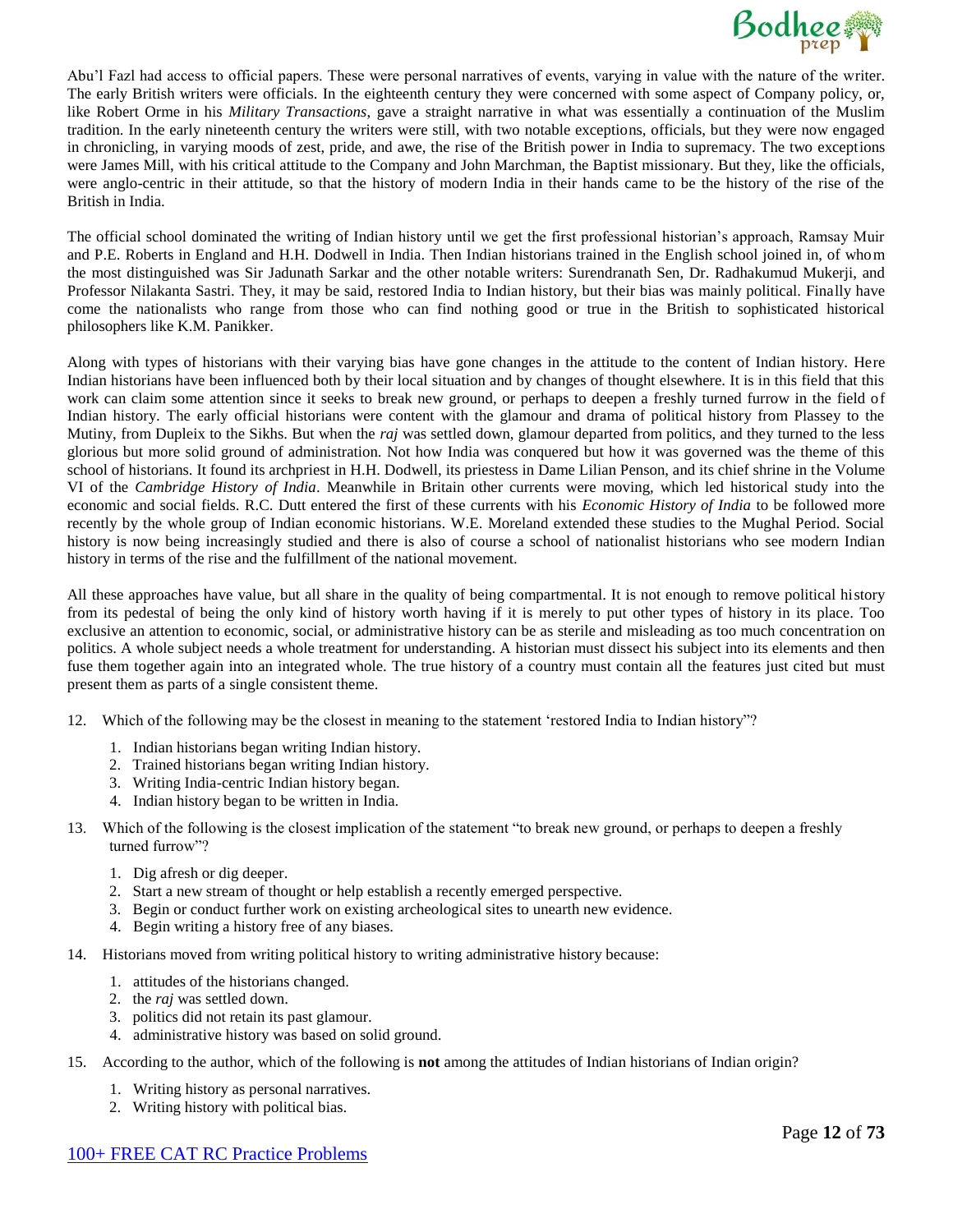

- 3. Writing non-political history due to lack of glamour.
- 4. Writing history by dissecting elements and integrating them again.

16. In the table given below, match the historians to the approaches taken by them:

|          | <b>A</b> Administrative |  | <b>E</b> Robert Orme              |                        |
|----------|-------------------------|--|-----------------------------------|------------------------|
|          | <b>B</b> Political      |  | F H.H. Dodwell                    |                        |
|          | <b>C</b> Narrative      |  |                                   | G Radha Kumud Mukherji |
|          | <b>D</b> Economic       |  | H R.C. Dutt                       |                        |
| 1. $A-F$ | 2. $A - G$              |  | $3. \text{ A}\rightarrow\text{E}$ | 4. $A-F$               |
| $B - G$  | $B-F$                   |  | $B \rightarrow F$                 | $B-H$                  |
| $C - E$  | $C - E$                 |  | $C - G$                           | $C = E$                |
| $D-H$    | $D-H$                   |  | $D-H$                             | $D - G$                |
|          |                         |  |                                   | <b>PASSAGE IV</b>      |

Right through history, imperial powers have clung to their possessions to death. Why, then, did Britain in 1947 give up the jewel in its crown, India? For many reasons. The independence struggle exposed the hollowness of the white man's burden. Provincial selfrule since 1935 paved the way for full self-rule. Churchill resisted independence, but the Labour government of Atlee was antiimperialist by ideology. Finally, the Royal Indian Navy mutiny in 1946 raised fears of a second Sepoy mutiny, and convinced British waverers that it was safer to withdraw gracefully. But politico-military explanations are not enough. The basis of empire was always money. The end of the empire had much to do with the fact that British imperialism had ceased to be profitable. World War II left Britain victorious but deeply indebted, needing Marshall Aid and loans from the World Bank. This constituted a strong financial case for ending the no-longer-profitable empire.

Empire building is expensive. The US is spending one billion dollars a day in operations in Iraq that fall well short of full-scale imperialism. Through the centuries, empire building was costly, yet constantly undertaken because it promised high returns. The investment was in armies and conquest. The returns came through plunder and taxes from the conquered.

No immorality was attached to imperial loot and plunder. The biggest conquerors were typically revered (hence titles like Alexander the Great, Akbar the Great, and Peter the Great). The bigger and richer the empire, the more the plunderer was admired. This mindset gradually changed with the rise of new ideas about equality and governing for the public good, ideas that culminated in the French and American revolutions. Robert Clive was impeached for making a little money on the side, and so was Warren Hastings. The white man's burden came up as a new moral rationale for conquest. It was supposedly for the good of the conquered. This led to much muddled hypocrisy. On the one hand, the empire needed to be profitable. On the other hand, the white man's burden made brazen loot impossible.

An additional factor deterring loot was the 1857 Sepoy Mutiny. Though crushed, it reminded the British vividly that they were a tiny ethnic group who could not rule a gigantic subcontinent without the support of important locals. After 1857, the British stopped annexing one princely state after another, and instead treated the princes as allies. Land revenue was fixed in absolute terms, partly to prevent local unrest and partly to promote the notion of the white man's burden. The empire proclaimed itself to be a protector of the Indian peasant exploitation by Indian elites. This was denounced as hypocrisy by nationalists like Dadabhoy Naoroji in the 19<sup>th</sup> century, who complained that land taxes led to an enormous drain from India to Britain. Objective calculations by historians like Angus Maddison suggest a drain of perhaps 1.6 percent of Indian Gross National Product in the 19<sup>th</sup> century. But land revenue was more or less fixed by the Raj in absolute terms, and so its real value diminished rapidly with inflation in the 20<sup>th</sup> century. By World War II, India had ceased to be a profit centre for the British Empire.

Historically, conquered nations paid taxes to finance fresh wars of the conqueror. India itself was asked to pay a large sum at the end of World War I to help repair Britain's finances. But, as shown by historian Indivar Kamtekar, the independence movement led by Gandhiji changed the political landscape, and made mass taxation of India increasingly difficult. By World War II, this had become politically impossible. Far from taxing India to pay for World War II, Britain actually began paying India for its contribution of men and goods. Troops from white dominions like Australia, Canada and New Zealand were paid for entirely by these countries, but Indian costs were shared by the British government. Britain paid in the form of non-convertible sterling balances, which mounted swiftly. The conqueror was paying the conquered, undercutting the profitability on which all empire is founded. Churchill opposed this, and wanted to tax India rather than owe it money. But he was overruled by India hands who said India would resist payment, and paralyze the war effort. Leo Amery, Secretary of State for India, said that when you are driving in a taxi to the station to catch a life-or-death train, you do not loudly announce that you have doubts whether to pay the fare. Thus, World War II converted India from a debtor to a creditor with over one billion pounds in sterling balances. Britain, meanwhile, became the biggest debtor in the world. It's not worth ruling over people you are afraid to tax.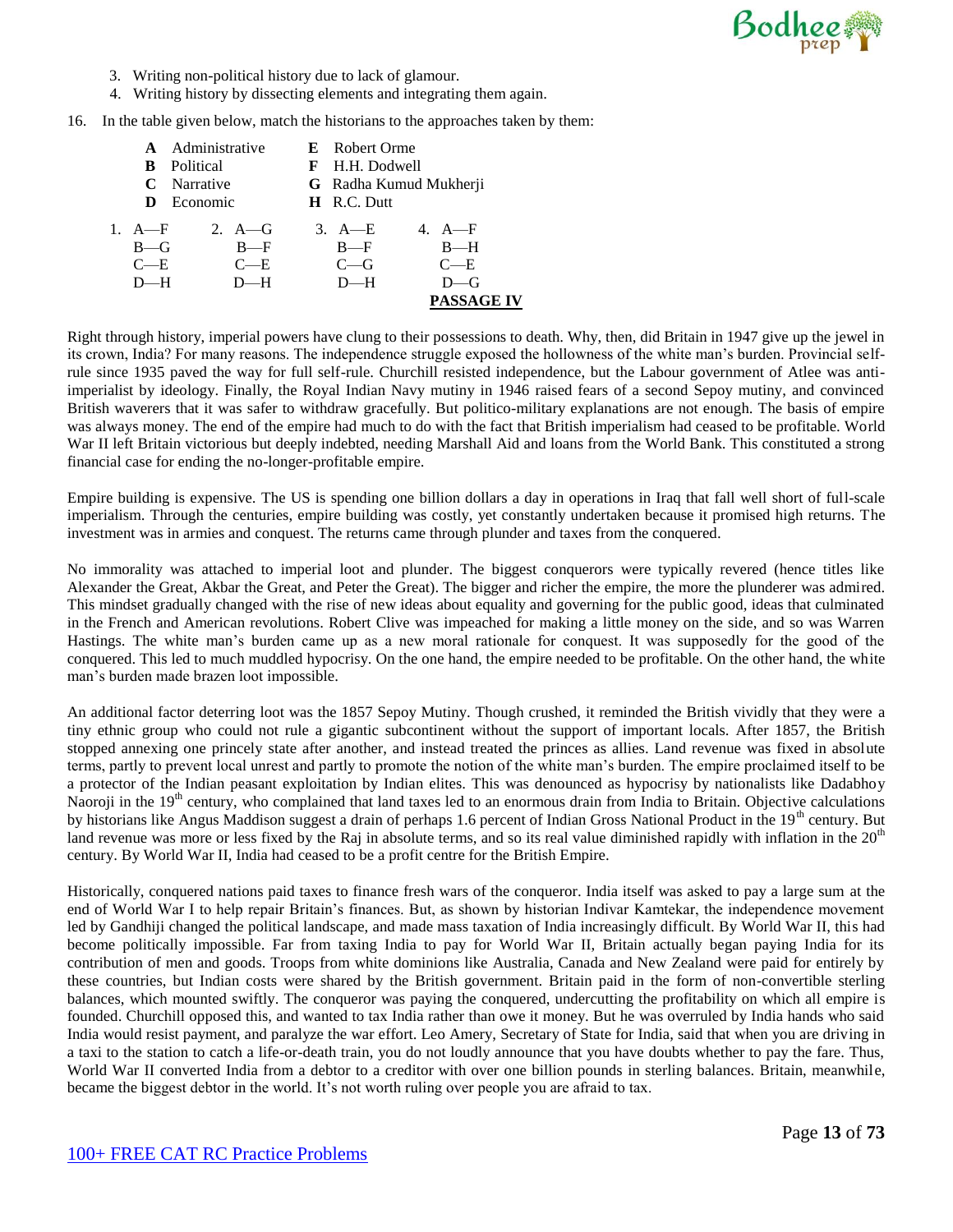

- 17. What was the main lesson the British learned from the Sepoy Mutiny of 1857?
	- 1. That the local princes were allies, not foes.
	- 2. That the land revenue from India would decline dramatically.
	- 3. That the British were a small ethnic group.
	- 4. That India would be increasingly difficult to rule.
- 18. Why didn't Britain tax India to finance its World War II efforts?
	- 1. Australia, Canada and New Zealand had offered to pay for Indian troops.
	- 2. India had already paid a sufficiently large sum during World War I.
	- 3. It was afraid that if India refused to pay, Britain's war efforts would be jeopardised.
	- 4. The British empire was built on the premise that the conqueror pays the conquered.
- 19. Which of the following was NOT a reason for the emergence of the 'white man's burden' as a new rationale for empirebuilding in India?
	- 1. The emergence of the idea of the public good as an element of governance.
	- 2. The decreasing returns from imperial loot and increasing costs of conquest.
	- 3. The weakening of the immorality attached to an emperor's looting behaviour.
	- 4. A growing awareness of the idea of equality among peoples.
- 20. Which one of the following best expresses the main purpose of the author?
	- 1. To present the various reasons that can lead to the collapse of an empire and the granting of independence to the subjects of an empire.
	- 2. To point out the critical role played by the 'white man's burden' in making a colonizing power give up its claims to native possessions.
	- 3. To highlight the contradictory impulse underpinning empire building which is a costly business but very attractive at the same time.
	- 4. To illustrate how erosion of the financial basis of an empire supports the granting of independence to an empire's constituents.
- 21. Which of the following best captures the meaning of the 'white man's burden', as it is used by the author?
	- 1. The British claim to a civilizing mission directed at ensuring the good of the natives.
	- 2. The inspiration for the French and American revolutions.
	- 3. The resource drain that had to be borne by the home country's white population.
	- 4. An imperative that made open looting of resources impossible.

## **PASSAGE V**

At first sight, it looks as though panchayati raj, the lower layer of federalism in our polity, is as firmly entrenched in our system as in the older and higher layer comprising the Union Government and the States. Like the democratic institutions at the higher level, those at the panchayat level, the panchayati raj institutions (PRIs), are written into and protected by the Constitution. All the essential features, which distinguish a unitary system from a federal one, are as much enshrined at the lower as at the upper level of our federal system. But look closely and you will discover a fatal flow. The letter of the Constitution as well as the spirit of the present polity have exposed the intra-State level of our federal system to a dilemma of which the inter-State and Union-State layers are free. The flaw has many causes. But all of them are rooted in an historical anomaly, that while the dynamics of federalism and democracy have given added strength to the rights given to the States in the Constitution, they have worked against the rights of panchayats.

At both levels of our federal system there is the same tussle between those who have certain rights and those who try to encroach upon them if they believe they ran. Thus the Union Government was able to encroach upon certain rights given to the States by the Constitution. It got away with that because the single dominant party system, which characterised Centre-State relations for close upon two decades, gave the party in power at the Union level many extra-constitutional political levers. Second, the Supreme Court had not yet begun to extend the limits of its power. But all that has changed in recent times. The spurt given to a multi-party democracy by the overthrow of the Emergency in 1977 became a long-term trend later on because of the ways in which a vigorously democratic multi-party system works in a political society which is as assertively pluralistic as Indian society is. It gives political clout to all the various segments which constitute that society. Secondly, because of the linguistic reorganisation of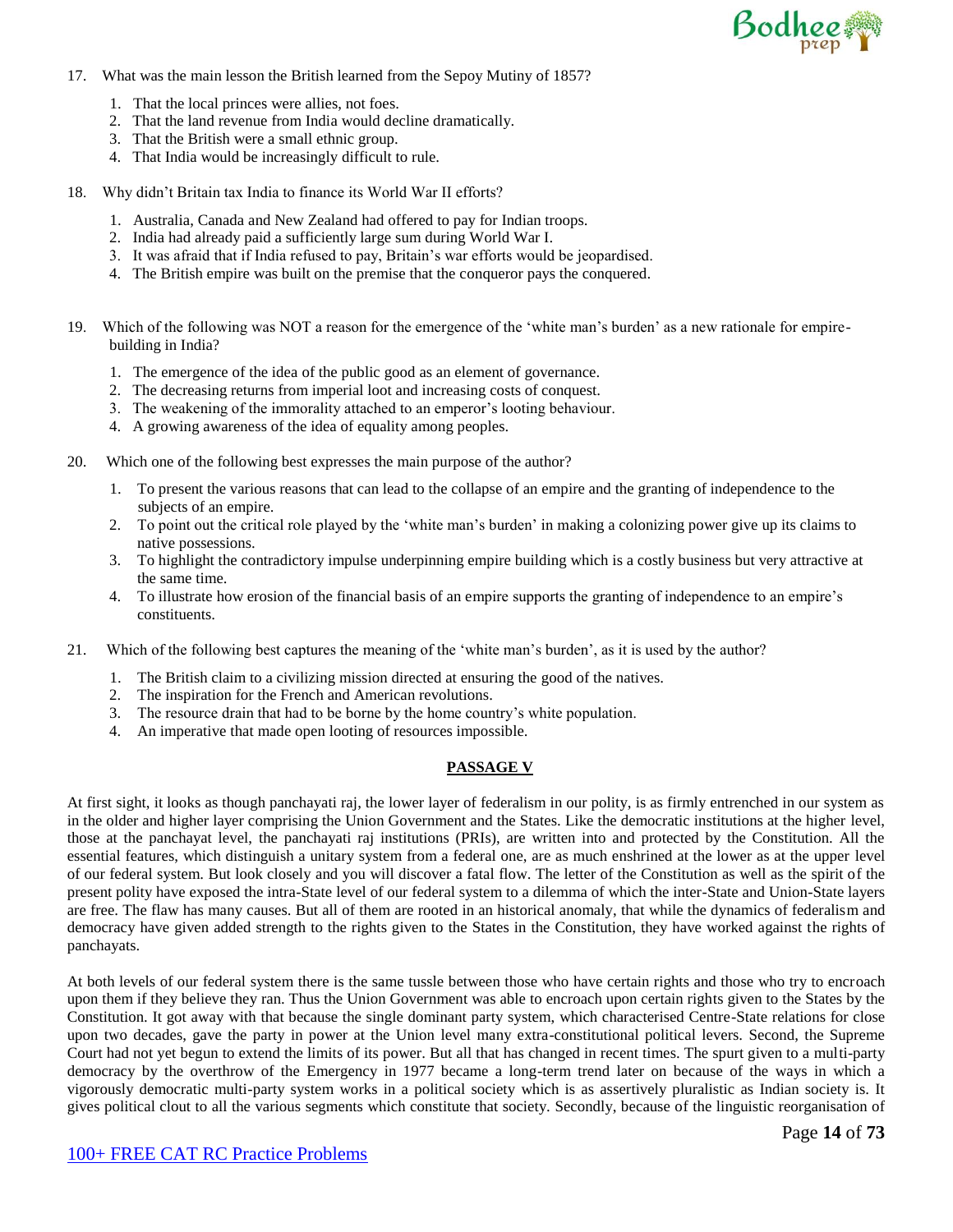

States in the 1950s, many of the most assertive segments have found their most assertive expression as States. Thirdly, with singleparty dominance becoming a thing of the past at the Union level, governments can be formed at that level only by multi-party coalitions in which State-level parties are major players. This has made it impossible for the Union Government to do much about anything unless it also carries a sufficient number of State-level parties with it. Indian Federalism is now more real than it used to be, but an unfortunate side-effect is that India's panchayati raj system, inaugurated with such fanfare in the early 1980s, has become less real.

By the time the PRIs came on the scene, most of the political space in our federal system had been occupied by the Centre in the first 30 years of Independence, and most of what was still left after that was occupied by the States in the next 20. PRIs might have hoped to wrest some space from their immediate neighbour, the States, just as the States had wrested some from the Centre. But having at last managed to checkmate the Centre's encroachments on their rights, the States were not about to allow the PRIs to do some encroaching of their own.

By the 1980s and early 1990s, the only national party left, the Congress, had gone deeper into a siege mentality. Finding itself surrounded by State-level parties, it had built walls against them instead of winning them over.

Next, the States retaliated by blocking Congress proposals for panchayati raj in Parliament, suspecting that the Centre would try to use panchayats to by-pass State Governments. The suspicion fed on the fact that the powers proposed by the Congress for panchayats were very similar to many of the more lucrative powers of State Governments. State-level leaders also feared, perhaps, that if panchayat-level leaders captured some of the larger PRIs, such as district-level panchayats, they would exert pressure on State-level leaders through intra-State multi-party federalism.

It soon became obvious to Congress leaders that there was no way the panchayati raj amendments they wanted to write into the Constitution would pass muster unless State-level parties were given their pound of flesh. The amendments were allowed only after it was agreed that the powers of panchayats could be listed in the Constitution. Illustratively, they would be defined and endowed on PRIs by the State Legislature acting at its discretion.

This left the door wide open for the States to exert the power of the new political fact that while the Union and State Governments could afford to ignore panchayats as long as the MLAs were happy, the Union Government had to be sensitive to the demands of State-level parties. This has given State-level actors strong beachheads on the shores of both inter-State and intra-State federalism. By using various administrative devices and non-elected parallel structures, State Governments have subordinated their PRIs to the State administration and given the upper hand to State Government officials against the elected heads of PRIs. Panchayats have become local agencies for implementing schemes drawn up in distant State capitals. And their own volition has been further circumscribed by a plethora of "Centrally-sponsored schemes". These are drawn up by even more distant Central authorities but at the same time tie up local staff and resources on pain of the schemes being switched off in the absence of matching local contribution. The "foreign aid" syndrome can be clearly seen at work behind this kind of "grass roots development".

22. The central theme of the passage can be best summarized as:

- 1. Our grassroots development at the panchayat level is now driven by the "foreign aid" syndrome.
- 2. Panchayati raj is firmly entrenched at the lower level of our federal system of governance.
- 3. A truly federal polity has not developed since PRIs have not been allowed the necessary political space.
- 4. The Union government and State-level parties are engaged in a struggle for the protection of their respective rights.

#### 23. The sentence in the last paragraph, "And their own volition has been further circumscribed...", refers to:

- 1. The weakening of the local institutions' ability to plan according to their needs.
- 2. The increasing demands made on elected local leaders to match central grants with local contributions.
- 3. The empowering of the panchayat system as implementers of schemes from State capitals.
- 4. The process by which the prescribed Central schemes are reformulated by local elected leaders.

24. What is the "dilemma" at the intra-State level mentioned in the first paragraph of the passage?

- 1. Should the state governments wrest more space from the Union, before considering the panchayati system?
- 2. Should rights similar to those that the States managed to get be extended to panchayats as well?
- 3. Should the single party system which has withered away be brought back at the level of the States?
- 4. Should the States get "their pound of flesh" before allowing the Union government to pass any more laws?
- 25. Which of the following most closely describes the 'fatal flaw' that the passage refers to?
	- 1. The ways in which the democratic multi-party system works in an assertively pluralistic society like India's are flawed.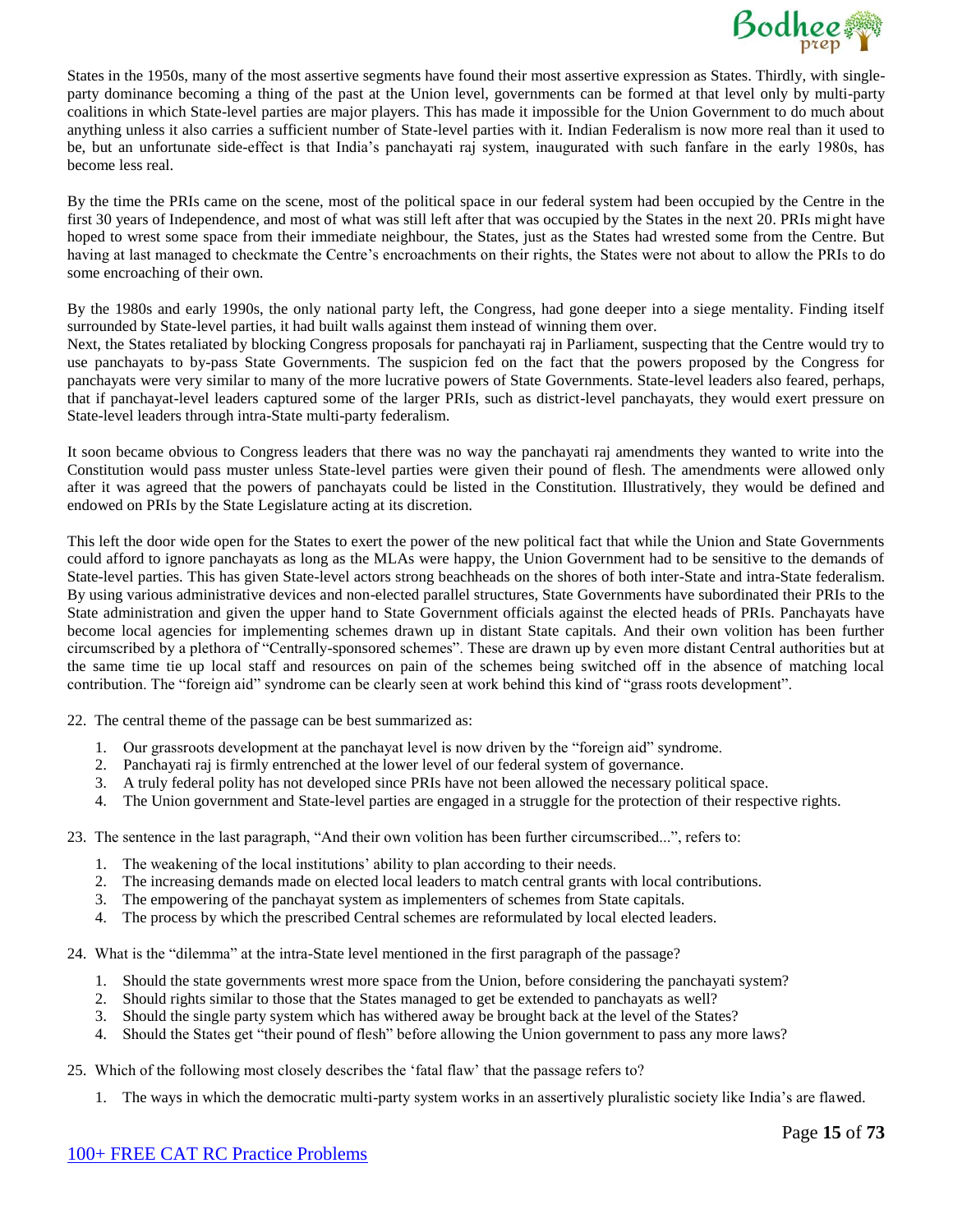

- 2. The mechanisms that our federal system uses at the Union government level to deal with States are imperfect.
- 3. The instruments that have ensured federalism at one level have been used to achieve the opposite at another.
- 4. The Indian Constitution and the spirit of the Indian polity are fatally flawed.

26. Which of the following best captures the current state of Indian federalism as described in the passage?

- 1. The Supreme Court has not begun to extend the limits of its power.
- 2. The multi-party system has replaced the single party system.
- 3. The Union, state and panchayati raj levels have become real.
- 4. There is real distribution of power between the Union and State level parties.

# **PASSAGE VI**

Fifteen years after communism was officially pronounced dead, its spectre seems once again to be haunting Europe. Last month, the Council of Europe's parliamentary assembly voted to condemn the "crimes of totalitarian communist regimes," linking them with Nazism and complaining that communist parties are still "legal and active in some countries." Now Goran Lindblad, the conservative Swedish MP behind the resolution, wants to go further. Demands that European Ministers launch a continent-wide anti-communist campaign—including school textbook revisions, official memorial days, and museums—only narrowly missed the necessary two-thirds majority. Mr. Lindblad pledged to bring the wider plans back to the Council of Europe in the coming months.

He has chosen a good year for his ideological offensive: this is the 50<sup>th</sup> anniversary of Nikita Khrushchev's denunciation of Josef Stalin and the subsequent Hungarian uprising, which will doubtless be the cue for further excoriation of the communist record. Paradoxically, given that there is no communist government left in Europe outside Moldova, the attacks have, if anything, become more extreme as time has gone on. A clue as to why that might be can be found in the rambling report by Mr. Lindblad that led to the Council of Europe declaration. Blaming class struggle and public ownership, he explained "different elements of communist ideology such as equality or social justice still seduce many" and "a sort of nostalgia for communism is still alive." Perhaps the real problem for Mr. Lindblad and his right-wing allies in Eastern Europe is that communism is not dead enough—and they will only be content when they have driven a stake through its heart.

The fashionable attempt to equate communism and Nazism is in reality a moral and historical nonsense. Despite the cruelties of the Stalin terror, there was no Soviet Treblinka or Sorbibor, no extermination camps built to murder millions. Nor did the Soviet Union launch the most devastating war in history at a cost of more than 50 million lives—in fact it played the decisive role in the defeat of the German war machine. Mr. Lindblad and the Council of Europe adopt as fact the wildest estimates of those "killed by communist regimes" (mostly in famines) from the fiercely contested Black Book of Communism, which also underplays the number of deaths attributable to Hitler. But, in any case, none of this explains why anyone might be nostalgic in former communist states, now enjoying the delights of capitalist restoration. The dominant account gives no sense of how communist regimes renewed themselves after 1956 or why Western leaders feared they might overtake the capitalist world well into the 1960s. For all its brutalities and failures, communism in the Soviet Union, Eastern Europe, and elsewhere delivered rapid industrialization, mass education, job security, and huge advances in social and gender equality. Its existence helped to drive up welfare standards in the West, and provided a powerful counterweight to Western global domination.

It would be easier to take the Council of Europe's condemnation of communist state crimes seriously if it had also seen fit to denounce the far bloodier record of European colonialism—which only finally came to an end in the 1970s. This was a system of racist despotism, which dominated the globe in Stalin's time. And while there is precious little connection between the ideas of fascism and communism, there is an intimate link between colonialism and Nazism. The terms *lebensraum* and *konzentrationslager* were both first used by the German colonial regime in south-west Africa (now Namibia), which committed genocide against the Herero and Nama peoples and bequeathed its ideas and personnel directly to the Nazi party.

Around 10 million Congolese died as a result of Belgian forced labour and mass murder in the early twentieth century; tens of millions perished in avoidable or enforced famines in British-ruled India; up to a million Algerians died in their war for independence, while controversy now rages in France about a new law requiring teachers to put a positive spin on colonial history. Comparable atrocities were carried out by all European colonists, but not a word of condemnation from the Council of Europe. Presumably, European lives count for more.

No major twentieth century political tradition is without blood on its hands, but battles over history are more about the future than the past. Part of the current enthusiasm in official Western circles for dancing on the grave of communism is no doubt about relations with today's Russia and China. But it also reflects a determination to prove there is no alternative to the new global capitalist order—and that any attempt to find one is bound to lead to suffering. With the new imperialism now being resisted in the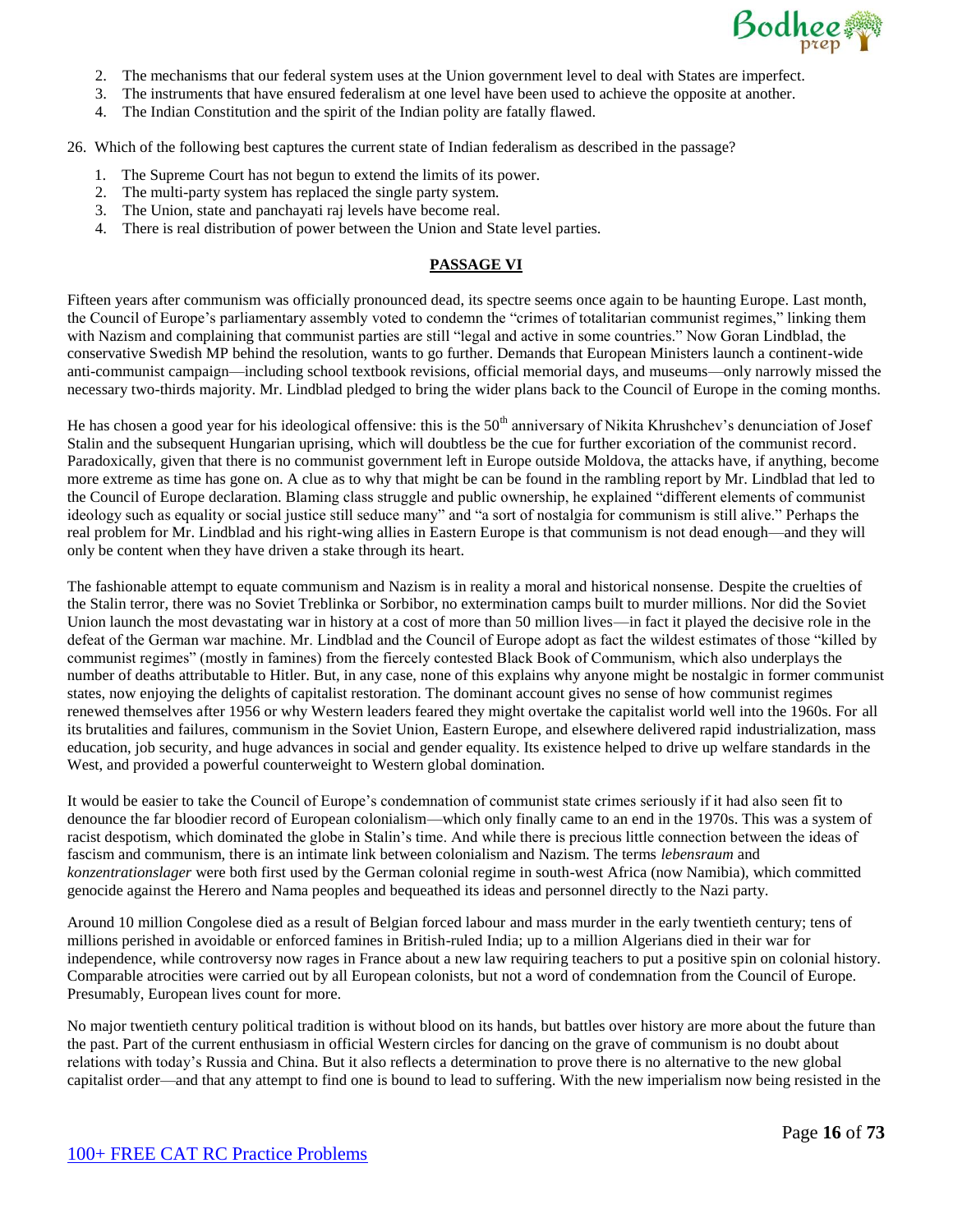

Muslim world and Latin America, growing international demands for social justice and ever greater doubts about whether the environmental crisis can be solved within the existing economic system, the pressure for alternatives will increase.

- 27. Among all the apprehensions that Mr. Goran Lindblad expresses against communism, which one gets admitted, although indirectly, by the author?
- (1) There is nostalgia for communist ideology even if communism has been abandoned by most European nations.
- (2) Notions of social justice inherent in communist ideology appeal to critics of existing systems.
- (3) Communist regimes were totalitarian and marked by brutalities and large scale violence.
- (4) The existing economic order is wrongly viewed as imperialistic by proponents of communism.
- (5) Communist ideology is faulted because communist regimes resulted in economic failures.
- 28. What, according to the author, is the real reason for a renewed attack against communism?
- (1) Disguising the unintended consequences of the current economic order such as social injustice and environmental crisis.
- (2) Idealising the existing ideology of global capitalism.
- (3) Making communism a generic representative of all historical atrocities, especially those perpetrated by the European imperialists.
- (4) Communism still survives, in bits and pieces, in the minds and hearts of people.
- (5) Renewal of some communist regimes has led to the apprehension that communist nations might overtake the capitalists.
- 29. The author cites examples of atrocities perpetrated by European colonial regimes in order to
- (1) compare the atrocities committed by colonial regimes with those of communist regimes.
- (2) prove that the atrocities committed by colonial regimes were more than those of communist regimes.
- (3) prove that, ideologically, communism was much better than colonialism and Nazism.
- (4) neutralize the arguments of Mr. Lindblad and to point out that the atrocities committed by colonial regimes were more than those of communist regimes.
- (5) neutralize the arguments of Mr. Lindblad and to argue that one needs to go beyond and look at the motives of these regimes.
- 30. Why, according to the author, is Nazism closer to colonialism than it is to communism?
- (1) Both colonialism and Nazism were examples of tyranny of one race over another.
- (2) The genocides committed by the colonial and the Nazi regimes were of similar magnitude.
- (3) Several ideas of the Nazi regime were directly imported from colonial regimes.
- (4) Both colonialism and Nazism are based on the principles of imperialism.
- (5) While communism was never limited to Europe, both the Nazis and the colonists originated in Europe.
- 31. Which of the following cannot be inferred as a compelling reason for the silence of the Council of Europe on colonial atrocities?
- (1) The Council of Europe being dominated by erstwhile colonialists.
- (2) Generating support for condemning communist ideology.
- (3) Unwillingness to antagonize allies by raking up an embarrassing past.
- (4) Greater value seemingly placed on European lives.
- (5) Portraying both communism and Nazism as ideologies to be condemned.

\_\_\_\_\_\_\_\_\_\_\_\_\_\_\_\_\_\_\_\_\_\_\_\_\_\_\_\_\_\_\_\_\_\_\_\_\_\_\_\_\_\_\_\_\_\_\_\_\_\_\_\_\_\_\_\_\_\_\_\_\_\_\_\_\_\_\_\_\_\_\_\_\_\_\_\_\_\_\_\_\_\_\_\_\_\_\_\_\_\_\_\_\_\_\_\_\_\_\_\_\_\_\_\_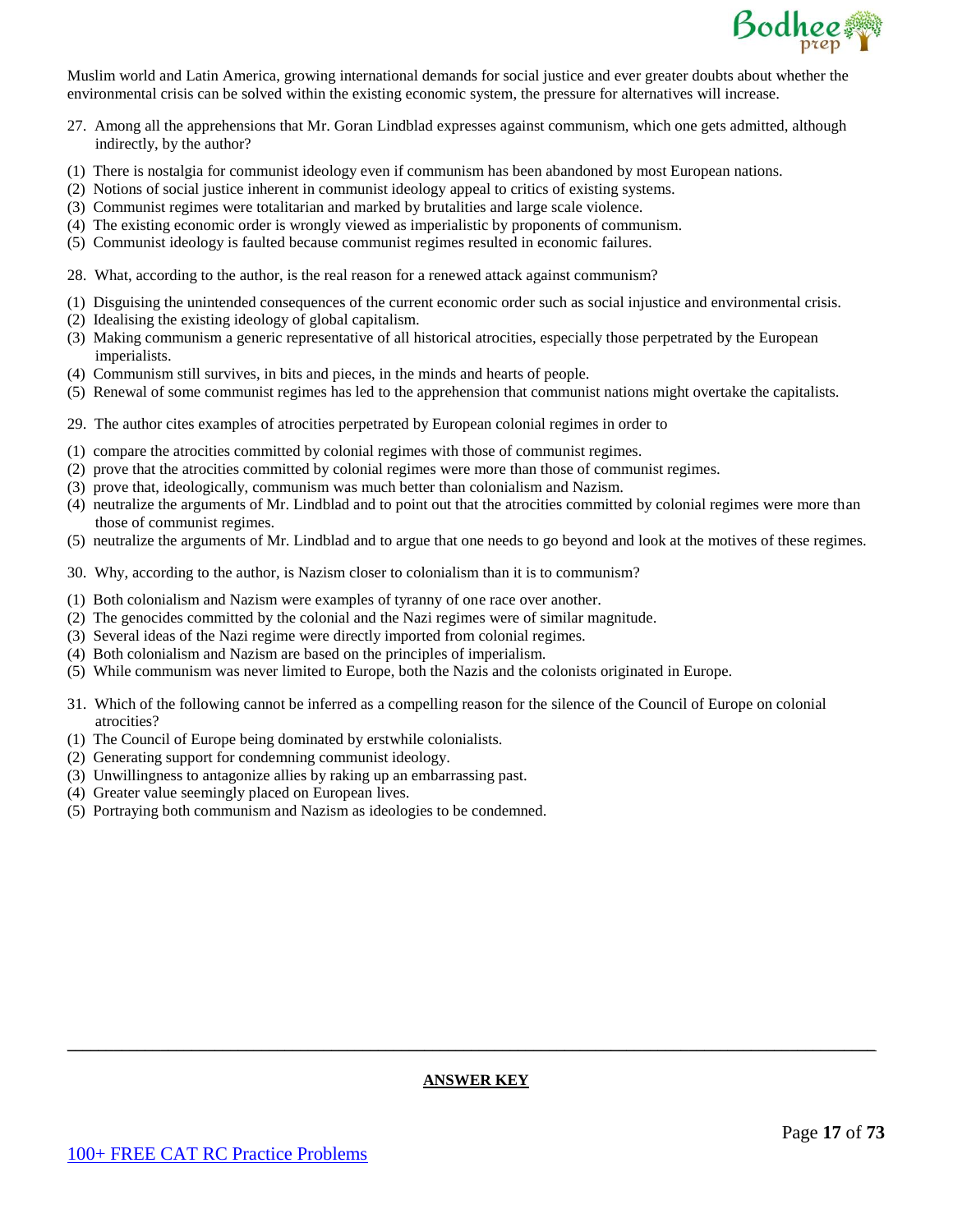

| 1. $(1)$  | 2. $(4)$  | 3. (4)    | 4. $(2)$  | 5. (3)    |
|-----------|-----------|-----------|-----------|-----------|
| 6. $(3)$  | 7. $(3)$  | 8. (1)    | 9. (1)    | 10. $(4)$ |
| 11. $(3)$ | 12. $(3)$ | 13. $(2)$ | 14. $(3)$ | 15. $(4)$ |
| 16. $(1)$ | 17. $(4)$ | 18. $(3)$ | 19. $(3)$ | 20. $(4)$ |
| 21. (1)   | 22. (3)   | 23. (1)   | 24. (2)   | 25. (3)   |
| 26. (4)   | 27. (3)   | 28. (2)   | 29. (5)   | 30. $(1)$ |
| 31. (4)   |           |           |           |           |

# **SECTION III: ECONOMICS & HISTORY**

\_\_\_\_\_\_\_\_\_\_\_\_\_\_\_\_\_\_\_\_\_\_\_\_\_\_\_\_\_\_\_\_\_\_\_\_\_\_\_\_\_\_\_\_\_\_\_\_\_\_\_\_\_\_\_\_\_\_\_\_\_\_\_\_\_\_\_\_\_\_\_\_\_\_\_\_\_\_\_\_\_\_\_\_\_\_\_\_\_\_\_\_\_\_\_\_\_\_\_\_\_\_\_\_\_

| 1. [CAT-1999] | The Creation of WTO                                 |
|---------------|-----------------------------------------------------|
| 2. [CAT-2000] | TRIPs—Impact on Indian Agriculture                  |
| 3. [CAT-2004] | The Viability of the Multinational Corporate System |
| 4. [CAT-2005] | The Second Age of Globalization                     |

## **PASSAGE I**

The World Trade Organisation (WTO) was created in the early 1990s as a component of the Uruguay Round negotiation. However, it could have been negotiated as part of the Tokyo Round of the 1970s, since that negotiation was an attempt at a 'constitutional reform' of the General Agreement on Tariffs and Trade (GATT). Or it could have been put off to the future, as the US government wanted. What factors led to the creation of the WTO in the early 1990s?

One factor was the pattern of multilateral bargaining that developed late in the Uruguay Round. Like all complex international agreements, the WTO was a product of a series of trade-offs between principal actors and groups. For the United States, which did not want a new organisation, the dispute settlement part of the WTO package achieved its longstanding goal of a more effective and more legal dispute settlement system. For the Europeans, who by the 1990s had come to view GATT dispute settlement less in political terms and more as a regime of legal obligations, the WTO package was acceptable as a means to discipline the resort to unilateral measures by the United States. Countries like Canada and other middle and smaller trading partners were attracted by the expansion of a rules-based system and by the symbolic value of a trade organisation, both of which inherently support the weak against the strong. The developing countries were attracted due to the provisions banning unilateral measures. Finally, and perhaps most important, many countries at the Uruguay Round came to put a higher priority on the export gains than on the import losses that the negotiation would produce, and they came to associate the WTO and a rules-based system with those gains. This reasoning—replicated in many countries—was contained in U.S. Ambassador Kantor's defence of the WTO, and it amounted to a recognition that international trade and its benefits cannot be enjoyed unless nations accept the discipline of a negotiated rulesbased environment.

A second factor in the creation of the WTO was pressure from lawyers and the legal process. The dispute settlement system of the WTO was seen as a victory of legalists over pragmatists but the matter went deeper than that. The GATT, and the WTO, are contract organisations based on rules, and it is inevitable that an organisation created to further rules will in turn be influenced by the legal process. Robert Hudec has written of the 'momentum of legal development', but what is this precisely? Legal development can be defined as promotion of the technical legal values of consistency, clarity (or, certainty) and effectiveness; these are values that those responsible for administering any legal system will seek to maximize. As it played out in the WTO, consistency meant integrating under one roof the whole lot of separate agreements signed under GATT auspices; clarity meant removing ambiguities about the powers of contracting parties to make certain decisions or to undertake waivers; and effectiveness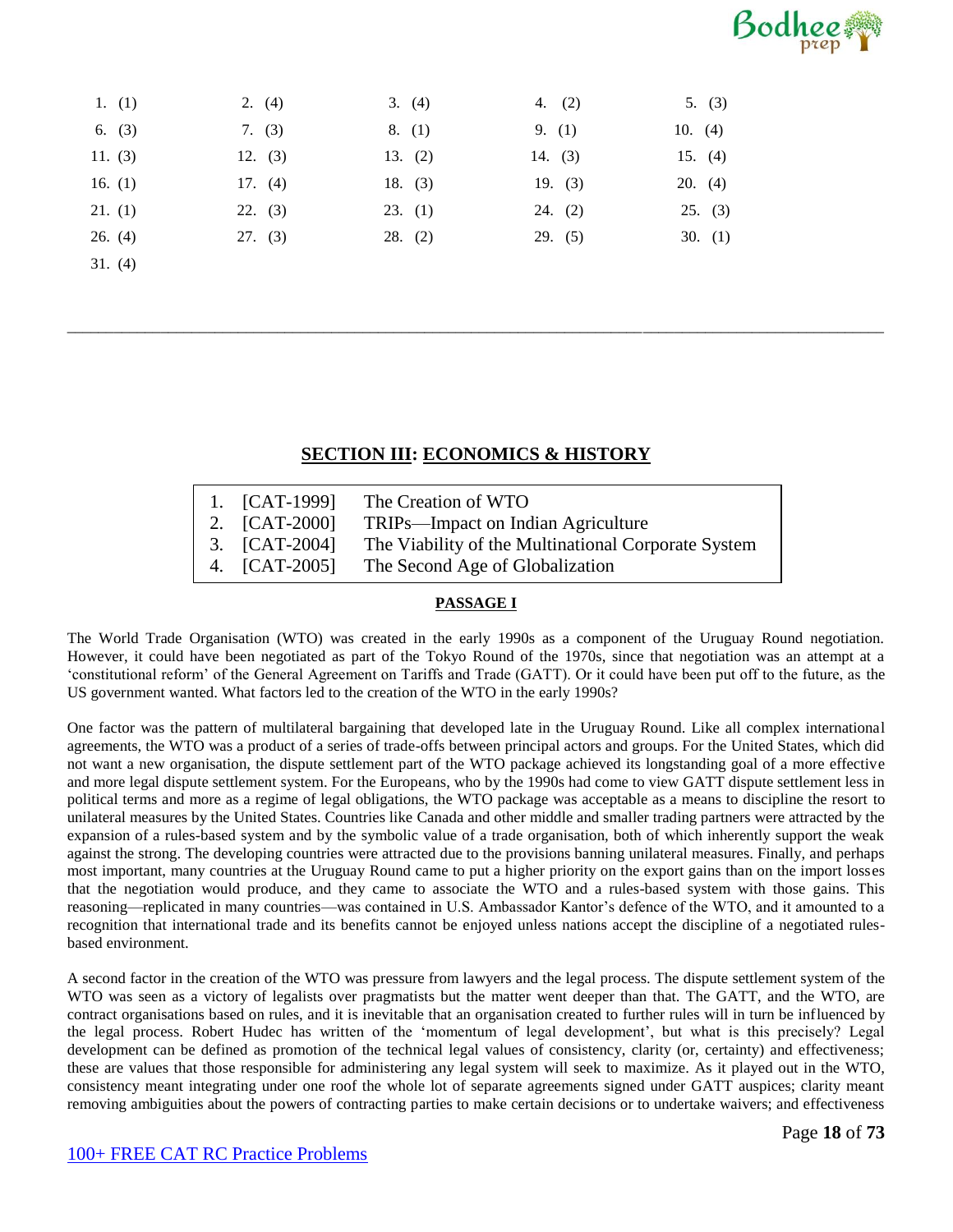

meant eliminating exceptions arising out of grandfather-rights and resolving defects in dispute settlement procedures and institutional provisions. Concern for these values is inherent in any rules-based system of co-operation, since without these values rules would be meaningless in the first place. Rules, therefore, create their own incentive for fulfillment.

The momentum of legal development has occurred in other institutions besides the GATT, most notably in the European Union (EU). Over the past two decades the European Court of Justice (ECJ) has consistently rendered decisions that have expanded incrementally the EU's internal market, in which the doctrine of 'mutual recognition' handed down in the case *Cassis de Dijon* in 1979 was a key turning point. The Court is now widely recognized as a major player in European integration, even though arguably such a strong role was not originally envisaged in the Treaty of Rome, which initiated the current European Union. One means the Court used to expand integration was the 'teleological method of interpretation', whereby the actions of member states were evaluated against 'the accomplishment of the most elementary community goals set forth in the Preamble to the [Rome] treaty'. The teleological method represents an effort to keep current policies consistent with stated goals, and it is analogous to the effort in GATT to keep contracting party trade practices consistent with stated rules. In both cases legal concerns and procedures are an independent force for further cooperation.

In large part the WTO was an exercise in consolidation. In the context of a trade negotiation that created a near-revolutionary expansion of international trade rules, the formation of the WTO was a deeply conservative act needed to ensure that the benefits of the new rules would not be lost. The WTO was all about institutional structure and dispute settlement: these are the concerns of conservatives and not revolutionaries, which is why lawyers and legalists took the lead on these issues. The WTO codified the GATT institutional practice that had developed by custom over three decades, and it incorporated a new dispute settlement system that was necessary to keep both old and new rules from becoming a sham. Both the international structure and the dispute settlement system were necessary to preserve and enhance the integrity of the multilateral trade regime that had been built incrementally from the 1940s to the 1990s.

- 1. What could be the closest reason why the WTO was not formed in the 1970s?
	- 1. The US government did not like it.
	- 2. Important players did not find it in their best interest to do so.
	- 3. Lawyers did not work for the dispute settlement system.
	- 4. The Tokyo Round negotiation was an attempt at constitutional reform.
- 2. The most likely reason for the acceptance of the WTO package by nations was that
	- 1. it had the means to prevent the US from taking unilateral measures.
	- 2. they recognized the need for a rule-based environment to protect the benefits of increased trade.
	- 3. it settles disputes more legally and more effectively.
	- 4. its rule-based system leads to export gains.
- 3. According to the passage, WTO promoted the technical legal values partly through
	- 1. integrating under one roof the agreements signed under GATT.
	- 2. rules that create their own incentive for fulfillment.
	- 3. grandfather-rights exceptions and defects in dispute settlement procedures.
	- 4. ambiguities about the powers of contracting parties to make certain decisions.
- 4. In the method of interpretation of the European Court of Justice,
	- 1. current policies needed to be consistent with stated goals.
	- 2. contracting party trade practices needed to be consistent with stated rules.
	- 3. enunciation of the most elementary community goals needed to be emphasized.
	- 4. actions of member states needed to be evaluated against the stated community goals.
- 5. In the statement "…it amounted to a recognition that international trade and its benefits cannot be enjoyed unless trading nations accept the discipline of a negotiated rules-based environment.", 'it' refers to:
	- 1. Ambassador Kantor's defence of the WTO.
	- 2. The higher priority on export gains placed by many countries at the Uruguay Round.
	- 3. The export gains many countries came to associate with a rule-based system.
	- 4. The provision of a rule-based system by the WTO.
- 6. The importance of *Cassis de Dijon* is that it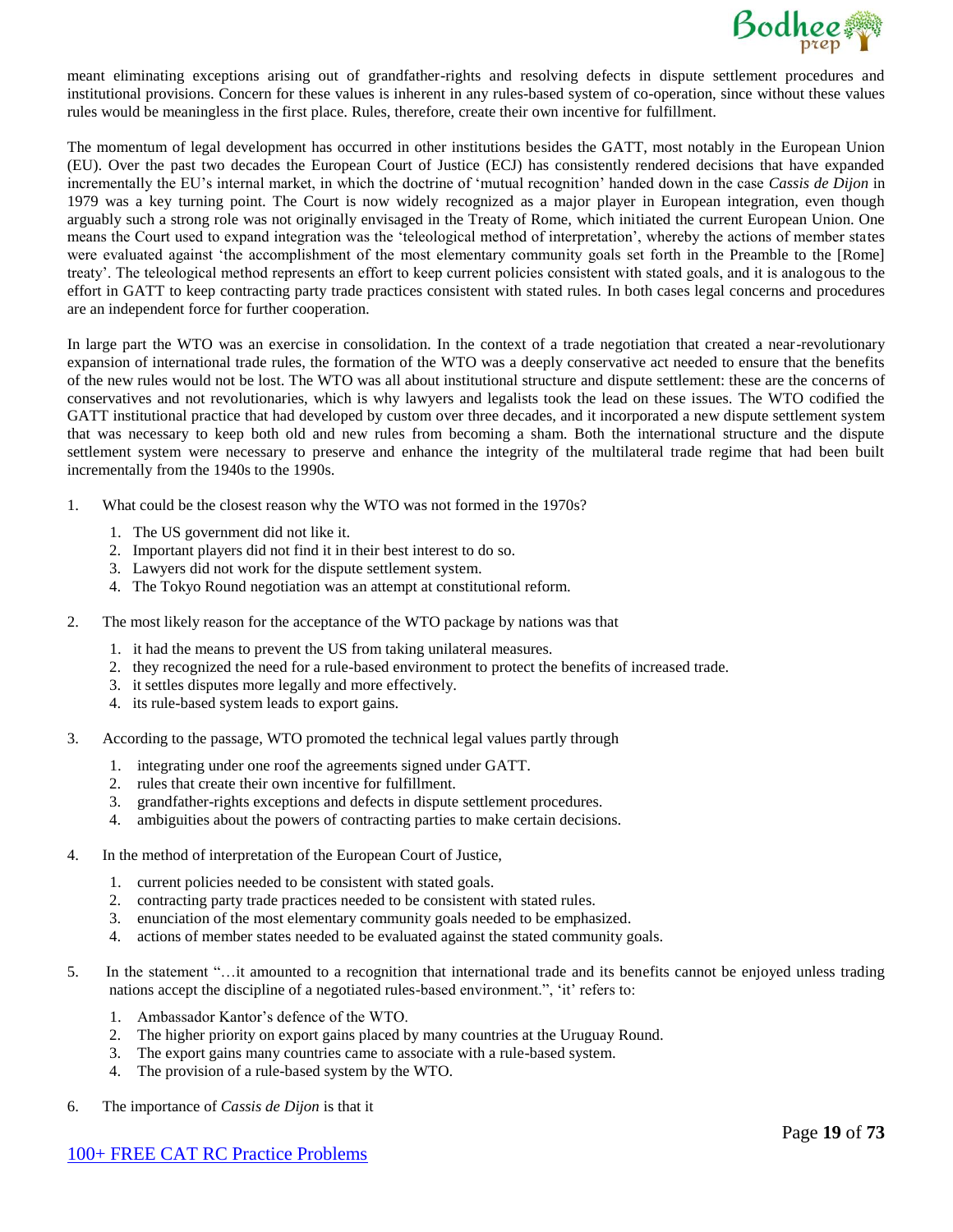

- 1. gave a new impetus to the momentum of legal development at the European Court of Justice.
- 2. resulted in a decision that expanded incrementally the EU's internal market.
- 3. strengthened the role of the Court more than envisaged in the Treaty of Rome.
- 4. led to a doctrine that was a key turning point in European integration.

## **PASSAGE II**

The current debate on intellectual property rights (IPRs) raises a number of important issues concerning the strategy and policies for building a more dynamic national agricultural research system, the relative roles of public and private sectors, and the role of agribusiness multinational corporations (MNCs). This debate has been stimulated by the international agreement on Trade Related Intellectual Property Rights (TRIPs), negotiated as part of the Uruguay Round. TRIPs, for the first time, seeks to bring innovations in agricultural technology under a new worldwide IPR regime. The agribusiness MNCs (along with pharmaceutical companies) played a leading part in lobbying for such a regime during the Uruguay Round negotiations. The argument was that incentives are necessary to stimulate innovations, and that this calls for a system of patents which gives innovators the sole right to use (or sell/lease the right to use) their innovations for a specified period and protects them against unauthorized copying or use. With strong support of their national governments, they were influential in shaping the agreement on TRIPs, which eventually emerged from the Uruguay Round.

The current debate on TRIPs in India—as indeed elsewhere—echoes wider concerns about 'privatization' of research and allowing a free field for MNCs in the sphere of biotechnology and agriculture. The agribusiness corporations, and those with unbounded faith in the power of science to overcome all likely problems, point to the vast potential that new technology holds for solving the problems of hunger, malnutrition and poverty in the world. The exploitation of this potential should be encouraged and this is best done by the private sector for which patents are essential. Some, who do not necessarily accept this optimism, argue that fears of MNC domination are exaggerated and that farmers will accept their products only if they decisively outperform the available alternatives. Those who argue against agreeing to introduce an IPR regime in agriculture and encouraging private sector research are apprehensive that this will work to the disadvantage of farmers by making them more and more dependent on monopolistic MNCs. A different, though related apprehension is that extensive use of hybrids and genetically engineered new varieties might increase the vulnerability of agriculture to outbreaks of pests and diseases. The larger, longer-term consequences of reduced biodiversity that may follow from the use of specially bred varieties are also another cause for concern. Moreover, corporations, driven by the profit motive, will necessarily tend to underplay, if not ignore, potential adverse consequences, especially those which are unknown and which may manifest themselves only over a relatively long period. On the other hand, high-pressure advertising and aggressive sales campaigns by private companies can seduce farmers into accepting varieties without being aware of potential adverse effects and the possibility of disastrous consequences for their livelihood if these varieties happen to fail. There is no provision under the laws, as they now exist, for compensating users against such eventualities.

Excessive preoccupation with seeds and seed material has obscured other important issues involved in reviewing the research policy. We need to remind ourselves that improved varieties by themselves are not sufficient for sustained growth of yields. In our own experience, some of the early high yielding varieties (HYVs) of rice and wheat were found susceptible to widespread pest attacks; and some had problems of grain quality. Further research was necessary to solve these problems. This largely successful research was almost entirely done in public research institutions. Of course, it could in principle have been done by private companies, but whether they choose to do so depends crucially on the extent of the loss in market for their original introductions on account of the above factors and whether the companies are financially strong enough to absorb the 'losses', invest in research to correct the deficiencies and recover the lost market. Public research, which is not driven by profit, is better placed to take corrective action. Research for improving common pool resource management, maintaining ecological health and ensuring sustainability is both critical and also demanding in terms of technological challenge and resource requirements. As such research is crucial to the impact of new varieties, chemicals and equipment in the farmer's field, private companies should be interested in such research. But their primary interest is in the sale of seed material, chemicals, equipment and other inputs produced by them. Knowledge and techniques for resource management are not 'marketable' in the same way as those inputs. Their application to land, water and forests has a long gestation and their efficacy depends on resolving difficult problems such as designing institutions informed by broader, long-term concerns can only do such work.

The public sector must therefore continue to play a major role in the national research system. It is both wrong and misleading to pose the problem in terms of public sector versus private sector or of privatization of research. We need to address problems likely to arise on account of the public-private sector complementarity, and ensure that the public research system performs efficiently. Complementarity between various elements of research raises several issues in implementing an IPR regime. Private companies do not produce new varieties and inputs entirely as a result of their own research. Almost all technological improvement is based on knowledge and experience accumulated from the past, and the results of basic and applied research in public and quasi-public institutions (universities, research organisations). Moreover, as is increasingly recognized, accumulated stock of knowledge does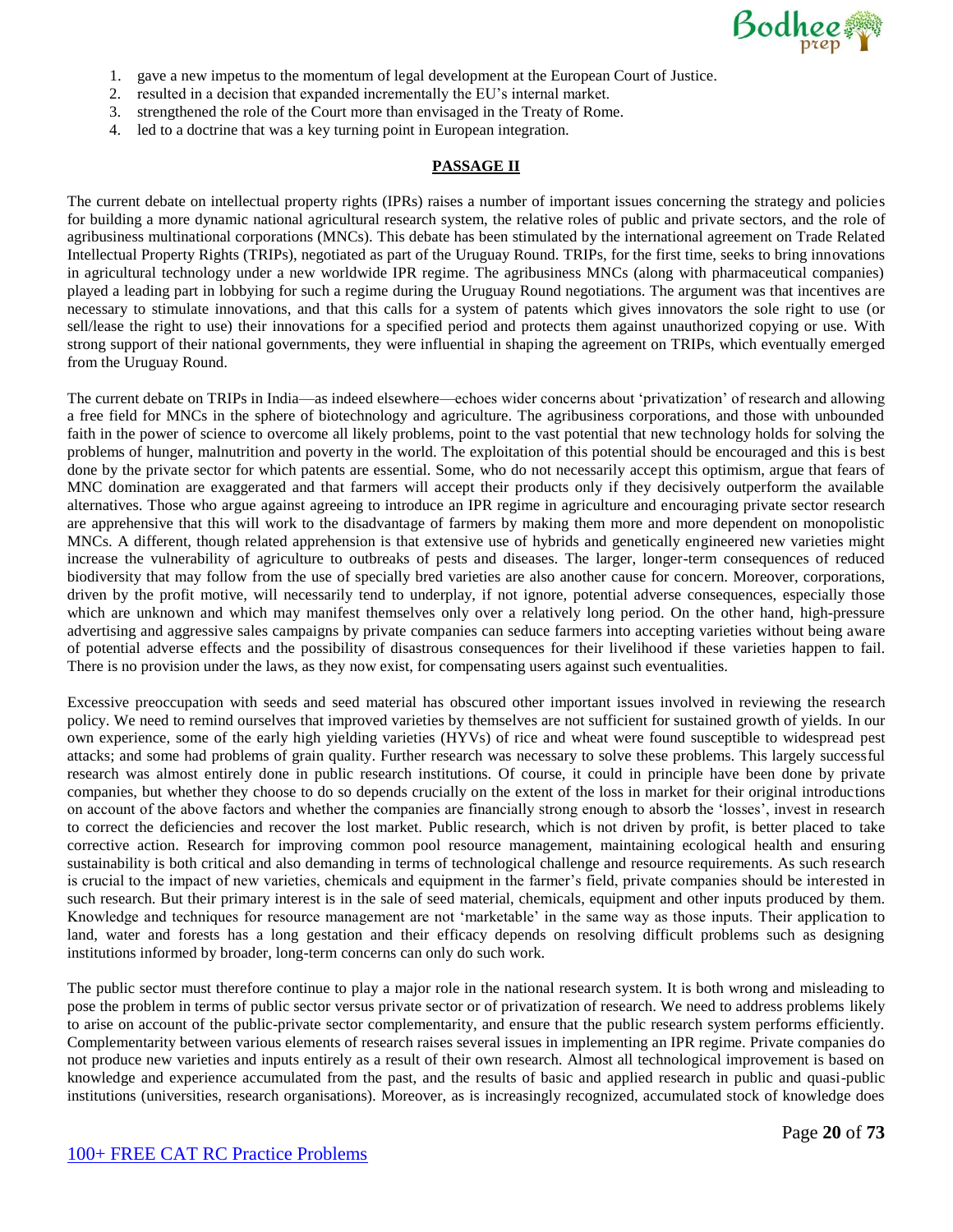

not reside only in the scientific community and its academic publications, but is also widely diffused in traditions and folk knowledge of local communities all over.

The deciphering of the structure and functioning of DNA forms the basis of much modern biotechnology. But this fundamental breakthrough is a 'public good' freely accessible in the public domain and usable free of any charge. Varieties/techniques developed using that knowledge can however be, and are, patented for private profit. Similarly, private corporations draw extensively, and without any charge, on germ plasm available in varieties of plants species (neem and turmeric are by now famous examples). Publicly funded gene banks as well as new varieties bred by public sector research stations can also be used freely by private enterprises for developing their own varieties and seek patent protection for them. Should private breeders be allowed free use of basic scientific discoveries? Should the repositories of traditional knowledge and germ plasm be collected which are maintained and improved by publicly funded institutions? Or should users be made to pay for such use? If they are to pay, what should be the basis of compensation? Should the compensation be for individuals or for communities/institutions to which they belong? Should individuals/institutions be given the right of patenting their innovations? These are some of the important issues that deserve more attention than they now get and need serious detailed study to evolve reasonably satisfactory, fair and workable solutions. Finally, the tendency to equate the public sector with the government is wrong. The public space is much wider than government departments and includes co-operatives, universities, public trusts and a variety of non-governmental organisations (NGOs). Giving greater autonomy to research organisations from government control and giving non-government public institutions the space and resources to play a larger, more effective role in research, is therefore an issue of direct relevance in restructuring the public research system.

- 7. Which one of the following statements describes an important issue, or important issues, not being raised in the context of the current debate on IPRs?
	- 1. The role of MNCs in the sphere of biotechnology and agriculture.
	- 2. The strategy and policies for establishing an IPR regime for Indian agriculture.
	- 3. The relative roles of public and private sectors.
	- 4. Wider concerns about 'privatisation' of research.
- 8. The fundamental breakthrough in deciphering the structure and functioning of DNA has become a public good. This means that:
	- 1. breakthroughs in fundamental research on DNA are accessible by all without any monetary considerations.
	- 2. the fundamental research on DNA has the characteristic of having beneficial effects for the public at large.
	- 3. due to the large scale of fundamental research on DNA, it falls in the domain of public sector research institutions.
	- 4. the public and other companies must have free access to such fundamental breakthroughs in research.
- 9. In debating the respective roles of the public and private sectors in the national research system, it is important to recognise:
	- 1. that private companies do not produce new varieties and inputs entirely on their own research.
	- 2. that almost all technological improvements are based on knowledge and experience accumulated from the past.
	- 3. the complementary role of public- and private-sector research.
	- 4. that knowledge repositories are primarily the scientific community and its academic publications.
- 10. Which one of the following may provide incentives to address the problem of potential adverse consequences of biotechnology?
	- 1. Include IPR issues in the TRIPs agreement.
	- 2. Nationalise MNCs engaged in private research in biotechnology.
	- 3. Encourage domestic firms to patent their innovations.
	- 4. Make provisions in the law for user compensation against failure of newly developed varieties.
- 11. Which of the following statements is not a likely consequence of emerging technologies in agriculture?
	- 1. Development of newer and newer varieties will lead to increase in biodiversity.
	- 2. MNCs may underplay the negative consequences of the newer technology on environment.
	- 3. Newer varieties of seeds may increase vulnerability of crops to pests and diseases.
	- 4. Reforms in patent laws and user compensation against crop failures would be needed to address new technology problems.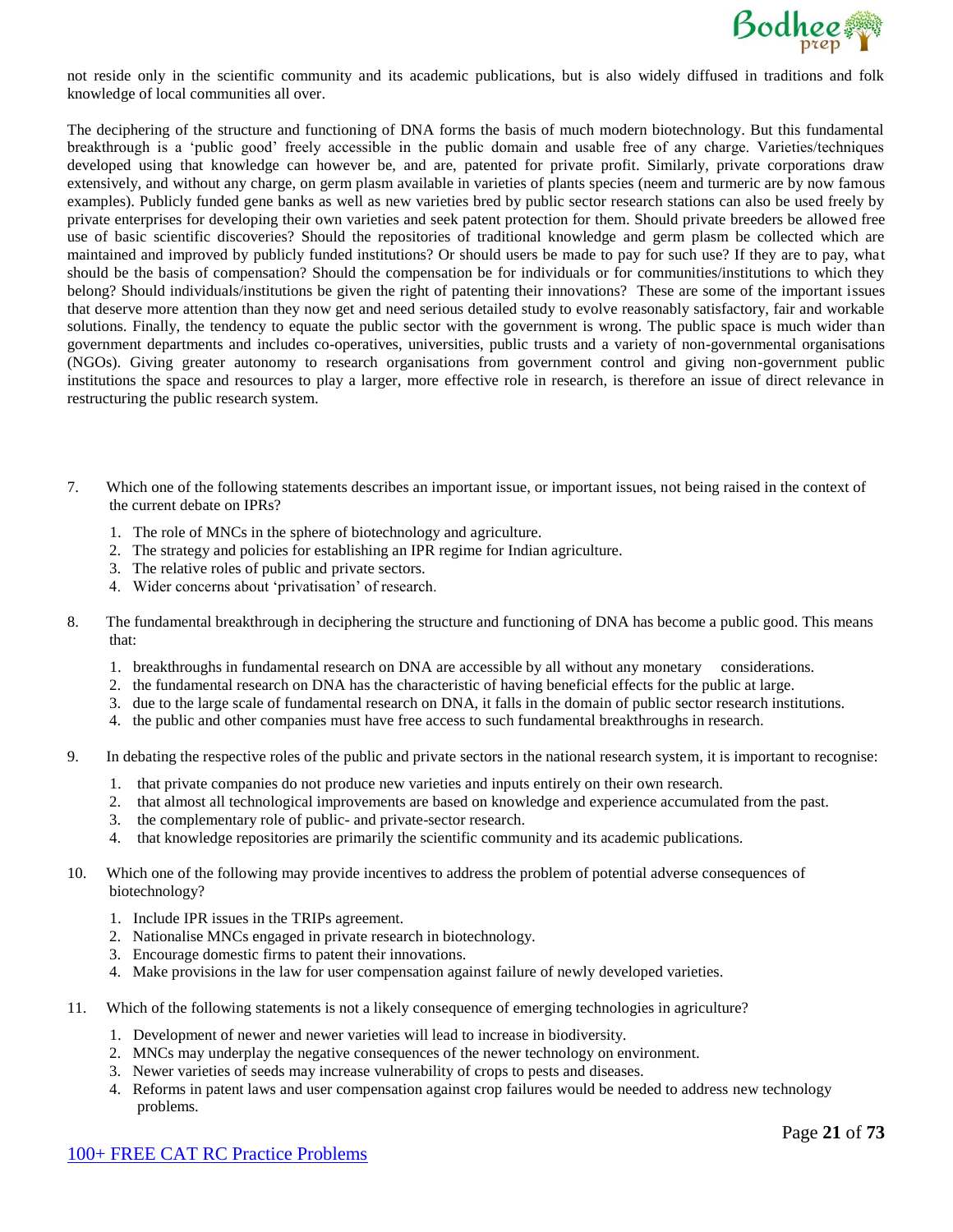

- 12. The TRIPs agreement emerged from the Uruguay Round to:
	- 1. address the problem of adverse consequences of genetically engineered new varieties of grain.
	- 2. fulfil the WTO requirement to have an agreement on trade related property rights.
	- 3. provide incentives to innovators by way of protecting their intellectual property.
	- 4. give credibility to the innovations made by MNCs in the field of pharmaceuticals and agriculture.
- 13. Public or quasi-public research institutions are most likely than private companies to address the negative consequences of new technologies, because of which of the following reasons?
	- 1. Public research is not driven by profit motive.
	- 2. Private companies may not be able to absorb losses out of the negative effects of the new technologies.
	- 3. Unlike new technology products, knowledge and techniques for resource management are not amenable to simple market transactions.
	- 4. All of the above.
- 14. While developing a strategy and policies for building a more dynamic national agricultural research system, which one of the following statements needs to be considered?
	- 1. Public and quasi-public institutions are not interested in making profits.
	- 2. Public and quasi-public institutions have a broader and long-term outlook than private companies.
	- 3. Private companies are incapable of building products based on traditional and folk knowledge.
	- 4. Traditional and folk knowledge cannot be protected by patents.

# **PASSAGE III**

The viability of the multinational corporate system depends upon the degree to which people will tolerate the unevenness it creates. It is well to remember that the 'New Imperialism' which began after 1870 in a spirit of Capitalism Triumphant, soon became seriously troubled and after 1914 was characterized by war, depression, breakdown of the international economic system and war again, rather than Free Trade, Pax Britannica and Material Improvement. A major reason was Britain's inability to cope with the by-products of its own rapid accumulation of capital: i.e., a class-conscious labour force at home; a middle class in the hinterland; and rival centres of capital on the Continent and in America. Britain's policy tended to be atavistic and defensive rather than progressive—more concerned with warding off new threats than creating new areas of expansion. Ironically, Edwardian England revived the paraphernalia of the landed aristocracy it had just destroyed. Instead of embarking on a 'big push' to develop the vast hinterland of the Empire, colonial administrators often adopted policies to arrest the development of either a native capitalist class or a native proletariat which could overthrow them.

As time went on, the centre had to devote an increasing share of government activity to military and the other unproductive expenditures; they had to rely on alliances with an inefficient class of landlords, officials and soldiers in the hinterland to maintain stability at the cost of development. A great part of the surplus extracted from the population was thus wasted locally.

#### The New Mercantilism (as the Multinational Corporate System of special alliances and privileges, aid and

tariff concessions is sometimes called) faces similar problems of internal and external division. The centre is troubled, excluded groups revolt and even some of the affluent are dissatisfied with the roles. Nationalistic rivalry between major capitalist countries remains an important divisive factor. Finally, there is the threat presented by the middle classes and the excluded groups of the underdeveloped countries. The national middle classes in the underdeveloped countries came to power when the centre weakened but could not, through their policy of import substitution manufacturing, establish a viable basis for sustained growth. They now face a foreign exchange crisis and an unemployment (or population) crisis—the first indicating their inability to function in the international economy and the second indicating their alienation from the people they are supposed to lead. In the immediate future, these national middle classes will gain a new lease of life as they take advantage of the spaces created by the rivalry between American and non-American oligopolists striving to establish global market positions.

The native capitalists will again become the champions of national independence as they bargain with multinational corporations. But the conflict at this level is more apparent than real, for in the end the fervent nationalism of the middle class asks only for promotion within the corporate structure and not for a break with that structure. In the last analysis their power derives from the metropolis and they cannot easily afford to challenge the international system. They do not command the loyalty of their own population and cannot really compete with the large, powerful, aggregate capitals from the centre. They are prisoners of the taste patterns and consumption standards set at the centre.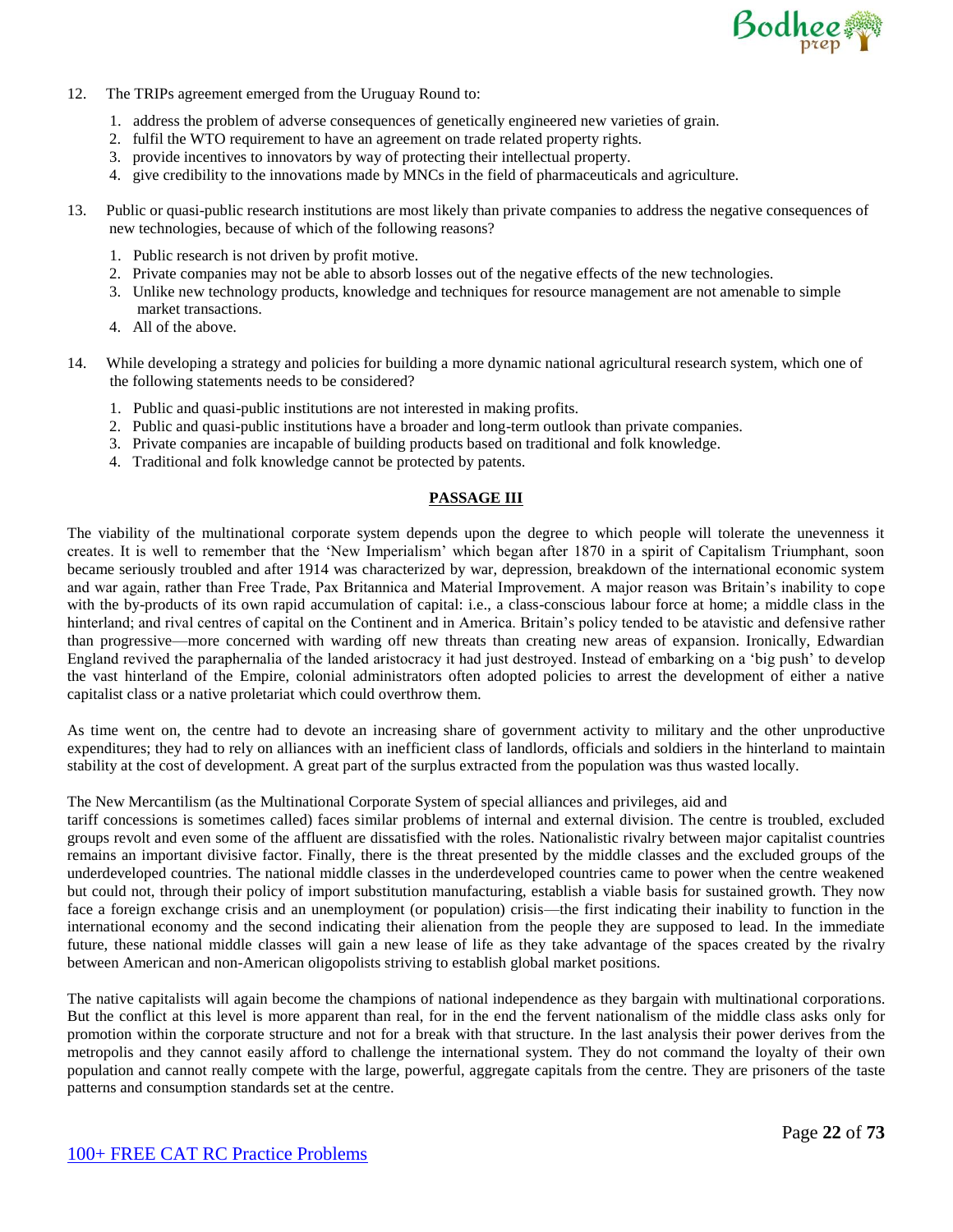

The main threat comes from the excluded groups. It is not unusual in underdeveloped countries for the top 5 per cent to obtain between 30 to 40 per cent of the total national income, and for the top one-third to obtain anywhere from 60 to 70 per cent. At most, one-third of the population can be said to benefit in some sense from the dualistic growth that characterizes development in the hinterland. The remaining two-thirds, who together get only one-third of the income, are outsiders, not because they do not contribute to the economy, but because they do not share in the benefits. They provide a source of cheap labour which helps keep exports to the developed world at a low price and which has financed the urban-biased growth of recent years. In fact, it is difficult to see how the system in most underdeveloped countries could survive without cheap labour since removing it (e.g. diverting it to public works projects as is done in socialist countries) would raise consumption costs to capitalists and professional elites.

15. The author is in a position to draw parallels between New Imperialism and New Mercantilism because

- 1. both originated in the developed Western capitalist countries.
- 2. New Mercantilism was a logical sequel to New Imperialism.
- 3. they create the same set of outputs—a labour force, middle classes and rival centres of capital
- 4. both have comparable uneven and divisive effects.

16. According to the author, the British policy during the 'New Imperialism" period tended to be defensive because

- it was unable to deal with the fallouts of a sharp increase in capital.
- 2. its cumulative capital had undesirable side-effects.
- 3. its policies favoured developing the vast hinterland.
- 4. it prevented the growth of a set-up which could have been capitalistic in nature.
- 17. In the sentence, 'They are prisoners of the taste patterns and consumption standards set at the centre.'(fourth paragraph), what is the meaning of 'centre'?
	- 1. National government.
	- 2. Native capitalists.
	- 3. New capitalists.
	- 4. None of the above.
- 18. Under New Mercantilism, the fervent nationalism of the native middle classes does not create conflict with the multinational corporations because they (the middle classes)
	- 1. negotiate with the multinational corporations.
	- 2. are dependent on the international system for their continued prosperity.
	- 3. are not in a position to challenge the status quo.
	- 4. do not enjoy popular support.

## **PASSAGE IV**

Crinoline and croquet are out. As yet, no political activists have thrown themselves in front of the royal derby on Derby Day. Even so, some historians can spot the parallels. It is a time of rapid technological change. It is a period when the dominance of the world's superpower is coming under threat. It is an epoch when prosperity masks underlying economic strain. And, crucially, it is a time when policy-makers are confident that all is for the best in the best of all possible worlds. Welcome to the Edwardian Summer of the second age of globalisation.

Spare a moment to take stock of what's been happening in the past few months. Let's start with the oil price, which has rocketed to more than \$65 a barrel, more than double its level 18 months ago. The accepted wisdom is that we shouldn't worry our little heads about that, because the incentives are there for business to build new production and refining capacity, which will effortlessly bring demand and supply back into balance and bring crude prices back to \$25 a barrel. As Tommy Cooper used to say, 'just like that'.

Then there is the result of the French referendum on the European Constitution, seen as thick-headed luddites railing vainly against the modern world. What the French needed to realise, the argument went, was that there was no alternative to the reforms that would make the country more flexible, more competitive, more dynamic. Just the sort of reforms that allowed Gate Gourmet to sack hundreds of its staff at Heathrow after the sort of ultimatum that used to be handed out by Victorian mill owners. An alternative way of looking at the French "non" is that our neighbours translate "flexibility" as "you're fired".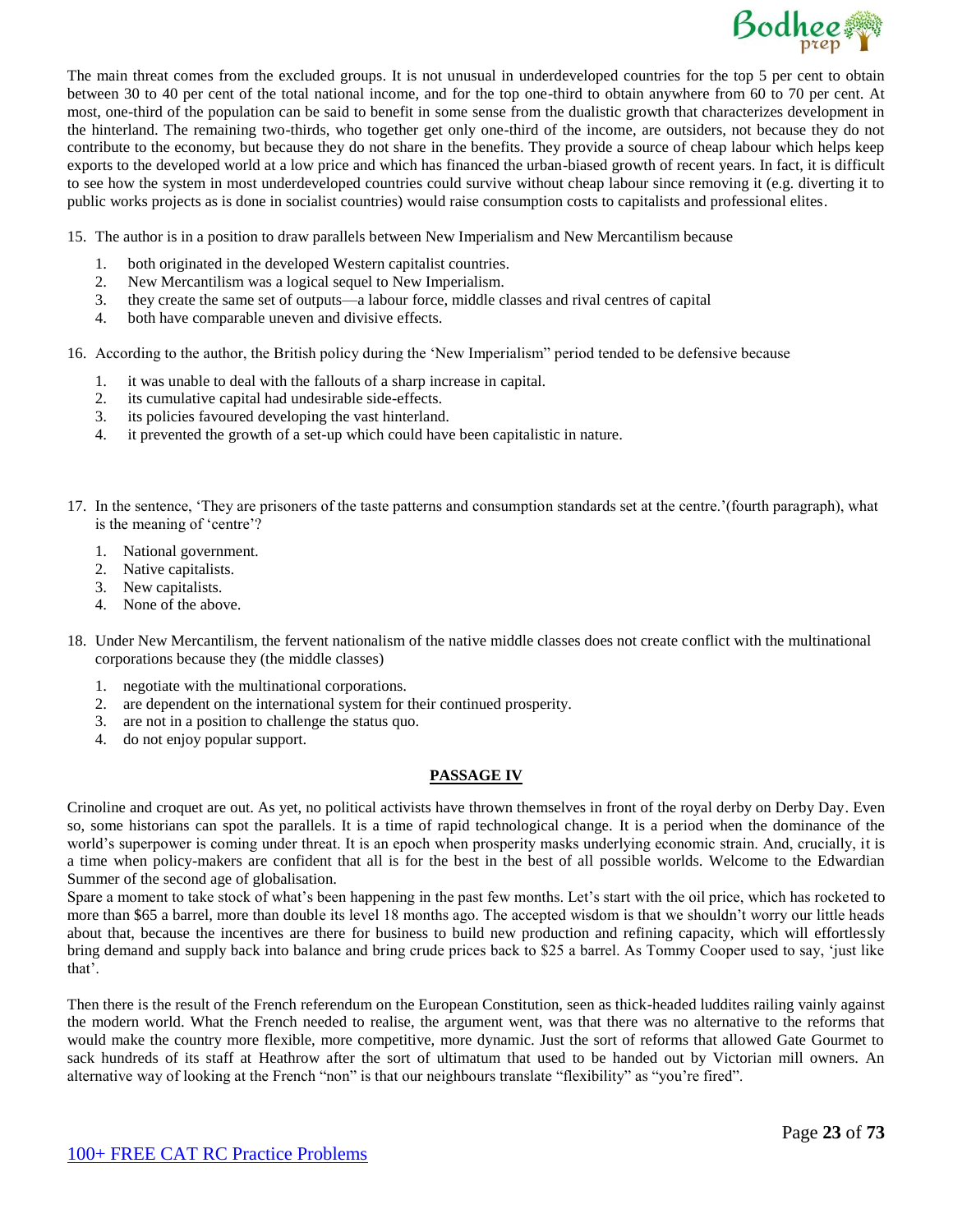

Finally, take a squint at the United States. Just like Britain a century ago, a period of unquestioned superiority is drawing to a close. China is still a long way from matching America's wealth, but it is growing at a stupendous rate and economic strength brings geo-political clout. Already, there is evidence of a new scramble for Africa as Washington and Beijing compete for oil stocks. Moreover, beneath the surface of the US economy, all is not well. Growth looks healthy enough, but the competition from China and elsewhere has meant the world's biggest economy now imports far more than it exports. The US is living beyond its means, but in this time of studied complacency a current account deficit worth 6 percent of gross domestic product is seen as a sign of strength, not weakness.

In this new Edwardian summer, comfort is taken from the fact that dearer oil has not had the savage inflationary consequences of 1973-74, when a fourfold increase in the cost of crude brought an abrupt end to a postwar boom that had gone on uninterrupted for a quarter of a century. True, the cost of living has been affected by higher transport costs, but we are talking of inflation at 2.3 per cent and not 27 per cent. Yet the idea that higher oil prices are of little consequence is fanciful. If people are paying more to fill up their cars it leaves them with less to spend on everything else, but there is a reluctance to consume less. In the 1970s unions were strong and able to negotiate large, compensatory pay deals that served to intensify inflationary pressure. In 2005, that avenue is pretty much closed off, but the abolition of all the controls on credit that existed in the 1970s means that households are invited to borrow more rather than consume less. The knock-on effects of higher oil prices are thus felt in different ways—through high levels of indebtedness, in inflated asset prices, and in balance of payments deficits.

There are those who point out, rightly, that modern industrial capitalism has proved mightily resilient these past 250 years, and that a sign of the enduring strength of the system has been the way it apparently shrugged off everything—a stock market crash, 9/11, rising oil prices—that have been thrown at it in the half decade since the millennium. Even so, there are at least three reasons for concern. First, we have been here before. In terms of political economy, the first era of globalisation mirrored our own. There was a belief in unfettered capital flows, in free trade, and in the power of the market. It was a time of massive income inequality and unprecedented migration. Eventually, though, there was a backlash, manifested in a struggle between free traders and protectionists, and in rising labour militancy.

Second, the world is traditionally at its most fragile at times when the global balance of power is in flux. By the end of the nineteenth century, Britain's role as the hegemonic power was being challenged by the rise of the United States, Germany, and Japan while the Ottoman and Hapsburg empires were clearly in rapid decline. Looking ahead from 2005, it is clear that over the next two or three decades, both China and India—which together account for half the world's population— will flex their muscles.

Finally, there is the question of what rising oil prices tell us. The emergence of China and India means global demand for crude is likely to remain high at a time when experts say production is about to top out. If supply constraints start to bite, any declines in the price are likely to be short-term cyclical affairs punctuating a long upward trend.

19. Which of the following best represents the key argument made by the author?

- 1. The rise in oil prices, the flux in the global balance of power and historical precedents should make us question our belief that the global economic prosperity would continue.
- 2. The belief that modern industrial capitalism is highly resilient and capable of overcoming shocks will be belied soon.
- 3. Widespread prosperity leads to neglect of early signs of underlying economic weakness, manifested in higher oil prices and a flux in the global balance of power.
- 4. A crisis is imminent in the West given the growth of countries like China and India and the increase in oil prices.
- 20. What can be inferred about the author's view when he states, 'As Tommy Cooper used to say "just like that"'?
	- 1. Industry has incentive to build new production and refining capacity and therefore oil prices would reduce.
	- 2. There would be a correction in the price levels of oil once new production capacity is added.
	- 3. The decline in oil prices is likely to be short-term in nature.
	- 4. It is not necessary that oil prices would go down to earlier levels.
- 21. By the expression 'Edwardian Summer', the author refers to a period in which there is
	- 1. unparalleled luxury and opulence.
	- 2. a sense of complacency among people because of all-round prosperity.
	- 3. a culmination of all-round economic prosperity.
	- 4. an imminent danger lurking behind economic prosperity.
- 22. What, according to the author, has resulted in a widespread belief in the resilience of modern capitalism?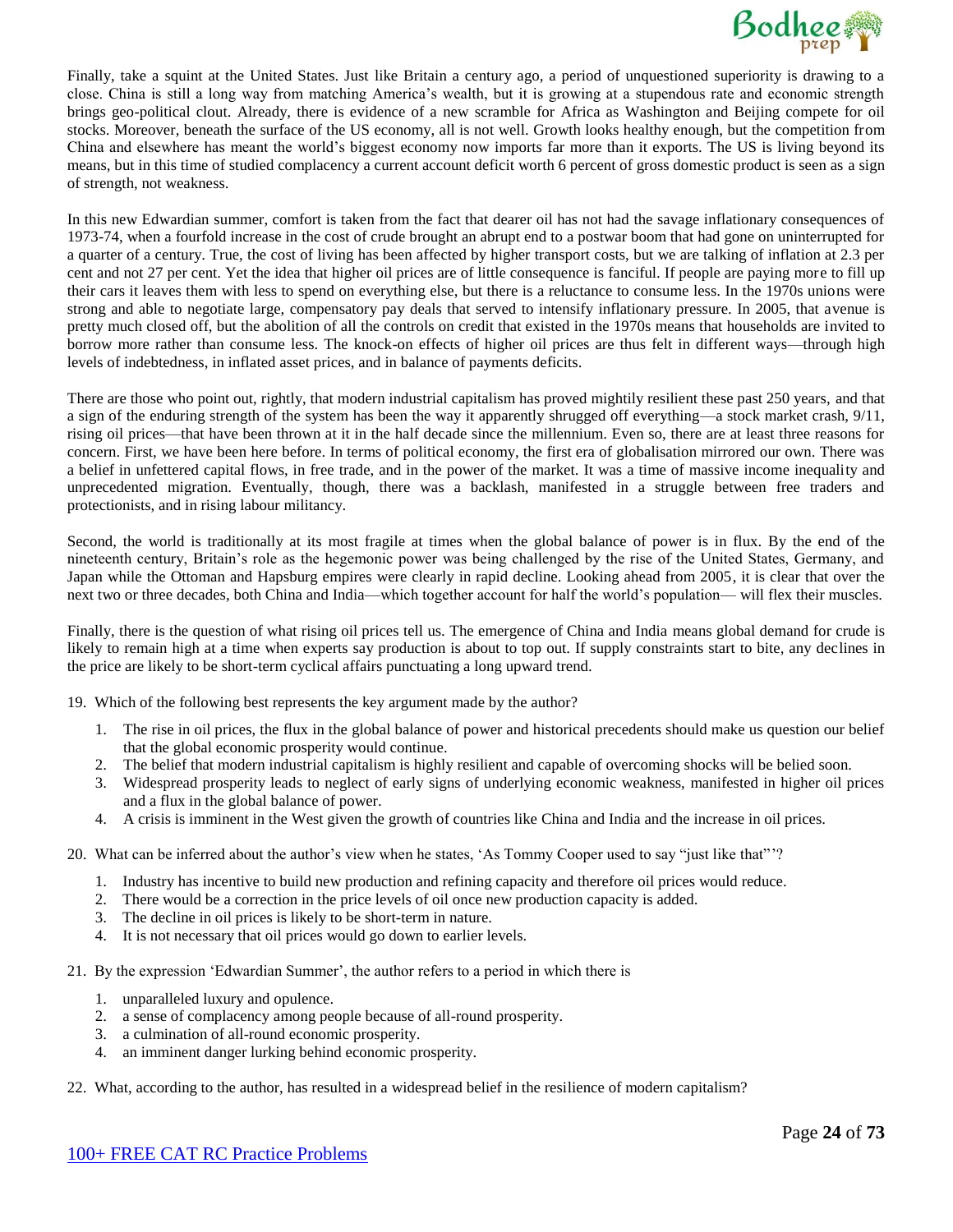

- 1. Growth in the economies of Western countries despite shocks in the form of increase in levels of indebtedness and inflated asset prices.
- 2. Increase in the prosperity of Western countries and China despite rising oil prices.
- 3. Continued growth of Western economies despite a rise in terrorism, an increase in oil prices and other similar shocks.

\_\_\_\_\_\_\_\_\_\_\_\_\_\_\_\_\_\_\_\_\_\_\_\_\_\_\_\_\_\_\_\_\_\_\_\_\_\_\_\_\_\_\_\_\_\_\_\_\_\_\_\_\_\_\_\_\_\_\_\_\_\_\_\_\_\_\_\_\_\_\_\_\_\_\_\_\_\_\_\_\_\_\_\_\_\_\_\_\_\_\_\_\_\_\_\_\_\_\_\_\_\_\_\_

4. The success of continued reforms aimed at making Western economies more dynamic, competitive and efficient.

|           |           | <b>ANSWER KEY</b> |           |           |
|-----------|-----------|-------------------|-----------|-----------|
| 1. $(2)$  | 2. (2)    | 3. (1)            | 4. $(4)$  | 5. (3)    |
| 6. $(4)$  | 7. $(2)$  | 8. (1)            | 9. (3)    | 10. $(4)$ |
| 11. $(1)$ | 12. $(3)$ | 13. $(4)$         | 14. $(2)$ | 15. (3)   |
| 16. $(4)$ | 17. $(4)$ | 18. $(2)$         | 19. $(1)$ | 20. (4)   |
| 21. (2)   | 22. (3)   |                   |           |           |

# **SECTION IV: ARTS & LITERATURE**

\_\_\_\_\_\_\_\_\_\_\_\_\_\_\_\_\_\_\_\_\_\_\_\_\_\_\_\_\_\_\_\_\_\_\_\_\_\_\_\_\_\_\_\_\_\_\_\_\_\_\_\_\_\_\_\_\_\_\_\_\_\_\_\_\_\_\_\_\_\_\_\_\_\_\_\_\_\_\_\_\_\_\_\_\_\_\_\_\_\_\_\_\_\_\_\_\_\_\_\_\_\_\_\_\_

| <b>PART-A: Theory, Concepts, &amp; Trends</b> |                             |                                            |  |  |  |  |
|-----------------------------------------------|-----------------------------|--------------------------------------------|--|--|--|--|
|                                               | $[CAT-1999]$                | Human Perception and Creation              |  |  |  |  |
| 2.                                            | $[CAT-1999]$                | Abstract and Representational Art          |  |  |  |  |
| 3.                                            | $[CAT-2000]$                | <b>Classical Music: Indian and Western</b> |  |  |  |  |
| 4.                                            | $[CAT-2000]$                | Abstractionism: Does it Have a Future?     |  |  |  |  |
| 5.                                            | [CAT-Feb 04]                | <b>Greek Architecture</b>                  |  |  |  |  |
| 6.                                            | $[CAT-2004]$                | Painters and their Subject Matter          |  |  |  |  |
| 7.                                            | $\left[$ CAT-2005 $\right]$ | Derrida's Deconstructive Approach          |  |  |  |  |

# **PASSAGE I**

Each one has his reasons: for one art is a flight; for another, a means of conquering. But one can flee into a hermitage, into madness, into death. One can conquer by arms. Why does it have to be *writing*, why does one have to manage his escapes and conquests by *writing*? Because, behind the various aims of authors, there is a deeper and more immediate choice which is common to all of us. We shall try to elucidate this choice, and we shall see whether it is not in the name of this very choice of writing that the engagement of writers must be required.

Each of our perceptions is accompanied by the consciousness that human reality is a 'revealer', that is, it is through human reality that 'there is' being, or, to put it differently, that man is the means by which things are manifested. It is our presence in the world which multiplies relations. It is we who set up a relationship between this tree and that bit of sky. Thanks to us, that star which has been dead for millennia, that quarter moon, and that dark river are disclosed in the unity of a landscape. It is the speed of our auto and our airplane which organizes the great masses of the earth. With each of our acts, the world reveals to us a new face. But, if we know that we are directors of being, we also know that we are not its producers. If we turn away from this landscape, it will sink back into its dark permanence. At least, it will sink back; there is no one mad enough to think that it is going to be annihilated. It is we who shall be annihilated, and the earth will remain in its lethargy until another consciousness comes along to awaken it. Thus, to our inner certainty of being 'revealers' is added that of being inessential in relation to the thing revealed.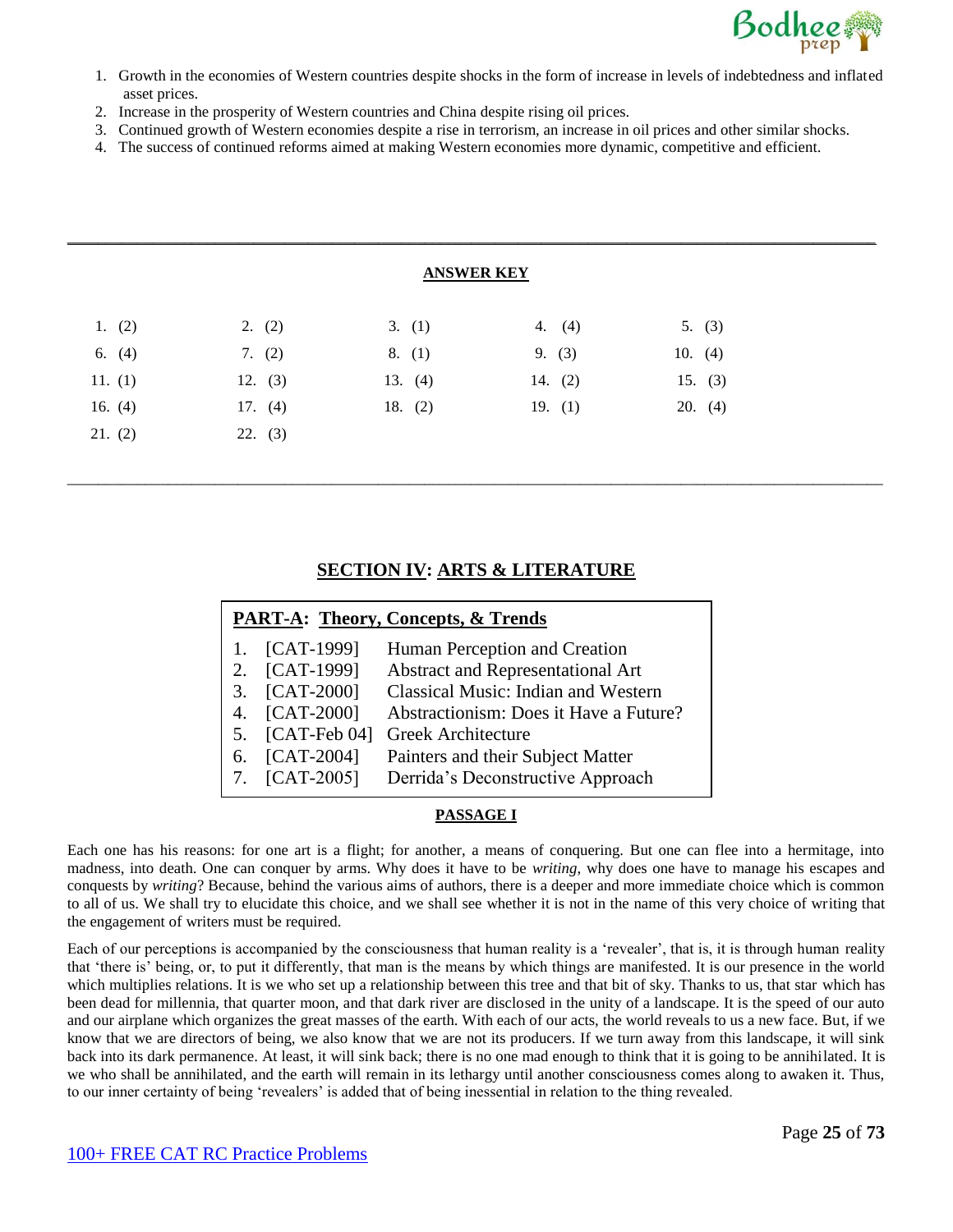

One of the chief motives of artistic creation is certainly the need of feeling that we are essential in relationship to the world. If I fix on canvas or in writing a certain aspect of the fields or the sea or a look on someone's face which I have disclosed, I am conscious of having produced them by condensing relationships, by introducing order where there was none, by imposing the unity of mind on the diversity of things. That is, I think myself essential in relation to my creation. But this time it is the created object which escapes me; I can not reveal and produce at the same time. The creation becomes inessential in relation to the creative activity. First of all, even if it appears to others as definitive, the created object always seems to us in a state of suspension; we can always change this line, that shade, that word. Thus, it never *forces itself*. A novice painter asked his teacher, 'When should I consider my painting finished?' And the teacher answered, 'When you can look at it in amazement and say to yourself "I'm the one who did that!"'

Which amounts to saying 'never'. For it is virtually considering one's work with someone else's eyes and revealing what has been created. But it is self-evident that we are proportionally less conscious of the thing produced and more conscious of our productive activity. When it is a matter of poetry or carpentry, we work according to traditional norms, with tools whose usage is codified; it is Heidegger's famous 'they' who are working with our hands. In this case, the result can seem to us sufficiently strange to preserve its objectivity in our eyes. But if we ourselves produce the rules of production, the measures, the criteria, and if our creative drive comes from the very depths of our heart, then we never find anything but ourselves in our work. It is we who have invented the laws by which we judge it. It is our history, our love, our gaiety that we recognize in it. Even if we should regard it without touching it any further, we never *receive* from it that gaiety or love. We put them into it. The results which we have obtained on canvas or paper never seem to us *objective*. We are too familiar with the processes of which they are the effects. These processes remain a subjective discovery; they are ourselves, our inspiration, our ruse, and when we seek to *perceive* our work, we create it again, we repeat mentally the operations which produced it; each of its aspects appears as a result. Thus, in the perception, the object is given as the essential thing and the subject as the inessential. The latter seeks essentiality in the creation and obtains it, but then it is the object which becomes the inessential.

The dialectic is nowhere more apparent than in the art of writing, for the literary object is a peculiar top which exists only in movement. To make it come into view a concrete act called reading is necessary, and it lasts only as long as this act can last. Beyond that, there are only black marks on paper. Now, the writer can not read what he writes, whereas the shoemaker can put on the shoes he has just made if they are to his size, and the architect can live in the house he has built. In reading, one foresees; one waits. He foresees the end of the sentence, the following sentence, the next page. He waits for them to confirm or disappoint his foresights. The reading is composed of a host of hypotheses, followed by awakenings, of hopes and deceptions. Readers are always ahead of the sentence they are reading in a merely probable future which partly collapses and partly comes together in proportion as they progress, which withdraws from one page to the next and forms the moving horizon of the literary object. Without waiting, without a future, without ignorance, there is no objectivity.

- 1. The author holds that:
	- 1. There is an objective reality and a subjective reality.
	- 2. Nature is the sum total of disparate elements.
	- 3. It is human action that reveals the various facets of nature.
	- 4. Apparently disconnected elements in nature are unified in a fundamental sense.
- 2. It is the author's contention that:
	- 1. Artistic creations are results of human consciousness.
	- 2. The very act of artistic creation leads to the escape of the created object.
	- 3. Man can produce and reveal at the same time.
	- 4. An act of creation forces itself on our consciousness leaving us full of amazement.
- 3. The passage makes a distinction between perception and creation in terms of :
	- 1. Objectivity and subjectivity.
	- 2. Revelation and action.
	- 3. Objective reality and perceived reality.
	- 4. Essentiality and non-essentiality of objects and subjects.
- 4. The art of writing manifests the dialectic of perception and creation because
	- 1. reading reveals the writing till the act of reading lasts.
	- 2. writing to be meaningful needs the concrete act of reading.
	- 3. this art is anticipated and progresses on a series of hypotheses.
	- 4. this literary object has a moving horizon brought about by the very act of creation.
- 5. A writer, as an artist,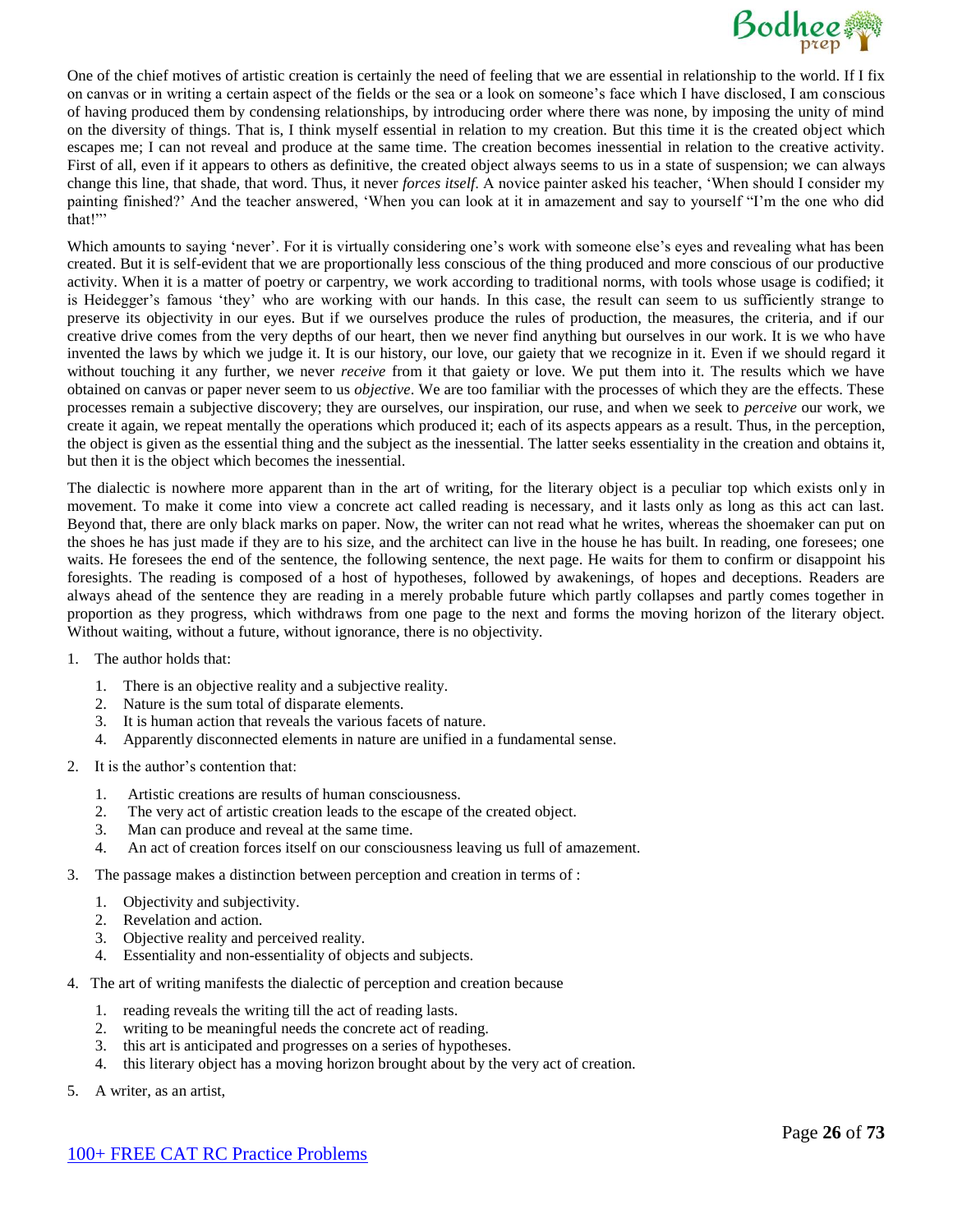

- 1. reveals the essentiality of revelation.
- 2. makes us feel essential vis-à-vis nature.
- 3. creates reality.
- 4. reveals nature in its permanence.

## **PASSAGE II**

Have you ever come across a painting, by Picasso, Mondrian, Miro, or any other modern abstract painter of this century, and found yourself engulfed in a brightly coloured canvas which your senses cannot interpret? Many people would tend to denounce abstractionism as senseless trash. These people are disoriented by Miro's bright, fanciful creatures and two-dimensional canvases. They click their tongues and shake their heads at Mondrian's grid works, declaring the poor guy played too many scrabble games. They silently shake their heads in sympathy for Picasso, whose gruesome, distorted figures must be a reflection of his mental health. Then, standing in front of a work by Charlie Russell, the famous Western artist, they'll declare it a work of God. People feel more comfortable with something they can relate to and understand immediately without too much thought. This is the case with the work of Charlie Russell. Being able to recognize the elements in his paintings—trees, horses and cowboys—gives people a safety line to their world of "reality". There are some who would disagree when I say abstract art requires more creativity and artistic talent to produce a good piece than does representational art, but there are many weaknesses in their arguments.

People who look down on abstract art have several major arguments to support their beliefs. They feel that artists turn abstract because they are not capable of the technical drafting skills that appear in a Russell; therefore, such artists create an art form that anyone is capable of and that is less time consuming, and then parade it as artistic progress. Secondly, they feel that the purpose of art is to create something of beauty in an orderly, logical composition. Russell's compositions are balanced and rational; everything sits calmly on the canvas, leaving the viewer satisfied that he has seen all there is to see. The modern abstractionists, on the other hand, seem to compose their pieces irrationally. For example, upon seeing Picasso's *Guernica*, a friend of mine asked me, "What's the point?" Finally, many people feel that art should portray the ideal and real. The exactness of detail in Charlie Russell's work is an example of this. He has been called a great historian because his pieces depict the life style, dress, and events of the times. His subject matter is derived from his own experiences on the trail, and reproduced to the smallest detail.

I agree in part with many of these arguments, and at one time even endorsed them. But now, I believe differently. Firstly I object to the argument that abstract artists are not capable of drafting. Many abstract artists, such as Picasso, are excellent draftsmen. As his work matured, Picasso became more abstract in order to increase the expressive quality of his work. *Guernica* was meant as a protest against the bombing of that city by the Germans. To express the terror and suffering of the victims more vividly, he distorted the figures and presented them in a black and white journalistic manner. If he had used representational images and colour, much of the emotional content would have been lost and the piece would not have caused the demand for justice that it did. Secondly, I do not think that a piece must be logical and aesthetically pleasing to be art. The message it conveys to its viewers is more important. It should reflect the ideals and issues of its time and be true to itself, not just a flowery, glossy surface. For example, through his work, Mondrian was trying to present a system of simplicity, logic, and rational order. As a result, his pieces did end up looking like a scrabble board. Miro created powerful, surrealistic images from his dreams and subconscious. These artists were trying to evoke a response from society through an expressionistic manner. Finally, abstract artists and representational artists maintain different ideas about 'reality'. To the representational artist, reality is what he sees with his eyes. This is the reality he reproduces on canvas. To the abstract artist, reality is what he feels about what his eyes see. This is the reality he interprets on canvas. This can be illustrated by Mondrian's *Trees* series. You can actually see the progression from the early recognizable, though abstracted, *Trees*, to his final solution, the grid system.

A cycle of abstract and representational art began with the first scratchings of prehistoric man. From the abstractions of ancient Egypt to representational, classical Rome, returning to abstractionism in early Christian art and so on up to the present day, the cycle has been going on. But this day and age may witness its death through the camera. With film, there is no need to produce finely detailed, historical records manually; the camera does this for us more efficiently. Maybe, representational art would cease to exist. With abstractionism as the victor of the first battle, may be a different kind of cycle will be touched off. Possibly, some time in the distant future, thousands of years from now, art itself will be physically non-existent. Some artists today believe that once they have planned and constructed a piece in their mind, there is no sense in finishing it with their hands; it has already been done and can never be duplicated.

- 6. The author argues that many people look down upon abstract art because they feel that:
	- 1. Modern abstract art does not portray what is ideal and real.
	- 2. Abstract artists are unskilled in matters of technical drafting.
	- 3. Abstractionists compose irrationally.
	- 4. All of the above.
- 7. The author believes that people feel comfortable with representational art because: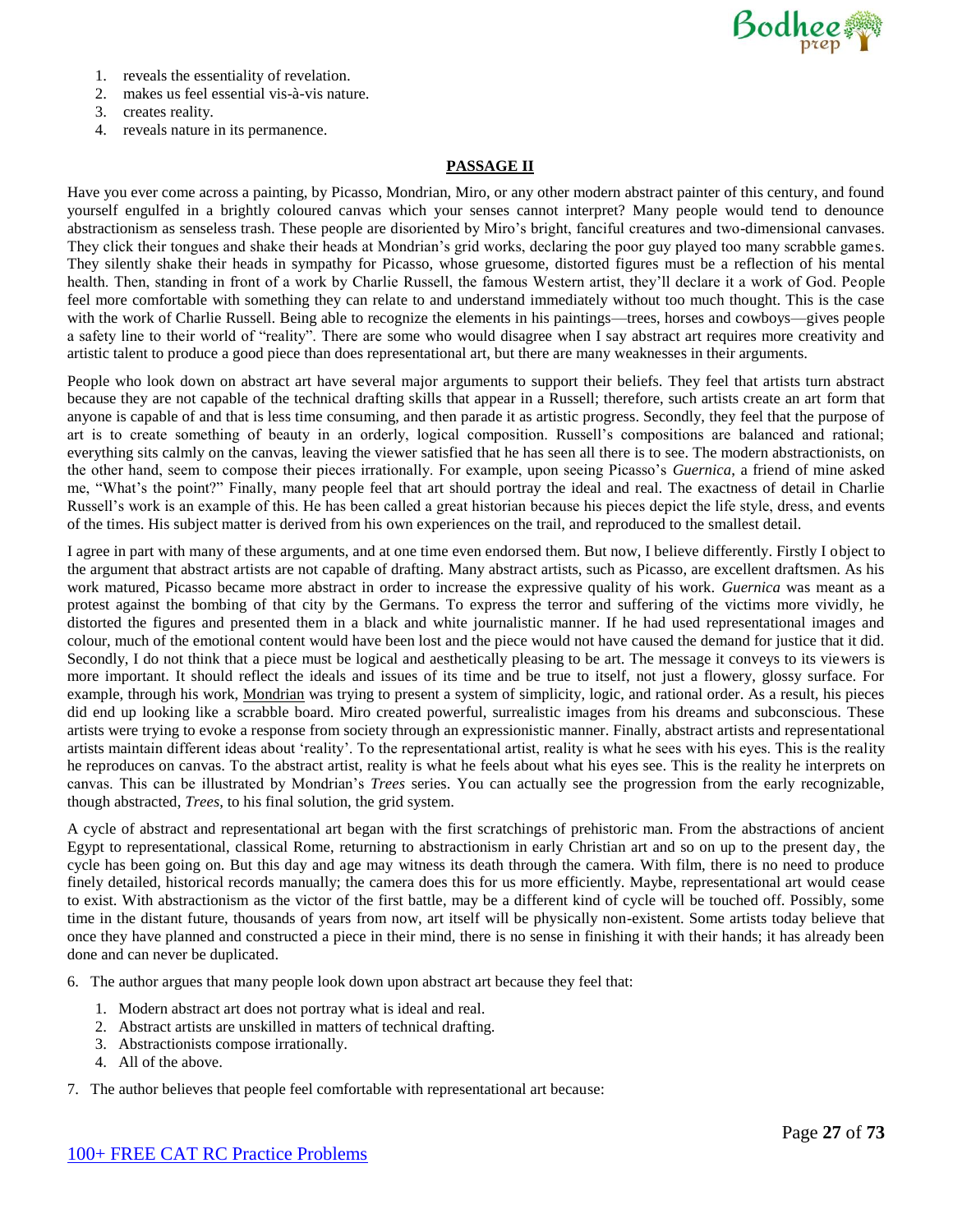

- 1. they are not engulfed in brightly coloured canvases.
- 2. they do not have to click their tongues and shake their heads in sympathy.
- 3. they understand the art without putting too much strain on their minds.
- 4. paintings like *Guernica* do not have a point.
- 8. In the author's opinion, Picasso's *Guernica* created a strong demand for justice since
	- 1. it was a protest against the German bombing of Guernica.
	- 2. Picasso managed to express the emotional content well with his abstract depiction.
	- 3. it depicts the terror and suffering of the victims in a distorted manner.
	- 4. it was a mature work of Picasso's, painted when the artist's drafting skills were excellent.
- 9. The author acknowledges that Mondrian's pieces may have ended up looking like a scrabble board because
	- 1. many people declared the poor guy played too many scrabble games.
	- 2. Mondrian believed in the 'grid-works' approach to abstractionist painting.
	- 3. Mondrian was trying to convey the message of simplicity and rational order.
	- 4. Mondrian learned from his *Trees* series to evolve a grid system.
- 10. The main difference between the abstract artist and the representational artist in matters of the 'ideal' and the 'real', according to the author, is:
	- 1. How each chooses to deal with 'reality' on his or her canvas.
	- 2. The superiority of interpretation of reality over reproduction of reality.
	- 3. The different values attached by each to being a historian.
	- 4. The varying levels of drafting skills and logical thinking abilities.

## **PASSAGE III**

The teaching and transmission of North Indian classical music is and long has been, achieved by largely oral means. The *raga* and its structure, the often breathtaking intricacies of *tala* or rhythm, and the incarnation of *raga* and *tala* as *bandish* or composition, are passed thus, between *guru* and *shishya* by word of mouth and direct demonstration, with no printed sheet of notated music, as it were, acting as a go-between. Saussure's conception of language as a communication between addresser and addressee is given, in this model, a further instance, and a new, exotic complexity and glamour.

These days, especially with the middle class having entered the domain of classical music and playing not a small part in ensuring the continuation of this ancient tradition, the tape recorder serves as a handy technological slave and preserves, from oblivion, the vanishing, elusive moment of oral transmission. Hoary *gurus*, too, have seen the advantage of this device, and increasingly use it as an aid to instructing their pupils; in place of the shawls and other traditional objects that used to pass from *shishya* to *guru* in the past, as a token of the regard of the former for the latter, it is not unusual, today, to see cassettes changing hands.

Part of my education in North Indian classical music was conducted via this rather ugly but beneficial rectangle of plastic, which I carried with me to England when I was an undergraduate. One cassette had stored in it various *talas* played upon the *tabla*, at various tempos, by my music teacher's brother-in-law, Hazarilalji, who was a teacher of *Kathak* dance, as well as a singer and a *tabla* player. This was a work of great patience and prescience, a one-and-a-half hour performance without any immediate point or purpose, but intended for some delayed future moment when I'd practise the *talas* solitarily.

This repeated playing out of the rhythmic cycles on the *tabla* was inflected by the noises—an irate auto driver blowing a horn; the sound of overbearing pigeons that were such a nuisance on the banister; even the cry of a *kulfi* seller in summer—entering from the balcony of the third floor flat we occupied in those days, in a lane in a Bombay suburb, before we left the city for good. These sounds, in turn, would invade, hesitantly, the ebb and flow of silence inside the artificially heated room, in a borough of West London, in which I used to live as an undergraduate. There, in the trapped dust, silence and heat, the *theka* of the *tabla*, qualified by the imminent but intermittent presence of the Bombay suburb, would come to life again. A few years later, the *tabla* and, in the background, the pigeons and the itinerant *kulfi* seller, would inhabit a small graduate room in Oxford.

The tape recorder, though, remains an extension of the oral transmission of music, rather than a replacement of it. And the oral transmission of North Indian classical music remains, almost uniquely, a testament to the fact that the human brain can absorb, remember and reproduce structures of great complexity and sophistication without the help of the hieroglyph or written mark or a system of notation. I remember my surprise on discovering that Hazarilalji—who had mastered *Kathak* dance, *tala* and North Indian classical music, and who used to narrate to me, occasionally, compositions meant for dance that were grand and intricate in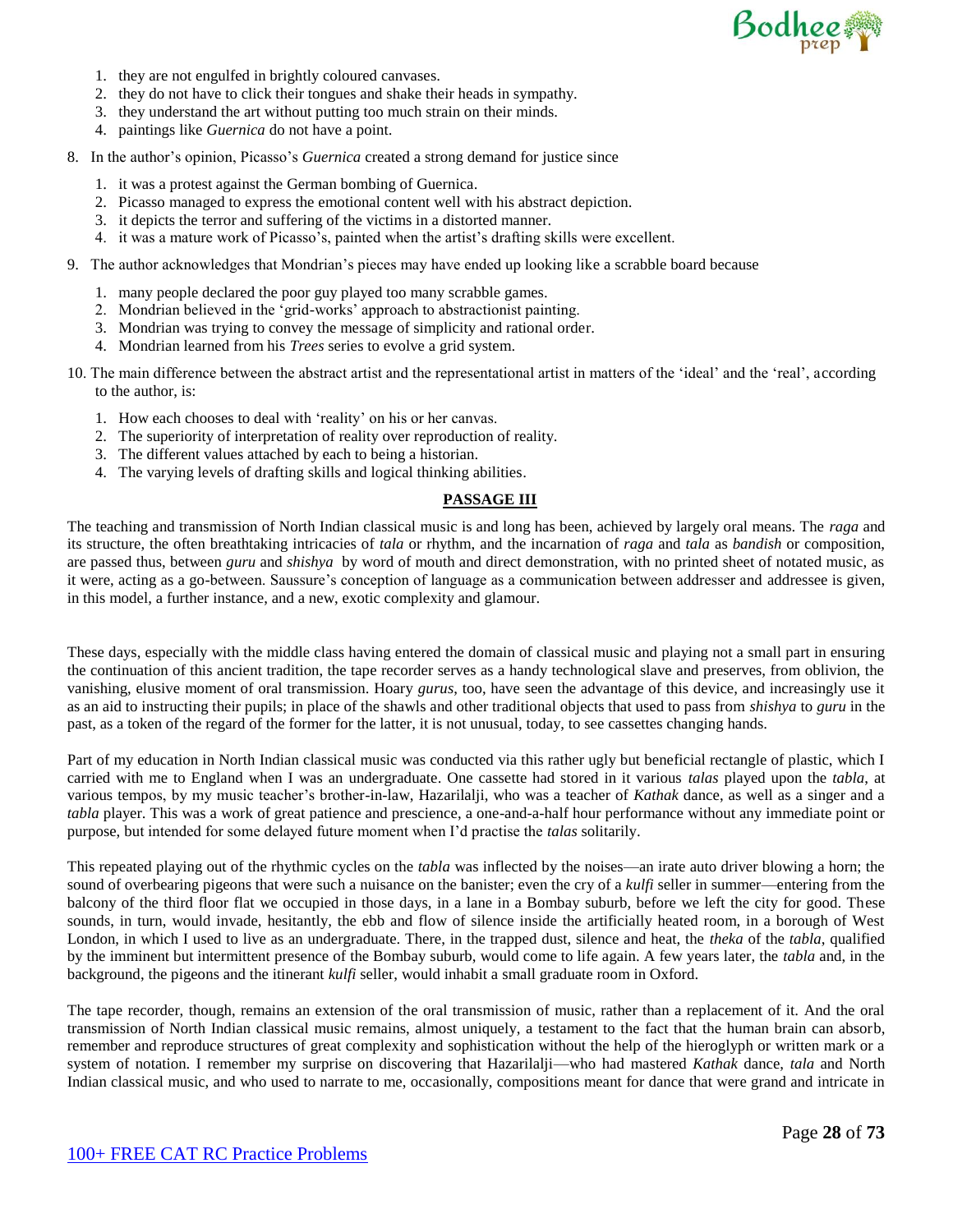

their verbal prosody, architecture and rhythmic complexity—was near illiterate and had barely learnt to write his name in large and clumsy letters.

Of course, attempts have been made, through the  $20<sup>th</sup>$  century, to formally codify and even notate this music, and institutions set up and degrees created, specifically to educate students in this "scientific" and codified manner. Paradoxically, however, this style of teaching has produced no noteworthy student or performer; the most creative musicians still emerge from the *guru-shishya*  relationship, their understanding of music developed by oral communication.

The fact that North Indian classical music emanates from, and has evolved through, oral culture, means that this music has a significantly different aesthetic, and that this aesthetic has a different politics, from that of Western classical music. A piece of music in the Western tradition, at least in its most characteristic and popular conception, originates in its composer, and the connection between the two, between composer and the piece of music, is relatively unambiguous precisely because the composer writes down, in notation, his composition, as a poet might write down and publish his poem. However far the printed sheet of notated music might travel thus from the composer, it still remains his property; and the notion of property remains at the heart of the Western conception of "genius", which derives from the Latin *gignere* or 'to beget'.

The genius in Western classical music is, then, the originator, begetter and owner of his work—the printed, notated sheet testifying to his authority over his product and his power, not only of expression or imagination, but of origination. The conductor is a custodian and guardian of this property. Is it an accident that Mandelstam, in his notebooks, compares—celebratorily—the conductor's baton to a policeman's, saying all the music of the orchestra lies mute within it, waiting for its first movement to release it into the auditorium?

The *raga*—transmitted through oral means—is, in a sense, no one's property; it is not easy to pin down its source, or to know exactly where its provenance or origin lies. Unlike the Western classical tradition, where the composer begets his piece, notates it and stamps it with his ownership and remains, in effect, larger than, or the father of, his work, in the North Indian classical tradition, the *raga*—unconfined to a single incarnation, composer or performer—remains necessarily greater than the artiste who invokes it.

This leads to a very different politics of interpretation and valuation, to an aesthetic that privileges the evanescent moment of performance and invocation over the controlling authority of genius and the permanent record. It is a tradition, thus, that would appear to value the performer, as medium, more highly than the composer who presumes to originate what, effectively, cannot be originated in a single person—because the *raga* is the inheritance of a culture.

- 11. The author's contention that the notion of property lies at the heart of the Western conception of genius is best indicated by which one of the following?
	- 1. The creative output of a genius is invariably written down and recorded.
	- 2. The link between the creator and his output is unambiguous.
	- 3. The word "genius" is derived from a Latin word which means "to beget."
	- 4. The music composer notates his music and thus becomes the 'father' of a particular piece of music.
- 12. Saussure's conception of language as a communication between addresser and addressee, according to the author, is exemplified by the:
	- 1. teaching of North Indian classical music by word of mouth and direct demonstration.
	- 2. use of the recorded cassette as a transmission medium between the music teacher and the trainee.
	- 3. written down notation sheets of musical compositions.
	- 4. conductor's baton and the orchestra.

13. The author holds that the "rather ugly but beneficial rectangle of plastic" has proved to be a 'handy technological slave' in:

- 1. storing the *talas* played upon the *tabla*, at various tempos.
- 2. ensuring the continuance of an ancient tradition.
- 3. transporting North Indian classical music across geographical borders.
- 4. capturing the transient moment of oral transmission.
- 14. The oral transmission of North Indian classical music is an almost unique testament of the:
	- 1. efficacy of the *guru-shishya* tradition.
	- 2. learning impact of direct demonstration.
	- 3. brain's ability to reproduce complex structures without the help of written marks.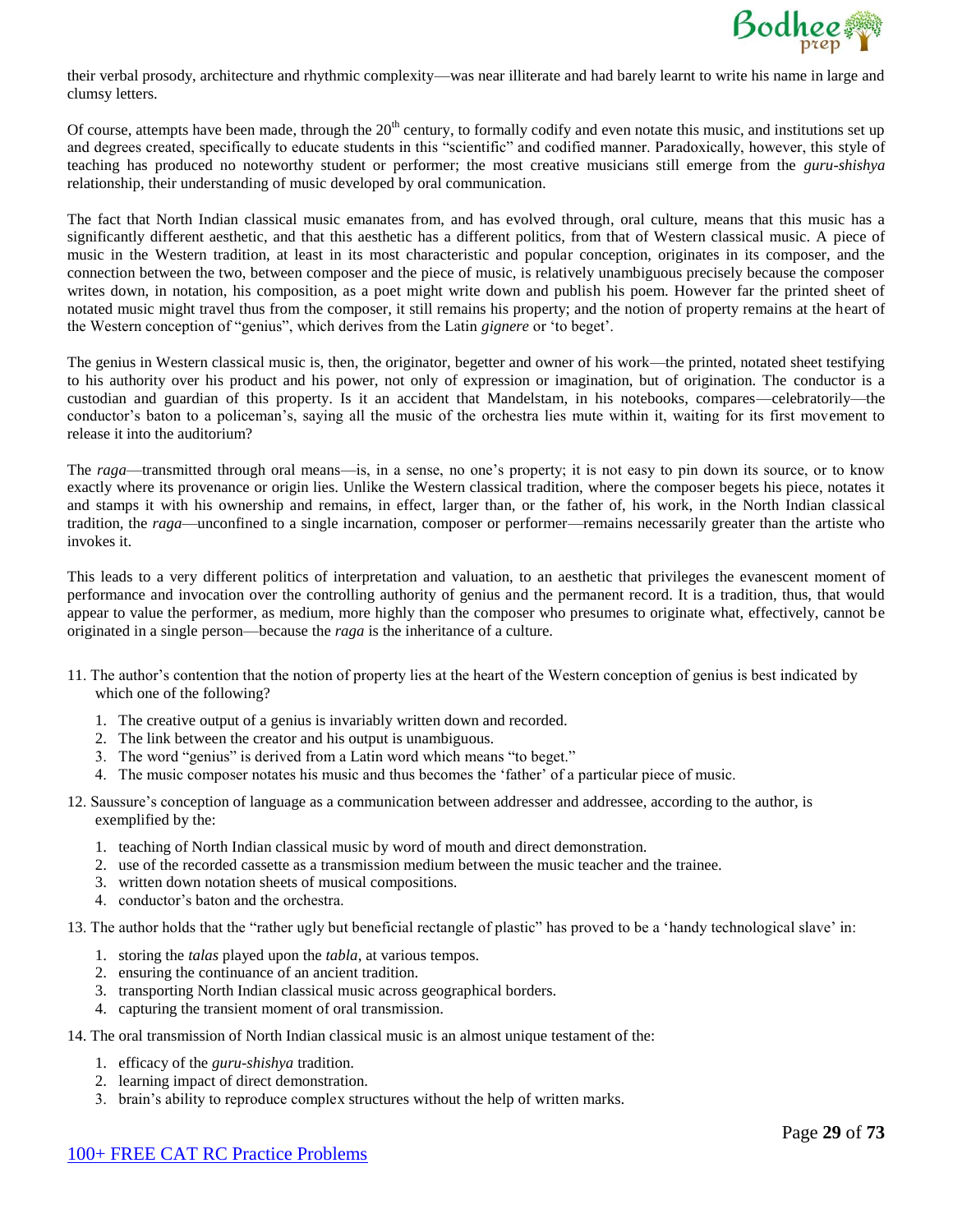

- 4. the ability of an illiterate person to narrate grand and intricate musical compositions.
- 15. According to the passage, in the North Indian classical tradition, the *raga* remains greater than the artiste who invokes it. This implies an aesthetic which:
	- 1. emphasises performance and invocation over the authority of genius and permanent record.
	- 2. makes the music no one's property.
	- 3. values the composer more highly than the performer.
	- 4. supports oral transmission of traditional music.
- 16. From the author's explanation of the notion that in the Western tradition, music originates in its composer, which one of the following cannot be inferred?
	- 1. It is easy to transfer a piece of Western classical music to a distant place.
	- 2. The conductor in the Western tradition, as a custodian, can modify the music, since it 'lies mute' in his baton.
	- 3. The authority of the Western classical music composer over his music product is unambiguous.
	- 4. The power of the Western classical music composer extends to the expression of his music.
- 17. According to the author, the inadequacy of teaching North Indian classical music through a codified, notation based system is best illustrated by:
	- 1. a loss of the structural beauty of the *ragas*.
	- 2. a fusion of two opposing approaches creating mundane music.
	- 3. the conversion of free-flowing *ragas* into stilted set pieces.
	- 4. its failure to produce any noteworthy student or performer.

18. Which of the following statements best conveys the overall idea of the passage?

- 1. North Indian and Western classical music are structurally different.
- 2. Western music is the intellectual property of the genius while the North Indian *raga* is the inheritance of a culture.
- 3. Creation as well as performance are important in the North Indian classical tradition.
- 4. North Indian classical music is orally transmitted while Western classical music depends on written down notations.

## **PASSAGE IV**

One of the criteria by which we judge the vitality of a style of painting is its ability to renew itself—its responsiveness to the changing nature and quality of experience, the degree of conceptual and formal innovation that it exhibits. By this criterion, it would appear that the practice of abstractionism has failed to engage creatively with the radical change in human experience in recent decades. It has, seemingly, been unwilling to re-invent itself in relation to the systems of artistic expression and viewer's expectations that have developed under the impact of the mass media.

The judgement that abstractionism has slipped into 'inertia gear' is gaining endorsement, not only among discerning viewers and practitioners of other art forms, but also among abstract painters themselves. Like their companions elsewhere in the world, abstractionists in India are asking themselves an overwhelming question today: Does abstractionism have a future? The major crisis that abstractionists face is that of revitalizing their picture surface; few have improvised any solutions beyond the ones that were exhausted by the 1970s. Like all revolutions, whether in politics or in art, abstractionism must now confront its moment of truth: having begun life as a new and radical pictorial approach to experience, it has become an entrenched orthodoxy itself. Indeed, when viewed against a historical situation in which a variety of subversive, interactive and richly hybrid forms are available to the art practitioner, abstractionism assumes the remote and defiant air of an aristocracy that has outlived its age; trammeled by formulaic conventions yet buttressed by a rhetoric of sacred mystery, it seems condemned to being the last citadel of the self-regarding 'fine art' tradition, the last hurrah of painting for painting's sake.

The situation is further complicated in India by the circumstances in which an indigenous abstractionism came into prominence here during the 1960s. From the beginning it was propelled by the dialectic between two motives, one revolutionary and the other conservative—it was inaugurated as an act of emancipation from the dogmas of the nascent Indian nation state, when art was officially viewed as an indulgence at worst, and at best, as an instrument for the celebration of the republic's hopes and aspirations. Having rejected these dogmas, the pioneering abstractionists also went on to reject the various figurative styles associated with the Santiniketan circle and others. In such a situation, abstractionism was a revolutionary move. It led art towards the exploration of the subconscious mind, the spiritual quest and the possible expansion of consciousness. Indian painting entered into a phase of self-inquiry, a meditative inner space where cosmic symbols and non-representational images ruled. Often, the transition from figurative idioms to abstractionist ones took place within the same artist.

At the same time, Indian abstractionists have rarely committed themselves wholeheartedly to a non-representational idiom. They have been preoccupied with the fundamentally metaphysical project of aspiring to the mystical-holy without altogether renouncing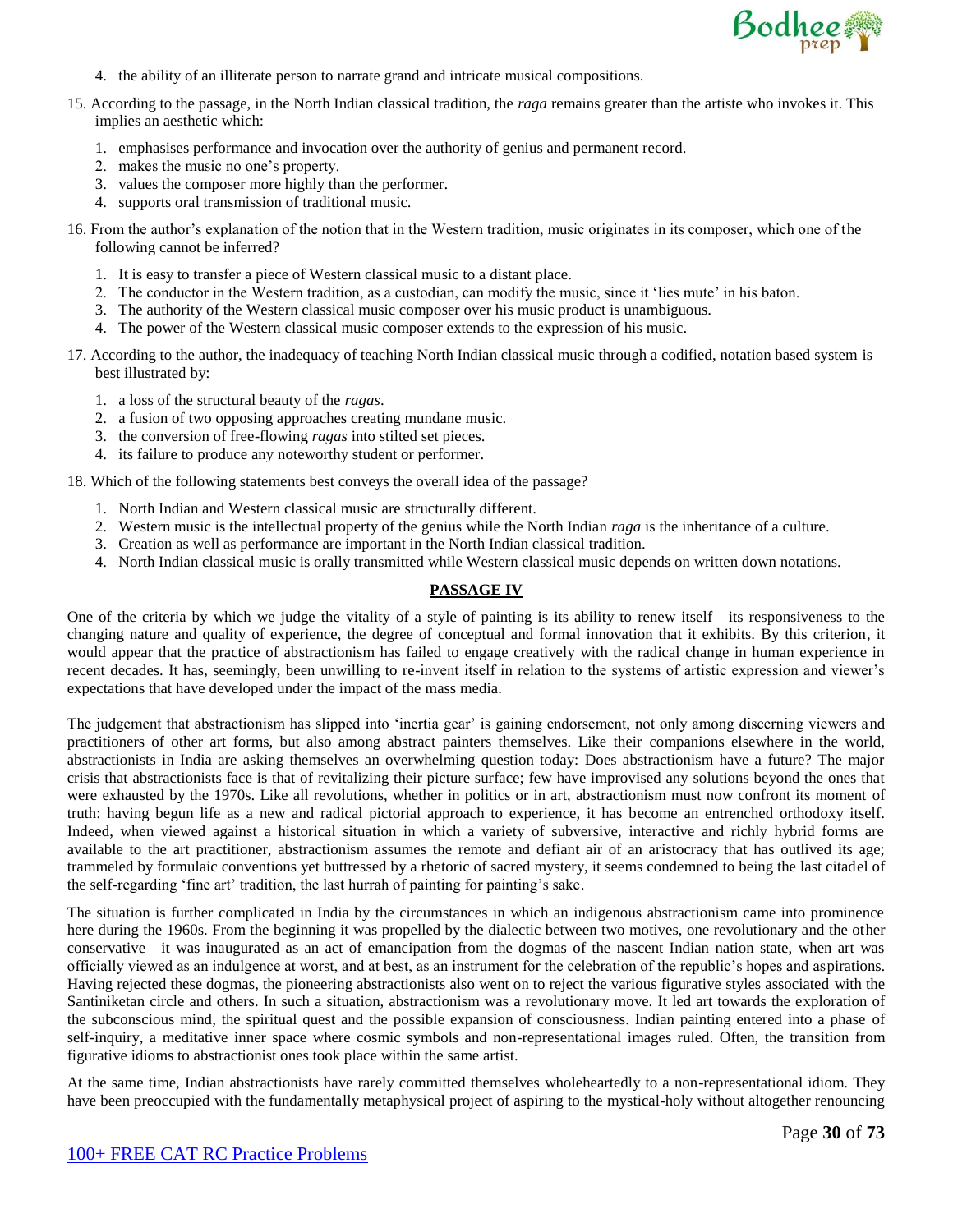

the symbolic. This has been sustained by a hereditary reluctance to give up the *murti*, the inviolable iconic form, which explains why abstractionism is marked by the conservative tendency to operate with images from the sacred repertoire of the past. Abstractionism thus entered India as a double-edged device in a complex cultural transaction. Ideologically, it served as an internationalist legitimization of the emerging revolutionary local trends. However, on entry, it was conscripted to serve local artistic preoccupations—a survey of indigenous abstractionism will show that its most obvious points of affinity with European and American abstract art were with the more mystically oriented of the major sources of abstractionist philosophy and practice, for instance the Kandinsky-Klee school. There have been no takers for Malevich's Suprematism, which militantly rejected both the artistic forms of the past and the world of appearances, privileging the new-minted geometric symbol as an autonomous sign of the desire for infinity.

Against this backdrop, we can identify three major abstractionist idioms in Indian art. The first develops from a love of the earth, and assumes the form of a celebration of the self's dissolution in the cosmic panorama; the landscape is no longer a realistic transcription of the scene, but is transformed into a visionary occasion for contemplating the cycles of decay and regeneration. The second idiom phrases its departures from symbolic and archetypal devices as invitations to heightened planes of awareness. Abstractionism begins with the establishment or dissolution of the motif, which can be drawn from diverse sources, including the hieroglyphic tablet, the Sufi meditation dance or the Tantric diagram. The third idiom is based on the lyric play of forms guided by gesture or allied with formal improvisations like the assemblage. Here, sometimes, the line dividing abstract image from patterned design or quasi-random expressive marking may blur. The flux of forms can also be regimented through the poetics of pure colour arrangements, vector-diagrammatic spaces and gestural design.

In this genealogy, some pure lines of descent follow their logic to the inevitable point of extinction, others engage in crossfertilization, and yet others undergo mutation to maintain their energy. However, this genealogical survey demonstrates the wave at its crests, those points where the metaphysical and the painterly have been fused in images of abiding potency, ideas sensuously ordained rather than fabricated programmatically to a concept. It is equally possible to enumerate the troughs where the two principles do not come together, thus arriving at a very different account. Uncharitable as it may sound, the history of Indian abstractionism records a series of attempts to avoid the risks of abstraction by resorting to an overt and near-generic symbolism, which many Indian abstractionists embrace when they find themselves bereft of the imaginative energy to negotiate the union of metaphysics and painterliness.

Such symbolism falls into a dual trap: it succumbs to the pompous vacuity of pure metaphysics when the burden of intention is passed off as justification; or then it is desiccated by the arid formalism of pure painterliness, with delight in the measure of chance or pattern guiding the execution of a painting. The ensuing conflict of purpose stalls the progress of abstractionism in an impasse. The remarkable Indian abstractionists are precisely those who have overcome this and addressed themselves to the basic elements of their art with a decisive sense of independence from prior models. In their recent work, we see the logic of Indian abstractionism pushed almost to the furthest it can be taken. Beyond such artists stands a lost generation of abstractionists whose work invokes a wistful, delicate beauty but stops there.

Abstractionism is not a universal language; it is an art that points up the loss of a shared language of signs in society. And yet, it affirms the possibility of its recovery through the effort of awareness. While its rhetoric has always emphasized a call for new forms of attention, abstractionist practice has tended to fall into a complacent pride in its own incomprehensibility; a complacency fatal in an ethos where vibrant new idioms compete for the viewers' attention. Indian abstractionists ought to really return to basics, to reformulate and replenish their understanding of the nature of the relationship between the painted image and the world around it. But will they abandon their favourite conceptual habits and formal conventions, if this becomes necessary?

19. Which one of the following is not stated by the author as a reason for abstractionism losing its vitality?

- 1. Abstractionism has failed to reorient itself in the context of changing human experience.
- 2. Abstractionism has not considered the developments in artistic expression that have taken place in recent times.
- 3. Abstractionism has not followed the path taken by all revolutions, whether in politics or art.
- 4. The impact of mass media on viewers' expectations has not been assessed, and responded to, by abstractionism.

20. Which one of the following, according to the author, is the role that abstractionism plays in a society?

- 1. It provides an idiom that can be understood by most members in a society.
- 2. It highlights the absence of a shared language of meaningful symbols which can be recreated through greater awareness.
- 3. It highlights the contradictory artistic trends of revolution and conservatism that any society needs to move forward.
- 4. It helps abstractionists invoke the wistful, delicate beauty that may exist in society.

#### 21. According to the author, which one of the following characterizes the crisis faced by abstractionism?

- 1. Abstractionists appear to be unable to transcend the solutions tried out earlier.
- 2. Abstractionism has allowed itself to be confined by set forms and practices.
- 3. Abstractionists have been unable to use the multiplicity of forms now becoming available to an artist.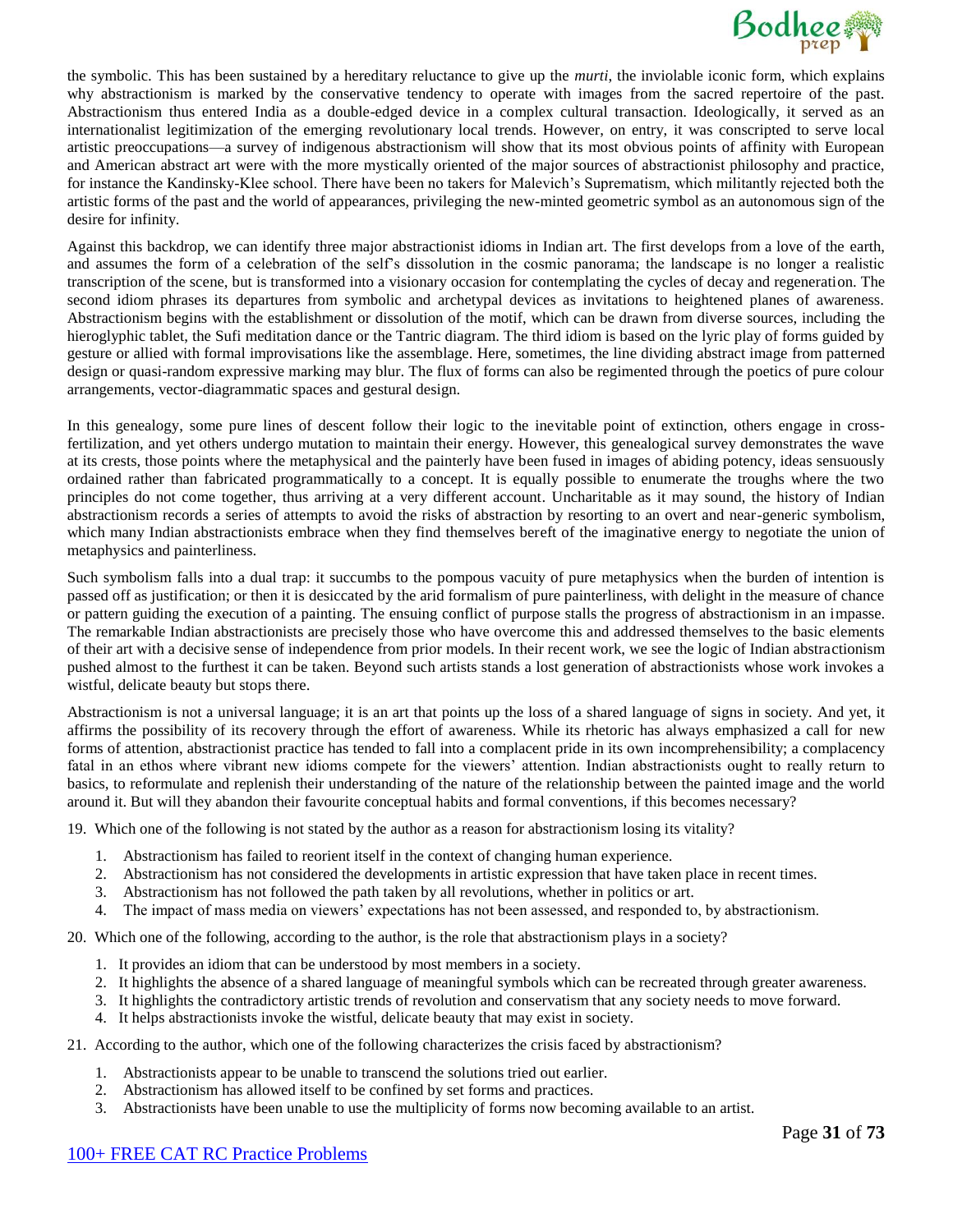

- 4. All of the above.
- 22. According to the author, the introduction of abstractionism was revolutionary because it:
	- 1. celebrated the hopes and aspirations of a newly independent nation.
	- 2. provided a new direction to Indian art towards self-inquiry and non-representational images.
	- 3. managed to obtain internationalist support for the abstractionist agenda.
	- 4. was an emancipation from the dogmas of the nascent nation state.
- 23. Which one of the following is not part of the author's characterization of the conservative trend in Indian abstractionism?
	- 1. An exploration of the subconscious mind.
	- 2. A lack of full commitment to non-representational symbols.
	- 3. An adherence to the symbolic while aspiring to the mystical.
	- 4. Usage of the images of gods or similar symbols.
- 24. Given the author's delineation of the three abstractionist idioms in Indian art, the third idiom can be best distinguished from the other two idioms through its:
	- 1. depiction of nature's cyclical renewal.
	- 2. use of non-representational images.
	- 3. emphasis on arrangement of forms.
	- 4. limited reliance on original models.
- 25. According to the author, the attraction of the Kandinsky-Klee school for Indian abstractionists can be explained by which one of the following?
	- 1. The conservative tendency to aspire to the mystical without a complete renunciation of the symbolic.
	- 2. The discomfort of Indian abstractionists with Malevich's Suprematism.
	- 3. The easy identification of obvious points of affinity with European and American abstract art, of which the Kandinsky-Klee school is an example.
	- 4. The double-edged nature of abstractionism which enabled identification with mystically-oriented schools.
- 26. Which one of the following, according to the author, is the most important reason for the stalling of abstractionism's progress in an impasse?
	- 1. Some artists have followed their abstractionist logic to the point of extinction.
	- 2. Some artists have allowed chance or pattern to dominate the execution of their paintings.
	- 3. Many artists have avoided the trap of a near-generic and an open symbolism.
	- 4. Many artists have found it difficult to fuse the twin principles of the metaphysical and the painterly.

# **PASSAGE V**

The endless struggle between the flesh and the spirit found an end in Greek art. The Greek artists were unaware of it. They were spiritual materialists, never denying the importance of the body and ever seeing in the body a spiritual significance. Mysticism on the whole was alien to the Greeks, thinkers as they were. Thought and mysticism never go well together and there is little symbolism in Greek art. Athena was not a symbol of wisdom but an embodiment of it and her statues were beautiful grave women, whose seriousness might mark them as wise, but who were marked in no other way. The Apollo Belvedere is not a symbol of the sun, nor the Versailles Artemis of the moon. There could be nothing less akin to the ways of symbolism than their beautiful, normal humanity. Nor did decoration really interest the Greeks. In all their art they were preoccupied with what they wanted to express, not with ways of expressing it, and lovely expression, merely as lovely expression, did not appeal to them at all.

Greek art is intellectual art, the art of men who were clear and lucid thinkers, and it is therefore plain art. Artists than whom the world has never seen greater, men endowed with the spirit's best gift, found their natural method of expression in the simplicity and clarity which are the endowment of the unclouded reason. "Nothing in excess," the Greek axiom of art, is the dictum of men who would brush aside all obscuring, entangling superfluity, and see clearly, plainly, unadorned, what they wished to express. Structure belongs in an especial degree to the province of the mind in art, and architectonics were pre-eminently a mark of the Greek. The power that made a unified whole of the trilogy of a Greek tragedy, that envisioned the sure, precise, decisive scheme of the Greek statue, found its most conspicuous expression in Greek architecture. The Greek temple is the creation, par excellence, of mind and spirit in equilibrium.

A Hindoo temple is a conglomeration of adornment. The lines of the building are completely hidden by the decorations. Sculptured figures and ornaments crowd its surface, stand out from it in thick masses, break it up into a bewildering series of irregular tiers. It is not a unity but a collection, rich, confused. It looks like something not planned but built this way and that as the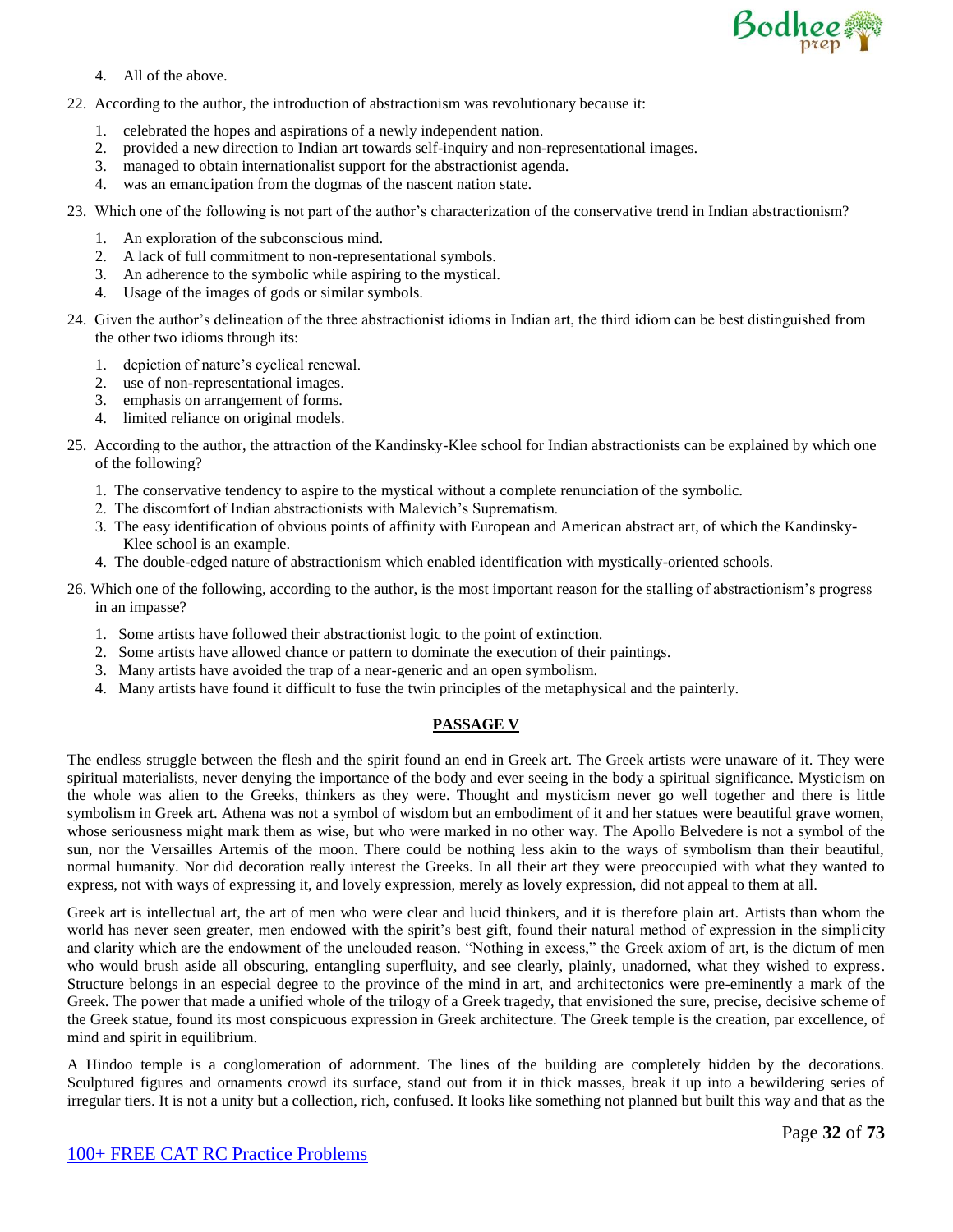

ornament required. The conviction underlying it can be perceived: each bit of the exquisitely wrought detail had a mystical meaning and the temple's exterior was important only as a means for the artist to inscribe thereon the symbols of the truth. It is decoration, not architecture.

Again, the gigantic temples of Egypt, those massive immensities of granite which look as if only the power that moves in the earthquake were mighty enough to bring them into existence, are something other than the creation of geometry balanced by beauty. The science and spirit are there, but what is there most of all is force, unhuman force, calm but tremendous, overwhelming. It reduces to nothingness all that belongs to man. He is annihilated. The Egyptian architects were possessed by the consciousness of the awful, irresistible domination of the ways of nature; they had no thought to give to the insignificant atom that was man.

Greek architecture of the great age is the expression of men who were, first of all, intellectual artists, kept firmly within the visible world by their mind, but, only second to that, lovers of the human world. The Greek temple is the perfect expression of the pure intellect illumined by the spirit. No other great buildings anywhere approach its simplicity. In the Parthenon straight columns rise to plain capitals; a pediment is sculptured in bold relief; there is nothing more. And yet—here is the Greek miracle— this absolute simplicity of structure is alone in majesty of beauty among all the temples and cathedrals and palaces of the world. Majestic but human, truly Greek. No superhuman force as in Egypt; no strange supernatural shapes as in India; the Parthenon is the home of humanity at ease, calm, ordered, sure of itself and the world. The Greeks flung a challenge to nature in the fullness of their joyous strength. They set their temples on the summit of a hill overlooking the wide sea, outlined against the circle of the sky. They would build what was more beautiful than hill and sea and sky and greater than all these. It matters not at all if the temple is large or small; one never thinks of the size. It matters not how much it is in ruins. A few white columns dominate the lofty height at Sunion as securely as the great mass of the Parthenon dominates all the sweep of sea and land around Athens. To the Greek architect man was the master of the world. His mind could understand its laws; his spirit could discover its beauty.

27. From the passage, which of the following combinations can be inferred to be correct?

- 1. Hindoo temple—power of nature. 2. Parthenon—simplicity.
	-
- 3. Egyptian temple—mysticism. 4. Greek temple—symbolism.

28. Which of the following is NOT a characteristic of Greek architecture, according to the passage?

- 1. A lack of excess. 2. Simplicity of form.
- 2. Expression of intellect. 4. Mystic spirituality.

29. According to the passage, what conception of man can be inferred from Egyptian architecture?

- 1. Man is the centre of creation.
- 2. Egyptian temples save man from unhuman forces.
- 3. Temples celebrate man's victory over nature.
- 4. Man is inconsequential before the tremendous force of nature.

30. According to the passage, which of the following best explains why there is little symbolism in Greek art?

- 1. The Greeks focused on thought rather than mysticism.
- 2. The struggle between the flesh and the spirit found an end in Greek art.
- 3. Greek artists were spiritual materialists.
- 4. Greek statues were embodiments rather than symbols of qualities.
- 31. "The Greeks flung a challenge to nature in the fullness of their joyous strength." Which of the following best captures the 'challenge' that is being referred to?
	- 1. To build a monument matching the background colours of the sky and the sea.
	- 2. To build a monument bigger than nature's creations.
	- 3. To build monuments that were more appealing to the mind and spirit than nature's creations.
	- 4. To build a small but architecturally perfect monument.

## **PASSAGE VI**

The painter is now free to paint anything he chooses. There are scarcely any forbidden subjects, and today everybody is prepared to admit that a painting of some fruit can be as important as a painting of a hero dying. The Impressionists did as much as anybody to win this previously unheard-of freedom for the artist. Yet, by the next generation, painters began to abandon the subject altogether, and began to paint pictures. Today the majority of pictures painted are abstract.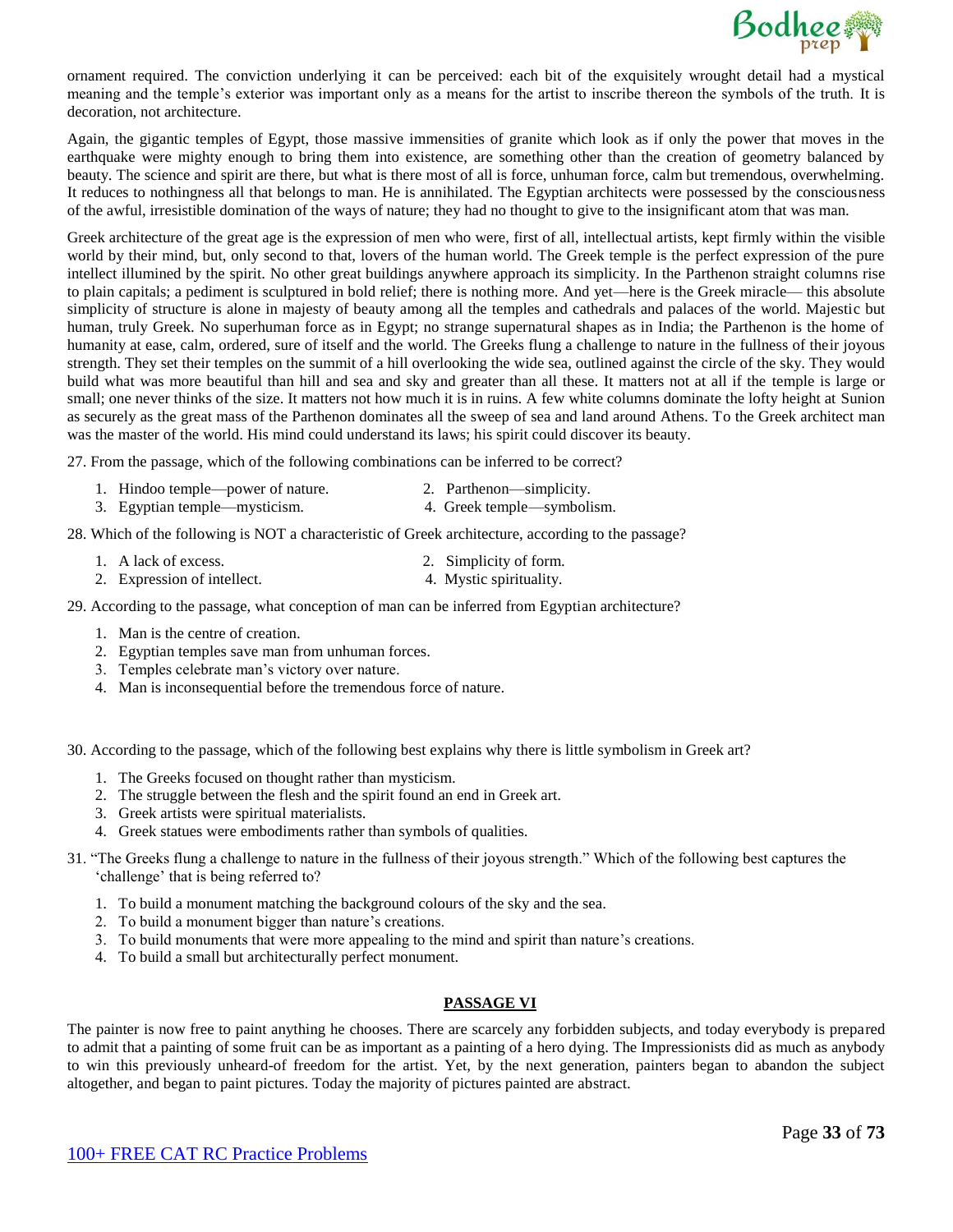

Is there a connection between these two developments? Has art gone abstract because the artist is embarrassed by his freedom? Is it that, because he is free to paint anything, he doesn't know what to paint? Apologists for abstract art often talk of it as the art of maximum freedom. But could this be the freedom of the desert island? It would take too long to answer these questions properly. I believe there is a connection. Many things have encouraged the development of abstract art. Among them has been the artists' wish to avoid the difficulties of finding subjects when all subjects are equally possible.

I raise the matter now because I want to draw attention to the fact that the painter's choice of a subject is a far more complicated question than it would at first seem. A subject does not start with what is put in front of the easel or with something which the painter happens to remember. A subject starts with the painter deciding he would like to paint such-and-such because for some reason or other he finds it meaningful. A subject begins when the artist selects something for *special mention*. (What makes it special or meaningful may seem to the artist to be purely visual— its colours or its form.) When the subject has been selected, the function of the painting itself is to communicate and justify the significance of that selection.

It is often said today that subject matter is unimportant. But this is only a reaction against the excessively literary and moralistic interpretation of subject matter in the nineteenth century. In truth the subject is literally the beginning and the end of a painting. The painting begins with a selection (I will paint this and not everything else in the world); it is finished when that selection is justified (now you can see all that I saw and felt in this and how it is more than merely itself).

Thus, for a painting to succeed it is essential that the painter and his public agree about what is significant. The subject may have a personal meaning for the painter or individual spectator; but there must also be the possibility of their agreement on its general meaning. It is at this point that the culture of the society and period in question precedes the artist and his art. Renaissance art would have meant nothing to the Aztecs—and vice versa. If, to some extent, a few intellectuals can appreciate them both today it is because their culture is an historical one: its inspiration is history and therefore it can include within itself, in principle if not in every particular, all known developments to date.

When a culture is secure and certain of its values, it presents its artists with subjects. The general agreement about what is significant is so well established that the significance of a particular subject accrues and becomes traditional. This is true, for instance, of reeds and water in China, of the nude body in Renaissance, of the animal in Africa. Furthermore, in such cultures the artist is unlikely to be a free agent: he will be employed *for the sake of particular subjects*, and the problem, as we have just described it, will not occur to him.

When a culture is in a state of disintegration or transition, the freedom of the artist increases—but the question of subject matter becomes problematic for him: he, himself, has to choose for society. This was at the basis of all the increasing crises in European art during the nineteenth century. It is too often forgotten how many of the art scandals of that time were provoked by the choice of subject (Gericault, Courbet, Daumier, Degas, Lautree, Van Gogh, etc.).

By the end of the nineteenth century there were, roughly speaking, two ways in which the painter could meet this challenge of deciding what to paint and so choosing for society. Either he identified himself with the people and so allowed their lives to dictate his subjects to him: or he had to find his subjects within himself as painter. By *people* I mean everybody except the bourgeoisie. Many painters did of course work for the bourgeoisie according to their copy-book of approved subjects, but all of them, filling the Salon and the Royal Academy year after year, are now forgotten, buried under the hypocrisy of those they served so sincerely.

32. When a culture is insecure, the painter chooses his subject on the basis of:

- 1. The prevalent style in the society of his time.
- 2. Its meaningfulness to the painter.
- 3. What is put in front of the easel.
- 4. Past experience and memory of the painter.

33. In the sentence, "I believe there is a connection" (second paragraph), what two developments is the author referring to?

- 1. Painters using a dying hero and using a fruit as a subject of painting.
- 2. Growing success of painters and an increase in abstract forms.
- 3. Artists gaining freedom to choose subjects and abandoning subjects altogether.
- 4. Rise of Impressionists and an increase in abstract forms.

34. Which of the following is NOT necessarily among the attributes needed for a painter to succeed:

- 1. The painter and his public agree on what is significant.
- 2. The painting is able to communicate and justify the significance of its subject selection.
- 3. The subject has a personal meaning for the painter.
- 4. The painting of subjects is inspired by historical developments.

35. In the context of the passage, which of the following statements would NOT be true?

# 100+ FREE CAT RC Practice Problems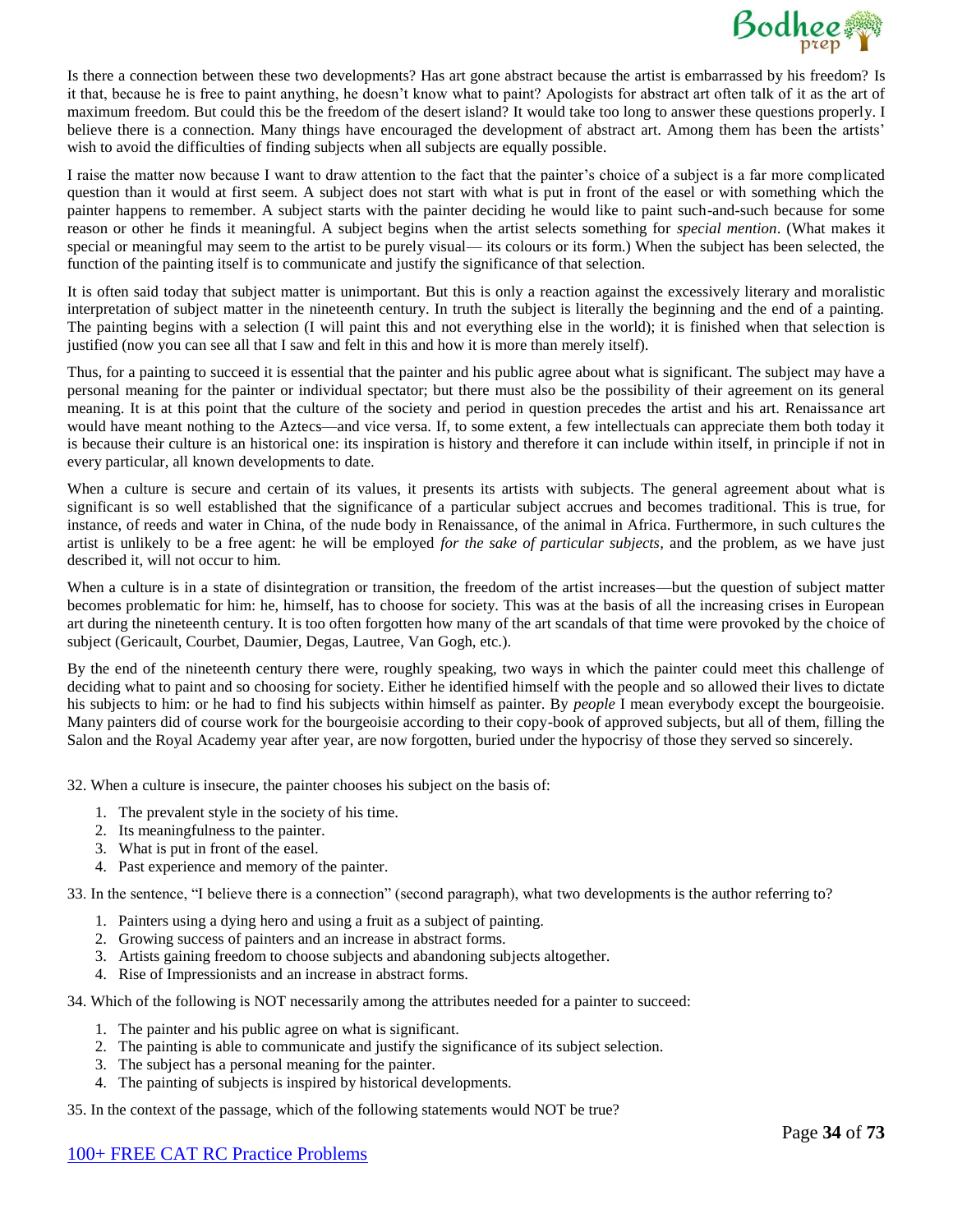

- 1. Painters decided subjects based on what they remembered from their own lives.
- 2. Painters of reeds and water in China faced no serious problem of choosing a subject.
- 3. The choice of subject was a source of scandals in nineteenth century European art.
- 4. Agreement on the general meaning of a painting is influenced by culture and historical context.

36. Which of the following views is taken by the author?

- 1. The more insecure a culture, the greater the freedom of the artist.
- 2. The more secure a culture, the greater the freedom of the artist.
- 3. The more secure a culture, more difficult the choice of subject.
- 4. The more insecure a culture, the less significant the choice of the subject.

## **PASSAGE VII**

While complex in the extreme, Derrida's work has proven to be a particularly influential approach to the analysis of the ways in which language structures our understanding of ourselves and the world we inhabit, an approach he termed *deconstruction*. In its simplest formulation, deconstruction can be taken to refer to a methodological strategy which seeks to uncover layers of hidden meaning in a text that have been denied or suppressed. The term 'text', in this respect, does not refer simply to a written form of communication, however. Rather, texts are something we all produce and reproduce constantly in our everyday social relations, be they spoken, written or embedded in the construction of material artifacts. At the heart of Derrida's deconstructive approach is his critique of what he perceives to be the totalitarian impulse of the Enlightenment pursuit to bring all that exists in the world under the domain of a representative language, a pursuit he refers to as *logocentrism*. Logocentrism is the search for a rational language that is able to know and represent the world and all its aspects perfectly and accurately. Its totalitarian dimension, for Derrida at least, lies primarily in its tendency to marginalize or dismiss all that does not neatly comply with its particular linguistic representations, a tendency that, throughout history, has all too frequently been manifested in the form of authoritarian institutions. Thus logocentrism has, in its search for the truth of absolute representation, subsumed difference and oppressed that which it designates as its alien 'other'. For Derrida, western civilization has been built upon such a systematic assault on alien cultures and ways of life, typically in the name of reason and progress.

In response to logocentrism, deconstruction posits the idea that the mechanism by which this process of marginalization and the ordering of truth occurs is through establishing systems of binary opposition. Oppositional linguistic dualisms, such as rational/irrational, culture/nature and good/bad are not, however, construed as equal partners as they are in, say, the semiological structuralism of Saussure. Rather, they exist, for Derrida, in a series of hierarchical relationships with the first term normally occupying a superior position. Derrida defines the relationship between such oppositional terms using the neologism *differance*. This refers to the realization that in any statement, oppositional terms differ from each other (for instance, the difference between rationality and irrationality is constructed through oppositional usage), and at the same time, a hierarchical relationship is maintained by the deference of one term to the other (in the positing of rationality over irrationality, for instance). It is this latter point which is perhaps the key to understanding Derrida's approach to deconstruction.

For the fact that at any given time one term must defer to its oppositional 'other', means that the two terms are constantly in a state of interdependence. The presence of one is dependent upon the absence or 'absent-presence' of the 'other', such as in the case of good and evil, whereby to understand the nature of one, we must constantly relate it to the absent term in order to grasp its meaning. That is, to do good, we must understand that our act is not evil for without that comparison the term becomes meaningless. Put simply, deconstruction represents an attempt to demonstrate the absent-presence of this oppositional 'other', to show that what we say or write is in itself not expressive simply of what is present, but also of what is absent. Thus, deconstruction seeks to reveal the interdependence of apparently dichotomous terms and their meanings relative to their textual context; that is, within the linguistic power relations which structure dichotomous terms hierarchically. In Derrida's own words, a deconstructive reading "must always aim at a certain relationship, unperceived by the writer, between what he commands and what he does not command of the patterns of a language that he uses. . . .[It] attempts to make the not-seen accessible to sight."

Meaning, then, is never fixed or stable, whatever the intention of the author of a text. For Derrida, language is a system of relations that are dynamic, in that all meanings we ascribe to the world are dependent not only on what we believe to be present but also on what is absent. Thus, any act of interpretation must refer not only to what the author of a text intends, but also to what is absent from his or her intention. This insight leads, once again, to Derrida's further rejection of the idea of the definitive authority of the intentional agent or subject. The subject is decentred; it is conceived as the outcome of relations of *difference*. As author of its own biography, the subject thus becomes the ideological fiction of modernity and its logocentric philosophy, one that depends upon the formation of hierarchical dualisms, which repress and deny the presence of the absent 'other'. No meaning can, therefore, ever be definitive, but is merely an outcome of a particular interpretation.

37. According to the passage, Derrida believes that the system of binary opposition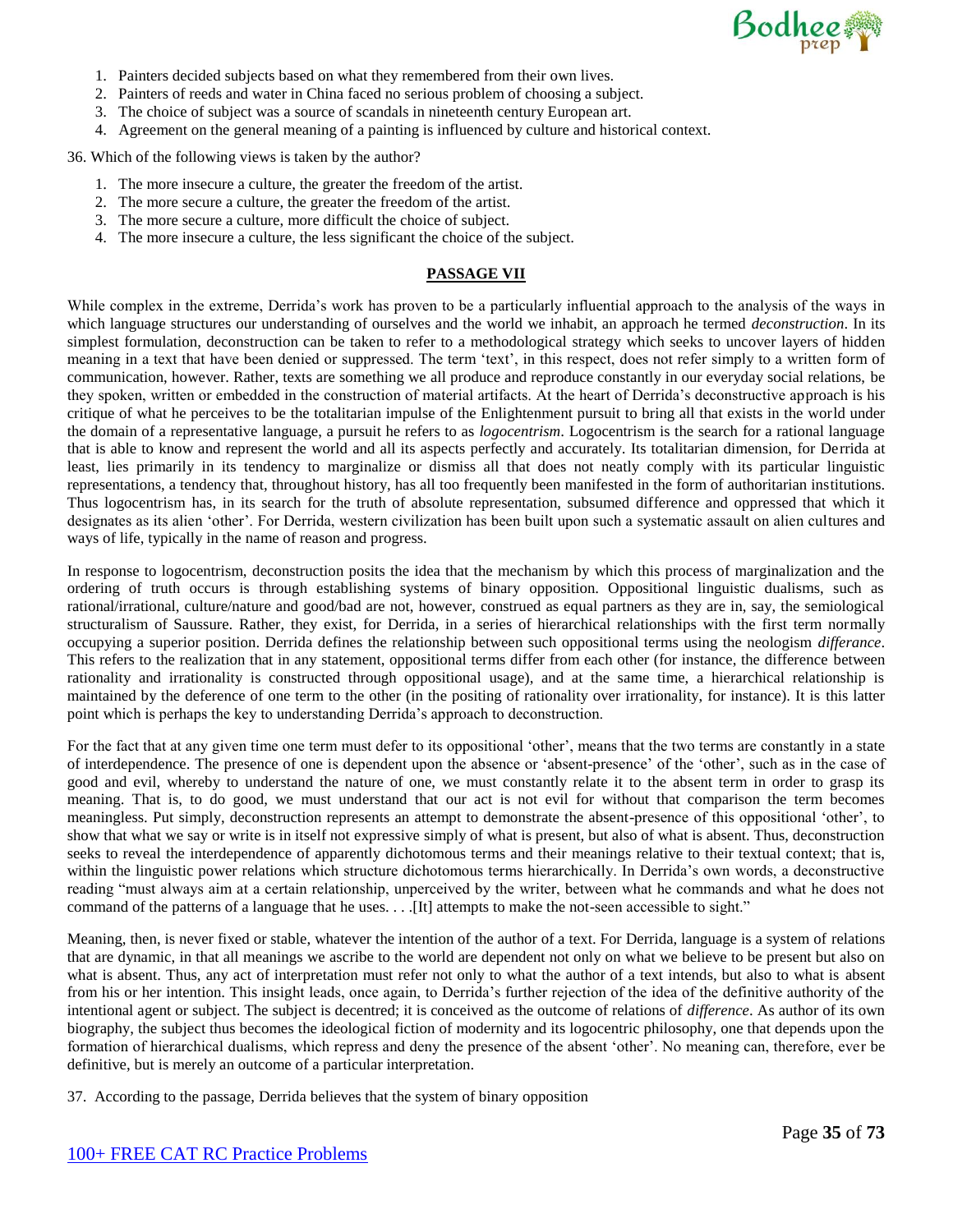

- 1. represents a prioritization or hierarchy.
- 2. reconciles contradictions and dualities.
- 3. weakens the process of marginalization and ordering of truth.
- 4. deconstructs reality.

38. Derrida rejects the idea of 'definitive authority of the subject' because

- 1. interpretation of the text may not make the unseen visible.
- 2. the meaning of the text is based on binary opposites.
- 3. the implicit power relationship is often ignored.
- 4. any act of interpretation must refer to what the author intends.
- 39. According to the passage, Derrida believes that:
	- 1. Reality can be constructed only through the use of rational analysis.
	- 2. Language limits our construction of reality.
	- 3. A universal language will facilitate a common understanding of reality.
	- 4. We need to uncover the hidden meaning in a system of relations expressed by language.

40. To Derrida, 'logocentrism' does not imply:

- 1. A totalitarian impulse.
- 2. A domain of representative language.
- 3. Interdependence of the meanings of dichotomous terms.
- 4. A strategy that seeks to suppress hidden meanings in a text.

|           |           |         |           |           | <b>ANSWER KEY</b> |           |           |           |
|-----------|-----------|---------|-----------|-----------|-------------------|-----------|-----------|-----------|
| 1.        | (3)       |         | 2. $(2)$  | 3. (4)    |                   | 4. $(1)$  |           | 5. (2)    |
| 6.        | (4)       |         | 7. $(3)$  | 8. (2)    |                   | 9. $(3)$  |           | 10. $(1)$ |
|           | 11. $(3)$ |         | 12. $(1)$ | 13. $(4)$ |                   | 14. $(3)$ |           | 15. $(1)$ |
|           | 16. $(2)$ |         | 17. $(4)$ | 18. $(2)$ |                   | 19. $(3)$ | $20.$ (2) |           |
| 21. $(4)$ |           | 22. (2) |           | 23. (1)   |                   | 24. (3)   | 25. (1)   |           |
| 26. $(4)$ |           | 27. (2) |           | 28. $(4)$ |                   | 29. $(4)$ |           | 30. $(1)$ |
| 31. (3)   |           |         | 32. (2)   | 33. (3)   |                   | 34. (4)   |           | 35. (1)   |
| 36. $(1)$ |           |         | 37. (1)   | 38. $(1)$ |                   | 39. (4)   | 40. $(3)$ |           |
|           |           |         |           |           |                   |           |           |           |

# **SECTION IV: ARTS & LITERATURE**

\_\_\_\_\_\_\_\_\_\_\_\_\_\_\_\_\_\_\_\_\_\_\_\_\_\_\_\_\_\_\_\_\_\_\_\_\_\_\_\_\_\_\_\_\_\_\_\_\_\_\_\_\_\_\_\_\_\_\_\_\_\_\_\_\_\_\_\_\_\_\_\_\_\_\_\_\_\_\_\_\_\_\_\_\_\_\_\_\_\_\_\_\_\_\_\_\_\_\_\_\_\_\_\_

# **PART-B: An Obituary, A Film Review, & A poem**

- 1. [CAT-2001] Billie Holiday: An Obituary
- 2. [CAT-2001] The Narrative of Dersu Uzala (A Film Review)
- 3. [CAT-Nov 03] In Search of Ithaka (A Poem)

# **PASSAGE I**

Billie Holiday died a few weeks ago. I have been unable until now to write about her, but since she will survive many who receive longer obituaries, a short delay in one small appreciation will not harm her or us. When she died we—the musicians, critics, all who were ever transfixed by the most heart-rending voice of the past generation—grieved bitterly. There was no reason to. Few people pursued self-destruction more whole-heartedly than she, and when the pursuit was at an end, at the age of forty-four, she had turned herself into a physical and artistic wreck. Some of us tried gallantly to pretend otherwise, taking comfort in the occasional moments when she still sounded like a ravaged echo of her greatness. Others had not even the heart to see and listen

# 100+ FREE CAT RC Practice Problems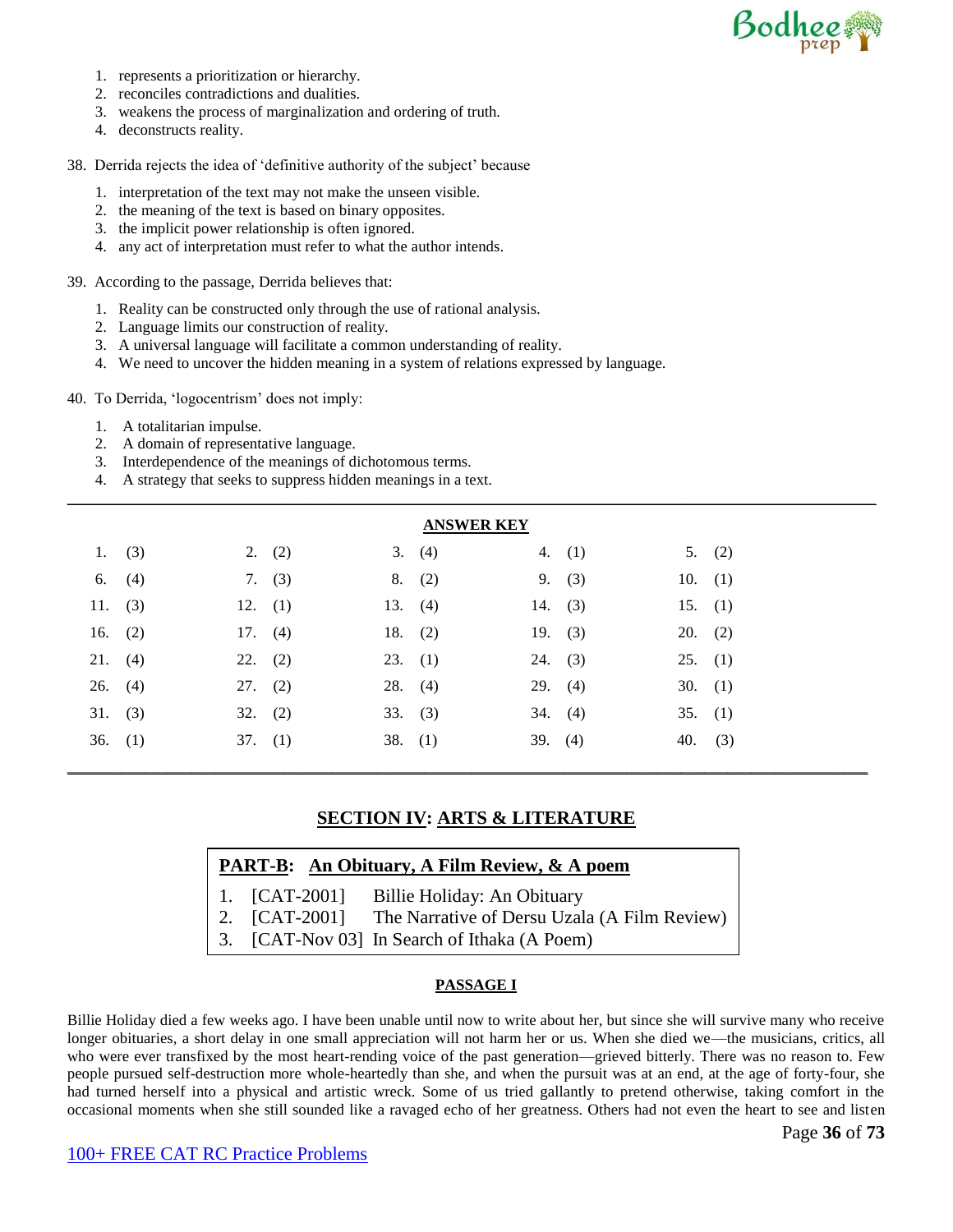

any more. We preferred to stay home and, if old and lucky enough to own the incomparable records of her heyday from 1937 to 1946, many of which are not even available on British LP, to recreate those coarse-textured, sinuous, sensual and unbearable sad noises which gave her a sure corner of immorality. Her physical death called, if anything, for relief rather than sorrow. What sort of middle age would she have faced without the voice to earn money for her drinks and fixes, without the looks—and in her day she was hauntingly beautiful—to attract the men she needed, without business sense, without anything but the disinterested worship of ageing men who had heard and seen her in her glory?

And yet, irrational though it is, our grief expressed Billie Holiday's art, that of a woman for whom one must be sorry. The great blues singers, to whom she may be justly compared, played their game from strength. Lionesses, though often wounded or at bay (did not Bessie Smith call herself 'a tiger, ready to jump'?), their tragic equivalents were Cleopatra and Phaedra; Holiday's was an embittered Ophelia. She was the Puccini heroine among blues singers, or rather among jazz singers, for though she sang a cabaret version of the blues incomparably, her natural idiom was the pop song. Her unique achievement was to have twisted this into a genuine expression of the major passions by means of a total disregard of its sugary tunes, or indeed of any tune other than her own few delicately crying elongated notes, phrased like Bessie Smith or Louis Armstrong in sackcloth, sung in a thin, gritty, haunting voice whose natural mood was an unresigned and voluptuous welcome for the pains of love. Nobody has sung, or will sing, Bess's songs from *Porgy* as she did. It was this combination of bitterness and physical submission, as of someone lying still while watching his legs being amputated, which gives such a blood-curdling quality to her Strange Fruit, the anti-lynching poem which she turned into an unforgettable art song. Suffering was her profession; but she did not accept it.

Little need be said about her horrifying life, which she described with emotional, though hardly with factual, truth in her autobiography *Lady Sings the Blues.* After an adolescence in which self-respect was measured by a girl's insistence on picking up coins thrown to her by clients with her hands, she was plainly beyond help. She did not lack it, for she had the flair and scrupulous honesty of John Hammond to launch her, the best musicians of the 1930s to accompany her—notably Teddy Wilson, Frankie Newton and Lester Young—the boundless devotion of all serious connoisseurs, and much public success. It was too late to arrest a career of systematic embittered self-immolation. To be born with both beauty and self-respect in the Negro ghetto of Baltimore in 1915 was too much of a handicap, even without rape at the age of ten and drug-addiction in her teens. But, while she destroyed herself, she sang, unmelodious, profound and heartbreaking. It is impossible not to weep for her, or not to hate the world which made her what she was.

- 1. Why will Billie Holiday survive many who receive longer obituaries?
	- 1. Because of her blues creations.
	- 2. Because she was not as self-destructive as some other blues exponents.
	- 3. Because of her smooth and mellow voice.
	- 4. Because of the expression of anger in her songs.
- 2. According to the author, if Billie Holiday had not died in her middle age:
	- 1. she would have gone on to make a further mark.
	- 2. she would have become even richer than what she was when she died.
	- 3. she would have led a rather ravaged existence.
	- 4. she would have led a rather comfortable existence.
- 3. Which of the following statements is not representative of the author's opinion:
	- 1. Billie Holiday had her unique brand of melody.
	- 2. Billie Holiday's voice can be compared to other singers in certain ways.
	- 3. Billie Holiday's voice had a ring of profound sorrow.
	- 4. Billie Holiday welcomed suffering in her profession and in her life.
- 4. According to the passage, Billie Holiday was fortunate in all but one of the following ways:
	- 1. she was fortunate to have been picked up young by an honest producer.
	- 2. she was fortunate to have the likes of Louis Armstrong and Bessie Smith accompany her.
	- 3. she was fortunate to possess the looks.
	- 4. she enjoyed success among the public and connoisseurs.

#### **PASSAGE II**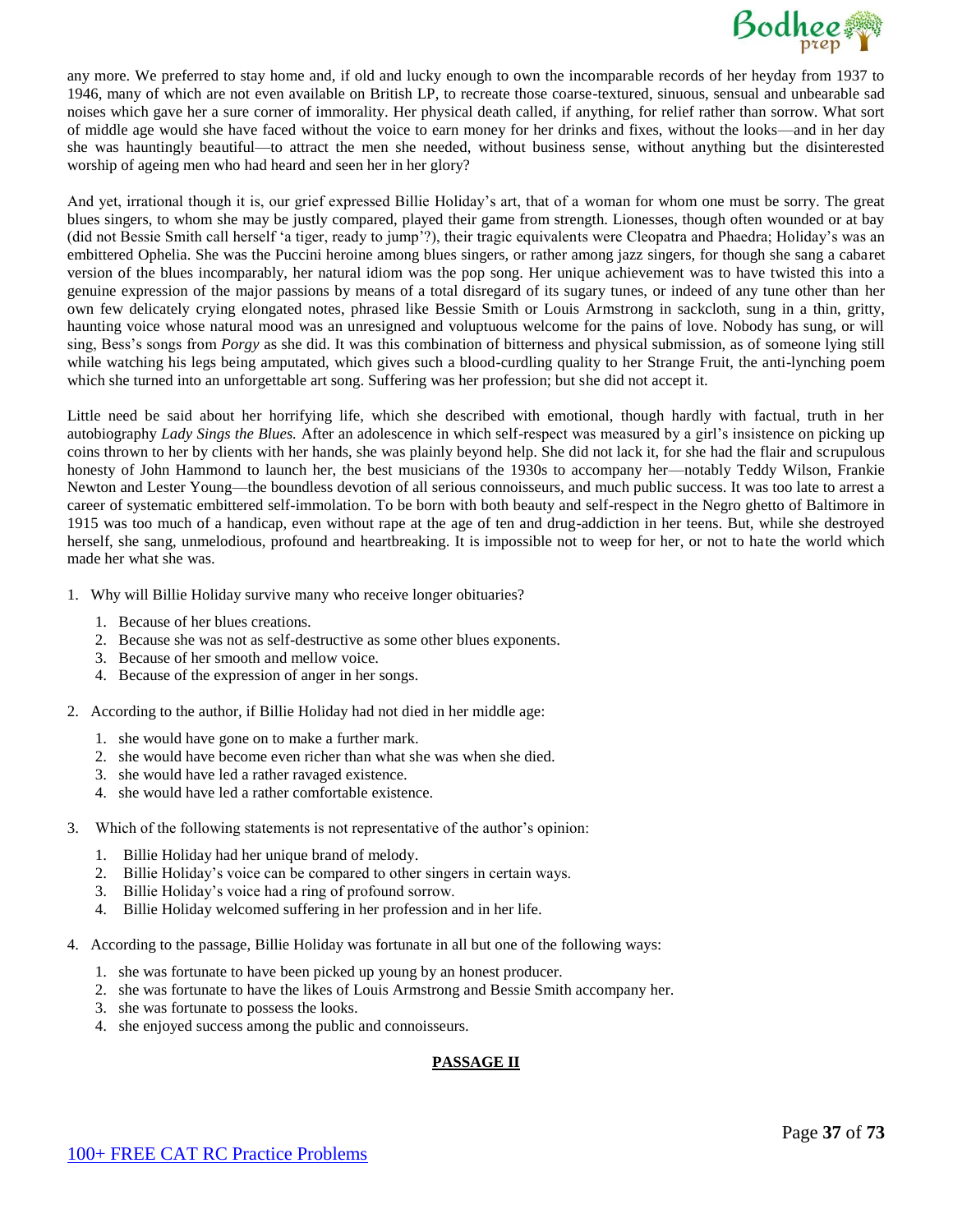

The narrative of Dersu Uzala is divided into two major sections, set in 1902 and 1907, that deal with separate expeditions which Arseniev conducts into the Ussuri region. In addition, a third time frame forms a prologue to the film. Each of the temporal frames has a different focus, and by shifting them Kurosawa is able to describe the encroachment of settlements upon the wilderness and the consequent erosion of Dersu's way of life. As the film opens, that erosion has already begun. The first image is a long shot of a huge forest, the trees piled upon one another by the effects of the telephoto lens so that the landscape becomes an abstraction and appears like a huge curtain of green. A title informs us that the year is 1910. This is as late into the century as Kurosawa wishes to affirm. Yet the formal organisation of the film works to contain, to close, to circumscribe that life by erecting a series of obstacles around it. The film itself is circular, opening and closing by Dersu's grave, thus sealing off the character from the modern world to which Kurosawa once so desperately wanted to speak. The multiple time frames also work to maintain a separation between Dersu and the contemporary world. We must go back farther even than 1910 to discover who he was. But this narrative structure has yet another implication. It safeguards Dersu's example, inoculates it from contamination with history, and protects it from contact with the industrialised, urban world. Time is organised by the narrative into a series of barriers, which enclose Dersu in a kind of vacuum chamber, protecting him from the social and historical dialectics that destroyed the other Kurosawa heroes. Within the film, Dersu does die, but the narrative structure attempts to immortalise him and his example, as Dersu passes from history into myth.

We see all this at work in the enormously evocative prologue. The camera tilts down to reveal felled trees littering the landscape and an abundance of construction. Roads and houses outline the settlement that is being built. Kurosawa cuts to a medium shot of Arseniev standing in the midst of the clearing, looking uncomfortable and disoriented. A man passing in a wagon asks him what he is doing, and the explorer says he is looking for a grave. The driver replies that no one has died here, the settlement is too recent. These words enunciate the temporal rupture that the film studies. It is the beginning of things (industrial society) and the end of things (the forest), the commencement of one world so young that no one has had time yet to die and the eclipse of another, in which Dersu has died. It is his grave for which the explorer searches. His passing symbolises the new order, the development that now surrounds Arseniev. The explorer says he buried his friend three years ago, next to huge cedar and fir trees, but now they are all gone. The man on the wagon replies they were probably chopped down when the settlement was built, and he drives off. Arseniev walks to a barren, treeless spot next to a pile of bricks. As he moves, the camera tracks and pans to follow, revealing a line of freshly built houses and a woman hanging her laundry to dry. A distant train whistle is heard, and the sounds of construction in the clearing vie with the cries of birds and the rustle of wind in the trees. Arseniv pauses, looks around for the grave that once was, and murmurs desolately, "Dersu." The image now cuts farther into the past, to 1902, and the first section of the film commences, which describes Arseniev's meeting with Dersu and their friendship.

Kurosawa defines the world of the film initially upon a void, a missing presence. The grave is gone, brushed aside by a world rushing into modernism, and now the hunter exists only in Arseniev's memories. The hallucinatory dreams and visions of Dodeskaden are succeeded by nostalgic, melancholy ruminations. Yet by exploring these ruminations, the film celebrates the timelessness of Dersu's wisdom. The first section of the film has two purposes: to describe the magnificence and inhuman vastness of nature and to delineate the code of ethics by which Dersu lives and which permits him to survive in these conditions. When Dersu first appears, the other soldiers treat him with condescension and laughter, but Arseniev watches him closely and does not share their derisive response. Unlike them, he is capable of immediately grasping Dersu's extraordinary qualities. In camp, Kurosawa frames Arseniev by himself, sitting on the other side of the fire from the soldiers. While they sleep or joke among themselves, he writes in his diary and Kurosawa cuts in several point-of-view shots from the perspective of trees that appear animated and sinister as the fire light dances across their gnarled, leafless outlines. This reflective dimension, this sensitivity to the spirituality of nature, distinguishes him from the others and forms the basis of his receptivity to Dersu and their friendship. It makes him a fit pupil for the hunter.

- 5. How is Kurosawa able to show the erosion of Dersu's way of life?
	- 1. By documenting the ebb and flow of modernisation.
	- 2. By going back farther and farther in time.
	- 3. By using three different time frames and shifting them.
	- 4. Through his death in a distant time.
- 6. Arseniev's search for Dersu's grave:
	- 1. is part of the beginning of the film.
	- 2. symbolises the end of the industrial society.
	- 3. is misguided since the settlement is too new.
	- 4. symbolises the rediscovery of modernity.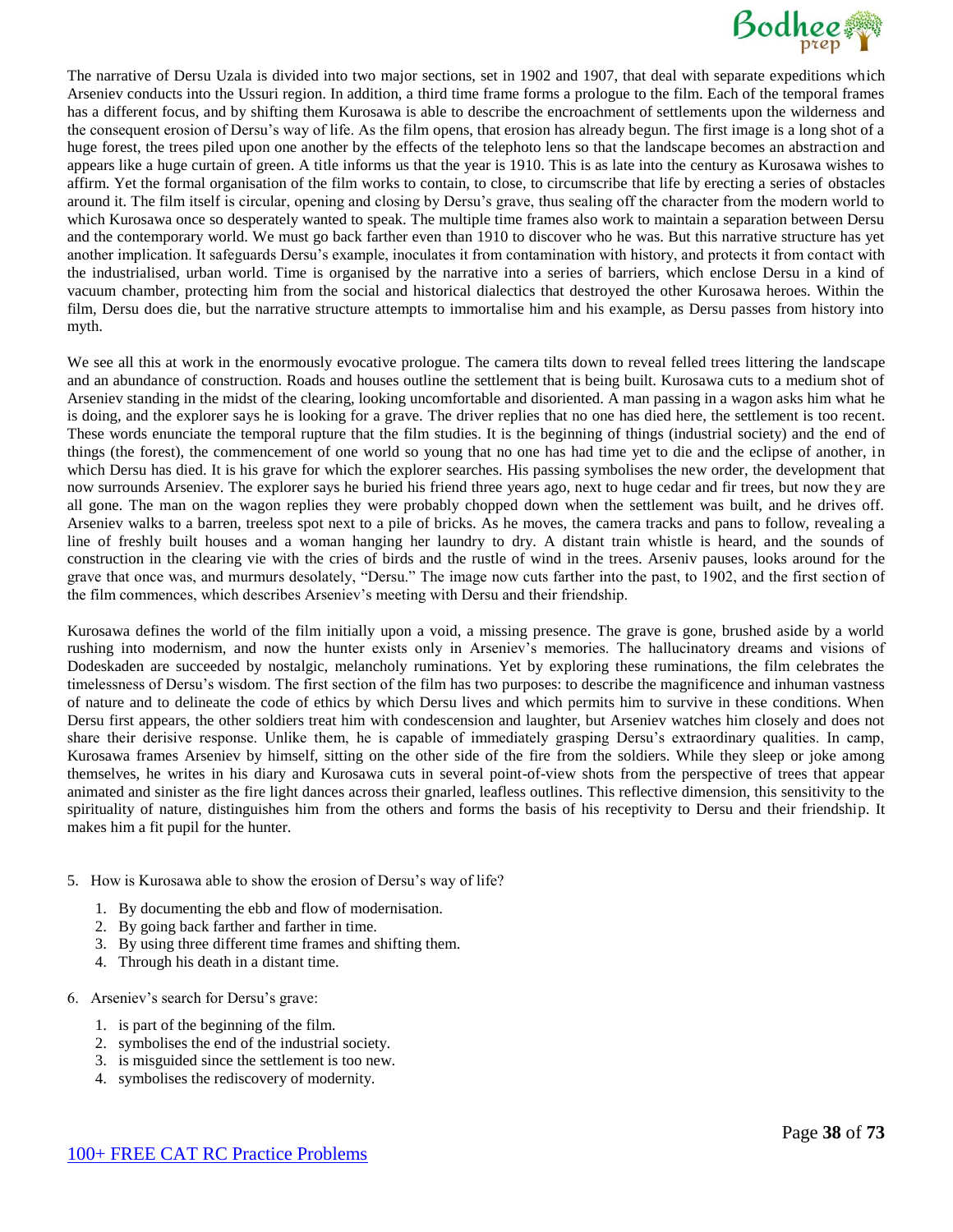

- 7. The film celebrates Dersu's wisdom:
	- 1. by exhibiting the moral vacuum of the pre-modern world.
	- 2. by turning him into a mythical figure.
	- 3. through hallucinatory dreams and visions.
	- 4. through Arseniev's nostalgic, melancholy ruminations.
- 8. According to the author the section of the film following the prologue:
	- 1. serves to highlight the difficulties that Dersu faces that eventually kill him.
	- 2. shows the difference in thinking between Arseniev and Dersu.
	- 3. shows the code by which Dersu lives that allows him to survive his surroundings.
	- 4. serves to criticize the lack of understanding of nature in the pre-modern era.
- 9. In the film, Kurosawa hints at Arseniev's reflective and sensitive nature:
	- 1. by showing him as not being derisive towards Dersu, unlike other soldiers.
	- 2. by showing him as being aloof from other soldiers.
	- 3. through shots of Arseniev writing his diary, framed by trees.
	- 4. All of the above.
- 10. According to the author, which of these statements about the film are correct?
	- 1. The film makes its arguments circuitously.
	- 2. The film highlights the insularity of Arseniev.
	- 3. The film begins with the absence of its main protagonist.
	- 4. None of the above.

#### **PASSAGE III (Poem)**

As you set out for Ithaka hope the journey is a long one, full of adventure, full of discovery. Laistrygonians and Cyclops, angry Poseidon—don't be afraid of them: you'll never find things like that on the way as long as you keep your thoughts raised high, as long as a rare excitement stirs your spirit and your body. Laistrygonians and Cyclops, wild Poseidon—you won't encounter them unless you bring them along inside your soul, unless your soul sets them up in front of you.

Hope the voyage is a long one, may there be many a summer morning when, with what pleasure, what joy, you come into harbours seen for the first time; may you stop at Phoenician trading stations to buy fine things, mother of pearl and coral, amber and ebony, sensual perfume of every kind as many sensual perfumes as you can; and may you visit many Egyptian cities to gather stores of knowledge from their scholars.

Keep Ithaka always in your mind. Arriving there is what you are destined for. But do not hurry the journey at all. Better if it lasts for years, so you are old by the time you reach the island, wealthy with all you have gained on the way,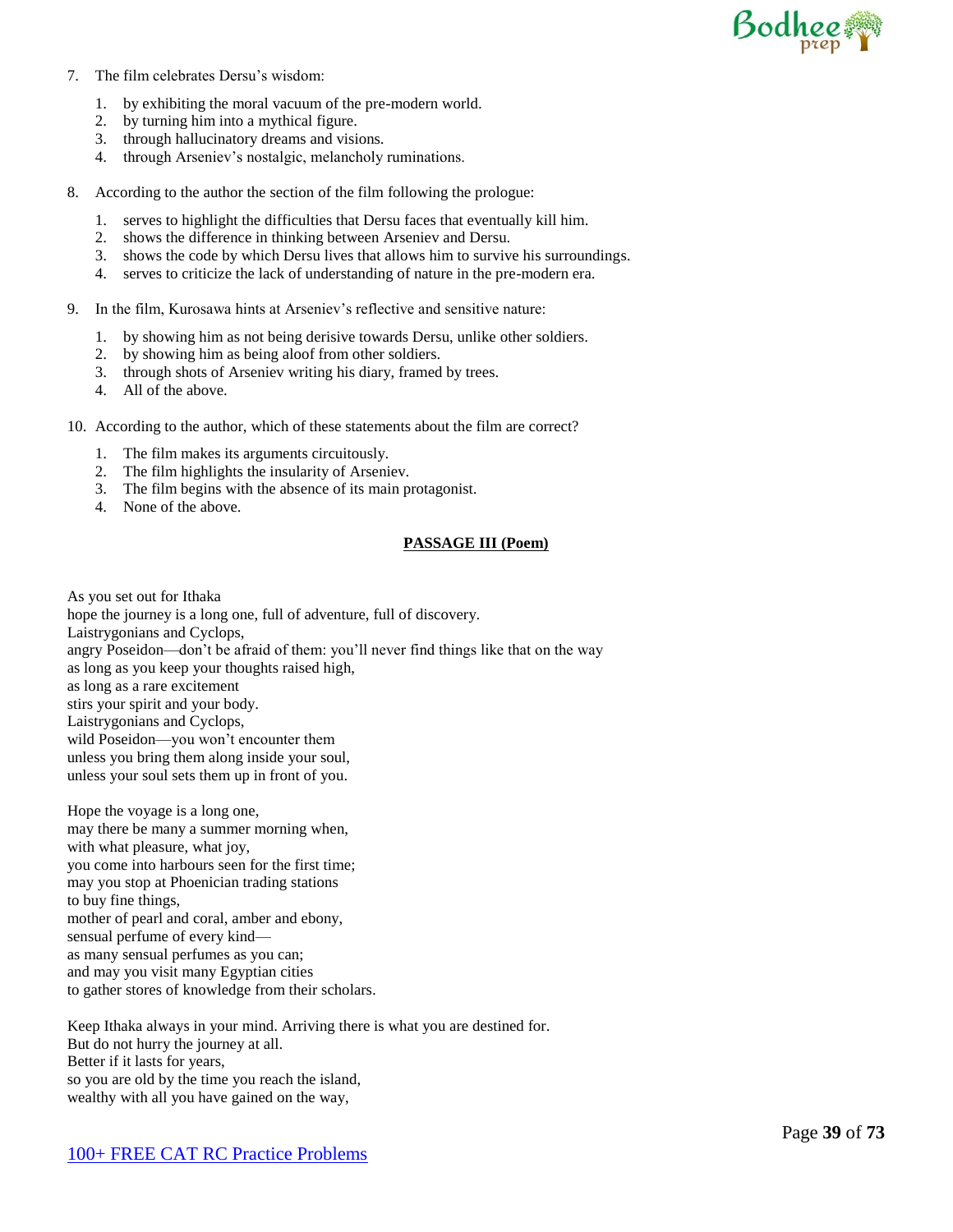

not expecting Ithaka to make you rich.

Ithaka gave you the marvellous journey, without her you would not have set out. She has nothing left to give you now.

And if you find her poor, Ithaka won't have fooled you. Wise as you will have become, so full of experience, you will have understood by then what these Ithakas mean.

- 11. Which of the following best reflects the central theme of this poem?
	- 1. If you don't have high expectations, you will not be disappointed.
	- 2. Don't rush to your goal; the journey is what enriches you.
	- 3. The longer the journey the greater the experiences you gather.
	- 4. You cannot reach Ithaka without visiting Egyptian ports.

12. The poet recommends a long journey. Which of the following is the most comprehensive reason for it?

- 1. You can gain knowledge as well as sensual experience.
- 2. You can visit new cities and harbours.
- 3. You can experience the full range of sensuality.
- 4. You can buy a variety of fine things.

13. In the poem, Ithaka is a symbol of

- 1. the divine mother. 2. your inner self.
- 3. the path to wisdom. 4. life's distant goal.

14. What does the poet mean by 'Laistrygonians' and 'Cyclops'?

- 1. Creatures which, along with Poseidon, one finds during the journey.
- 2. Mythological characters that one should not be afraid of.
- 3. Intra-personal obstacles that hinder one's journey.
- 4. Problems that one has to face to derive the most from one's journey.

15. Which of the following best reflects the tone of the poem?

| 1. Prescribing. | 2. Exhorting. |
|-----------------|---------------|
| 3. Pleading.    | 4. Consoling. |

|           |          |           | <b>ANSWER KEY</b> |           |  |           |           |           |
|-----------|----------|-----------|-------------------|-----------|--|-----------|-----------|-----------|
|           | 1. $(1)$ | 2. $(3)$  |                   | 3. (4)    |  | 4. $(2)$  |           | 5. (3)    |
|           | 6. $(1)$ | 7. $(4)$  |                   | 8. (3)    |  | 9. $(4)$  | 10. $(3)$ |           |
| 11. $(2)$ |          | 12. $(1)$ |                   | 13. $(4)$ |  | 14. $(3)$ |           | 15. $(2)$ |

# **SECTION V: SCIENCE, TECHNOLOGY, & SOCIETY**

\_\_\_\_\_\_\_\_\_\_\_\_\_\_\_\_\_\_\_\_\_\_\_\_\_\_\_\_\_\_\_\_\_\_\_\_\_\_\_\_\_\_\_\_\_\_\_\_\_\_\_\_\_\_\_\_\_\_\_\_\_\_\_\_\_\_\_\_\_\_\_\_\_\_\_\_\_\_\_\_\_\_\_\_\_\_\_\_\_\_\_\_\_\_\_\_\_\_\_\_\_\_\_\_

\_\_\_\_\_\_\_\_\_\_\_\_\_\_\_\_\_\_\_\_\_\_\_\_\_\_\_\_\_\_\_\_\_\_\_\_\_\_\_\_\_\_\_\_\_\_\_\_\_\_\_\_\_\_\_\_\_\_\_\_\_\_\_\_\_\_\_\_\_\_\_\_\_\_\_\_\_\_\_\_\_\_\_\_\_\_\_\_\_\_\_\_\_\_\_\_\_\_\_\_\_\_\_\_\_

| New Developments in Computer Hardware<br>1. $[CAT-2000]$<br>2. [CAT-2001]<br>Quasars Throw Light on Cosmic Dark Age<br>Human Cells: A Marvel of Nature's Design<br>3. [CAT-2002]<br>4. [CAT-Nov 03] The Controversy over Genetically-Modified Foods<br>5. [CAT-Nov 03] Modern Science: Galileo and Newton<br>6. [CAT-Feb 04] The History of Aviation Technology<br>7. [CAT-2004] Malnutrition: Major Cause of Degenerative Diseases |  |  |
|-------------------------------------------------------------------------------------------------------------------------------------------------------------------------------------------------------------------------------------------------------------------------------------------------------------------------------------------------------------------------------------------------------------------------------------|--|--|
|                                                                                                                                                                                                                                                                                                                                                                                                                                     |  |  |
|                                                                                                                                                                                                                                                                                                                                                                                                                                     |  |  |
|                                                                                                                                                                                                                                                                                                                                                                                                                                     |  |  |
|                                                                                                                                                                                                                                                                                                                                                                                                                                     |  |  |
|                                                                                                                                                                                                                                                                                                                                                                                                                                     |  |  |
|                                                                                                                                                                                                                                                                                                                                                                                                                                     |  |  |
|                                                                                                                                                                                                                                                                                                                                                                                                                                     |  |  |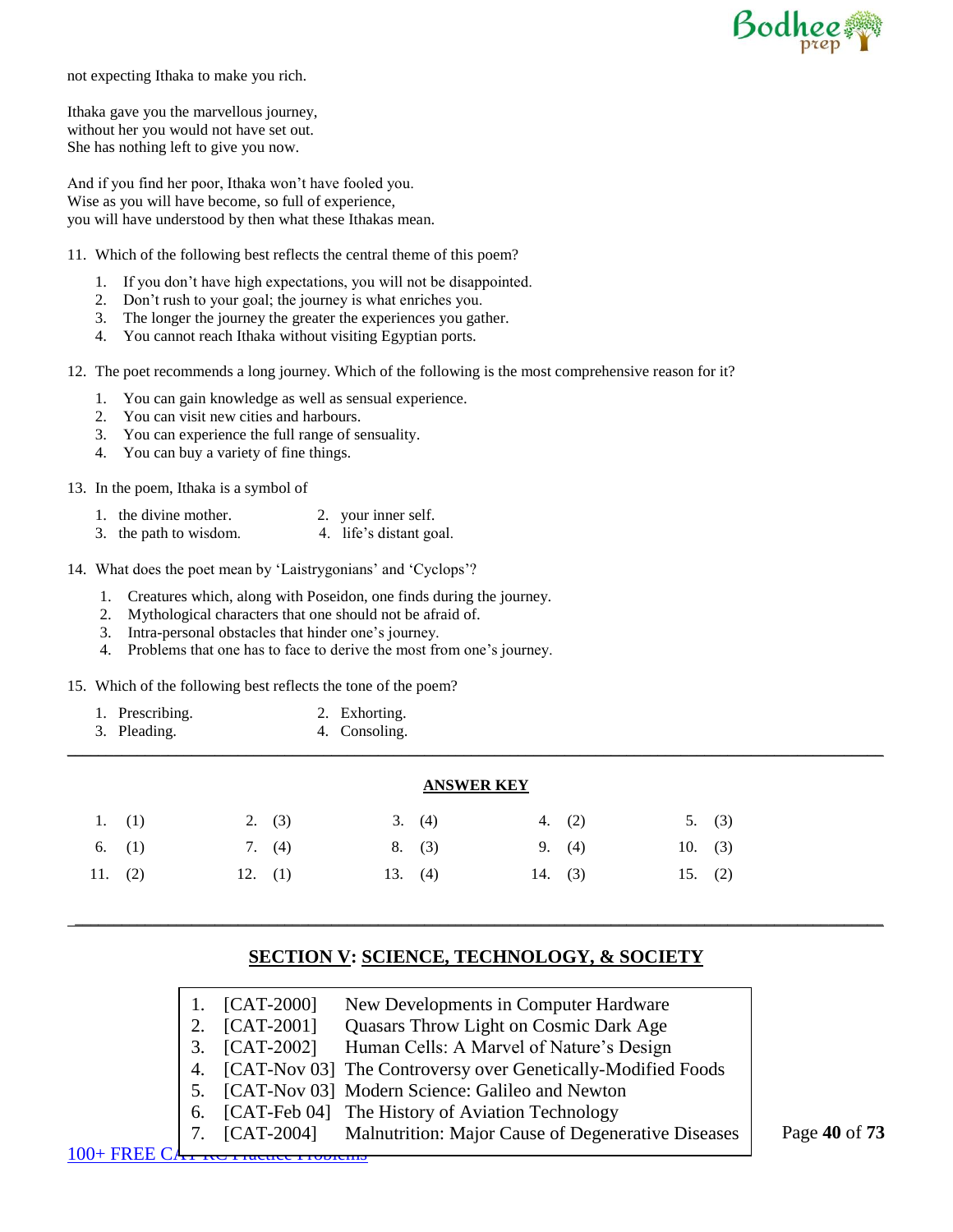

#### **PASSAGE I**

In a modern computer, electronic and magnetic storage technologies play complementary roles. Electronic memory chips are fast but volatile (their contents are lost when the computer is unplugged). Magnetic tapes and hard disks are slower, but have the advantage that they are non-volatile, so that they can be used to store software and documents even when the power is off.

In laboratories around the world, however, researchers are hoping to achieve the best of both worlds. They are trying to build magnetic memory chips that could be used in place of today's electronic ones. These magnetic

memories would be non-volatile; but they would also be faster, would consume less power, and would be able to stand up to hazardous environments more easily. Such chips would have obvious applications in storage cards for digital cameras and musicplayers; they would enable handheld and laptop computers to boot up more quickly and to operate for longer; they would allow desktop computers to run faster; they would doubtless have military and space-faring advantages too. But although the theory behind them looks solid, there are tricky practical problems that need to be overcome.

Two different approaches, based on different magnetic phenomena, are being pursued. The first, being investigated by Gary Prinz and his colleagues at the Naval Research Laboratory (NRL) in Washington, D.C., exploits the fact that the electrical resistance of some materials changes in the presence of a magnetic field—a phenomenon known as magneto-resistance. For some multi-layered materials this effect is particularly powerful and is, accordingly, called "giant" magneto-resistance (GMR). Since 1997, the exploitation of GMR has made cheap multi-gigabyte hard disks commonplace. The magnetic orientations of the magnetized spots on the surface of a spinning disk are detected by measuring the changes they induce in the resistance of a tiny sensor. This technique is so sensitive that it means the spots can be made smaller and packed closer together than was previously possible, thus increasing the capacity and reducing the size and cost of a disk drive.

Dr. Prinz and his colleagues are now exploiting the same phenomenon on the surface of memory chips, rather than spinning disks. In a conventional memory chip, each binary digit (bit) of data is represented using a capacitor—reservoir of electrical charge that is either empty or full—to represent a zero or a one. In the NRL's magnetic design, by contrast, each bit is stored in a magnetic element in the form of a vertical pillar of magnetisable material. A matrix of wires passing above and below the elements allows each to be magnetized, either clockwise or anti-clockwise, to represent zero or one. Another set of wires allows current to pass through any particular element. By measuring an element's resistance you can determine its magnetic orientation, and hence whether it is storing a zero or a one. Since the elements retain their magnetic orientation even when the power is off, the result is non-volatile memory. Unlike the elements of an electronic memory, a magnetic memory's elements are not easily disrupted by radiation. And compared with electronic memories, whose capacitors need constant topping up, magnetic memories are simpler and consume less power. The NRL researchers plan to commercialize their device through a company called Non-Volatile Electronics, which recently began work on the necessary processing and fabrication techniques. But it will be some years before the first chips roll off the production line.

Most attention in the field is focused on an alternative approach based on magnetic tunnel-junctions (MTJs), which are being investigated by researchers at chip makers such as IBM, Motorola, Siemens and Hewlett-Packard. IBM's research team, led by Stuart Parkin, has already created a 500-element working prototype that operates at 20 times the speed of conventional memory chips and consumes 1% of the power. Each element consists of a sandwich of two layers of magnetisable material separated by a barrier of aluminium oxide just four or five atoms thick. The polarization of lower magnetisable layer is fixed in one direction, but that of the upper layer can be set (again, by passing a current through a matrix of control wires) either to the left or to the right, to store a zero or a one. The polarizations of the two layers are then in either the same or opposite directions.

Although the aluminium-oxide barrier is an electrical insular, it is so thin that electrons are able to jump across it via a quantummechanical effect called tunneling. It turns out that such tunneling is easier when the two magnetic layers are polarized in the same direction than when they are polarized in opposite directions. So, by measuring the current that flows through the sandwich, it is possible to determine the alignment of the topmost layer, and hence whether it is storing a zero or a one.

To build a full-scale memory chip based on MTJs is, however, no easy matter. According to Paulo Freitas, an expert on chip manufacturing at the Technical University of Lisbon, magnetic memory elements will have to become far smaller and more reliable than current prototypes if they are to compete with electronic memory. At the same time, they will have to be sensitive that they respond when a neighbouring element is changed. Despite these difficulties, the general consensus is that MTJs are the more promising ideas. Dr. Parkin says his group evaluated the GMR approach and decided not to pursue it, despite the fact that IBM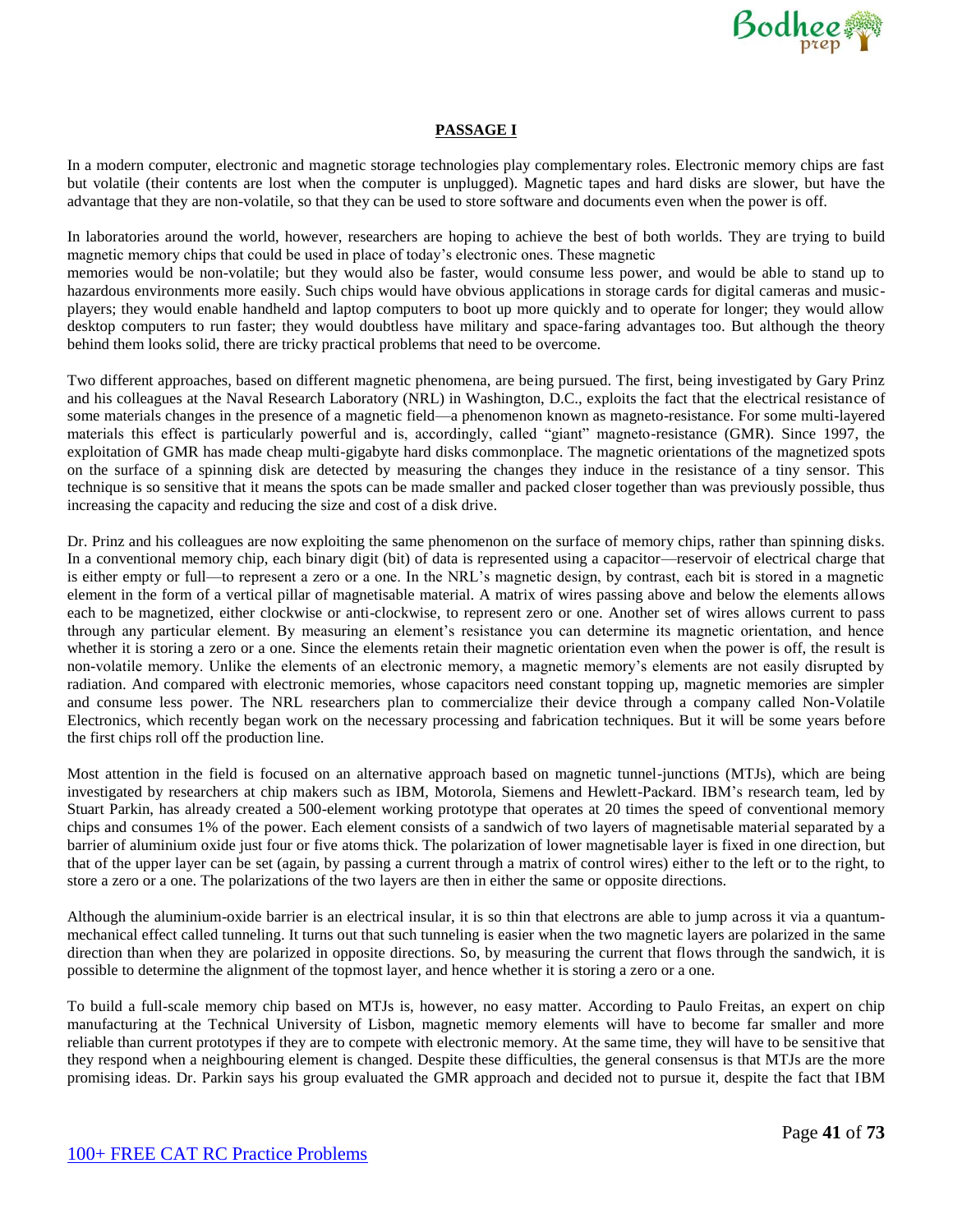

pioneered GMR in hard disks. Dr. Prinz, however, contends that his plan will eventually offer higher storage densities and lower production costs.

Not content with shaking up the multi-billion-dollar market for computer memory, some researchers have even more ambitious plans for magnetic computing. In a paper published last month in Science, Russell Cowburn and Mark Welland of Cambridge University outlined research that could form the basis of a magnetic microprocessor—a chip capable of manipulating (rather than merely storing) information magnetically. In place of conducting wires, a magnetic processor would have rows of magnetic dots, each of which could be polarized in one of two directions. Individual bits of information would travel down the rows as magnetic pulses, changing the orientation of the dots as they went. Dr. Cowburn and Dr. Welland have demonstrated how a logic gate (the basic element of a microprocessor) could work in such a scheme. In their experiment, they fed a signal in at one bend of the chain of dots and used a second to control whether it propagated along the chain.

It is, admittedly, a long way from a single logic gate to a full microprocessor, but this was true also when the transistor was first invented. Dr. Cowburn, who is now searching for backers to help commercialize the technology, says he believes it will be at least ten years before the first magnetic microprocessor is constructed. But other researchers in the field agree that such a chip is the next logical step. Dr. Prinz says that once magnetic memory is sorted out "the target is to go after the logic circuits." Whether allmagnetic computers will ever be able to compare with other contenders that are jostling to knock electronics off its perch—such as optical, biological and quantum computing—remains to be seen. Dr. Cowburn suggests that the future lies with hybrid machines that use different technologies. But computing with magnetism evidently has an attraction all its own.

- 1. In developing magnetic memory chips to replace the electronics ones, two alternative research paths are being pursued. These are approaches based on:
	- 1. volatile and non-volatile memories.
	- 2. magneto-resistance and magnetic tunnel-junctions.
	- 3. radiation-disruption and radiation-neutral effects.
	- 4. orientation of magnetised spots on the surface of a spinning disk and alignment of magnetic dots on the surface of a conventional memory chip.
- 2. A binary digit or bit is represented in the magneto-resistance based magnetic chip using:
	- 1. a layer of aluminium oxide.
	- 2. a capacitor.
	- 3. a vertical pillar of magnetised material.
	- 4. a matrix of wires.
- 3. In the magnetic tunnel-junctions (MTJs) tunnelling is easier when:
	- 1. two magnetic layers are polarised in the same direction.
	- 2. two magnetic layers are polarised in the opposite directions.
	- 3. two aluminium-oxide barriers are polarised in the same direction.
	- 4. two aluminium-oxide barriers are polarised in opposite directions.
- 4. A major barrier on the way to build a full-scale memory chip based on MTJs is:
	- 1. the low sensitivity of the magnetic memory elements.
	- 2. the thickness of aluminium oxide barriers.
	- 3. the need to develop more reliable and far smaller magnetic memory chips.
	- 4. all of the above.
- 5. In the MTJs approach, it is possible to identify whether the topmost layer of the magnetised memory element is storing a zero or a one by:
	- 1. measuring an element's resistance and thus determining its magnetic orientation.
	- 2. measuring the degree of disruption caused by radiation in the elements of the magnetic memory.
	- 3. magnetising the elements either clockwise or anti-clockwise.
	- 4. measuring the current that flows through the sandwich.
- 6. A line of research which is trying to build a magnetic chip that can both store and manipulate information is being pursued by:
	- 1. Paul Freitas.
	- 2. Stuart Parkin.
	- 3. Gary Prinz.
	- 4. none of the above.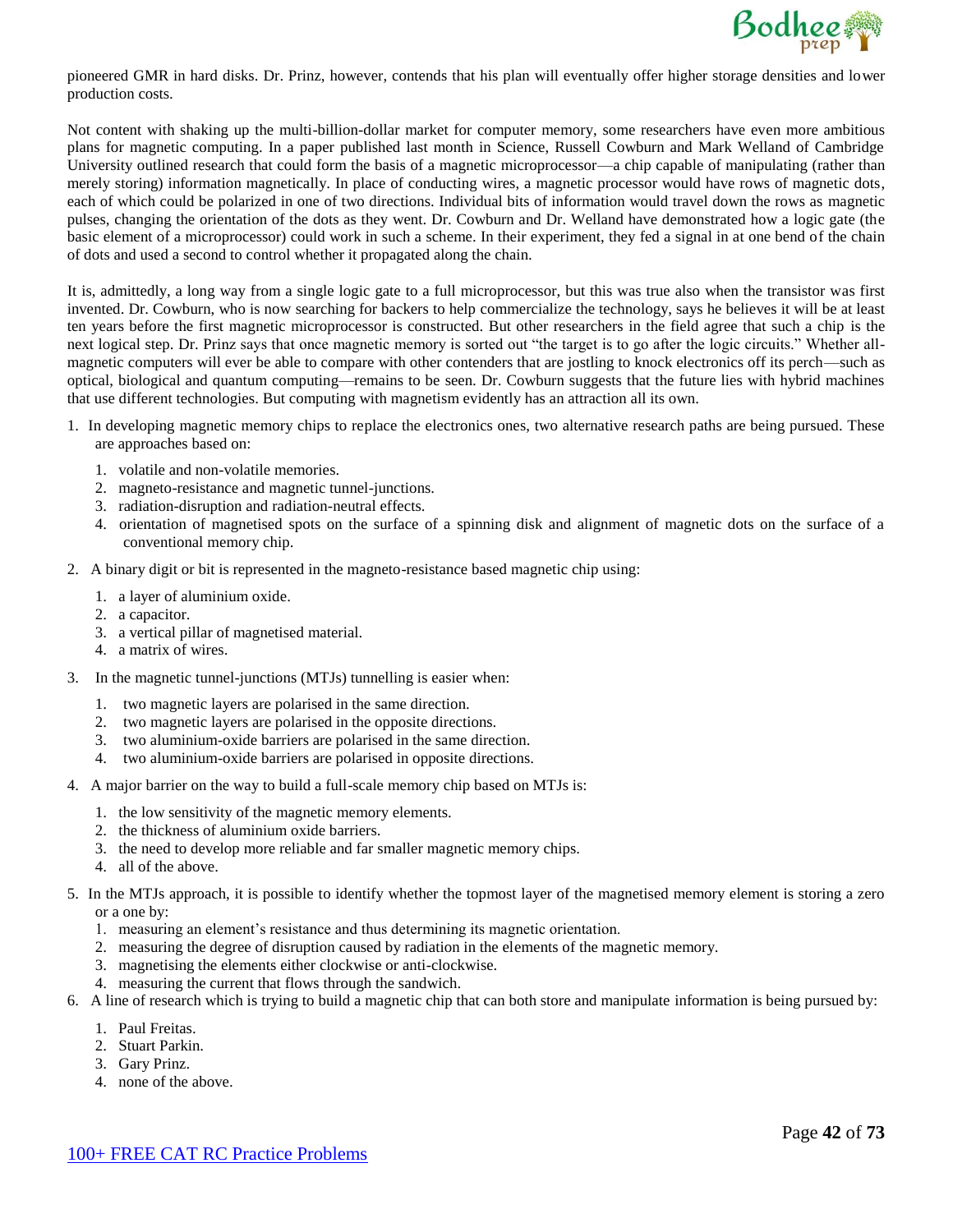

- 7. Experimental research currently underway, using rows of magnetic dots, each of which could be polarised in one of the two directions, has led to the demonstration of:
	- 1. working of a microprocessor.
	- 2. working of a logic gate.
	- 3. working of a magneto-resistance based chip.
	- 4. working of a magneto tunnelling-junction (MTJ) based chip.
- 8. From the passage, which of the following cannot be inferred?
	- 1. Electronic memory chips are faster and non-volatile.
	- 2. Electronic and magnetic storage technologies play a complementary role.
	- 3. MTJs are the more promising idea, compared to the magneto-resistance approach.
	- 4. Non-volatile Electronics is the company set up to commercialize the GMR chips.

#### **PASSAGE II**

In the modern scientific story, light was created not once but twice. The first time was in the Big Bang, when the universe began its existence as a glowing, expanding, fireball, which cooled off into darkness after a few million years. The second time was hundreds of millions of years later, when the cold material condensed into dense nuggets under the influence of gravity, and ignited to become the first stars.

Sir Martin Rees, Britain's astronomer royal, named the long interval between these two enlightenments the cosmic "Dark Age". The name describes not only the poorly lit conditions, but also the ignorance of astronomers about that period. Nobody knows exactly when the first stars formed, or how they organized themselves into galaxies—or even whether stars were the first luminous objects. They may have been preceded by quasars, which are mysterious, bright spots found at the centres of some galaxies.

Now, two independent groups of astronomers, one led by Robert Becker of the University of California, Davis, and the other by George Djorgovski of the Caltech, claim to have peered far enough into space with their telescopes (and therefore backwards enough in time) to observe the closing days of the Dark Age.

The main problem that plagued previous efforts to study the Dark Age was not the lack of suitable telescopes, but rather the lack of suitable things at which to point them. Because these events took place over 13 billion years ago, if astronomers are to have any hope of unravelling them they must study objects that are at least 13 billion light years away. The best prospects are quasars, because they are so bright and compact that they can be seen across vast stretches of space. The energy source that powers a quasar is unknown, although it is suspected to be the intense gravity of a giant black hole. However, at the distances required for the study of Dark Age, even quasars are extremely rare and faint.

Recently some members of Dr. Becker's team announced their discovery of the four most distant quasars known. All the new quasars are terribly faint, a challenge that both teams overcame by peering at them through one of the twin Keck telescopes in Hawaii. These are the world's largest, and can therefore collect the most light. The new work by Dr. Becker's team analysed the light from all four quasars. Three of them appeared to be similar to ordinary, less distant quasars. However, the fourth and most distant, unlike any other quasar ever seen, showed unmistakable signs of being shrouded in a fog of hydrogen gas. This gas is leftover material from the Big Bang that did not condense into stars or quasars. It acts like fog because new-born stars and quasars emit mainly ultraviolet light, and hydrogen gas is opaque to ultraviolet. Seeing this fog had been the goal of would-be Dark Age astronomers since 1965, when James Gunn and Bruce Peterson spelled out the technique for using quasars as backlighting beacons to observe the fog's ultraviolet shadow.

The fog prolonged the period of darkness until the heat from the first stars and quasars had the chance to ionize the hydrogen (breaking it into its constituent parts, protons and electrons). Ionized hydrogen is transparent to ultraviolet radiation, so at that moment the fog lifted and the universe became the well-lit place it is today. For this reason, the end of the Dark Age is called the "Epoch of Re-ionization". Because the ultraviolet shadow is visible only in the most distant of the four quasars, Dr. Becker's team concluded that the fog had dissipated completely by the time the universe was about 900 million years old, and one-seventh of its current size.

9. In the passage, the Dark Age refers to:

- 1. the period when the universe became cold after the Big Bang.
- 2. a period about which astronomers know very little.
- 3. the medieval period when cultural activity seemed to have come to an end.
- 4. the time that the universe took to heat up after the Big Bang.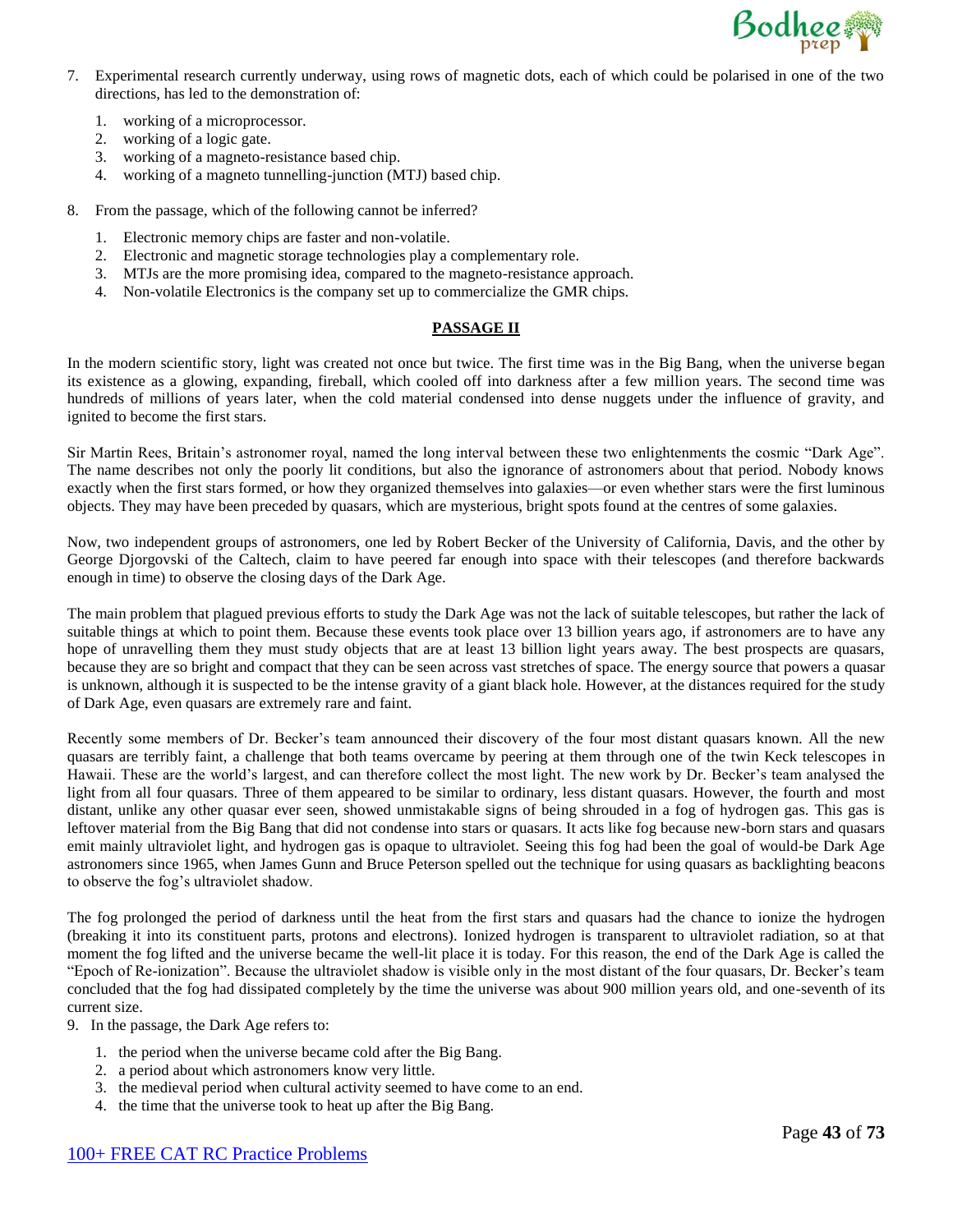

- 10. Astronomers find it difficult to study the Dark Age because:
	- 1. suitable telescopes are few.
	- 2. the associated events took place aeons ago.
	- 3. the energy source that powers a quasar is unknown.
	- 4. their best chance is to study quasars, which are faint objects to begin with.

11. The four most distant quasars discovered recently:

- 1. could only be seen with the help of large telescopes.
- 2. appear to be similar to other ordinary quasars.
- 3. appear to be shrouded in a fog of hydrogen gas.
- 4. have been sought to be discovered by Dark Age astronomers since 1965.

12. The fog of hydrogen gas seen through the telescopes:

- 1. is transparent to hydrogen radiation from stars and quasars in all states.
- 2. was lifted after heat from stars and quasars ionized it.
- 3. is material which eventually became stars and quasars.
- 4. is broken into constituent elements when stars and quasars are formed.

# **PASSAGE III**

Cells are the ultimate multitaskers: they can switch on genes and carry out their orders, talk to each other, divide in two, and much more, all at the same time. But they couldn't do any of these tricks without a power source to generate movement. The inside of a cell bustles with more traffic than Delhi roads, and, like all vehicles, the cell's moving parts need engines. Physicists and biologists have looked "under the hood" of the cell—and laid out the nuts and bolts of molecular engines.

The ability of such engines to convert chemical energy into motion is the envy of nanotechnology researchers looking for ways to power molecule-sized devices. Medical researchers also want to understand how these engines work. Because these molecules are essential for cell division, scientists hope to shut down the rampant growth of cancer cells by deactivating certain motors. Improving motor-driven transport in nerve cells may also be helpful for treating diseases such as Alzheimer's, Parkinson's or ALS, also known as Lou Gehrig's disease.

We wouldn't make it far in life without motor proteins. Our muscles wouldn't contract. We couldn't grow, because the growth process requires cells to duplicate their machinery and pull the copies apart. And our genes would be silent without the services of messenger RNA, which carries genetic instructions over to the cell's protein-making factories. The movements that make these cellular activities possible occur along a complex network of threadlike fibers, or polymers, along which bundles of molecules travel like trams. The engines that power the cell's freight are three families of proteins, called myosin, kinesin and dynein. For fuel, these proteins burn molecules of ATP, which cells make when they break down the carbohydrates and fats from the foods we eat. The energy from burning ATP causes changes in the proteins' shape that allow them to heave themselves along the polymer track. The results are impressive: In one second, these molecules can travel between 50 and 100 times their own diameter. If a car with a 5-foot-wide engine were as efficient, it would travel 170 to 340 kmph.

Ronald Vale, a researcher at the Howard Hughes Medical Institute and the University of California at San Francisco, and Ronald Milligan of the Scripps Research Institute have realized a long-awaited goal by reconstructing the process by which myosin and kinesin move, almost down to the atom. The dynein motor, on the other hand, is still poorly understood. Myosin molecules, best known for their role in muscle contraction, form chains that lie between filaments of another protein called actin. Each myosin molecule has a tiny head that pokes out from the chain like oars from a canoe. Just as rowers propel their boat by stroking their oars through the water, the myosin molecules stick their heads into the actin and hoist themselves forward along the filament. While myosin moves along in short strokes, its cousin kinesin walks steadily along a different type of filament called a microtubule. Instead of using a projecting head as a lever, kinesin walks on two "legs." Based on these differences, researchers used to think that myosin and kinesin were virtually unrelated. But newly discovered similarities in the motors' ATP-processing machinery now suggest that they share a common ancestor-molecule. At this point, scientists can only speculate as to what type of primitive cell-like structure this ancestor occupied as it learned to burn ATP and use the energy to change shape. "We'll never really know, because we can't dig up the remains of ancient proteins, but that was probably a big evolutionary leap," says Vale.

On a slightly larger scale, loner cells like sperm or infectious bacteria are prime movers that resolutely push their way through to other cells. As L. Mahadevan and Paul Matsudaira of the Massachusetts Institute of Technology explain, the engines in this case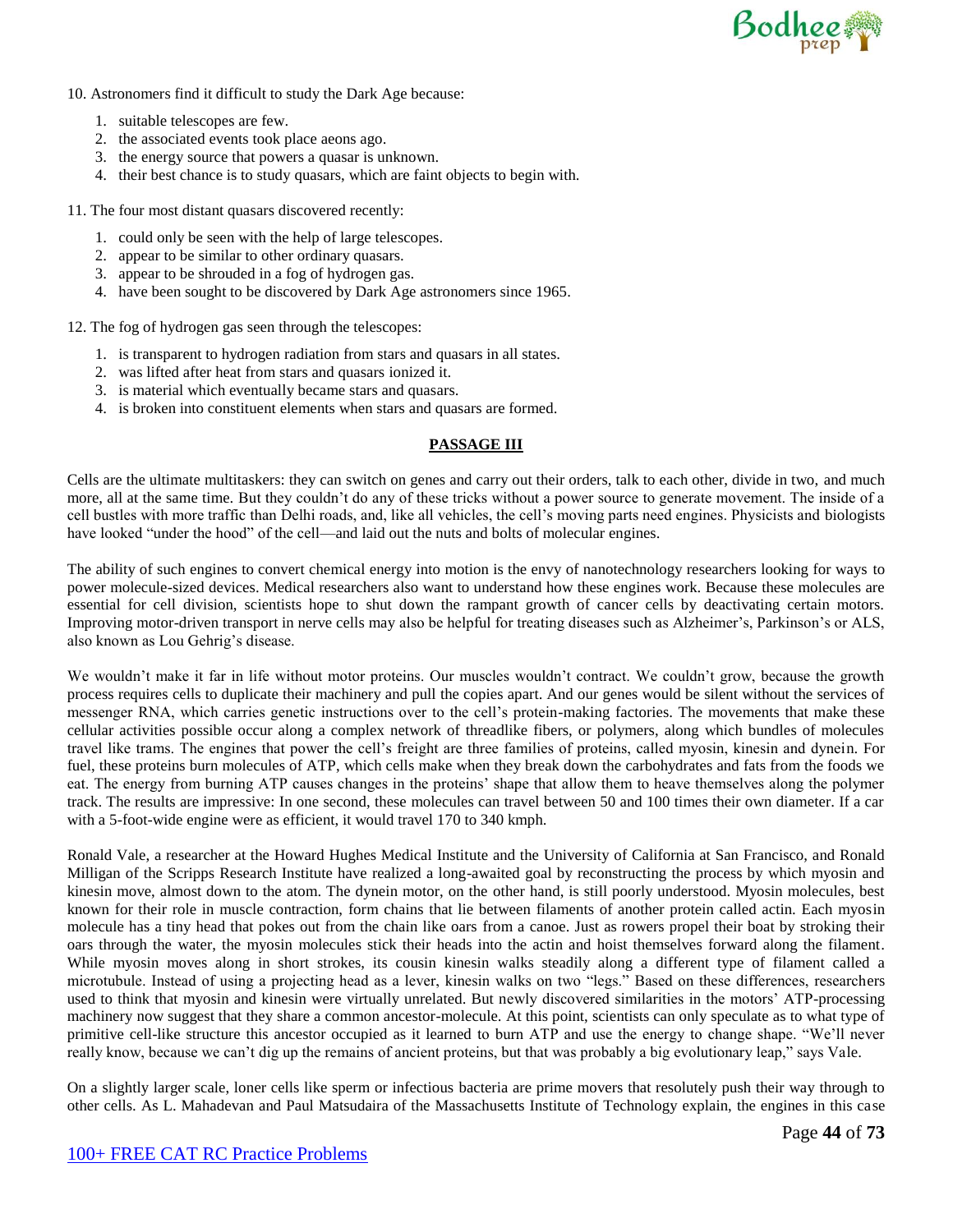

are springs or ratchets that are clusters of molecules, rather than single proteins like myosin and kinesin. Researchers don't yet fully understand these engines' fueling process or the details of how they move, but the result is a force to be reckoned with. For example, one such engine is a springlike stalk connecting a single-celled organism called a vorticellid to the leaf fragment it calls home. When exposed to calcium, the spring contracts, yanking the vorticellid down at speeds approaching 3 inches (8 centimeters) per second.

Springs like this are coiled bundles of filaments that expand or contract in response to chemical cues. A wave of positively charged calcium ions, for example, neutralizes the negative charges that keep the filaments extended. Some sperm use springlike engines made of actin filaments to shoot out a barb that penetrates the layers that surround an egg. And certain viruses use a similar apparatus to shoot their DNA into the host's cell. Ratchets are also useful for moving whole cells, including some other sperm and pathogens. These engines are filaments that simply grow at one end, attracting chemical building blocks from nearby. Because the other end is anchored in place, the growing end pushes against any barrier that gets in the way.

Both springs and ratchets are made up of small units that each move just slightly, but collectively produce a powerful movement. Ultimately, Mahadevan and Matsudaira hope to better understand just how these particles create an effect that seems to be so much more than the sum of its parts. Might such an understanding provide inspiration for ways to power artificial nano-sized devices in the future? "The short answer is absolutely," says Mahadevan. "Biology has had a lot more time to evolve enormous richness in design for different organisms. Hopefully, studying these structures will not only improve our understanding of the biological world, it will also enable us to copy them, take apart their components and re-create them for other purposes."

13. According to the author, research on the power source of movement in cells can contribute to:

- 1. control over the movement of genes within human systems.
- 2. the understanding of nanotechnology.
- 3. arresting the growth of cancer in a human being.
- 4. the development of cures for a variety of diseases.
- 14. The author has used several analogies to illustrate his arguments in the article. Which of the following pairs of words are examples of the analogies used?
	- a. Cell activity and vehicular traffic.
	- b. Polymers and tram tracks.
	- c. Genes and canoes.
	- d. Vorticellids and ratchets.
	- 1. a and b 2. b and c  $\begin{array}{ccc} 3. & a \text{ and } d \\ 4. & a \text{ and } c \end{array}$
- 15. Read the five statements below: a, b, c, d, and e. From the options given, select the one which includes a statement that is **not** representative of an argument presented in the passage.
	- a. Sperms use springlike engines made of actin filament.
	- b. Myosin and kinesin are unrelated.
	- c. Nanotechnology researchers look for ways to power molecule-sized devices.
	- d. Motor proteins help muscle contraction.
	- e. The dynein motor is still poorly understood.
	- 1. a, b and c 2. c, d and e 3. a, d and e 4. a, c and d
- 16. Read the four statements below: a, b, c, and d. From the options given, select the one which includes only statement(s) that are representative of arguments presented in the passage.
	- a. Protein motors help growth processes.
	- b. Improved transport in nerve cells will help arrest tuberculosis and cancer.
	- c. Cells, together, generate more power than the sum of power generated by them separately.
	- d. Vorticellid and the leaf fragment are connected by a calcium engine.
	- 1. a and b but not c 2. a and c but not d 3. a and d but not b 4. c and d but not b
- 17. Read the four statements below: a, b, c, and d. From the options given, select the one which include statement(s) that are representative of arguments presented in the passage.
	- a. Myosin, kinesin and actin are three types of protein.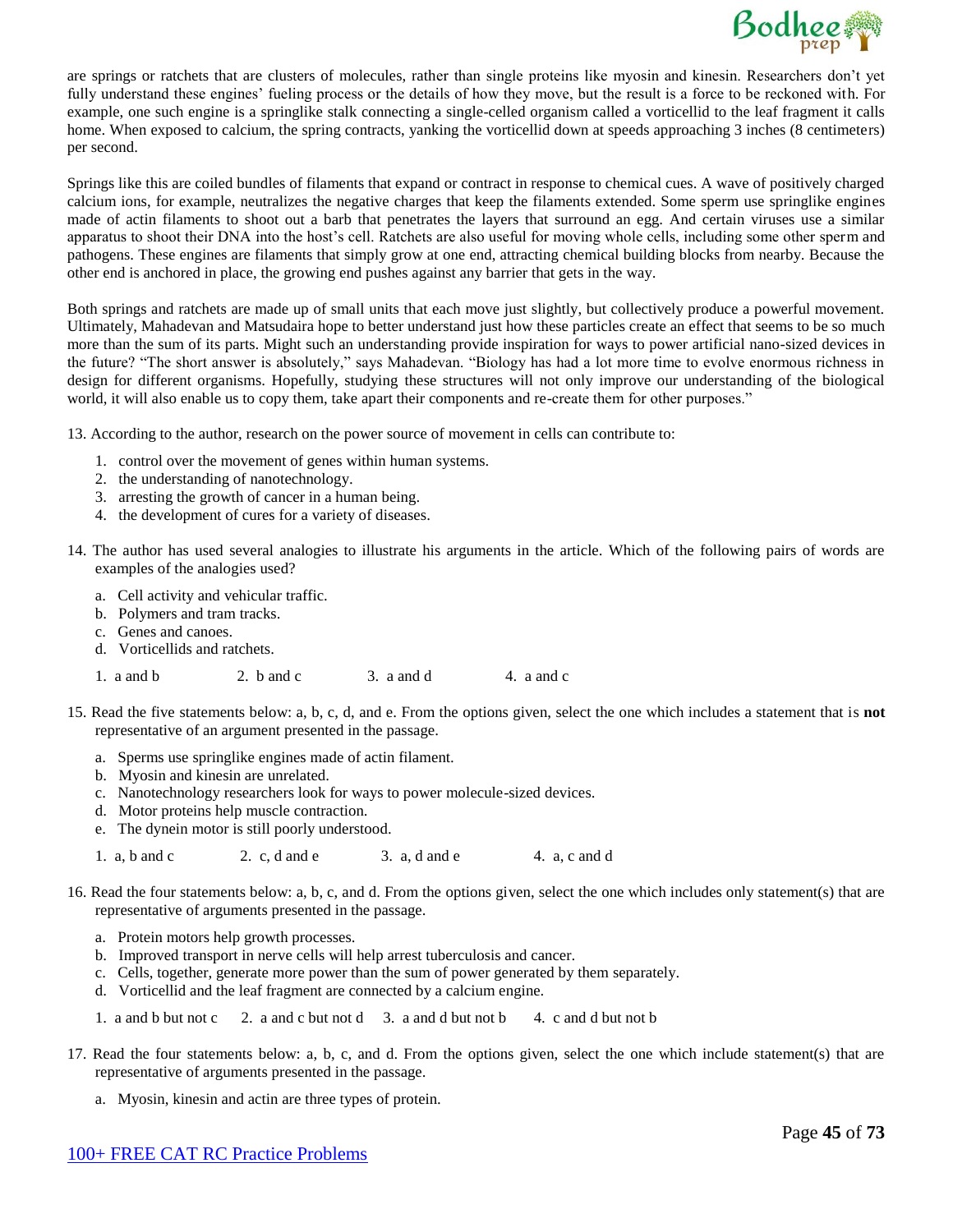

- b. Growth processes involve a routine in a cell that duplicates their machinery and pulls the copies apart.
- c. Myosin molecules can generate vibrations in muscles.
- d. Ronald and Mahadevan are researchers at Massachusetts Institute of Technology.

1. a and b but not c and d 2. b and c but not a

3. b and d but not a and c  $\overline{a}$  and c but not d  $\overline{a}$  a, b and c but not d

- 
- 

# **PASSAGE IV**

The controversy over genetically-modified food continues unabated in the West. Genetic modification (GM) is the science by which the genetic material of a plant is altered, perhaps to make it more resistant to pests or weed-killers, or to enhance its nutritional value. Many food biotechnologists claim that GM will be a major contribution of science to mankind in the  $21<sup>st</sup>$  century. On the other hand, large numbers of opponents, mainly in Europe, claim that the benefits of GM are a myth propagated by multinational corporations to increase their profits, that they pose a health hazard, and have therefore called for governments to ban the sale of genetically-modified food.

The anti-GM campaign has been quite effective in Europe, with several European Union member countries imposing a virtual ban for five years over genetically-modified food imports. Since the genetically-modified food industry is particularly strong in the United States of America, the controversy also constitutes another chapter in the US-Europe skirmishes which have become particularly acerbic after the US invasion of Iraq.

To a large extent, the GM controversy has been ignored in the Indian media, although Indian biotechnologists have been quite active in GM research. Several groups of Indian biotechnologists have been working on various issues connected with crops grown in India. One concrete achievement which has recently figured in the news is that of a team led by the former vice-chancellor of Jawaharlal Nehru University, Asis Datta—it has successfully added an extra gene to potatoes to enhance the protein content of the tuber by at least 30 percent. Not surprisingly, the new potato has been called the protato. The protato is now in its third year of field trials. It is quite likely that the GM controversy will soon hit the headlines in India since a spokesperson of the Indian Central government has recently announced that the government may use the protato in its midday meal programme for schools as early as next year.

Why should "scientific progress", with huge potential benefits to the poor and malnourished, be so controversial? The anti-GM lobby contends that pernicious propaganda has vastly exaggerated the benefits of GM and completely evaded the costs which will have to be incurred if the genetically-modified food industry is allowed to grow unchecked. In particular, they allude to different types of costs.

This group contends that the most important potential cost is that the widespread distribution and growth of genetically-modified food will enable the corporate world (alias the multinational corporations—MNCs) to completely capture the food chain. A "small" group of biotech companies will patent the transferred genes as well as the technology associated with them. They will then buy up the competing seed merchants and seed-breeding centres, thereby controlling the production of food at every possible level. Independent farmers, big and small, will be completely wiped out of the food industry. At best, they will be reduced to the status of being sub-contractors.

This line of argument goes on to claim that the control of the food chain will be disastrous for the poor since the MNCs, guided by the profit motive, will only focus on the high-value food items demanded by the affluent. Thus, in the long run, the production of basic staples which constitute the food basket of the poor will taper off. However, this vastly overestimates the power of the MNCs. Even if the research promoted by them does focus on the high-value food items, much of biotechnology research is also funded by governments in both developing and developed countries. Indeed, the protato is a by-product of this type of research. If the protato passes the field trials, there is no reason to believe that it cannot be marketed in the global potato market. And this type of success story can be repeated with other basic food items.

The second type of cost associated with the genetically-modified food industry is environmental damage. The most common type of "genetic engineering" involves gene modification in plants designed to make them resistant to applications of weed-killers. This then enables farmers to use massive dosages of weed-killers so as to destroy or wipe out all competing varieties of plants in their fields. However, some weeds through genetically-modified pollen contamination may acquire resistance to a variety of weedkillers. The only way to destroy these weeds is through the use of ever-stronger herbicides which are poisonous and linger in the environment.

18. According to the passage, biotechnology research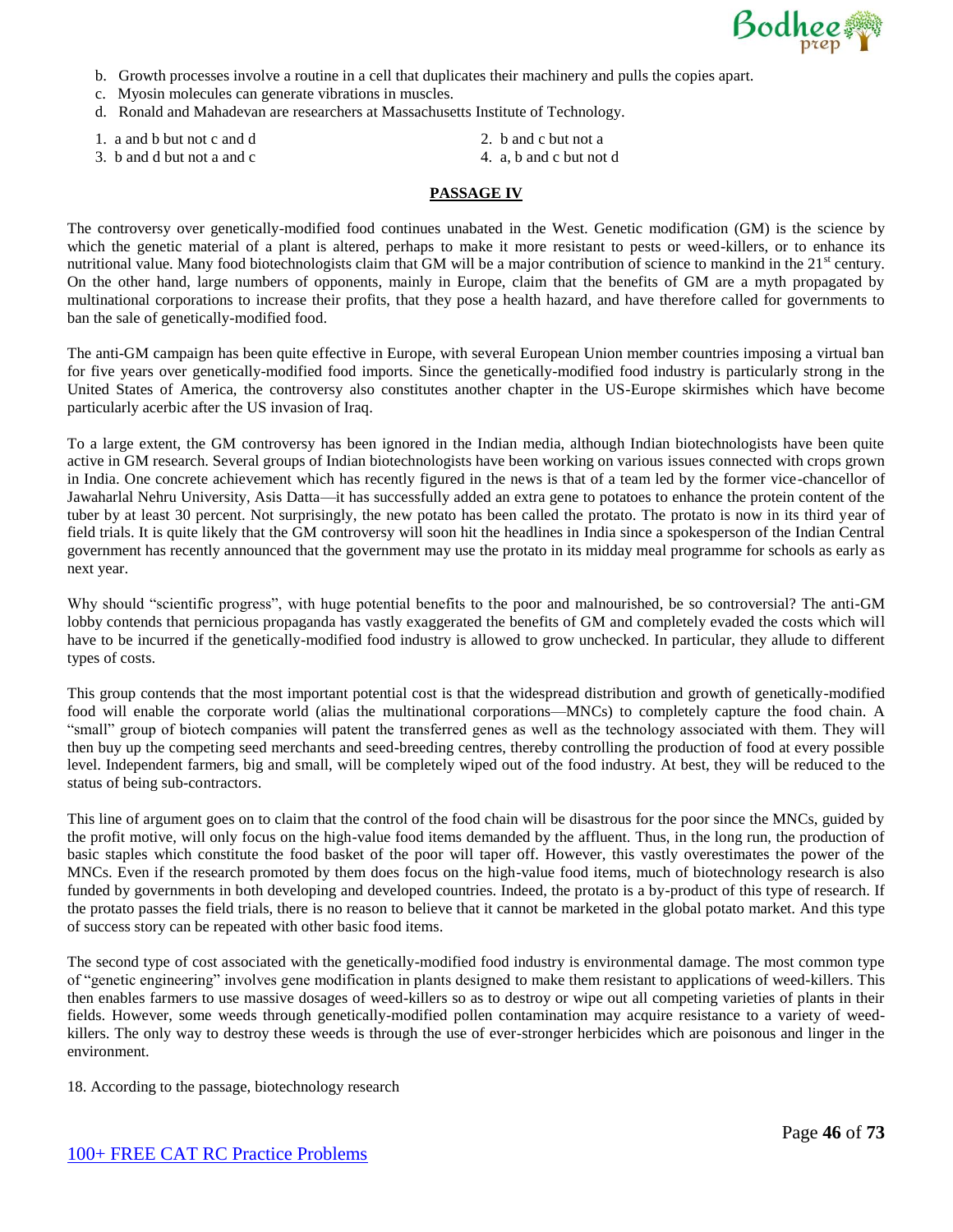

- 1. is of utility only for high value food items.
- 2. is funded only by multinational corporations.
- 3. allows multinational corporations to control the food basket of the poor.
- 4. addresses the concerns of rich and poor countries.

19. Genetic modification makes plants more resistant to weed-killers. However, this can lead to environmental damage by

- 1. wiping out competing varieties of plants which now fall prey to weed-killers.
- 2. forcing application of stronger herbicides to kill weeds which have become resistant to weak herbicides.
- 3. forcing application of stronger herbicides to keep the competing plants weed-free.
- 4. not allowing growth of any weeds, thus reducing soil fertility.

20. Which of the following about the Indian media's coverage of scientific research does the passage seem to suggest?

- 1. Indian media generally covers a subject of scientific importance when its mass application is likely.
- 2. Indian media's coverage of scientific research is generally dependent on MNCs' interests.
- 3. Indian media, in partnership with the government, is actively involved in publicizing the results of scientific research.
- 4. Indian media only highlights scientific research which is funded by the government.

21. The author doubts the anti-GM lobby's contention that MNC control of the food chain will be disastrous for the poor because

- 1. MNCs will focus on high-value food items.
- 2. MNCs are driven by the motive of profit maximization.
- 3. MNCs are not the only group of actors in genetically-modified food research.
- 4. economic development will help the poor buy MNC-produced food.
- 22. Using the clues in the passage, which of the following countries would you expect to be in the forefront of the anti-GM campaign?
	- 1. USA and Spain. 2. India and Iraq.
		-
	- 3. Germany and France. 4. Australia and New Zealand.
- 

#### **PASSAGE V**

Modern science, exclusive of geometry, is a comparatively recent creation and can be said to have originated with Galileo and Newton. Galileo was the first scientist to recognize clearly that the only way to further our understanding of the physical world was to resort to experiment. However obvious Galileo's contention may appear in the light of our present knowledge, it remains a fact that the Greeks, in spite of their proficiency in geometry, never seem to have realized the importance of experiment. To a certain extent this may be attributed to the crudeness of their instruments of measurement. Still, an excuse of this sort can scarcely be put forward when the elementary nature of Galileo's experiments and observations is recalled. Watching a lamp oscillate in the cathedral of Pisa, dropping bodies from the leaning tower of Pisa, rolling balls down inclined planes, noticing the magnifying effect of water in a spherical glass vase, such was the nature of Galileo's experiments and observations. As can be seen, they might just as well have been performed by the Greeks. At any rate, it was thanks to such experiments that Galileo discovered the fundamental law of dynamics, according to which the acceleration imparted to a body is proportional to the force acting upon it.

The next advance was due to Newton, the greatest scientist of all time if account be taken of his joint contributions to mathematics and physics. As a physicist, he was of course an ardent adherent of the empirical method, but his greatest title to fame lies in another direction. Prior to Newton, mathematics, chiefly in the form of geometry, had been studied as a fine art without any view to its physical applications other than in very trivial cases. But with Newton all the resources of mathematics were turned to advantage in the solution of physical problems. Thenceforth mathematics appeared as an instrument of discovery, the most powerful one known to man, multiplying the power of thought just as in the mechanical domain the lever multiplied our physical action. It is this application of mathematics to the solution of physical problems, this combination of two separate fields of investigation, which constitutes the essential characteristic of the Newtonian method. Thus problems of physics were metamorphosed into problems of mathematics.

But in Newton's day the mathematical instrument was still in a very backward state of development. In this field again Newton showed the mark of genius by inventing the integral calculus. As a result of this remarkable discovery, problems, which would have baffled Archimedes, were solved with ease. We know that in Newton's hands this new departure in scientific method led to the discovery of the law of gravitation. But here again the real significance of Newton's achievement lay not so much in the exact quantitative formulation of the law of attraction, as in his having established the presence of law and order at least in one important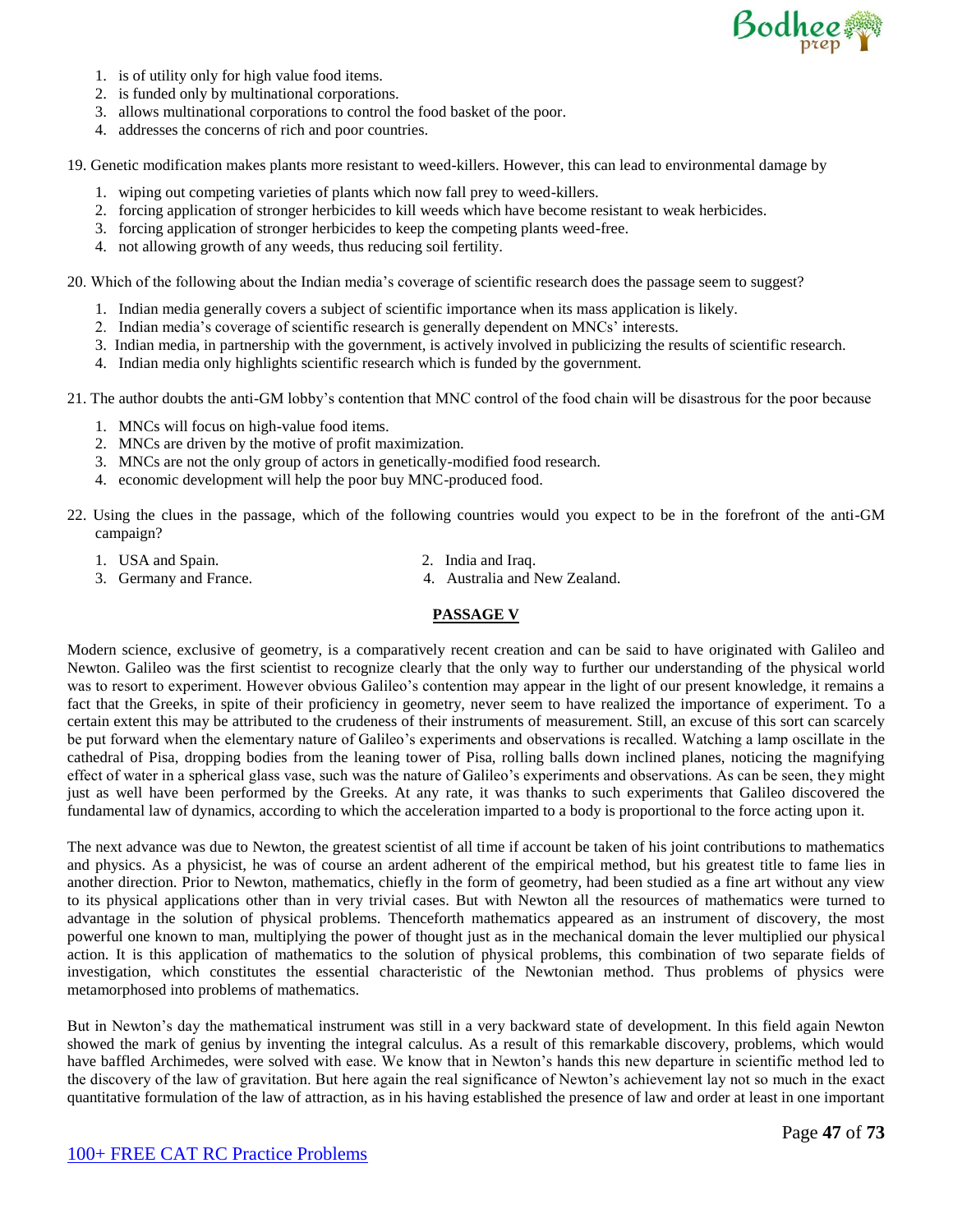

realm of nature, namely, in the motions of heavenly bodies. Nature thus exhibited rationality and was not mere blind chaos and uncertainty. To be sure, Newton's investigations had been concerned with but a small group of natural phenomena, but it appeared unlikely that this mathematical law and order should turn out to be restricted to certain special phenomena; and the feeling was general that all the physical processes of nature would prove to be unfolding themselves according to rigorous mathematical laws.

When Einstein, in 1905, published his celebrated paper on the electrodynamics of moving bodies, he remarked that the difficulties, which surrounded the equations of electrodynamics, together with the negative experiments of Michelson and others, would be obviated if we extended the validity of the Newtonian principle of the relativity of Galilean motion, which applied solely to mechanical phenomena, so as to include all manner of phenomena: electrodynamics, optical, etc. When extended in this way the Newtonian principle of relativity became Einstein's special principle of relativity. Its significance lay in its assertion that absolute Galilean motion or absolute velocity must ever escape all experimental detection. Henceforth absolute velocity should be conceived of as physically meaningless, not only in the particular realm of mechanics, as in Newton's day, but in the entire realm of physical phenomena. Einstein's special principle, by adding increased emphasis to this relativity of velocity, making absolute velocity metaphysically meaningless, created a still more profound distinction between velocity and accelerated or rotational motion. This latter type of motion remained absolute and real as before. It is most important to understand this point and to realize that Einstein's special principle is merely an extension of the validity of the classical Newtonian principle to all classes of phenomena.

23. According to the author, why did the Greeks NOT conduct experiments to understand the physical world?

- 1. Apparently they did not think it necessary to experiment.
- 2. They focused exclusively on geometry.
- 3. Their instruments of measurement were very crude.
- 4. The Greeks considered the application of geometry to the physical world more important.

24. The statement "Nature thus exhibited rationality and was not mere blind chaos and uncertainty" suggests that

- 1. problems that had baffled scientists like Archimedes were not really problems.
- 2. only a small group of natural phenomena was chaotic.
- 3. physical phenomena conformed to mathematical laws.
- 4. natural phenomena were evolving towards a less chaotic future.
- 25. Newton may be considered one of the greatest scientists of all time because he
	- 1. discovered the law of gravitation.
	- 2. married physics with mathematics.
	- 3. invented integral calculus.
	- 4. started the use of the empirical method in science.

26. The significant implication of Einstein's special principle of relativity is that

- 1. absolute velocity was meaningless in the realm of mechanics.
- 2. Newton's principle of relativity needs to be modified.
- 3. there are limits to which experimentation can be used to understand some physical phenomena.
- 4. it is meaningless to try to understand the distinction between velocity and accelerated or rotational motion.
- 27. Which of the following statements about modern science best captures the theme of the passage?
	- 1. Modern science rests firmly on the platform built by the Greeks.
	- 2. We need to go back to the method of enquiry used by the Greeks to better understand the laws of dynamics.
	- 3. Disciplines like Mathematics and Physics function best when integrated into one.
	- 4. New knowledge about natural phenomena builds on existing knowledge.

#### **PASSAGE VI**

The invention of the gas turbine by Frank Whittle in England and Hans von Ohain in Germany in 1939 signalled the beginning of jet transport. Although the French engineer Lorin had visualized the concept of jet propulsion more than 25 years earlier, it took improved materials and the genius of Whittle and von Ohain to recognize the advantages that a gas turbine offered over a piston engine, including speeds in excess of 350 miles per hour. The progress from the first flights of liquid propellant rocket and jetpropelled aircraft in 1939 to the first faster-than-sound (supersonic) manned airplane (the Bell X-1) in 1947 happened in less than a decade. This then led very rapidly to a series of supersonic fighters and bombers, the first of which became operational in the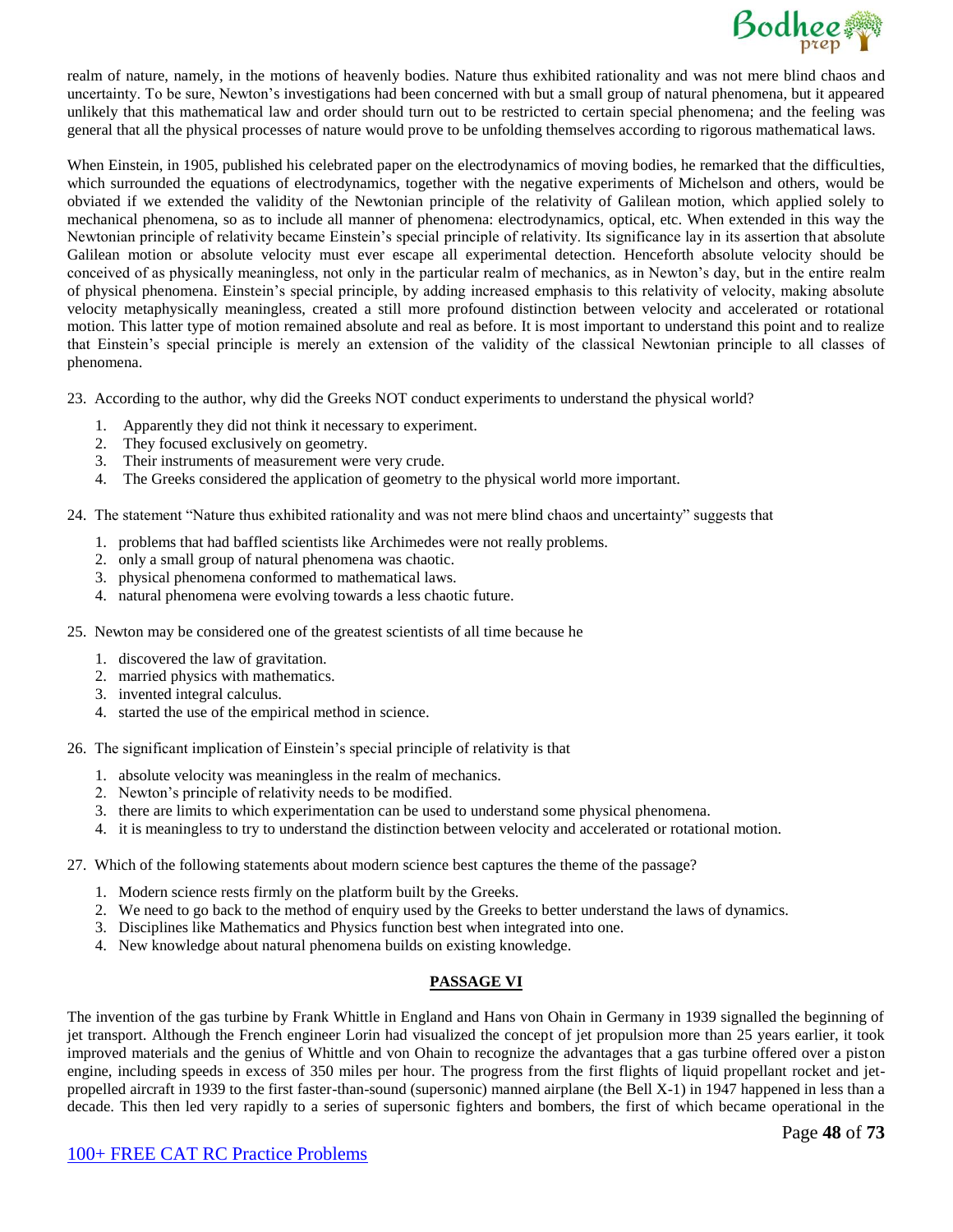

1950s. World War II technology foundations and emerging Cold War imperatives then led us into space with the launch of Sputnik in 1957 and the placing of the first man on the moon only 12 years later—a mere 24 years after the end of World War II.

Now, a hypersonic flight can take you anywhere in the planet in less than four hours. British Royal Air Force and Royal Navy, and the air forces of several other countries are going to use a single-engine cousin to the F/A-22 called the F-35 Joint Strike Fighter. These planes exhibit stealthy angles and coatings that make it difficult for radar to detect them, among aviation's most cuttingedge advances in design. The V-22, known as tilt-rotor, part helicopter, part airplane, takes off vertically, then tilts its engine forward for winged flight. It provides speed, three times the payload, five times the range of the helicopters it's meant to replace. The new fighter, F/A-22 Raptor, with more than a million parts, shows a perfect amalgamation of stealth, speed, avionics and agility.

It seems conventional forms, like the Predator and Global Hawk are passé, the stealthier unmanned aerial vehicles (UAVs) are in. They are shaped like kites, bats and boomerang, all but invisible to the enemy radar and able to remain over hostile territory without any fear of getting grilled if shot down. Will the UAVs take away pilots' jobs permanently? Can a computer-operated machine take a smarter and faster decision in a war-like situation? The new free-flight concept will probably supplement the existing air traffic control system by computers on each plane to map the altitude, route, weather and other planes: and a decade from now, there will be no use of radar any more.

How much bigger can the planes get? In the '50s they got speed, in the '80s they became stealthy. Now, they are getting smarter thanks to computer automation. The change is quite huge: from the four-seater to the A380 airplane. It seems we are now trading speed for size as we build a new superjumbo jet, the 555-seater A380, which will fly at almost the same speed of the Boeing 707, introduced half a century ago, but with an improved capacity, range, greater fuel economy. A few years down the line will come the truly larger model, to be known as 747X. In the beginning of 2005, the A380, the world's first fully double-decked superjumbo passenger jet, weighing 1.2 million pounds, may carry a load of about 840 passengers.

Barring the early phase, civil aviation has always lagged behind the military technologies (of jet engines, lightweight composite materials etc.). There are two fundamental factors behind the decline in commercial aeronautics in comparison to military aeronautics. There is no collective vision of our future such as the one that drove us in the past. There is also a need for a more aggressive pool of airplane design talents to maintain an industry that continues to find a multibillion dollar-a-year market for its product.

Can the history of aviation technology tell us something about the future of aeronautics? Have we reached a final state in our evolution to a mature technology in aeronautics? Are the challenges of coming out with the 'better, cheaper, faster' designs somehow inferior to those that are suited for 'faster, higher, further'? Safety should improve greatly as a result of the forthcoming improvements in airframes, engines, and avionics. Sixty years from now, aircraft will recover on their own if the pilot loses control. Satellites are the key not only to GPS (global positioning system) navigation but also to in-flight communications, uplinked weather, and even in-flight e-mail. Although there is some debate about what type of engines will power future airplanes—lightweight turbines, turbocharged diesels, or both—there is little debate about how these power plants will be controlled. Pilots of the future can look forward to more and better on-board safety equipment.

- 28. According to the first paragraph of the passage, which of the following statements is NOT false?
	- 1. Frank Whittle and Hans von Ohain were the first to conceive of jet propulsion.
	- 2. Supersonic fighter planes were first used in the Second World War.
	- 3. No man had traveled faster than sound until the 1950s.
	- 4. The exploitation of jet propulsion for supersonic aviation has been remarkably fast.
- 29. What is the fourth paragraph of the passage, starting, "How much bigger....", about?
	- 1. Stealth, speed, avionics, and agility of new aircraft.
	- 2. The way aircraft size has been growing.
	- 3. Use of computer automation in aircraft.
	- 4. Super-jumbo jets that can take more than 500 passengers.
- 30. What is the most noteworthy difference between V-22 and a standard airplane?
	- 1. It can take off vertically. 2. It has winged flight.
	- 3. It has excellent payload. 4. Its range is very high.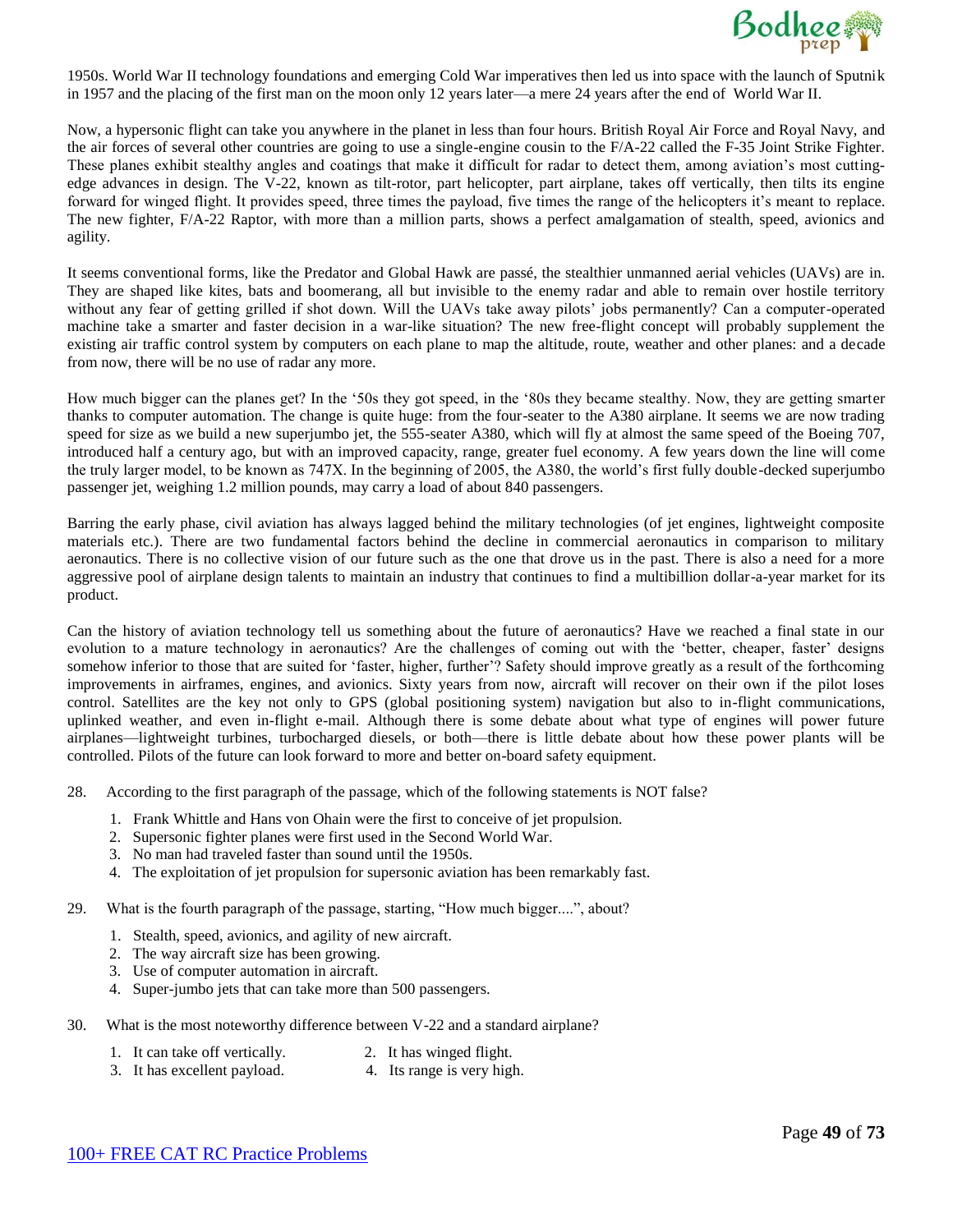

- 31. Why might radars not be used a decade from now?
	- 1. Stealth technology will advance so much that it is pointless to use radar to detect aircraft.
	- 2. UAVs can remain over hostile territory without any danger of being detected.
	- 3. Computers on board may enable aircraft to manage safe navigation on their own.
	- 4. It is not feasible to increase the range of radars.
- 32. According to the author, commercial aeronautics, in contrast to military aeronautics, has declined because, among other things,
	- 1. speed and technology barriers are more easily overcome in military aeronautics.
	- 2. the collective vision of the past continues to drive civil and commercial aeronautics.
	- 3. though the industry has a huge market, it has not attracted the right kind of aircraft designers.
	- 4. there is a shortage of materials, like light weight composites, used in commercial aeronautics.

#### **PASSAGE VII**

Throughout human history the leading causes of death have been infection and trauma. Modern medicine has scored significant victories against both, and the major causes of ill health and death are now the chronic degenerative diseases, such as coronary artery disease, arthritis, osteoporosis, Alzheimer's, macular degeneration, cataract and cancer. These have a long latency period before symptoms appear and a diagnosis is made. It follows that the majority of apparently healthy people are pre-ill.

But are these conditions inevitably degenerative? A truly preventive medicine that focused on the pre-ill, analyzing the metabolic errors which lead to clinical illness, might be able to correct them before the first symptom. Genetic risk factors are known for all the chronic degenerative diseases, and are important to the individuals who possess them. At the population level, however, migration studies confirm that these illnesses are linked for the most part to lifestyle factors—exercise, smoking and nutrition. Nutrition is the easiest of these to change, and the most versatile tool for affecting the metabolic changes needed to tilt the balance away from disease.

Many national surveys reveal that malnutrition is common in developed countries. This is not the calorie and /or micronutrient deficiency associated with developing nations (Type A malnutrition); but multiple micronutrient depletion, usually combined with calorific balance or excess (Type B malnutrition). The incidence and severity of Type B malnutrition will be shown to be worse if newer micronutrient groups such as the essential fatty acids, xanthophylls and flavonoids are included in the surveys. Commonly ingested levels of these micronutrients seem to be far too low in many developed countries.

There is now considerable evidence that Type B malnutrition is a major cause of chronic degenerative diseases. If this is the case, then it is logical to treat such diseases not with drugs but with multiple micronutrient repletion, or 'pharmaco-nutrition'. This can take the form of pills and capsules—'nutraceuticals', or food formats known as 'functional foods'. This approach has been neglected hitherto because it is relatively unprofitable for drug companies—the products are hard to patent—and it is a strategy which does not sit easily with modern medical interventionism. Over the last 100 years, the drug industry has invested huge sums in developing a range of subtle and powerful drugs to treat the many diseases we are subject to. Medical training is couched in pharmaceutical terms and this approach has provided us with an exceptional range of therapeutic tools in the treatment of disease and in acute medical emergencies. However, the pharmaceutical model has also created an unhealthy dependency culture, in which relatively few of us accept responsibility for maintaining our own health. Instead we have handed over this responsibility to health professionals who know very little about health maintenance, or disease prevention.

One problem for supporters of this argument is lack of the right kind of hard evidence. We have a wealth of epidemiological data linking dietary factors to health profiles/disease risks, and a great deal of information on mechanism: how food factors interact with our biochemistry. But almost all intervention studies with micronutrients, with the notable exception of the omega 3 fatty acids, have so far produced conflicting or negative results. In other words, our science appears to have no predictive value. Does this invalidate the science? Or are we simply asking the wrong questions?

Based on pharmaceutical thinking, most intervention studies have attempted to measure the impact of a single micronutrient on the incidence of disease. The classical approach says that if you give a compound formula to test subjects and obtain positive results, you cannot know which ingredient is exerting the benefit, so you must test each ingredient individually. But in the field of nutrition, this does not work. Each intervention on its own will hardly make enough difference to be measured. The best therapeutic response must therefore combine micronutrients to normalize our internal physiology. So do we need to analyze each individual's nutritional status and then tailor a formula specifically for him or her? While we do not have the resources to analyze millions of individual cases, there is no need to do so. The vast majority of people are consuming suboptimal amounts of most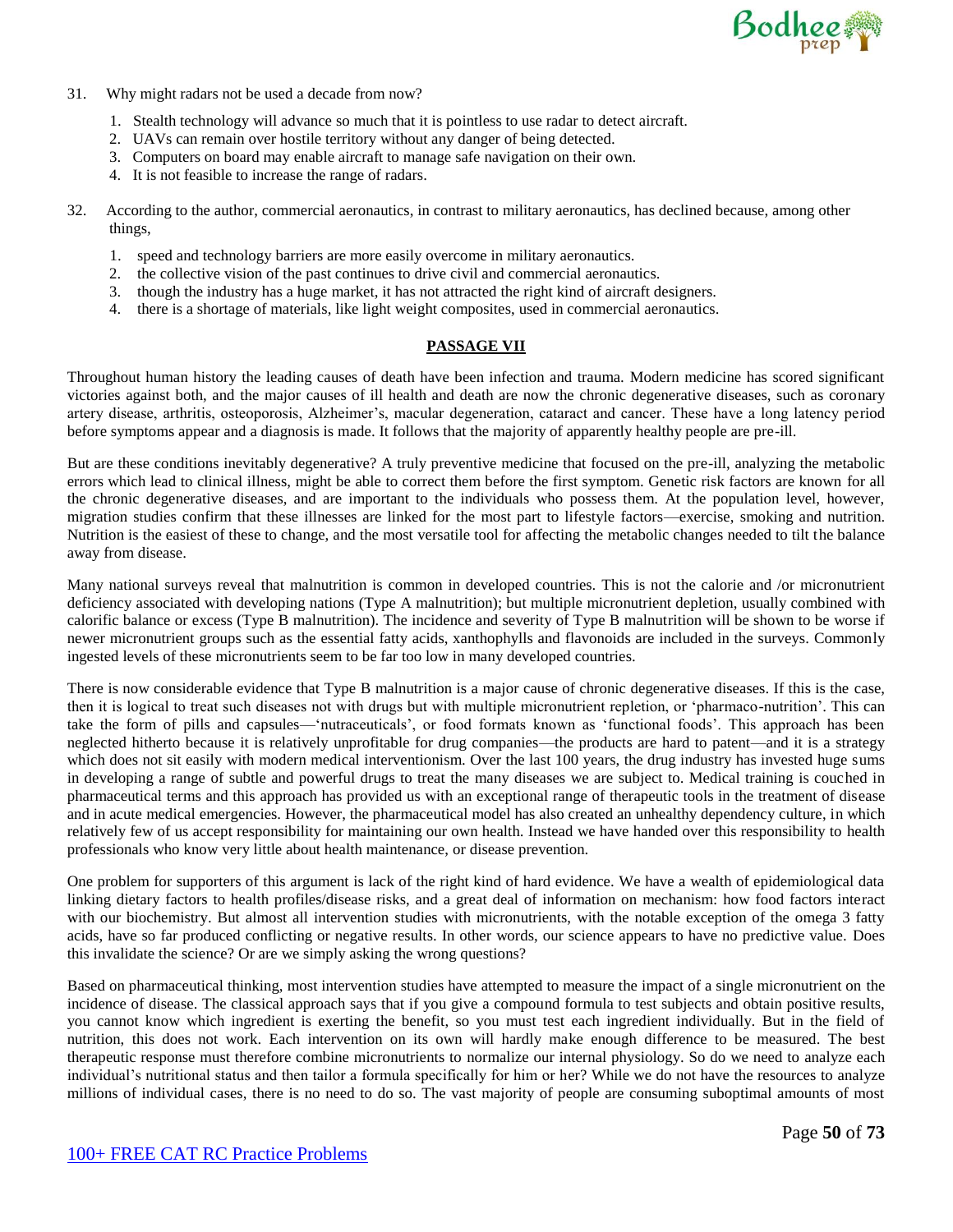

micronutrients, and most of the micronutrients concerned are very safe. Accordingly, a comprehensive and universal program of micronutrient support is probably the most cost-effective and safest way of improving the general health of the nation.

33. Type-B malnutrition is a serious concern in developed countries because

- 1. developing countries mainly suffer from Type-A malnutrition.
- 2. it is a major contributor to illness and death.
- 3. pharmaceutical companies are not producing drugs to treat this condition.
- 4. national surveys on malnutrition do not include newer micronutrient groups.

34. Why are a large number of apparently healthy people deemed pre-ill?

- 1. They may have chronic degenerative diseases.
- 2. They do not know their own genetic risk factors which predispose them to diseases.
- 3. They suffer from Type-B malnutrition.
- 4. There is a lengthy latency period associated with chronically degenerative diseases.

35. The author recommends micronutrient-repletion for large-scale treatment of chronic degenerative diseases because

- 1. it is relatively easy to manage.
- 2. micronutrient deficiency is the cause of these diseases.
- 3. it can overcome genetic risk factors.
- 4. it can compensate for other lifestyle factors.

36. Tailoring micronutrient-based treatment plans to suit individual deficiency profiles is not necessary because

- 1. it is very likely to give inconsistent or negative results.
- 2. it is a classic pharmaceutical approach not suited to micronutrients.
- 3. most people are consuming suboptimal amounts of safe-to-consume micronutrients.
- 4. it is not cost effective to do so.

| <b>ANSWER KEY</b> |
|-------------------|
|-------------------|

\_\_\_\_\_\_\_\_\_\_\_\_\_\_\_\_\_\_\_\_\_\_\_\_\_\_\_\_\_\_\_\_\_\_\_\_\_\_\_\_\_\_\_\_\_\_\_\_\_\_\_\_\_\_\_\_\_\_\_\_\_\_\_\_\_\_\_\_\_\_\_\_\_\_\_\_\_\_\_\_\_\_\_\_\_\_\_\_\_\_\_\_\_\_\_\_\_\_\_\_\_\_\_\_\_

\_\_\_\_\_\_\_\_\_\_\_\_\_\_\_\_\_\_\_\_\_\_\_\_\_\_\_\_\_\_\_\_\_\_\_\_\_\_\_\_\_\_\_\_\_\_\_\_\_\_\_\_\_\_\_\_\_\_\_\_\_\_\_\_\_\_\_\_\_\_\_\_\_\_\_\_\_\_\_\_\_\_\_\_\_\_\_\_\_\_\_\_\_\_\_\_\_\_\_\_\_\_\_\_

|           | 1. $(2)$  |         | 2. $(3)$  |           | 3. (1)    |           | 4. $(3)$  | 5. $(4)$  |
|-----------|-----------|---------|-----------|-----------|-----------|-----------|-----------|-----------|
|           | 6. $(4)$  |         | 7. $(2)$  |           | 8. (1)    |           | 9. (2)    | 10. $(2)$ |
| 11. $(1)$ |           |         | 12. $(2)$ |           | 13. $(4)$ |           | 14. $(1)$ | 15. $(1)$ |
|           | 16. $(2)$ |         | 17. $(1)$ |           | 18. $(3)$ | 19. $(2)$ |           | 20. (1)   |
| 21. (3)   |           | 22. (3) |           | 23. (1)   |           | $24.$ (3) |           | 25. (2)   |
| 26. (3)   |           | 27. (2) |           | 28. $(4)$ |           | $29.$ (2) |           | 30. $(1)$ |
| 31. (3)   |           | 32. (3) |           | 33. (2)   |           | 34. $(1)$ |           | 35. (2)   |
| 36. (3)   |           |         |           |           |           |           |           |           |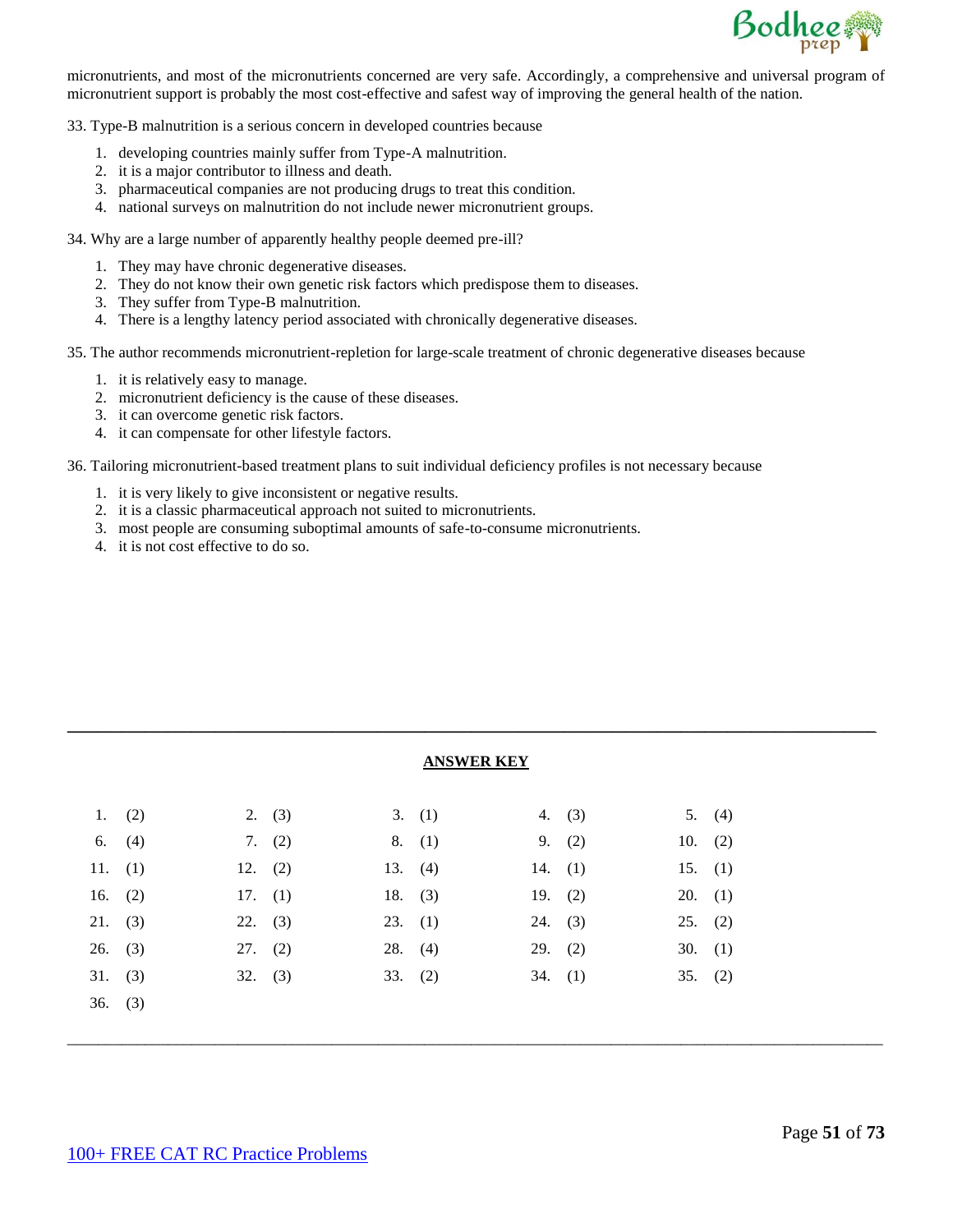

# **SECTION VI: SOCIETY, CULTURE, & HUMAN BEHAVIOUR**

| 1. $[CAT-2000]$ | <b>Impact of New Technology on Society</b>                       |
|-----------------|------------------------------------------------------------------|
| 2. [CAT-2001]   | Racial and Caste-based Discrimination                            |
|                 | 3. [CAT-2002] The Practice of Abortion                           |
|                 | 4. [CAT-Nov 03] The Usefulness of Social Life                    |
|                 | $\epsilon$ router to $\epsilon$ and $\epsilon$ to the $\epsilon$ |

- 5. [CAT-Feb 04] Cultural Differences: My Father and Me
- 6. [CAT-2004] Lack of Real Change

# **PASSAGE I**

The story begins as the European pioneers crossed the Alleghenies and started to settle in the Midwest. The land they found was covered with forests. With incredible effort they felled the trees, pulled the stumps and planted their crops in the rich, loamy soil. When they finally reached the western edge of the place we now call Indiana, the forest stopped and ahead lay a thousand miles of the great grass prairie. The Europeans were puzzled by this new environment. Some even called it the "Great Desert". It seemed untillable. The earth was often very wet and it was covered with centuries of tangled and matted grasses. With their cast iron plows, the settlers found that the prairie sod could not be cut and the wet earth stuck to their plowshares. Even a team of the best oxen bogged down after a few years of tugging. The iron plow was a useless tool to farm the prairie soil. The pioneers were stymied for nearly two decades. Their western march was halted and they filled in the eastern regions of the Midwest.

In 1837, a blacksmith in the town of Grand Detour, Illinois, invented a new tool. His name was John Deere and the tool was a plow made of steel. It was sharp enough to cut through matted grasses and smooth enough to cast off the mud. It was a simple tool, the "sod buster" that opened the great prairies to agricultural development.

Sauk County, Wisconsin is the part of that prairie where I have a home. It is named after Sauk Indians. In 1673, Father Marquette was the first European to lay his eyes upon their land. He found a village laid out in regular patterns on a plain beside the Wisconsin River. He called the place Prairie du Sac. The village was surrounded by fields that had provided maize, beans and squash for the Sauk people for generations reaching back into the unrecorded time.

When the European settlers arrived at the Sauk prairie in 1837, the government forced the native Sauk people west of the Mississippi River. The settlers came with John Deere's new invention and used the tool to open the area to a new kind of agriculture. They ignored the traditional ways of the Sauk Indians and used their sod-busting tool for planting wheat. Initially, the soil was generous and the farmers thrived. However, each year the soil lost more of its nurturing power. It was only thirty years after the Europeans arrived with their new technology that the land was depleted. Wheat farming became uneconomic and tens of thousands of farmers left Wisconsin seeking new land with sod to bust.

It took the Europeans and their new technology just one generation to make their homeland into a desert. The Sauk Indians who knew how to sustain themselves on the Sauk prairie land were banished to another kind of desert called a reservation. And they even forgot about the techniques and tools that had sustained them on the prairie for generations unrecorded. And that is how it was that three deserts were created—Wisconsin, the reservation and the memories of a people. A century later, the land of the Sauks is now populated by the children of a second wave of European farmers who learned to replenish the soil through the regenerative powers of dairying, ground cover crops and animal manures. These third and fourth generation farmers and town people do not realise, however, that a new settler is coming soon with an invention as powerful as John Deere's plow.

The new technology is called 'bereavement counselling'. It is a tool forged at the great state university, an innovative technique to meet the needs of those experiencing the death of a loved one, a tool that can "process" the grief of the people who now live on the Prairie of the Sauk. As one can imagine the final days of the village of the Sauk Indians before the arrival of the settlers with John Deere's plow, one can also imagine these final days before the arrival of the first bereavement counsellor at Prairie du Sac. In these final days, the farmers and the townspeople mourn at the death of a mother, brother, son or friend. The bereaved is joined by neighbours and kin. They meet grief together in lamentation, prayer and song. They call upon the words of the clergy and surround themselves in community.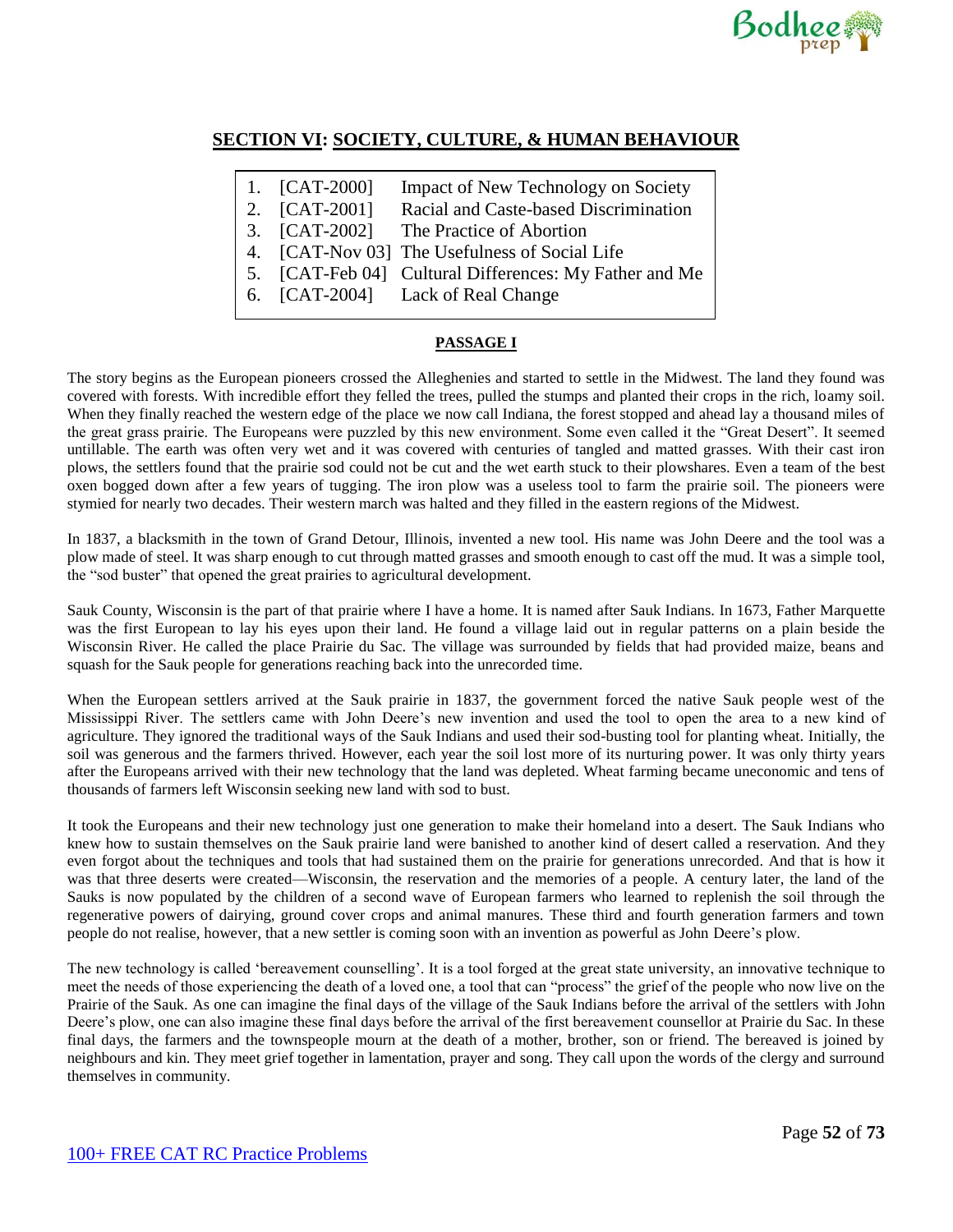

It is in these ways that they grieve and then go on with life. Through their mourning they are assured of the bonds between them and renewed in the knowledge that this death is a part of the Prairie of the Sauk. Their grief is common property, an anguish from which the community draws strength and gives the bereaved the courage to move ahead.

It is into this prairie community that the bereavement counsellor arrives with the new grief technology. The counsellor calls the invention a service and assures the prairie folk of its effectiveness and superiority by invoking the name of the great university while displaying a diploma and certificate. At first, we can imagine that the local people will be puzzled by the bereavement counsellor's claim. However, the counsellor will tell a few of them that the new technique is merely to assist the bereaved's community at the time of death. To some other prairie folk who are isolated or forgotten, the counsellor will approach the County Board and advocate the right to treatment for these unfortunate souls. This right will be guaranteed by the Board's decision to reimburse those too poor to pay for counselling services. There will be others, schooled to believe in the innovative new tools certified by universities and medical centres, who will seek out the bereavement counsellor by force of habit. And one of these people will tell a bereaved neighbour who is unschooled that unless his grief is processed by a counsellor, he will probably have major psychological problems in later life. Several people will begin to use the bereavement counsellor because, since the County Board now taxes them to insure access to the technology, they will feel that to fail to be counselled is to waste their money, and to be denied a benefit, or even a right.

Finally, one day, the aged father of a Sauk woman will die. And the next door neighbour will not drop by because he doesn't want to interrupt the bereavement counsellor. The women's kin will stay home because they will have learned that only the bereavement counsellor knows how to process grief the proper way. The local clergy will seek technical assistance from the bereavement counsellor to learn the correct form of service to deal with guilt and grief. And the grieving daughter will know that it is the bereavement counsellor who really cares for her because only the bereavement counsellor comes when death visits this family on the Prairie of the Sauk.

It will be only one generation between the bereavement counsellor arrives and the community of mourners disappears. The counsellor's new tool will cut through the social fabric, throwing aside kinship, care, neighbourly obligations and community ways of coming together and going on. Like John Deere's plow, the tools of bereavement counselling will create a desert where a community once flourished. And finally, even the bereavement counsellor will see the impossibility of restoring hope in clients once they are genuinely alone with nothing but a service for consolation. In the inevitable failure of the service, the bereavement counsellor will find the deserts even in herself.

- 1. Which one of the following best describes the approach of the author?
	- 1. Comparing experiences with two innovations tried, in order to illustrate the failure of both.
	- 2. Presenting community perspectives on two technologies which have had negative effects on people.
	- 3. Using the negative outcomes of one innovation to illustrate the likely outcomes of another innovation.
	- 4. Contrasting two contexts separated in time, to illustrate how 'deserts' have arisen.
- 2. According to the passage, bereavement handling traditionally involves:
	- 1. the community bereavement counsellors working with the bereaved to help him/her overcome grief.
	- 2. the neighbours and kin joining the bereaved and meeting grief together in mourning and prayer.
	- 3. using techniques developed systematically in formal institutions of learning, a trained counsellor helping the bereaved cope with grief.
	- 4. the Sauk Indian Chief leading the community with rituals and rites to help lessen the grief of the bereaved.
- 3. Due to which of the following reasons, according to the author, will the bereavement counsellor find deserts even in herself?
	- 1. Over a period of time, working with Sauk Indians who have lost their kinship and relationships, she becomes one of them.
	- 2. She is working in an environment where the disappearance of community mourners makes her work place a social desert.
	- 3. Her efforts at grief processing with the bereaved will fail as no amount of professional service can make up for the loss due to the disappearance of community mourners.
	- 4. She has been working with people who have settled for a long time in the Great Desert.
- 4. According to the author, the bereavement counsellor is:
	- 1. a friend of the bereaved helping him or her handle grief.
	- 2. an advocate of the right to treatment for the community.
	- 3. a kin of the bereaved helping him/her handle grief.
	- 4. a formally trained person helping the bereaved handle grief.
- 5. The Prairie was a great puzzlement for the European pioneers because: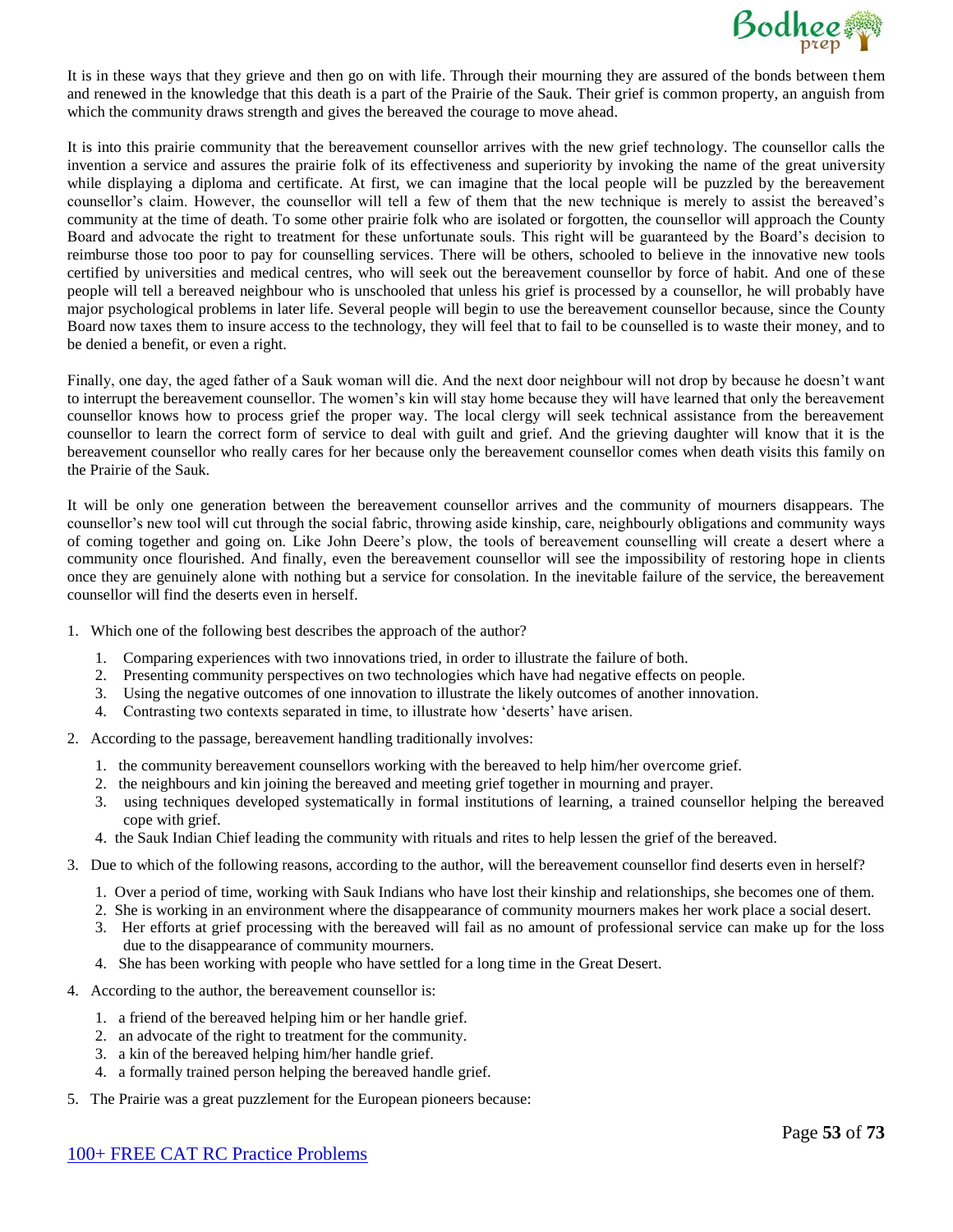

- 1. it was covered with thick, untillable layers of grass over a vast stretch.
- 2. it was a large desert immediately next to lush forests.
- 3. it was rich cultivable land left fallow for centuries.
- 4. it could be easily tilled with iron plows.
- 6. Which of the following does the 'desert' in the passage refer to?
	- 1. Prairie soil depleted by cultivation of wheat.
	- 2. Reservations in which native Indians were resettled.
	- 3. Absence of, and emptiness in, community kinship and relationships.
	- 4. All of the above.
- 7. According to the author, people will begin to utilise the service of the bereavement counsellor because:
	- 1. new County regulations will make them feel it is a right, and if they don't use it, it would be a loss.
	- 2. the bereaved in the community would find her a helpful friend.
	- 3. she will fight for subsistence allowance from the County Board for the poor among the bereaved.
	- 4. grief processing needs tools certified by universities and medical centres.
- 8. Which one of the following parallels between the plow and bereavement counselling is not claimed by the author?
	- 1. Both are innovative technologies.
	- 2. Both result in migration of the communities into which the innovations are introduced.
	- 3. Both lead to 'deserts' in the space of only one generation.
	- 4. Both are tools introduced by outsiders entering existing communities.

### **PASSAGE II**

The union government's present position vis-à-vis the upcoming United Nations conference on racial and related discrimination world-wide seems to be the following: discuss race please, not caste; caste is our very own and not at all as bad as you think. The gross hypocrisy of that position has been lucidly underscored by *Kancha Ilaiah*. Explicitly, the world community is to be cheated out of considering the matter on the technicality that caste is not, as a concept, tantamount to a racial category. Internally, however, allowing the issue to be put on agenda at the said conference would, we are patriotically admonished, damage the country's image. Somehow, India's virtual beliefs elbow out concrete actualities. Inverted representations, as we know, have often been deployed in human histories as balm for the forsaken—religion being the most persistent of such inversions. Yet, we would humbly submit that if globalising our markets are thought good for the 'national' pocket, globalising our social inequities might not be so bad for the mass of our people. After all, racism was as uniquely institutionalised in South Africa as caste discrimination has been within our society; why then can't we permit the world community to express itself on the latter with a fraction of the zeal with which, through the years, we pronounced on the former?

As to the technicality about whether or not caste is admissible into the agenda about race (that the conference is also about 'related discriminations' tends to be forgotten), a reputed sociologist has recently argued that where race is a 'biological' category caste is a 'social' one. Having earlier fiercely opposed implementation of the Mandal Commission Report, the said sociologist is at least to be complimented now for admitting, however tangentially, that caste discrimination is a reality, although, in his view, incompatible with racial discrimination.

One would like quickly to offer the hypothesis that biology, in important ways that affect the lives of many millions, is in itself perhaps a social construction. But let us look at the matter in another way.

If it is agreed—as per the position today at which anthropological and allied scientific determinations rest—that the entire race of *homo sapiens* derived from an originary black African female (called 'Eve') then one is hard put to understand how, on some subsequent ground, ontological distinctions are to be drawn either between races or castes. Let us also underline the distinction between the supposition that we are all god's children and the rather more substantiated argument about our descent from 'Eve', lest both positions are thought to be equally diversionary. It then stands to reason that all subsequent distinctions are, in modern parlance, 'constructed' ones, and, like all ideological constructions, attributable to changing equations between knowledge and power among human communities through contested histories here, there, and elsewhere.

This line of thought receives, thankfully, extremely consequential buttress from the findings of the Human Genome project. Contrary to earlier (chiefly  $19<sup>th</sup>$  century colonial) persuasions on the subject of race, as well as, one might add, the somewhat infamous Jensen offerings in the 20<sup>th</sup> century from America, those findings deny genetic difference between 'races'. If anything, they suggest that environmental factors impinge on gene-function, as a dialectic seems to unfold between nature and culture. It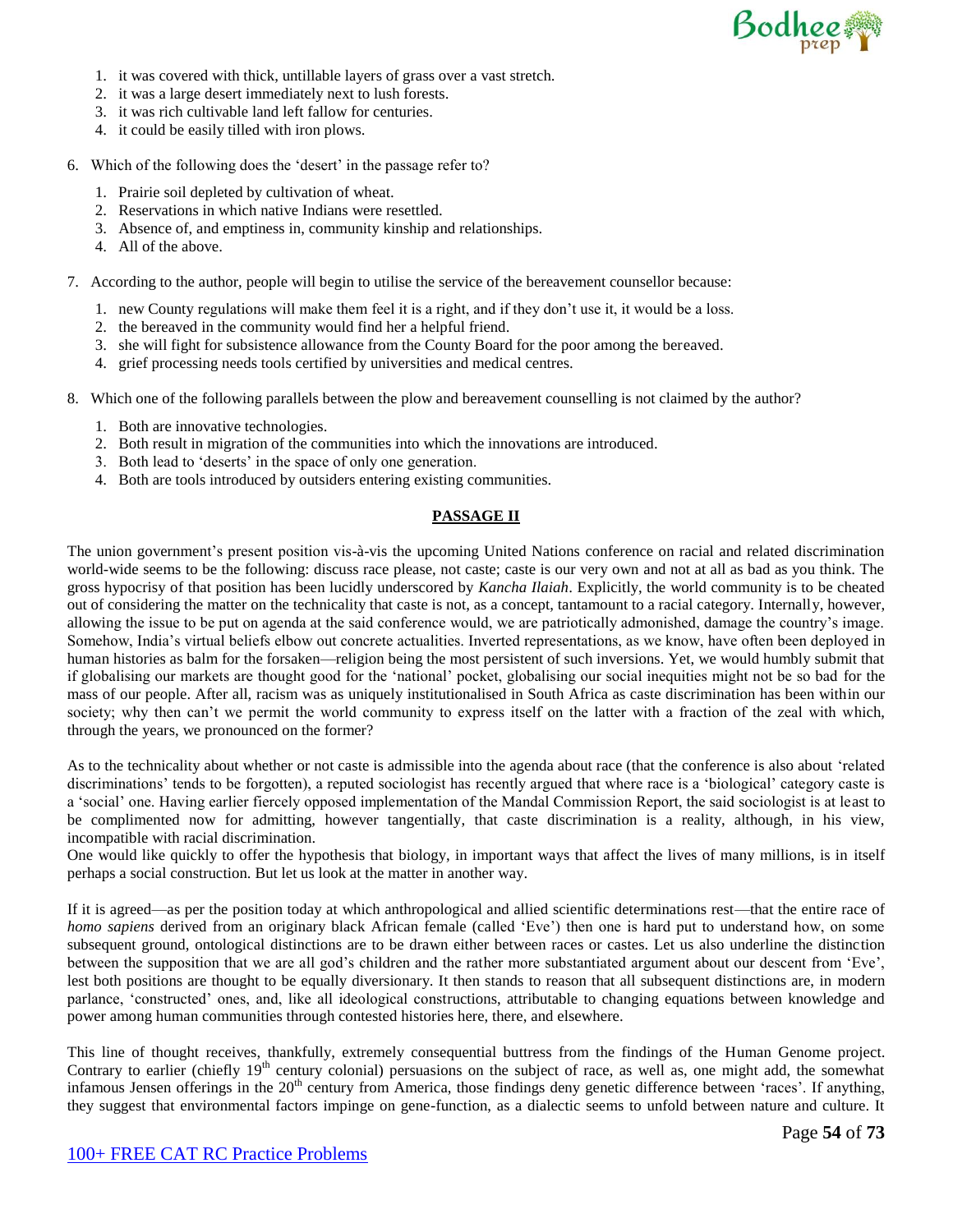

would thus seem that 'biology' as the constitution of pigmentation enters the picture first only as a part of that dialectic. Taken together, the originary mother stipulation and the Genome findings ought indeed to furnish ground for human equality across the board, as well as yield policy initiatives towards equitable material dispensations aimed at building a global order where, in Hegel's stirring formulation, only the rational constitutes the right. Such, sadly, is not the case as everyday fresh arbitrary grounds for discrimination are constructed in the interests of sectional dominance.

- 9. When the author writes 'globalising our social inequities', the reference is to:
	- 1. going beyond an internal deliberation on social inequity.
	- 2. dealing with internal poverty through the economic benefits of globalisation.
	- 3. going beyond an internal delimitation of social inequity.
	- 4. achieving disadvantaged people's empowerment, globally.

10. According to the author, 'inverted representations as balm for the forsaken':

- 1. is good for the forsaken and often deployed in human histories.
- 2. is good for the forsaken, but not often deployed historically for the oppressed.
- 3. occurs often as a means of keeping people oppressed.
- 4. occurs often to invert the *status quo*.
- 11. Based on the passage, which broad areas unambiguously fall under the purview of the UN conference being discussed?
	- A. Racial prejudice.
	- B. Racial pride.
	- C. Discrimination, racial or otherwise.
	- D. Caste-related discrimination.
	- E. Race-related discrimination.
	- 1. A, E
	- 2. C, E
	- 3. A, C, E
	- 4. B, C, D

12. According to the author, the sociologist who argued that race is a 'biological' category and caste is a 'social' one:

- 1. generally shares the same orientation as the author's on many of the central issues discussed.
- 2. tangentially admits to the existence of 'caste' as a category.
- 3. admits the incompatibility between the people of different race and caste.
- 4. admits indirectly that both caste-based prejudice and racial discrimination exist.

13. An important message in the passage, if one accepts a dialectic between nature and culture, is that:

- 1. the results of the Human Genome Project reinforces racial differences.
- 2. race is at least partially a social construct.
- 3. discrimination is at least partially a social construct.
- 4. caste is at least partially a social construct.

#### **PASSAGE III**

*There are a seemingly endless variety of laws, restrictions, customs and traditions that affect the practice of abortion around the world. Globally, abortion is probably the single most controversial issue in the whole area of women's rights and family matters. It is an issue that inflames women's right groups, religious institutions, and the self-proclaimed "guardians" of public morality. The growing worldwide belief is that the right to control one's fertility is a basic human right. This has resulted in a worldwide trend towards liberalization of abortion laws. Forty percent of the world's population lives in countries where induced abortion is permitted on request. An additional 25 percent live in countries where it is allowed if the women's life be endangered if she went*  to full term with her pregnancy. The estimate is that between 26 and 31 million legal abortions were performed in 1987. However, *there were also between 10 and 22 million illegal abortions performed in that year.*

Feminists have viewed the patriarchal control of women's bodies as one of the prime issues facing the contemporary women's movement. They observe that the definition and control of women's reproductive freedom have always been the province of men. Patriarchal religion, as manifest in Islamic fundamentalism, traditionalist Hindu practice, orthodox Judaism, and Roman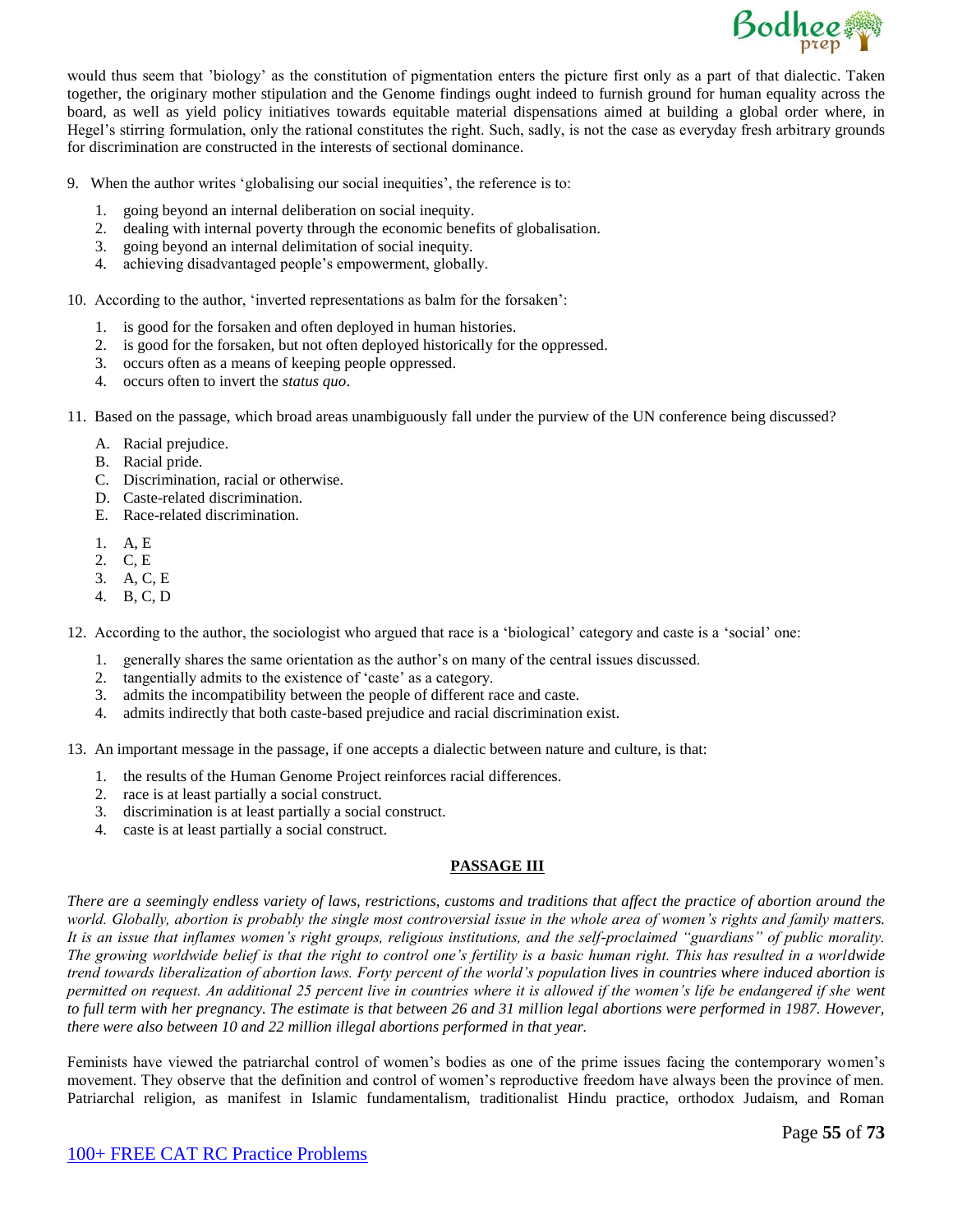

Catholicism, has been an important historical contributory factor for this and continues to be an important presence in contemporary societies. In recent times, governments, usually controlled by men, have "given" women the right to contraceptive use and abortion access when their countries were perceived to have an overpopulation problem. When these countries are perceived to be underpopulated, that right has been absent. Until the nineteenth century, a woman's rights to an abortion followed English common law; it could only be legally challenged if there was a "quickening", when the first movements of the foetus could be felt. In 1800, drugs to induce abortions were widely advertised in local newspapers. By 1900, abortion was banned in every state except to save the life of the mother. The change was strongly influenced by the medical profession, which focussed its campaign ostensibly on health and safety issues for pregnant women and the sanctity of life. Its position was also a means of control of nonlicensed medical practitioners such as midwives and women healers who practiced abortion.

The anti-abortion campaign was also influenced by political considerations. The large influx of eastern and southern European immigrants with their large families was seen as a threat to the population balance of the future United States. Middle and Upper class Protestants were advocates of abortion as a form of birth control. By supporting abortion prohibitions the hope was that these Americans would have more children and thus prevent the tide of immigrant babies from overwhelming the demographic characteristics of Protestant America.

The anti-abortion legislative position remained in effect in the United States through the first sixty-five years of the twentieth century. In the early 1960s, even when it was widely known that the drug thalidomide taken during pregnancy to alleviate anxiety was shown to contribute to the formation of deformed "flipper-like" hands or legs of children, abortion was illegal in the United States. A second health tragedy was the severe outbreak of rubella during the same time period, which also resulted in major birth defects. These tragedies combined with a change of attitude towards a woman's right to privacy led a number of states to pass abortion-permitting legislation.

On one side of the controversy are those who call themselves "pro-life". They view the foetus as a human life rather than as an unformed complex of cells; therefore, they hold to the belief that abortion is essentially murder of an unborn child. These groups cite both legal and religious reasons for their opposition to abortion. Pro-lifers point to the rise in legalized abortion figures and see this as morally intolerable. On the other side of the issue are those who call themselves "pro-choice". They believe that women, not legislators or judges, should have the right to decide whether and under what circumstances they will bear children. Prochoicers are of the opinion that laws will not prevent women from having abortions and cite the horror stories of the past when many women died at the hands of "backroom" abortionists and in desperate attempts to self-abort. They also observe that legalized abortion is especially important for rape victims and incest victims who became pregnant. They stress physical and mental health reasons why women should not have unwanted children.

To get a better understanding of the current abortion controversy, let us examine a very important work by Kristin Luker titled Abortion and the Politics of Motherhood. Luker argues that female pro-choice and pro-life activists hold different world views regarding gender, sex, and the meaning of parenthood. Moral positions on abortions are seen to be tied intimately to views on sexual behaviour, the care of children, family life, technology, and the importance of the individual. Luker identifies "pro-choice" women as educated, affluent, and liberal. Their contrasting counterparts, "pro-life" women, support traditional concepts of women as wives and mothers. It would be instructive to sketch out the differences in the world views of these two sets of women. Luker examines California, with its liberalized abortion law, as a case history. Public documents and newspaper accounts over a twentyyear period were analyzed and over 200 interviews were held with both pro-life and pro-choice activists.

Luker found that pro-life and pro-choice activists have intrinsically different views with respect to gender. Pro-life women have a notion of public and private life. The proper place for men is in the public sphere of work; for women, it is the private sphere of the home. Men benefit through the nurturance of women; women benefit through the protection of men. Children are seen to be the ultimate beneficiaries of this arrangement by having the mother as a full-time loving parent and by having clear role models. Prochoice advocates reject the view of separate spheres. They object to the notion of the home being the "women's sphere". Women's reproductive and family roles are seen as potential barriers to full equality. Motherhood is seen as a voluntary, not a mandatory or "natural" role.

In summarizing her findings, Luker believes that women become activists in either of the two movements as the end result of lives that center around different conceptualizations of motherhood. Their beliefs and values are rooted to the concrete circumstances of their lives, their educations, incomes, occupations, and the different marital and family choices that they have made. They represent two different world views of women's roles in contemporary society and as such the abortion issues represent the battleground for the justification of their respective views.

- 14. According to your understanding of the author's arguments which countries are more likely to allow abortion?
	- 1. India and China.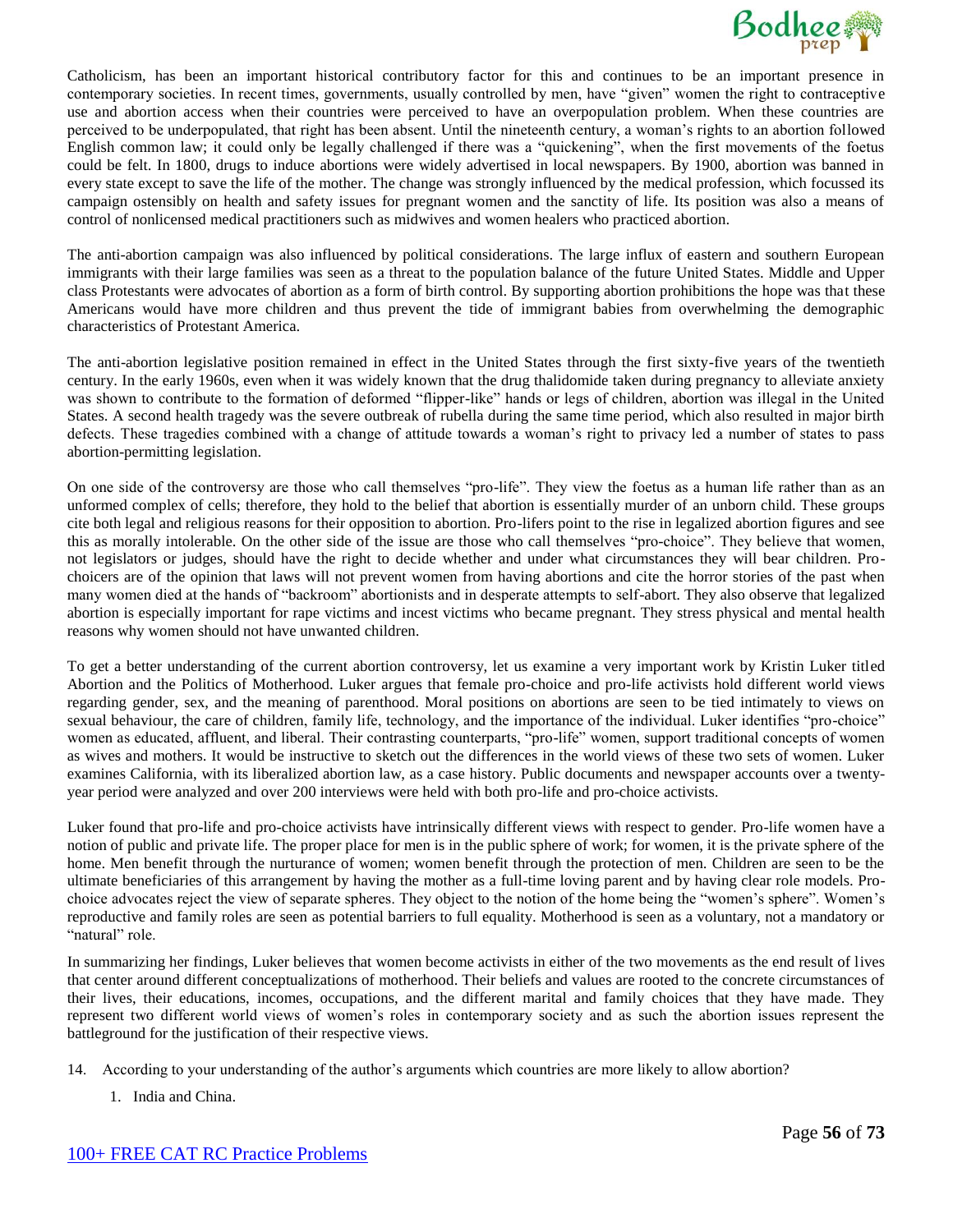

- 2. Australia and Mongolia.
- 3. Cannot be inferred from the passage.
- 4. Both (1) and (2).
- 15. Which amongst these was **not** a reason for banning of abortions by 1900?
	- 1. Medical professionals stressing the health and safety of women.
	- 2. Influx of eastern and southern European immigrants.
	- 3. Control of unlicensed medical practitioners.
	- 4. A tradition of matriarchal control.
- 16. A pro-life woman would advocate abortion if:
	- 1. the mother of an unborn child is suicidal.
	- 2. bearing a child conflicts with a woman's career prospects.
	- 3. the mother becomes pregnant accidentally.
	- 4. none of the above.
- 17. Pro-choice women object to the notion of the home being the "women's sphere" because they believe:
	- 1. that the home is a "joint sphere" shared between men and women.
	- 2. that reproduction is a matter of choice for women.
	- 3. that men and women are equal.
	- 4. both (2) and (3)
- 18. Two health tragedies affecting U.S. society in the 1960s led to:
	- 1. a change in attitude to women's right to privacy.
	- 2. retaining the anti-abortion laws with some exceptions.
	- 3. scrapping of anti-abortion laws.
	- 4. strengthening of the pro-life lobby.
- 19. Historically, the pro-choice movement has got support from, among others,:
	- 1. major patriarchal religions.
	- 2. countries with low population density.
	- 3. medical profession.
	- 4. none of the above.

#### **PASSAGE III**

Social life is an outflow and meeting of personality, which means that its end is the meeting of character, temperament, and sensibility, in which our thoughts and feelings, and sense perceptions are brought into play at their lightest and yet keenest.

This aspect, to my thinking, is realized as much in large parties composed of casual acquaintances or even strangers, as in intimate meetings of old friends. I am not one of those superior persons who hold cocktail parties in contempt, looking upon them as barren or at best as very tryingly kaleidoscopic places for gathering, because of the strangers one has to meet in them; which is no argument, for even our most intimate friends must at one time have been strangers to us. These large gatherings will be only what we make of them—if not anything better, they can be as good places to collect new friends from as the slave-markets of Istanbul were for beautiful slaves or New Market for race horses.

But they do offer more immediate enjoyment. For one thing, in them one can see the external expression of social life in appearance and behaviour at its widest and most varied— where one can admire beauty of body or air, hear voices remarkable either for sweetness or refinement, look on elegance of clothes or deportment. What is more, these parties are schools for training in sociability, for in them we have to treat strangers as friends. So, in them we see social sympathy in widest commonality spread, or at least should. We show an atrophy of the natural human instinct of getting pleasure and happiness out of other human beings if we cannot treat strangers as friends for the moment. And I would go further and paraphrase Pater to say that not to be able to discriminate every moment some passionate attitude in those about us, even when we meet them casually, is on this short day of frost and sun which our life is, to sleep before evening.

So, it will be seen that my conception of social life is modest, for it makes no demands on what we *have*, though it does make some on what we *are*. Interest, wonder, sympathy, and love, the first two leading to the last two, are the psychological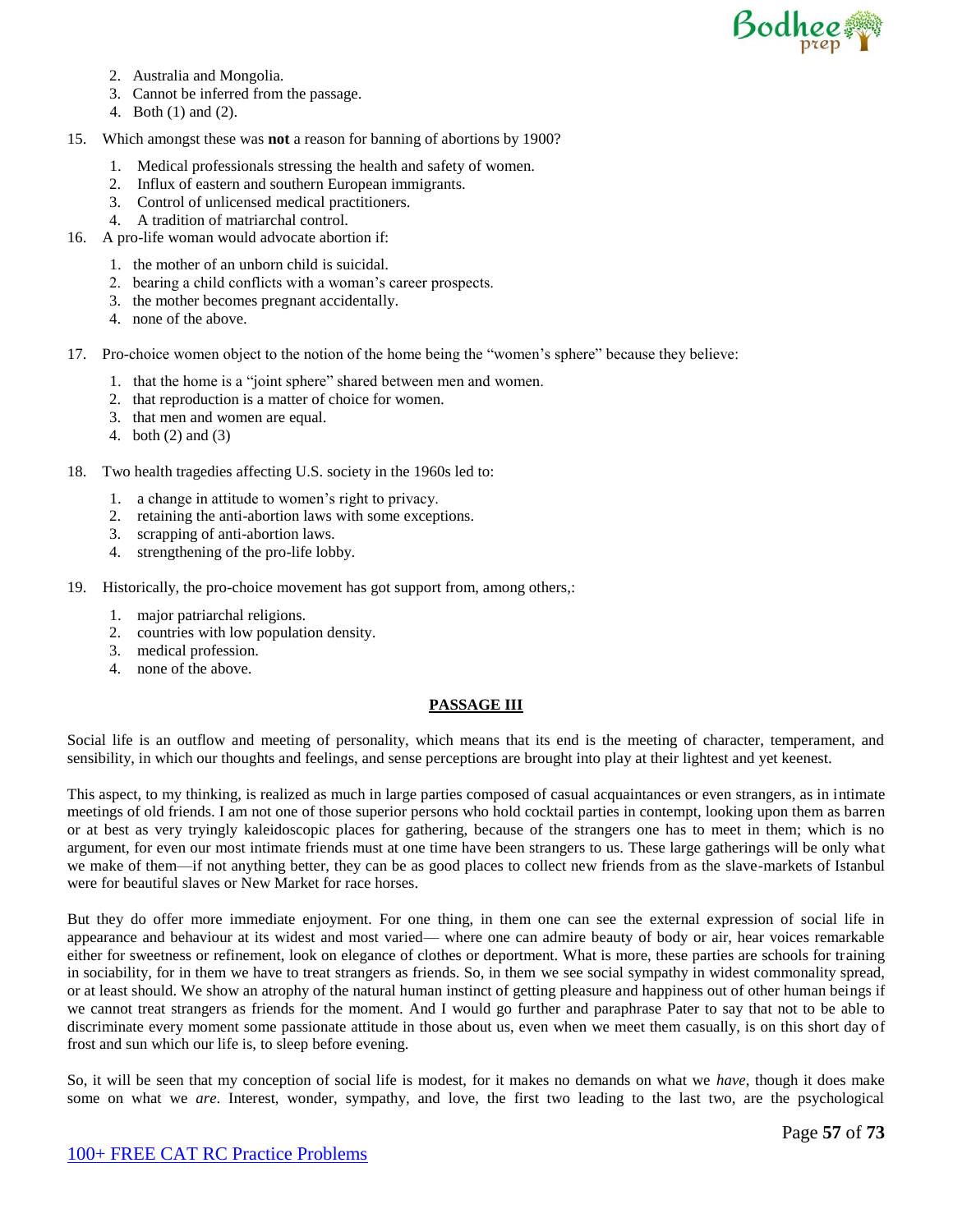

prerequisites for social life; and the need for the first two must not be underrated. We cannot make the most even of our intimate social life unless we are able to make strangers of our oldest friends everyday by discovering unknown areas in their personality, and transform them into new friends. In sum, social life is a function of vitality.

It is tragic, however, to observe that it is these very natural springs of social life which are drying up among us. It is becoming more and more difficult to come across fellow-feeling for human beings as such in our society—and in all its strata. In the poor middle class, in the course of all my life, I have hardly seen any social life properly so-called. Not only has the grinding routine of making a living killed all desire for it in them, it has also generated a standing mood of peevish hostility to other human beings. Increasing economic distress in recent years has infinitely worsened this state of affairs, and has also brought a sinister addition class hatred. This has become the greatest collective emotional enjoyment of the poor middle class, and indeed they feel most social when they form a pack, and snarl or howl at people who are better off than they.

Their most innocent exhibition of sociability is seen when they spill out from their homes into the streets and bazaars. I was astonished to see the milling crowds in the poor suburbs of Calcutta. But even there a group of flippant young loafers would put on a conspiratorial look if they saw a man in good clothes passing by them either on foot or in a car. I had borrowed a car from a relative to visit a friend in one of these suburbs, and he became very anxious when I had not returned before dusk. Acid and bombs, he said, were thrown at cars almost every evening in that area. I was amazed. But I also know as a fact that my brother was blackmailed to pay five rupees on a trumped up charge when passing in a car through one such locality.

The situation is differently inhuman, but not a whit more human, among the well-to-do. Kindliness for fellow-human beings has been smothered in them, taken as a class, by the arrogance of worldly position, which among the Bengalis who show this snobbery is often only a third-class position.

- 20. What is the author trying to show through the two incidents in the paragraph beginning, "Their most innocent exhibition of sociability..."?
	- 1. The crowds in poor Calcutta suburbs can turn violent without any provocation.
	- 2. Although poor, the people of poor Calcutta suburbs have a rich social life.
	- 3. It is risky for rich people to move around in poor suburbs.
	- 4. Achieving a high degree of sociability does not stop the poor from hating the rich.
- 21. The word 'discriminate' in the last sentence of the third paragraph means
	- 1. recognise. 2. count.
	- 3. distinguish. 4. analyze.
- 22. In this passage the author is essentially
	- 1. showing how shallow our social life is.
	- 2. poking fun at the lower middle class people who howl at better off people.
	- 3. lamenting the drying up of our real social life.
	- 4. criticizing the upper class for lavish showy parties.
- 23. The author's conception of 'social life' requires that
	- 1. people attend large gatherings.
	- 2. people possess qualities like wonder and interest.
	- 3. people do not spend too much time in the company of intimate friends.
	- 4. large parties consist of casual acquaintances and intimate friends.
- 24. The word 'they' in the first sentence of the third paragraph refers to
	- 1. Large parties consisting of casual acquaintances and strangers.
	- 2. Intimate meetings of old friends.
	- 3. New friends.
	- 4. Both 1 & 2.

#### **PASSAGE V**

While I was in class at Columbia, struggling with the *esoterica du jour*, my father was on a bricklayer's scaffold not far up the street, working on a campus building. Once we met up on the subway going home—he was with his tools, I with my books. My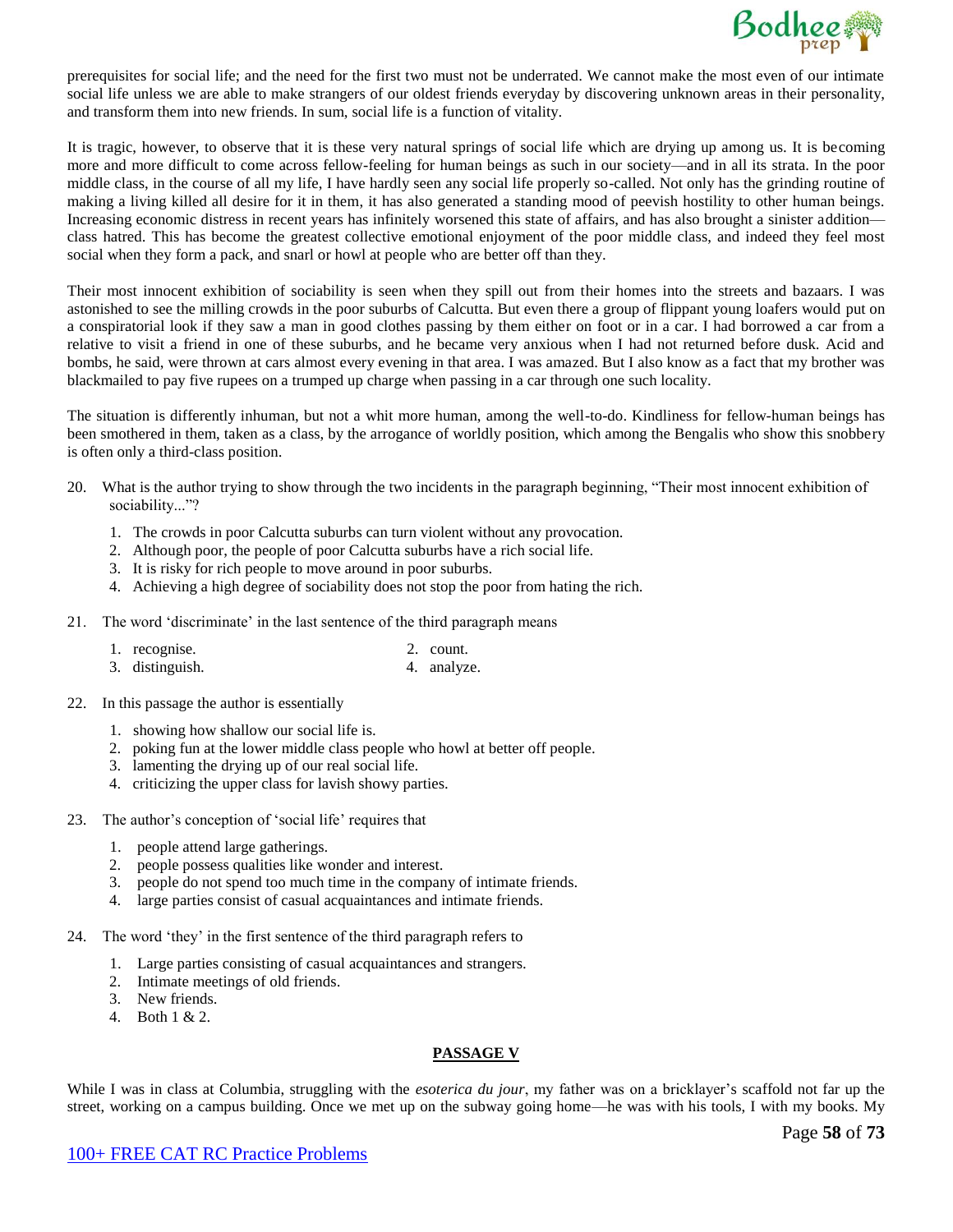

father wasn't interested in Thucydides, and I wasn't up on arches. My dad has built lots of places in New York City he can't get into: colleges, condos, office towers. He made his living on the outside. Once the walls were up, a place took on a different feel for him, as though he wasn't welcome anymore. Related by blood, we're separated by class, my father and I. Being the white-collar child of a blue-collar parent means being the hinge on the door between two ways of life. With one foot in the working-class, the other in the middle class, people like me are Straddlers, at home in neither world, living a limbo life.

What drove me to leave what I knew? Born blue-collar, I still never felt completely at home among the tough guys and antiintellectual crowd of my neighbourhood in deepest Brooklyn. I never did completely fit in among the preppies and suburban royalty of Columbia, either. It's like that for Straddlers. It was not so smooth jumping from Italian old-world style to US professional in a single generation. Others who were the first in their families to go to college, will tell you the same thing: the academy can render you unrecognisable to the very people who launched you into the world. The ideas and values absorbed in college challenge the mom-and-pop orthodoxy that passed for truth for 18 years. Limbo folk may eschew polyester blends for seaisle cotton, prefer Brie to Kraft slices. They marry outside the neighbourhood and raise their kids differently. They might not be in church on Sunday.

When they pick careers (not *jobs*), it's often a kind of work their parents never heard of or can't understand. But for the whitecollar kids of blue-collar parents, the office is not necessarily a sanctuary. In Corporate America, where the rules are based on notions foreign to working-class people, a Straddler can get lost. Social class counts at the office, even though nobody likes to admit it. Ultimately, corporate norms are based on middle-class values, business types say. From an early age, middle-class people learn how to get along, using diplomacy, nuance, and politics to grab what they need. It is as though they are following a set of rules laid out in a manual that blue-collared families never have the chance to read.

People born into the middle class to parents with college degrees have lived lives filled with what French sociologist Pierre Bourdieu calls 'cultural capital'. Growing up in an educated environment, they learn about Picasso and Mozart, stock portfolios and *rème brulee*. In a home with cultural capital, there are networks: someone always has an aunt or golfing buddy with the inside track for an internship or some entry-level job. Dinner-table talk could involve what happened that day to mom and dad at the law firm, the doctor's office, or the executive suite. Middle-class kids can grow up with a sense of entitlement that will carry them through their lives. This 'belongingness' is not just related to having material means, it also has to do with learning and possessing confidence in your place in the world. Such early access and direct exposure to culture in the home is the more organic, 'legitimate' means of appropriating cultural capital, Bourdieu tells us. Those of us possessing 'ill-gotten Culture' can learn it, but never as well. Something is always a little off about us, like an engine with imprecise timing. There's a greater match between middle-class lives and the institutions in which the middle class works and operates—universities or corporations. Children of the middle and upper classes have been speaking the language of the bosses and supervisors forever.

Blue-collar kids are taught by their parents and communities to work hard to achieve, and that merit is rewarded. But no bluecollar parent knows whether such things are true in the middle-class world. Many professionals born to the working-class report feeling out of place and outmanoeuvred in the office. Soon enough, Straddlers learn that straight talk won't always cut. Resolving conflicts head-on and speaking your mind doesn't always work, no matter how educated the Straddler is.

In the working-class, people perform jobs in which they are closely supervised and are required to follow orders and instructions. That, in turn, affects how they socialise their children. Children of the working-class are brought up in a home in which conformity, obedience and intolerance for back talk are the norm—the same characteristics that make a good factory worker.

25. When Straddlers enter white collar jobs, they get lost because:

- 1. they are thrown into an alien value system.
- 2. their families have not read the rules in corporate manuals.
- 3. they have no one to guide them through the corporate maze.
- 4. they miss the 'mom and pop orthodoxy'.

26. What does the author's statement, "My father wasn't interested in Thucydides, and I wasn't up on arches", illustrate?

- 1. Organic cultural capital.
- 2. Professional arrogance and social distance.
- 3. Evolving social transformation.
- 4. Breakdown of family relationships.
- 27. Which of the following statements about Straddlers does the passage NOT support explicitly?
	- 1. Their food preferences may not match those of their parents.
	- 2. They may not keep up some central religious practices of their parents.

# 100+ FREE CAT RC Practice Problems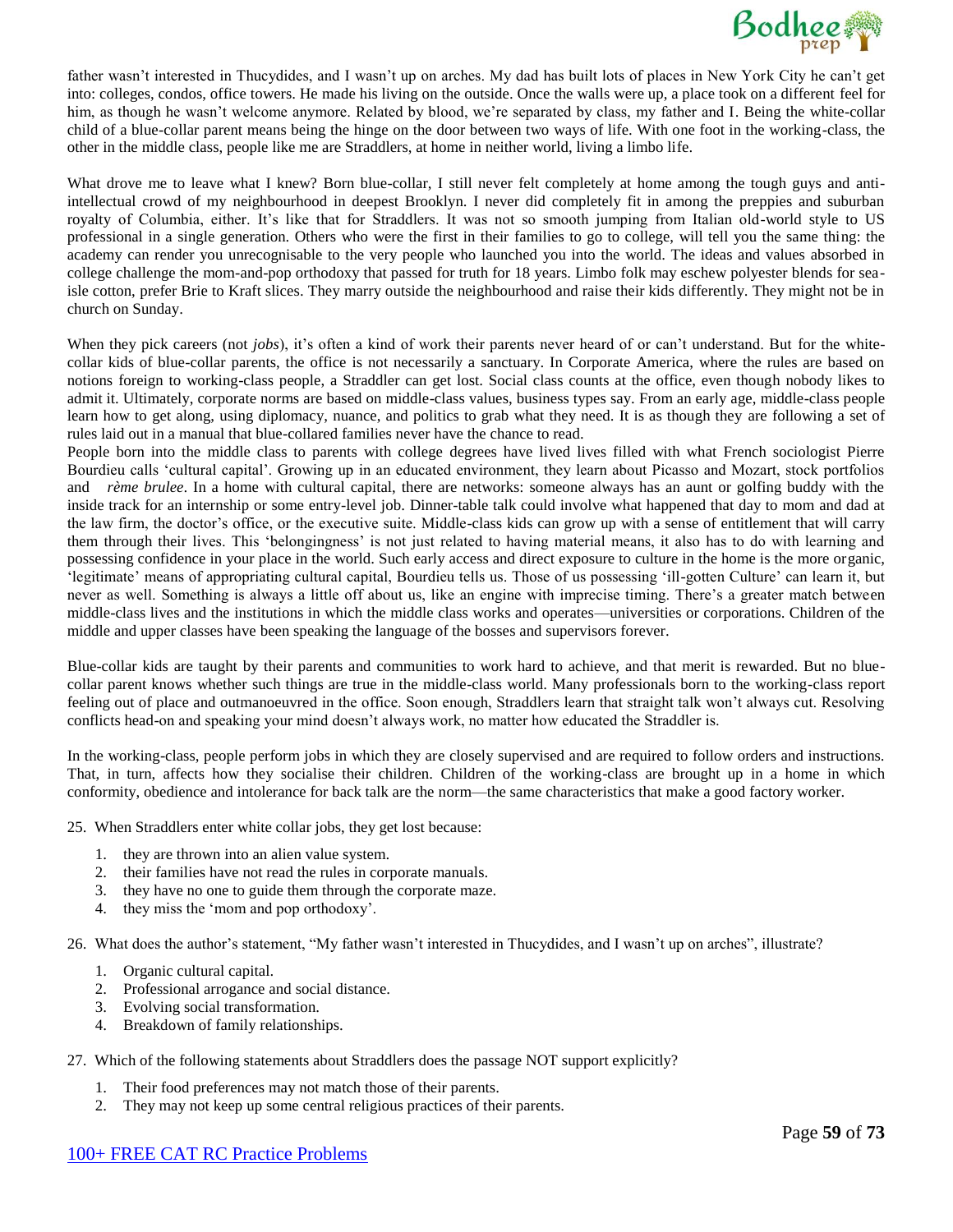

- 3. They are at home neither in the middle class nor in the working class.
- 4. Their political ideologies may differ from those of their parents.

28. According to the passage, which of the following statements about 'cultural capital' is NOT true?

- 1. It socializes children early into the norms of middle class institutions.
- 2. It helps them learn the language of universities and corporations.
- 3. It creates a sense of entitlement in middle-class children.
- 4. It develops bright kids into Straddlers.

29. According to the passage, the patterns of socialization of working-class children make them most suited for jobs that require

| 1. diplomacy.                 | 2. compliance with orders. |
|-------------------------------|----------------------------|
| 2. enterprise and initiative. | 4. high risk taking.       |
|                               | <b>PASSAGE VI</b>          |

Recently I spent several hours sitting under a tree in my garden with the social anthropologist William Ury, a Harvard University professor who specializes in the art of negotiation and wrote the bestselling book, *Getting to Yes*. He captivated me with his theory that tribalism protects people from their fear of rapid change. He explained that the pillars of tribalism that humans rely on for security would always counter any significant cultural or social change. In this way, he said, change is never allowed to happen too fast. Technology, for example, is a pillar of society. Ury believes that every time technology moves in a new or radical direction, another pillar such as religion or nationalism will grow stronger—in effect, the traditional and familiar will assume greater importance to compensate for the new and untested. In this manner, human tribes avoid rapid change that leaves people insecure and frightened.

But we have all heard that nothing is as permanent as change. Nothing is guaranteed. Pithy expressions, to be sure, but no more than clichés. As Ury says, people don't live that way from day-to-day. On the contrary, they actively seek certainty and stability. They want to know they will be safe.

Even so, we scare ourselves constantly with the idea of change. An IBM CEO once said: 'We only re-structure for a good reason, and if we haven't re-structured in a while, that's a good reason.' We are scared that competitors, technology and the consumer will put us out of business—so we have to change all the time just to stay alive. But if we asked our fathers and grandfathers, would they have said that they lived in a period of little change? Structure may not have changed much. It may just be the speed with which we do things.

Change is over-rated, anyway. Consider the automobile. It's an especially valuable example, because the auto industry has spent tens of billions of dollars on research and product development in the last 100 years. Henry Ford's first car had a metal chassis with an internal combustion, gasoline-powered engine, four wheels with rubber tyres, a foot operated clutch assembly and brake system, a steering wheel, and four seats, and it could safely do 18 miles per hour. A hundred years and tens of thousands of research hours later, we drive cars with a metal chassis with an internal combustion, gasoline-powered engine, four wheels with rubber tyres, a foot operated clutch assembly and brake system, a steering wheel, four seats—and the average speed in London in 2001 was 17.5 miles per hour!

That's not a hell of a lot of return for the money. Ford evidently doesn't have much to teach us about change. The fact that they're still manufacturing cars is not proof that Ford Motor Co. is a sound organization, just proof that it takes very large companies to make cars in great quantities—making for an almost impregnable entry barrier.

Fifty years after the development of the jet engine, planes are also little changed. They've grown bigger, wider and can carry more people. But those are incremental, largely cosmetic changes.

Taken together this lack of real change has come to mean that in travel—whether driving or flying—time and technology have not combined to make things much better. The safety and design have of course accompanied the times and the new volume of cars and flights, but nothing of any significance has changed in the basic assumptions of the final product.

At the same time, moving around in cars or aeroplanes becomes less and less efficient all the time. Not only has there been no great change, but also both forms of transport have deteriorated as more people clamour to use them. The same is true for telephones, which took over hundred years to become mobile, or photographic film, which also required an entire century to change.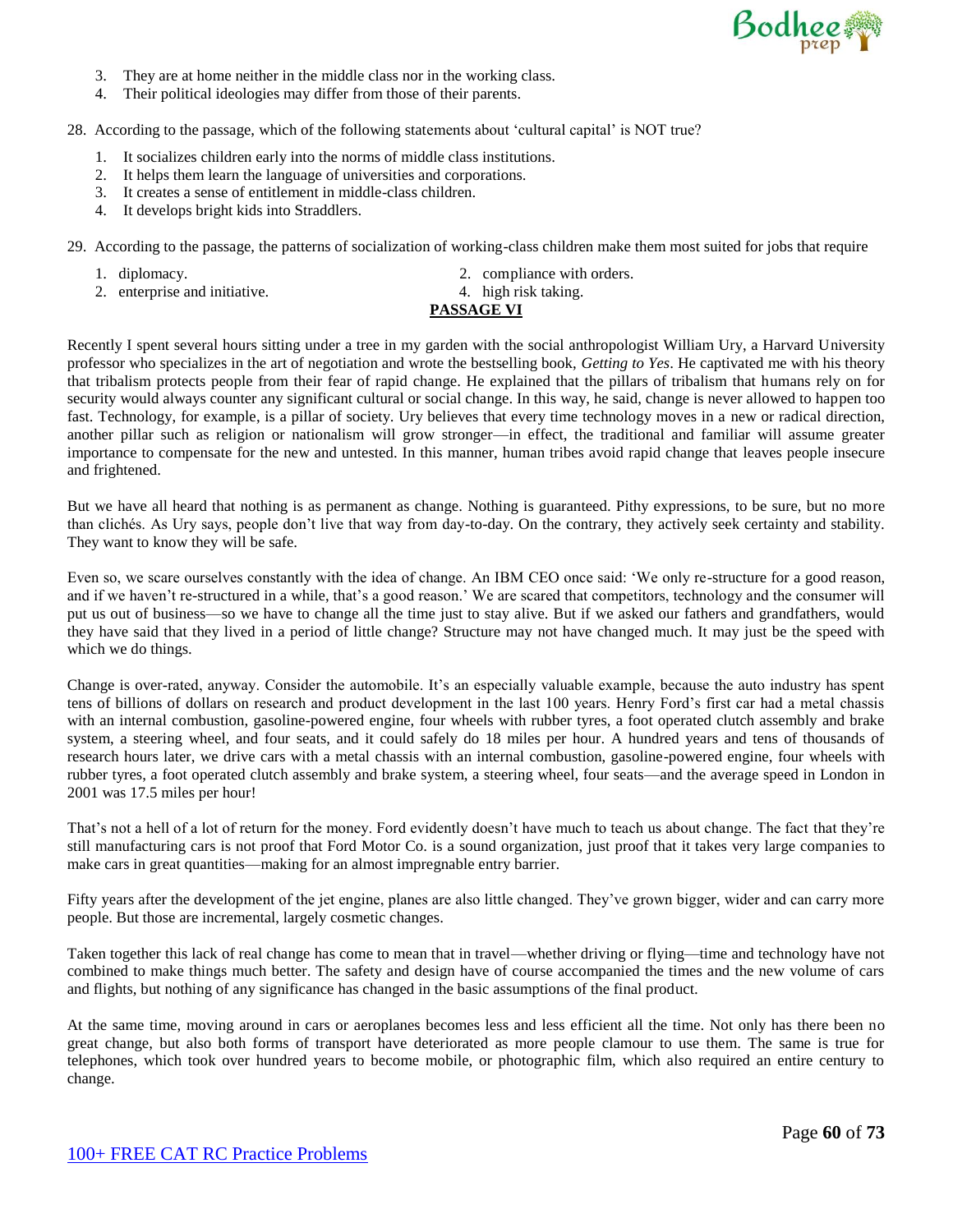

The only explanation for this is anthropological. Once established in calcified organizations, humans do two things: sabotage changes that might render people dispensable, and ensure industry-wide emulation. In the 1960s, German auto companies developed plans to scrap the entire combustion engine for an electrical design. (The same existed in the 1970s in Japan, and in the 1980s in France.) So for 40 years we might have been free of the wasteful and ludicrous dependence on fossil fuels. Why didn't it go anywhere? Because auto executives understood pistons and carburettors, and would be loath to cannibalize their expertise, along with most of their factories.

30. According to the passage, which of the following statements is true?

- 1. Executives of automobile companies are inefficient and ludicrous.
- 2. The speed at which an automobile is driven in a city has not changed much in a century.
- 3. Anthropological factors have fostered innovation in automobiles by promoting use of new technologies.
- 4. Further innovation in jet engines has been more than incremental.
- 31. Which of the following views does the author fully support in the passage?
	- 1. Nothing is as permanent as change.
	- 2. Change is always rapid.
	- 3. More money spent on innovation leads to more rapid change.
	- 4. Over decades, structural change has been incremental.
- 32. Which of the following best describes one of the main ideas discussed in the passage?
	- 1. Rapid change is usually welcomed in society.
	- 2. Industry is not as innovative as it is made out to be.
	- 3. We should have less change than what we have now.
	- 4. Competition spurs companies into radical innovation.
- 33. According to the passage, the reason why we continued to be dependent on fossil fuels is that:
	- 1. Auto executives did not wish to change.
	- 2. No alternative fuels were discovered.
	- 3. Change in technology was not easily possible.
	- 4. German, Japanese and French companies could not come up with new technologies.

|           |          |           |           | <b>ANSWER KEY</b> |           |            |
|-----------|----------|-----------|-----------|-------------------|-----------|------------|
|           | 1. $(3)$ | 2. $(2)$  | 3. (3)    |                   | 4. $(4)$  | 5. (1)     |
|           | 6. $(4)$ | 7. $(1)$  | 8. (2)    |                   | 9. $(1)$  | 10. $(3)$  |
| 11. $(1)$ |          | 12. $(4)$ | 13. $(2)$ |                   | 14. $(1)$ | 15. $(4)$  |
| 16.       | (4)      | 17. $(4)$ | 18. $(2)$ | 19.               | (4)       | 20.<br>(3) |

\_\_\_\_\_\_\_\_\_\_\_\_\_\_\_\_\_\_\_\_\_\_\_\_\_\_\_\_\_\_\_\_\_\_\_\_\_\_\_\_\_\_\_\_\_\_\_\_\_\_\_\_\_\_\_\_\_\_\_\_\_\_\_\_\_\_\_\_\_\_\_\_\_\_\_\_\_\_\_\_\_\_\_\_\_\_\_\_\_\_\_\_\_\_\_\_\_\_\_\_\_\_\_\_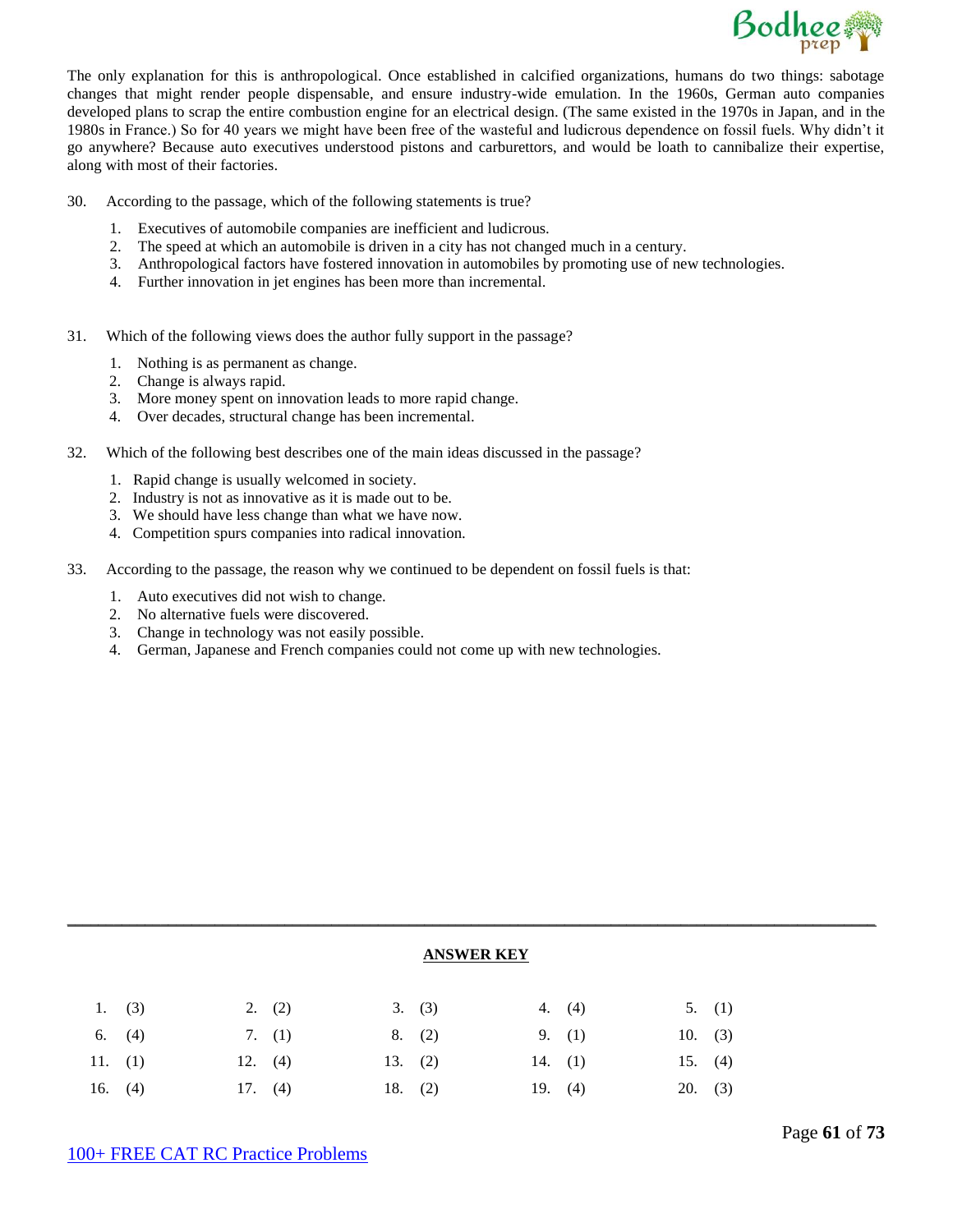

| 21. $(1)$ | $22.$ (3) | 23. (2)         | 24. $(1)$ | 25. $(1)$ |  |
|-----------|-----------|-----------------|-----------|-----------|--|
| $26.$ (3) | 27. $(4)$ | 28. $(4)$       | $29.$ (2) | 30. $(2)$ |  |
| 31. (4)   | 32. (2)   | $33. \quad (1)$ |           |           |  |

# **SECTION VII: MISCELLANEOUS**

\_\_\_\_\_\_\_\_\_\_\_\_\_\_\_\_\_\_\_\_\_\_\_\_\_\_\_\_\_\_\_\_\_\_\_\_\_\_\_\_\_\_\_\_\_\_\_\_\_\_\_\_\_\_\_\_\_\_\_\_\_\_\_\_\_\_\_\_\_\_\_\_\_\_\_\_\_\_\_\_\_\_\_\_\_\_\_\_\_\_\_\_\_\_\_\_\_\_\_\_\_\_\_\_\_

| 1. $[CAT-1999]$ | The Art of War: Eastern and Western                                 |
|-----------------|---------------------------------------------------------------------|
| 2. [CAT-2001]   | <b>Phonological Skills</b>                                          |
|                 | 3. [CAT-2002] The Rhetoric of Economists                            |
|                 | 4. [CAT-Nov 03] Wine Consumption                                    |
|                 | 5. [CAT-Feb 04] Secularization of Education: Twelfth Century Europe |
|                 | 6. [CAT-2004] The Maneless Tsavo Lions                              |
|                 | 7. [CAT-2005] The Game of Strategy                                  |

### **PASSAGE I**

The persistent patterns in the way nations fight reflect their cultural and historical traditions and deeply rooted attitudes that collectively make up their strategic culture. These patterns provide insights that go beyond what can be learnt just by comparing armaments and divisions. In the Vietnam War, the strategic tradition of the United States called for forcing the enemy to fight a massed battle in an open area, where superior American weapons would prevail. The United States was trying to re-fight World War II in the jungles of Southeast Asia, against an enemy with no intention of doing so.

Some British military historians describe the Asian way of war as one of indirect attacks, avoiding frontal attacks meant to overpower an opponent. This traces back to Asian history and geography: the great distances and harsh terrain have often made it difficult to execute the sort of open field clashes allowed by the flat terrain and relatively compact size of Europe. A very different strategic tradition arose in Asia.

The bow and arrow were metaphors for an Eastern way of war. By its nature, the arrow is an indirect weapon. Fired from a distance of hundreds of yards, it does not necessitate physical contact with the enemy. Thus, it can be fired from hidden positions. When fired from behind a ridge, the barrage seems to come out of nowhere, taking the enemy by surprise. The tradition of this kind of fighting is captured in the classical strategic writings of the East. The 2,000 years' worth of Chinese writings on war constitutes the most subtle writings on the subject in any language. Not until Clausewitz, did the West produce a strategic theorist to match the sophistication of Sun-tzu, whose *Art of War* was written 2,300 years earlier.

In Sun-tzu and other Chinese writings, the highest achievement of arms is to defeat an adversary without fighting. He wrote: "To win one hundred victories in one hundred battles is not the acme of skill. To subdue the enemy without fighting is the supreme excellence." Actual combat is just one among many means towards the goal of subduing an adversary. War contains too many surprises to be a first resort. It can lead to ruinous losses, as has been seen time and again. It can have the unwanted effect of inspiring heroic efforts in an enemy, as the United States learned in Vietnam, and as the Japanese found out after Pearl Harbor.

Aware of the uncertainties of a military campaign, Sun-tzu advocated war only after most thorough preparations. Even then it should be quick and clean. Ideally, the army is just an instrument to deal the final blow to an enemy already weakened by isolation, poor morale, and disunity. Ever since Sun-tzu, the Chinese have been seen as masters of subtlety who take measured actions to manipulate an adversary without his knowledge. The dividing line between war and peace can be obscure. Low level violence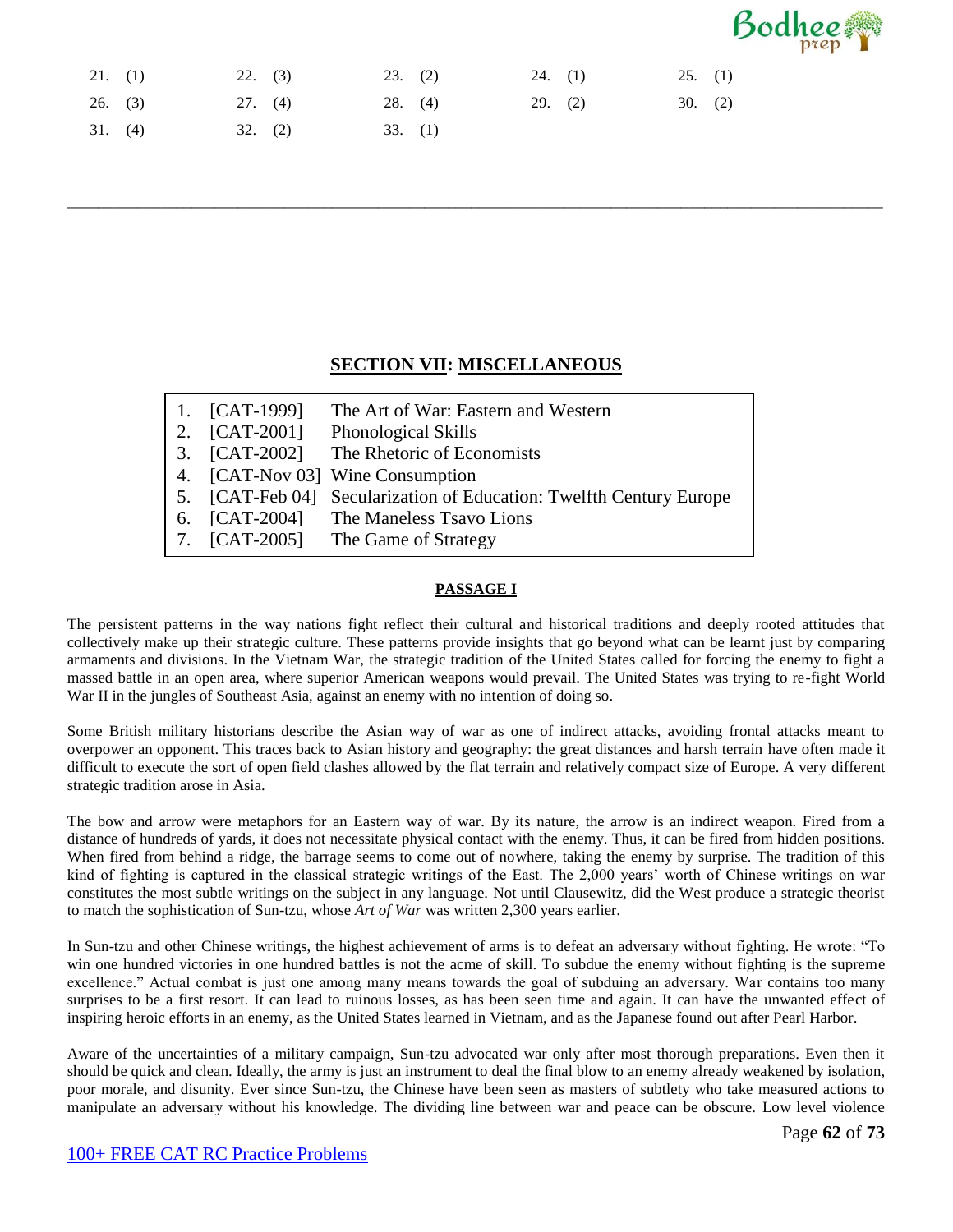

often is the backdrop to a larger strategic campaign. The unwitting victim, focused on the day-to-day events, never realizes what's happening to him until it's too late. History holds many examples. The Viet Cong lured French and U.S. infantry deep into the jungle, weakening their morale over several years. The mobile army of the United States was designed to fight on the plains of Europe, where it could quickly move unhindered from one spot to the next. The jungle did more than make quick movement impossible; broken down smaller units and scattered in isolated bases, US forces were deprived of the feeling of support and protection that ordinarily comes from being part of a big army.

The isolation of U.S. troops in Vietnam was not just a logistical detail, something that could be overcome by, for instance, bringing in reinforcements by helicopter. In a big army reinforcements are readily available. It was Napoleon who realized the extraordinary effects on morale that come from being part of a larger formation. Just the knowledge of it lowers the soldier's fear and increases his aggressiveness. In the jungle and on isolated bases, this feeling was removed. The thick vegetation slowed down the reinforcements and made it difficult to find stranded units. Soldiers felt they were on their own.

More important, by altering the way the war was fought, the Viet Cong stripped the United States of its belief in the inevitability of victory, as it had done to the French before them. Morale was high when these armies first went to Vietnam. Only after many years of debilitating and demoralizing fighting did Hanoi launch its decisive attacks, at Dienbienphu in 1954 and against Saigon in 1975. It should be recalled that in the final push to victory the North Vietnamese abandoned their jungle guerrilla tactics completely, committing their entire army of twenty divisions to pushing the South Vietnamese into collapse. This final battle, with the enemy's army all in one place, was the one that the United States had desperately wanted to fight in 1965. When it did come out into the open in 1975, Washington had already withdrawn its forces and there was no possibility of re-intervention.

The Japanese early in World War II used a modern form of the indirect attack, one that relied on stealth and surprise for its effect. At Pearl Harbor, in the Philippines, and in Southeast Asia, stealth and surprise were attained by sailing under radio silence so that the navy's movements could not be tracked. Moving troops aboard ships into Southeast Asia made it appear that the Japanese army was also "invisible." Attacks against Hawaii and Singapore seemed, to the American and British defenders, to come from nowhere. In Indonesia and the Philippines the Japanese attack was even faster than the German blitz against France in the West.

The greatest military surprises in American history have all been in Asia. Surely there is something going on here beyond the purely technical difficulties of detecting enemy movements. Pearl Harbor, the Chinese intervention in Korea, the Tet offensive in Vietnam all came out of a tradition of surprise and stealth. U.S. technical intelligence—the location of enemy units and their movements—was greatly improved after each surprise, but with no noticeable improvement in the American ability to foresee or prepare what would happen next. There is a cultural divide here, not a technical one. Even when it was possible to track an army with intelligence satellites, as when Iraq invaded Kuwait or when Syria and Egypt attacked Israel, surprise was achieved. The United States was stunned by Iraq's attack on Kuwait even though it had satellite pictures of Iraqi troops massing at the border.

The exception that proves the point that cultural differences obscure the West's understanding of Asian behavior was the Soviet Union's 1979 invasion of Afghanistan. This was fully anticipated and understood in advance. There was no surprise because the United States understood Moscow's world view and thinking. It could anticipate Soviet action almost as well as the Soviets themselves, because the Soviet Union was really a Western country.

The difference between the Eastern and the Western way of war is striking. The west's great strategic writer, Clausewitz, linked war with politics, as did Sun-tzu. Both were opponents of militarism, of turning war over to the generals. But there all similarity ends. Clausewitz wrote that the way to achieve a larger political purpose is through destruction of the enemy's army. After observing Napoleon conquer Europe by smashing enemy armies to bits, Clausewitz made his famous remark in *On War* (1932) that combat is the continuation of politics by violent means. Morale and unity are important, but they should be harnessed for the ultimate battle. If the Eastern way of war is embodied by the stealthy archer, the metaphorical Western counterpart is the swordsman charging forward, seeking a decisive showdown, eager to administer the blow that will obliterate the enemy once and for all. In this view, war proceeds along a fixed course and occupies a finite extent of time, like a play in three acts with a beginning, a middle, and an end. The end, the final scene, decides the issue for good.

When things don't work out quite this way, the Western military mind feels tremendous frustration. Sun-tzu's great disciples, Mao Zedong and Ho Chi Minh, are respected in Asia for their clever use of indirection and deception to achieve an advantage over stronger adversaries. But in the West their approach is seen as underhand and devious. To the American strategic mind, the Viet Cong guerrilla did not fight fairly. He should have come out into the open and fought like a man, instead of hiding in the jungle and sneaking around like a cat in the night.

- 1. According to the author, the main reason for the U.S. losing the Vietnam war was
	- 1. the Vietnamese understood the local terrain better.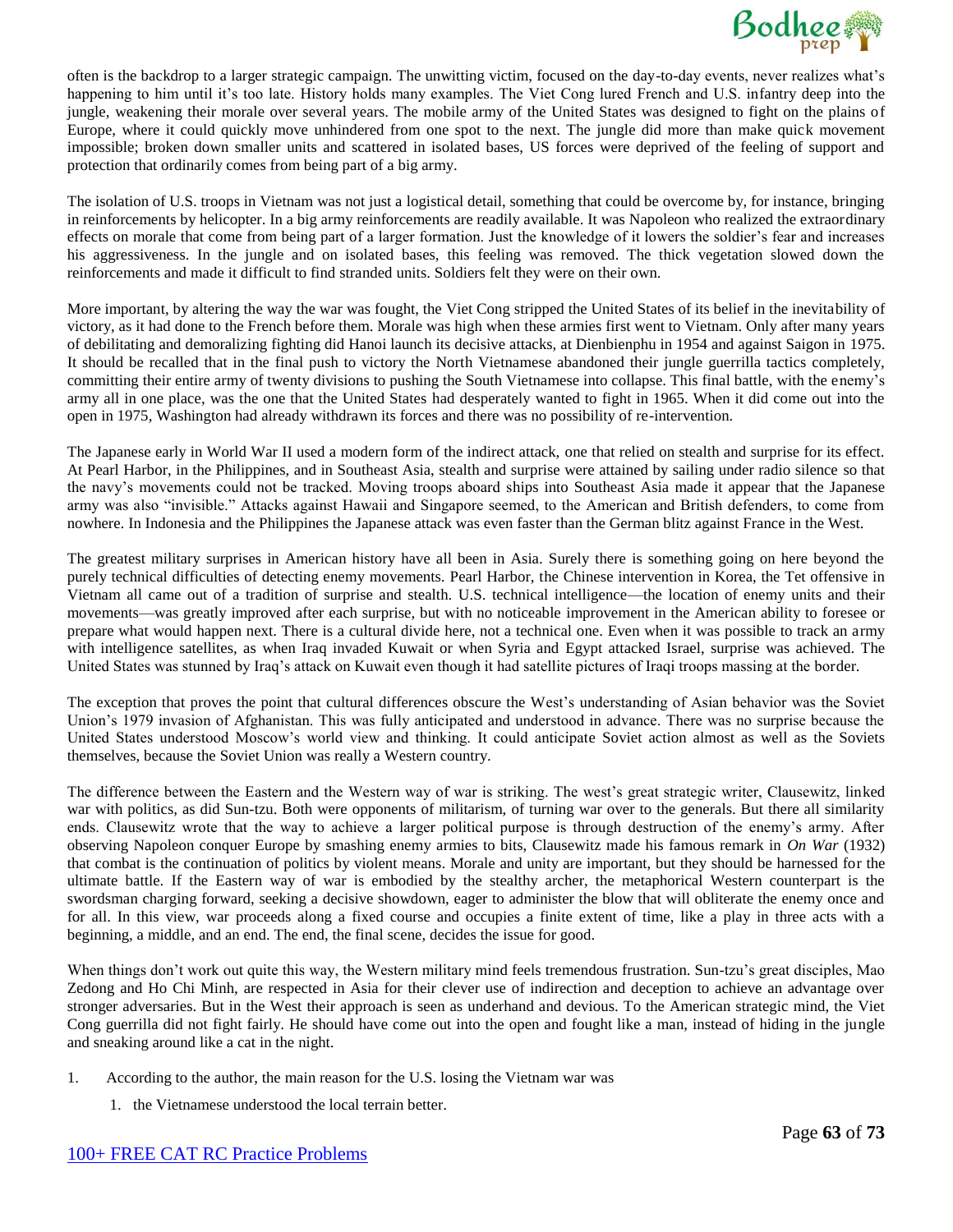

- 2. the lack of support for the war from the American people.
- 3. the failure of the U.S. to mobilize its military strength.
- 4. their inability to fight a war on terms other than those they understood well.
- 2. Which of the following statements does not describe the 'Asian' way of war?
	- 1. Indirect attacks without frontal attacks.
	- 2. The swordsman charging forward to obliterate the enemy once and for all.
	- 3. Manipulation of an adversary without his knowledge.
	- 4. Subduing an enemy without fighting.
- 3. Which of the following is not one of Sun-tzu's ideas?
	- 1. Actual combat is the principal means of subduing an adversary.
	- 2. War should be undertaken only after thorough preparation.
	- 3. War is linked to politics.
	- 4. War should not be left to the generals alone.
- 4. The difference in the concepts of war of Clausewitz and Sun-tzu is best characterized by
	- 1. Clausewitz's support for militarism as against Sun-tzu's opposition to it.
	- 2. their relative degrees of sophistication.
	- 3. their attitude to guerrilla warfare.
	- 4. their differing conceptions of the structure, time and sequence of a war.
- 5. To the Americans, the approach of the Viet Cong seemed devious because
	- 1. the Viet Cong did not fight like men out in the open.
	- 2. the Viet Cong allied with America's enemies.
	- 3. the Viet Cong took strategic advice from Mao Zedong.
	- 4. the Viet Cong used bows and arrows rather than conventional weapons.
- 6. According to the author, the greatest military surprises in American history have been in Asia because
	- 1. The Americans failed to implement their military strategies many miles away from their own country.
	- 2. The Americans were unable to use their technologies like intelligence satellites effectively to detect enemy movements.
	- 3. The Americans failed to understand the Asian culture of war that was based on stealth and surprise.
	- 4. Clausewitz is inferior to Sun-tzu.

#### **PASSAGE II**

Studies of the factors governing reading development in young children have achieved a remarkable degree of consensus over the past two decades. This consensus concerns the causal role of phonological skills in young children's reading progress. Children, who have good phonological skills or good 'phonological awareness', become good readers and good spellers. Children with poor phonological skills progress more poorly. In particular, those who have a specific phonological deficit are likely to be classified as dyslexic by the time that they are 9 or 10 years old.

Phonological skills in young children can be measured at a number of different levels. The term *phonological awareness* is a global one, and refers to a deficit in recognising smaller units of sound within spoken words. Developmental work has shown that this deficit can be at the level of syllables, of onsets and rimes, or of phonemes. For example, a 4-year old child might have difficulty in recognising that a word like *valentine* has three syllables, suggesting a lack of *syllabic* awareness. A 5-year old might have difficulty in recognising that the odd word out in the set of words *fan, cat, hat, mat* is *fan*. This task requires an awareness of the sub-syllabic units of the *onset* and the *rime*. The onset corresponds to any initial consonants in a syllable, and the rime corresponds to the vowel and to any following consonants. Rimes correspond to rhyme in single-syllable words, and so the rime in *fan* differs from the rime in *cat, hat,* and *mat*. In longer words, rime and rhyme may differ. The onsets in *val:en:tine* are */v/* and */t/*, and the rimes correspond to the spelling patterns *'al', 'en'*, and *'ine'*.

A 6-year old might have difficulty in recognising that *plea* and *pray* begin with the same initial sound. This is a *phonemic*  judgement. Although the initial phoneme */p/* is shared between the two words, in *plea* it is part of the onset *'pl'*, and in *pray* it is part of the onset *'pr'*. Until children can segment the onset (or the rime), such phonemic judgements are difficult for them to make.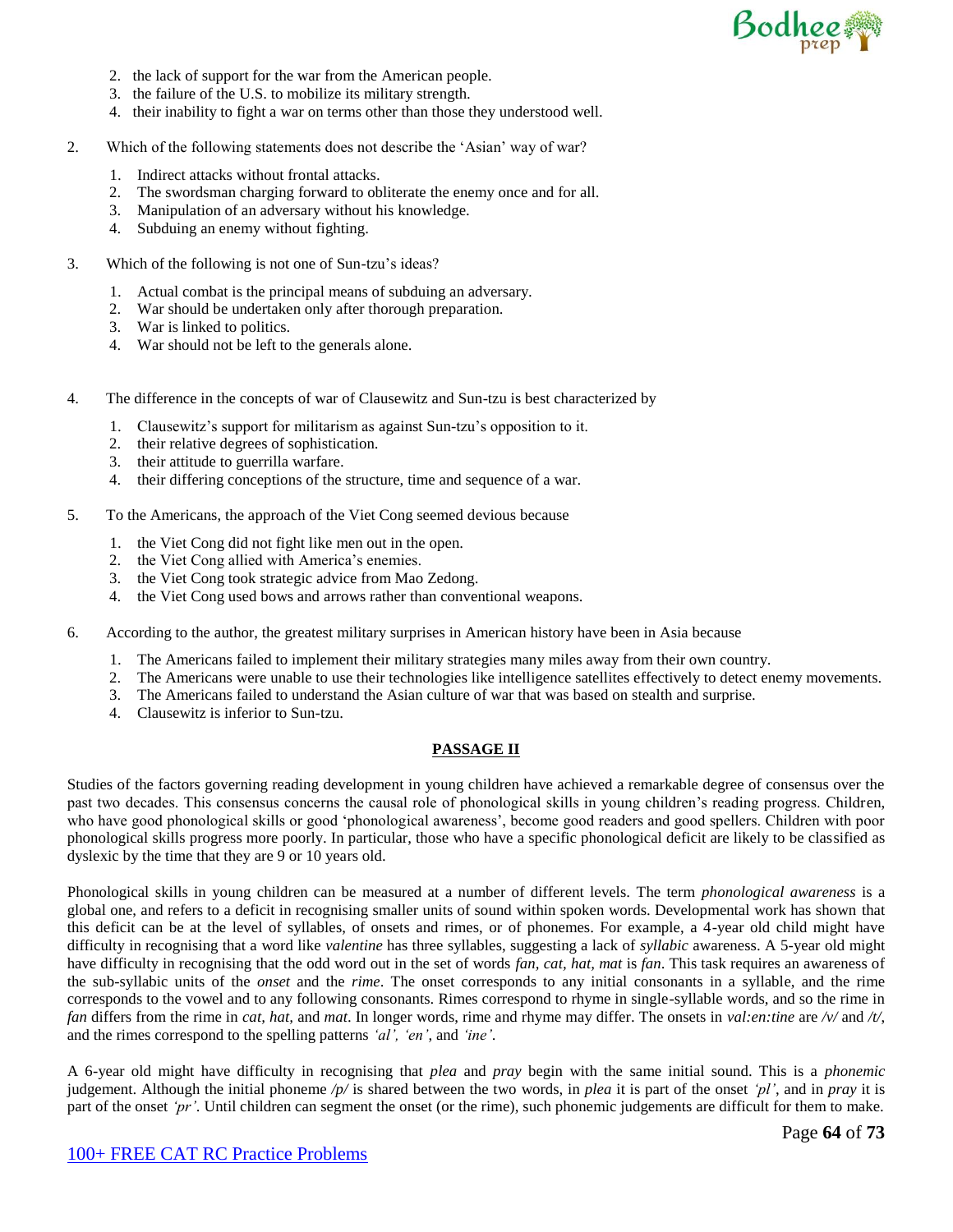

In fact, a recent survey of different developmental studies has shown that the different levels of phonological awareness appear to emerge sequentially. The awareness of syllables, onsets, and rimes appears to emerge at around the ages of 3 and 4, long before most children go to school. The awareness of phonemes, on the other hand, usually emerges at around the age of 5 or 6, when children have been taught to read for about a year. An awareness of onsets and rimes thus appears to be a precursor of reading, whereas an awareness of phonemes at every serial position in a word only appears to develop as reading is taught. The onset-rime and phonemic levels of phonological structure, however, are not distinct. Many onsets in English are single phonemes, and so are some rimes (e.g., *sea, go, zoo*).

The early awareness of onsets and rimes is supported by studies that have compared the development of phonological awareness of onsets, rimes, and phonemes in the same subjects using the same phonological awareness tasks. For example, a study by Treiman and Zudowski used a same/different judgement task based on the beginning or the end sounds of words. In the beginning sound task, the words either began with the same onset, as in *plea* and *plank*, or shared only the initial phoneme, as in *plea* and *pray*. In the end-sound task, the words either shared the entire rime, as in *spit* and *wit*, or shared only the final phoneme, as in *rat* and *wit*. Treiman and Zudowski showed that 4-year and 5-year old children found the onset-rime version of the same/different task significantly easier than the version based on phonemes. Only the 6-year-olds, who had been learning to read for about a year, were able to perform both versions of the tasks with an equal level of success.

- 7. From the following statements, pick out the true statement according to the passage:
	- 1. A mono-syllabic word can have only one onset.
	- 2. A mono-syllabic word can have only one rhyme but more than one rime.
	- 3. A mono-syllabic word can have only one phoneme.
	- 4. All of the above.
- 8. Which one of the following is likely to emerge last in the cognitive development of a child?
	- 1. Rhyme.
	- 2. Rime.
	- 3. Onset.
	- 4. Phoneme.

9. A phonological deficit in which of the following is likely to be classified as dyslexia?

- 1. Phonemic judgement.
- 2. Onset judgement.
- 3. Rime judgement.
- 4. Any one or more of the above.

10. The Treiman and Zudowski experiment found evidence to support the following:

- 1. at age 6, reading instruction helps children perform, both, the same-different judgement task.
- 2. the development of onset-rime awareness precedes the development of an awareness of phonemes.
- 3. at age 4-5, children find the onset-rime version of the same/different task significantly easier.
- 4. the development of onset-rime awareness is a necessary and sufficient condition for the development of an awareness of phonemes.
- 11. The single-syllable words *Rhyme* and *Rime* are constituted by the exact same set of:

A. rime(s). B. onset(s). C. rhyme(s). D. phoneme(s).

- 1. A, B
- 2. A, C
- 3. A, B, C
- 4. B, C, D

#### **PASSAGE III**

If translated into English, most of the ways economists talk among themselves would sound plausible enough to poets, journalists, businesspeople, and other thoughtful though *noneconomical* folk. Like serious talk anywhere—among boat designers and baseball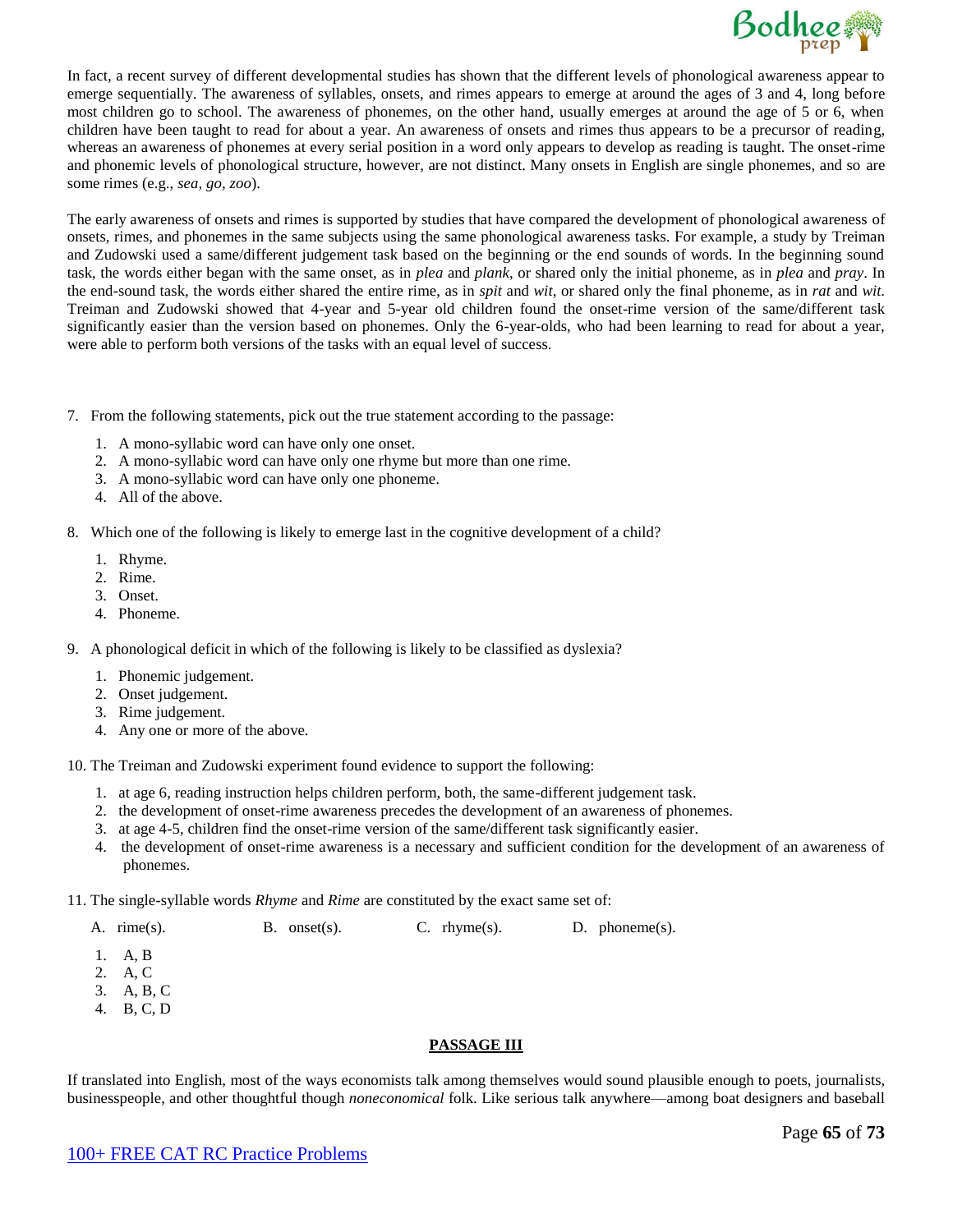

fans, say—the talk is hard to follow when one has not made a habit of listening to it for a while. The culture of the conversation makes the words arcane. But the people in the unfamiliar conversation are not Martians. Underneath it all (the economist's favorite phrase) conversational habits are similar. Economics uses mathematical models and statistical tests and market arguments, all of which look alien to the literary eye. But looked at closely they are not so alien. They may be seen as figures of speech—metaphors, analogies, and appeals to authority.

Figures of speech are not mere frills. They think for us. Someone who thinks of a market as an "invisible hand" and the organization of work as a "production function" and his coefficients as being "significant," as an economist does, is giving the language a lot of responsibility. It seems a good idea to look hard at his language.

If the economic conversation were found to depend a lot on its verbal forms, this would not mean that economics would be not a science, or just a matter of opinion, or some sort of confidence game. Good poets, though not scientists, are serious thinkers about symbols; good historians, though not scientists, are serious thinkers about data. Good scientists also use language. What is more (though it remains to be shown) they use the cunning of language, without particularly meaning to. The language used is a social object, and using language is a social act. It requires cunning (or, if you prefer, consideration), attention to the other minds present when one speaks.

The paying of attention to one's audience is called "rhetoric," a word that I later exercise hard. One uses rhetoric, of course, to warn of a fire in a theatre or to arouse the xenophobia of the electorate. This sort of yelling is the vulgar meaning of the word, like the president's "heated rhetoric" in a press conference or the "mere rhetoric" to which our enemies stoop. Since the Greek flame was lit, though, the word has been used also in a broader and more amiable sense, to mean the study of all the ways of accomplishing things with language: inciting a mob to lynch the accused, to be sure, but also persuading readers of a novel that its characters breathe, or bringing scholars to accept the better argument and reject the worse.

The question is whether the scholar—who usually fancies himself an announcer of "results" or a stater of "conclusions" free of rhetoric—speaks rhetorically. Does he try to persuade? It would seem so. Language, I just said, is not a solitary accomplishment. The scholar doesn't speak into the void, or to himself. He speaks to a community of voices. He desires to be heeded, praised, published, imitated, honored, en-Nobeled. These are the desires. The devices of language are the means.

Rhetoric is the proportioning of means to desires in speech. Rhetoric is an economics of language, the study of how scarce means are allocated to the insatiable desires of people to be heard. It seems on the face of it a reasonable hypothesis that economists are like other people in being talkers, who desire listeners when they go to the library or the laboratory as much as when they go to the office on the polls. The purpose here is to see if this is true, and to see if it is useful to study the rhetoric of economic scholarship.

The subject is scholarship. It is not economy, or the adequacy of economic theory as a description of the economy, or even mainly the economist's role in the economy. The subject is the conversation economists have among themselves, for purposes of persuading each other that the interest elasticity of demand for investment is zero or that the money supply is controlled by the Federal Reserve.

Unfortunately, though, the conclusions are of more than academic interest. The conversations of classicists or of astronomers rarely affect the lives of other people. Those of economists do so on a large scale. A well known joke describes a May Day parade through Red Square with the usual mass of soldiers, guided missiles, and rocket launchers. At last come rank upon rank of people in gray business suits. A bystander asks, "Who are those?" "Aha!" comes the reply, "those are economists: you have no idea what damage they can do!" Their conversations do it.

- 12. According to the passage, which of the following is the best set of reasons for which one needs to "look hard" at the economist's language?
	- a. Economists accomplish a great deal through their language.
	- b. Economics is an opinion-based subject.
	- c. Economics has a great impact on other's lives.
	- d. Economics is damaging.
	- 1. a and b 2. c and d 3. a and c 4. b and d
- 13. In the light of the definition of rhetoric given in the passage, which of the following will have the least element of rhetoric?
	- 1. An election speech.
	- 2. An advertisement jingle.
	- 3. Dialogues in a play.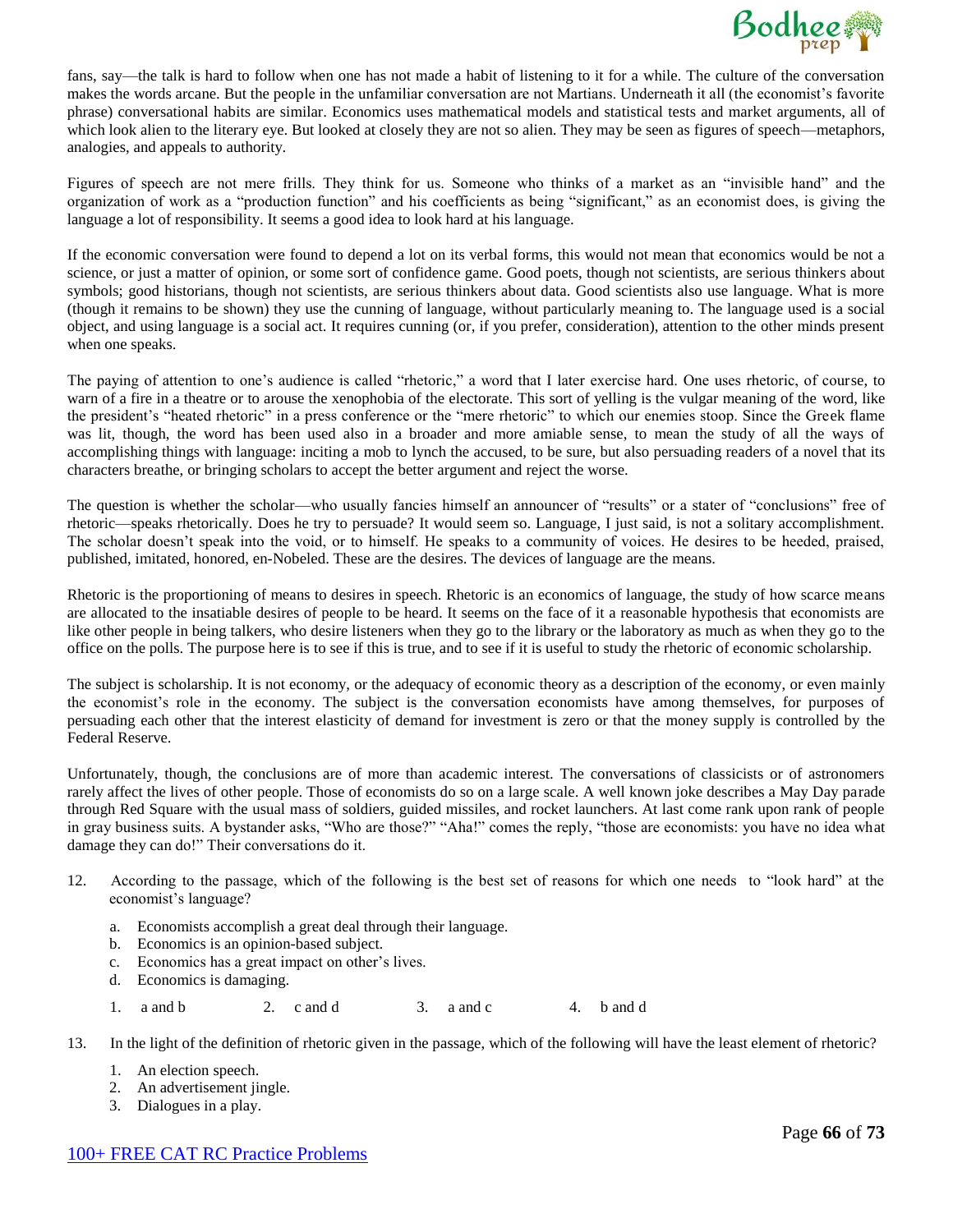

- 4. Commands given by army officers.
- 14. As used in the passage, which of the following is the closest meaning to the statement "The culture of the conversation makes the words arcane"?
	- 1. Economists belong to a different culture.
	- 2. Only mathematicians can understand economists.
	- 3. Economists tend to use terms unfamiliar to the lay person, but depend on familiar linguistic forms.
	- 4. Economists use similes and adjectives in their analysis.
- 15. As used in the passage, which of the following is the closest alternative to the word 'arcane'?
	- 1. Mysterious 2. Secret 3. Covert 4. Perfidious
- 16. Based on your understanding of the passage, which of the following conclusions would you agree with?
	- 1. The geocentric and the heliocentric views of the solar system are equally tenable.
	- 2. The heliocentric view is superior because of better rhetoric.
	- 3. Both views use rhetoric to persuade.
	- 4. Scientists should not use rhetoric.

#### **PASSAGE IV**

At the heart of the enormous boom in wine consumption that has taken place in the English-speaking world over the last two decades or so is a fascinating, happy paradox. In the days when wine was exclusively the preserve of a narrow cultural elite, bought either at auctions or from gentlemen wine merchants in wing collars and bow-ties, to be stored in rambling cellars and decanted to order by one's butler, the ordinary drinker didn't get a look-in. Wine was considered a highly technical subject, in which anybody without the necessary ability could only fall flat on his or her face in embarrassment. It wasn't just that you needed a refined aesthetic sensibility for the stuff if it wasn't to be hopelessly wasted on you. It required an intimate knowledge of what came from where, and what it was supposed to taste like.

Those were times, however, when wine appreciation essentially meant a familiarity with the great French classics, with perhaps a smattering of other wines—like sherry and port. That was what the wine trade dealt in. These days, wine is bought daily in supermarkets and high-street chains to be consumed that evening, hardly anybody has a cellar to store it in and most don't even possess a decanter. Above all, the wines of literally dozens of countries are available on the market. When a supermarket offers its customers a couple of fruity little numbers from Brazil, we scarcely raise an eyebrow.

It seems, in other words, that the commercial jungle that wine has now become has not in the slightest deterred people from plunging adventurously into the thickets in order to taste and see. Consumers are no longer intimidated by the thought of needing to know their Pouilly-Fuisse, just at the very moment when there is more to know than ever before.

The reason for this new mood of confidence is not hard to find. It is on every wine label from Australia, New Zealand, South Africa and the United States: the name of the grape from which the wine is made. At one time that might have sounded like a fairly technical approach in itself. Why should native English-speakers know what Cabernet Sauvignon or Chardonnay were? The answer lies in the popularity that wines made from those grape varieties now enjoy. Consumers effectively recognize them as brand names, and have acquired a basic lexicon of wine that can serve them even when confronted with those Brazilian upstarts.

In the wine heartlands of France, they are scared to death of that trend—not because they think their wine isn't as good as the best from California or South Australia (What French winemaker will ever admit that?) but because they don't traditionally call their wines Cabernet Sauvignon or Chardonnay. They call them Chateau Ducru-Beaucaillou or Corton-Charlemagne, and they aren't about to change. Some areas, in the middle of southern France, have now produced a generation of growers using the varietal names on their labels and are tempting consumers back to French wine. It will be an uphill struggle, but there is probably no other way if France is to avoid simply becoming a specialty source of old-fashioned wines for old-fashioned connoisseurs.

Wine consumption was also given a significant boost in the early 1990s by the work of Dr. Serge Renaud, who has spent many years investigating the reasons for the uncannily low incidence of coronary heart disease in the south of France. One of his major findings is that the fat-derived cholesterol that builds up in the arteries and can eventually lead to heart trouble can be dispersed by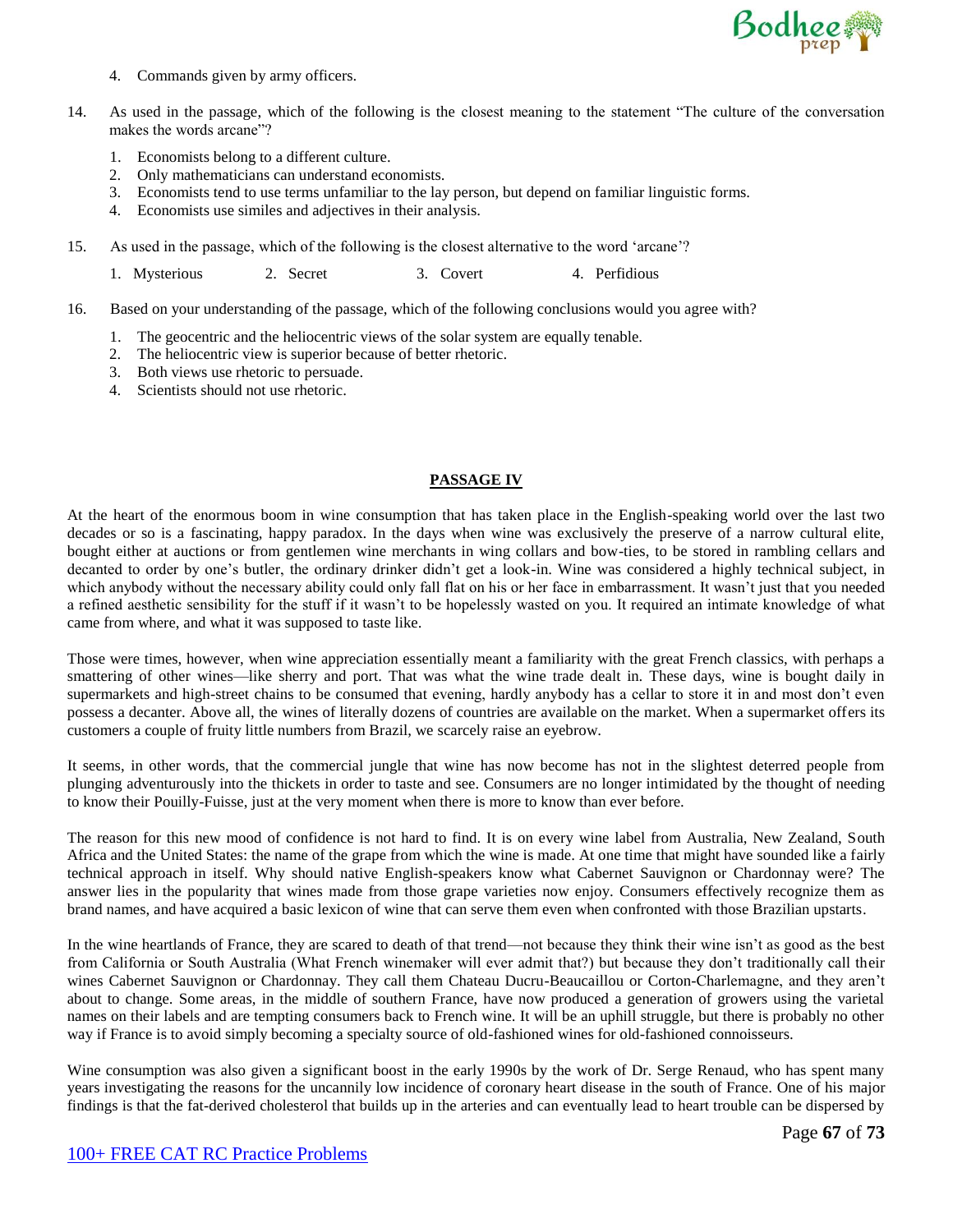

the tannins in wine. Tannin is derived from the skins of grapes, and is therefore present in higher levels in red wines, because they have to be infused with their skins to attain the red colour. That news caused a huge upsurge in red wine consumption in the United States. It has not been accorded the prominence it deserves in the UK, largely because the medical profession still sees all alcohol as a menace to health, and is constantly calling for it to be made prohibitively expensive. Certainly the manufacturers of anticoagulant drugs might have something to lose if we all got the message that we would do just as well by our hearts by taking half a bottle of red wine every day!

- 17. Which one of the following, if true, would provide most support for Dr. Renaud's findings about the effect of tannins?
	- 1. A survey showed that film celebrities based in France have a low incidence of coronary heart disease.
	- 2. Measurements carried out in southern France showed red wine drinkers had significantly higher levels of coronary heart incidence than white wine drinkers did.
	- 3. Data showed a positive association between sales of red wine and incidence of coronary heart disease.
	- 4. Long-term surveys in southern France showed that the incidence of coronary heart disease was significantly lower in red wine drinkers than in those who did not drink red wine.
- 18. Which one of the following CANNOT be reasonably attributed to the labelling strategy followed by wine producers in English-speaking countries?
	- 1. Consumers buy wines on the basis of their familiarity with a grape variety's name.
	- 2. Even ordinary customers now have more access to technical knowledge about wine.
	- 3. Consumers are able to appreciate better quality wines.
	- 4. Some non-English speaking countries like Brazil indicate grape variety names on their labels.
- 19. The tone that the author uses while asking "What French winemaker will ever admit that?" is best described as
	- 1. caustic. 2. satirical. 3. critical. 4. hypocritical.
- 20. The development which has created fear among winemakers in the wine heartlands of France is the
	- 1. tendency not to name wines after the grape varieties that are used in the wines.
	- 2. 'education' that consumers have derived from wine labels from English-speaking countries.
	- 3. new generation of local winegrowers who use labels that show names of grape varieties.
	- 4. ability of consumers to understand a wine's qualities when confronted with "Brazilian upstarts".
- 21. What according to the author should the French do to avoid becoming a producer of merely old-fashioned wines?
	- 1. Follow the labelling strategy of the English-speaking countries.
	- 2. Give their wines English names.
	- 3. Introduce fruity wines as Brazil has done.
	- 4. Produce the wines that have become popular in the English-speaking world.

#### **PASSAGE V**

Pure love of learning, of course, was a less compelling motive for those who became educated for careers other than teaching. Students of law in particular had a reputation for being materialistic careerists in an age when law was becoming known as "the lucrative science" and its successful practice the best means for rapid advancement in the government of both church and state. Medicine too had its profit-making attractions. Those who did not go on to law or medicine could, if they had been well trained in the arts, gain positions at royal courts or rise in the clergy. Eloquent testimony to the profit motive behind much of twelfth-century education was the lament of a student of Abelard around 1150 that "Christians educate their sons...for gain, in order that the one brother, if he be a clerk, may help his father and mother and his other brothers, saying that a clerk will have no heir and whatever he has will be ours and the other brothers'." With the opening of positions in law, government, and the church, education became a means for advancement not only in income but also in status. Most who were educated were wealthy, but in the twelfth century, more often than before, many were not and were able to rise through the ranks by means of their education. The most familiar examples are Thomas Becket, who rose from a humble background to become chancellor of England and archbishop of Canterbury, and John of Salisbury, who was born a "plebian" but because of his reputation for learning died as bishop of Chartres.

The instances of Becket and John of Salisbury bring us to the most difficult question concerning twelfth-century education: To what degree was it still a clerical preserve? Despite the fact that throughout the twelfth century the clergy had a monopoly of instruction, one of the outstanding medievalists of our day, R.W. Southern, refers with good reason to the institutions staffed by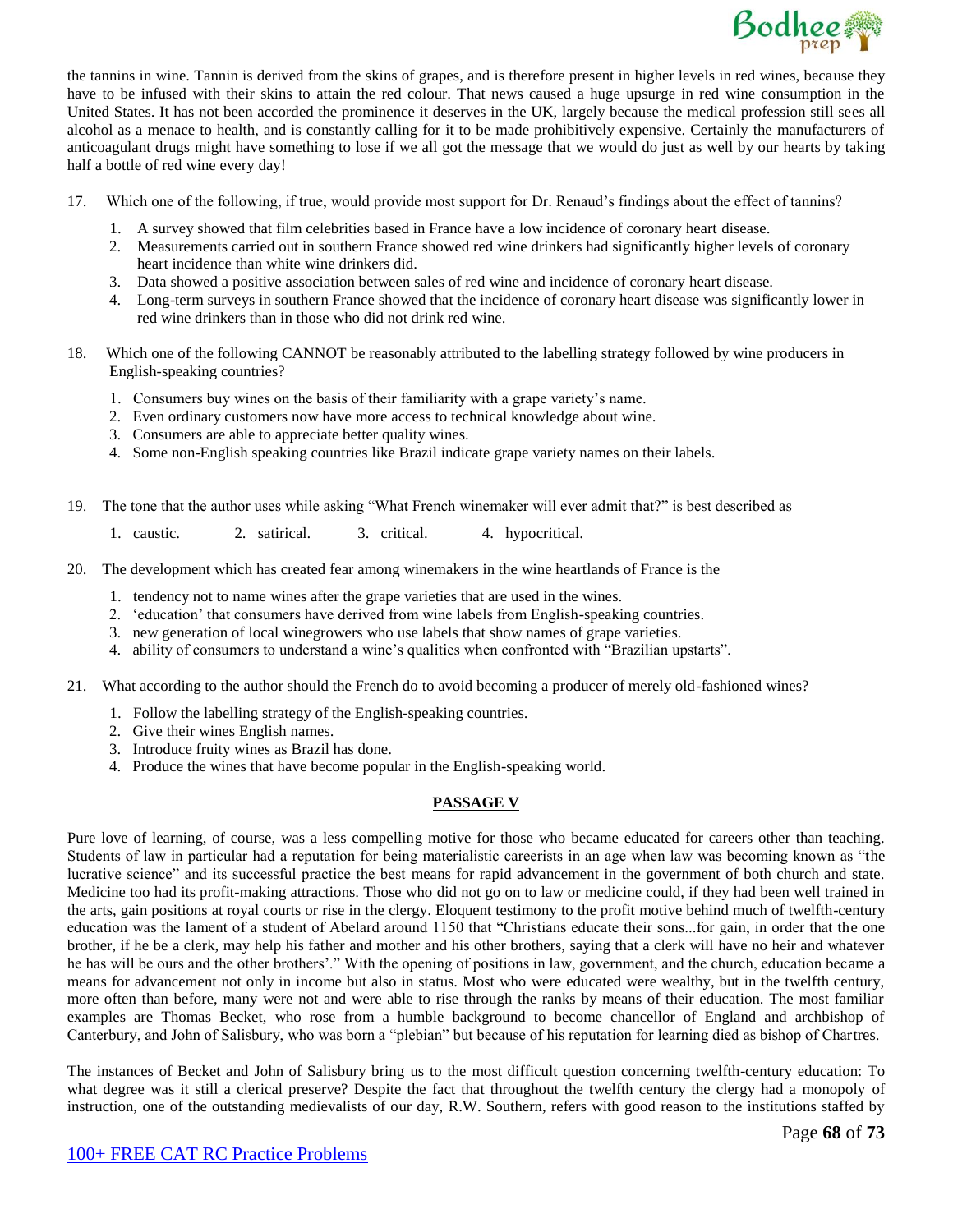

the clergy as "secular schools." How can we make sense out of the paradox that twelfth-century schools were clerical and yet "secular"?

Let us look at the clerical side first. Not only were all twelfth-century teachers except professionals and craftsmen in church orders, but in northern Europe students in schools had clerical status and looked like priests. Not that all really were priests, but by virtue of being students all were awarded the legal privileges accorded to the clergy. Furthermore, the large majority of twelfth-century students, outside of the possible exception of Italy, if not already priests became so after studies were finished. For these reasons, the term "cleric" was often used to denote a man who was literate and the term "layman" one who was illiterate. The English word for cleric, clerk, continued for a long time to be a synonym for student or for a man who could write, while the French word *clerc* even today has the connotation of intellectual.

Despite all this, twelfth-century education was taking on many secular qualities in its environment, goals, and curriculum. Student life obviously became more secular when it moved from the monasteries into the bustling towns. Most students wandered from town to town in search not only of good masters but also of worldly excitement, and as the twelfth century progressed they found the best of each in Paris. More important than environment was the fact that most students, even though they entered the clergy, had secular goals. Theology was recognized as the "queen of the sciences," but very few went on to it. Instead they used their study of the liberal arts as a preparation for law, medicine, government service, or advancement in the ecclesiastical hierarchy. This being so, the curriculum of the liberal arts became more sophisticated and more divorced from religion. Teaching was still almost exclusively in Latin, and the first book most often read was the Psalter, but further education was no longer similar to that of a choir school. In particular, the discipline of rhetoric was transformed from a linguistic study into instruction in how to compose letters and documents; there was a new stress on logic; and in all the liberal arts and philosophy texts more advanced than those known in the early Middle Ages were introduced.

Along with the rise of logic came the translation of Greek and Arabic philosophical and scientific works. Most important was the translation of almost all the writings of Aristotle, as well as his sophisticated Arabic commentators, which helped to bring about an intellectual revolution based on Greek rationalism. On a more prosaic level, contact with Arabs resulted in the introduction in the twelfth century of the Arabic numeral system and the concept of zero. Though most westerners first resisted this and made crude jokes about the zero as an ambitious number "that counts for nothing and yet wants to be counted," the system steadily made its inroads first in Italy and then throughout Europe, thereby vastly simplifying the arts of computation and record keeping.

- 22. According to the passage, what led to the secularization of the curriculum of the liberal arts in the twelfth century?
	- 1. It was divorced from religion and its influences.
	- 2. Students used it mainly as a base for studying law and medicine.
	- 3. Teaching could no longer be conducted exclusively in Latin.
	- 4. Arabic was introduced into the curriculum.
- 23. According to the author, in the twelfth century, individuals were motivated to get higher education because it:
	- 1. was a means for material advancement and higher status.
	- 2. gave people with wealth an opportunity to learn.
	- 3. offered a coveted place for those with a love of learning.
	- 4. directly added to the income levels of people.
- 24. According to the passage, twelfth century schools were clerical and yet secular because:
	- 1. many teachers were craftsmen and professionals who did not form part of the church.
	- 2. while the students had the legal privileges accorded to the clergy and looked like priests, not all were really priests.
	- 3. the term "cleric" denoted a literate individual rather than a strict association with the church.
	- 4. though the clergy had a monopoly in education, the environment, objectives and curriculum in the schools were becoming secular.
- 25. What does the sentence "Christians educate their sons...will be ours and the other brothers' " imply?
	- 1. The Christian family was a close-knit unit in the twelfth century.
	- 2. Christians educated their sons not so much for the love of learning as for material gain.
	- 3. Christians believed very strongly in educating their sons in the Church.
	- 4. The relationship between Christian parents and their sons was exploitative in the twelfth century.
- 26. According to the passage, which of the following is the most noteworthy trend in education in twelfth-century Europe?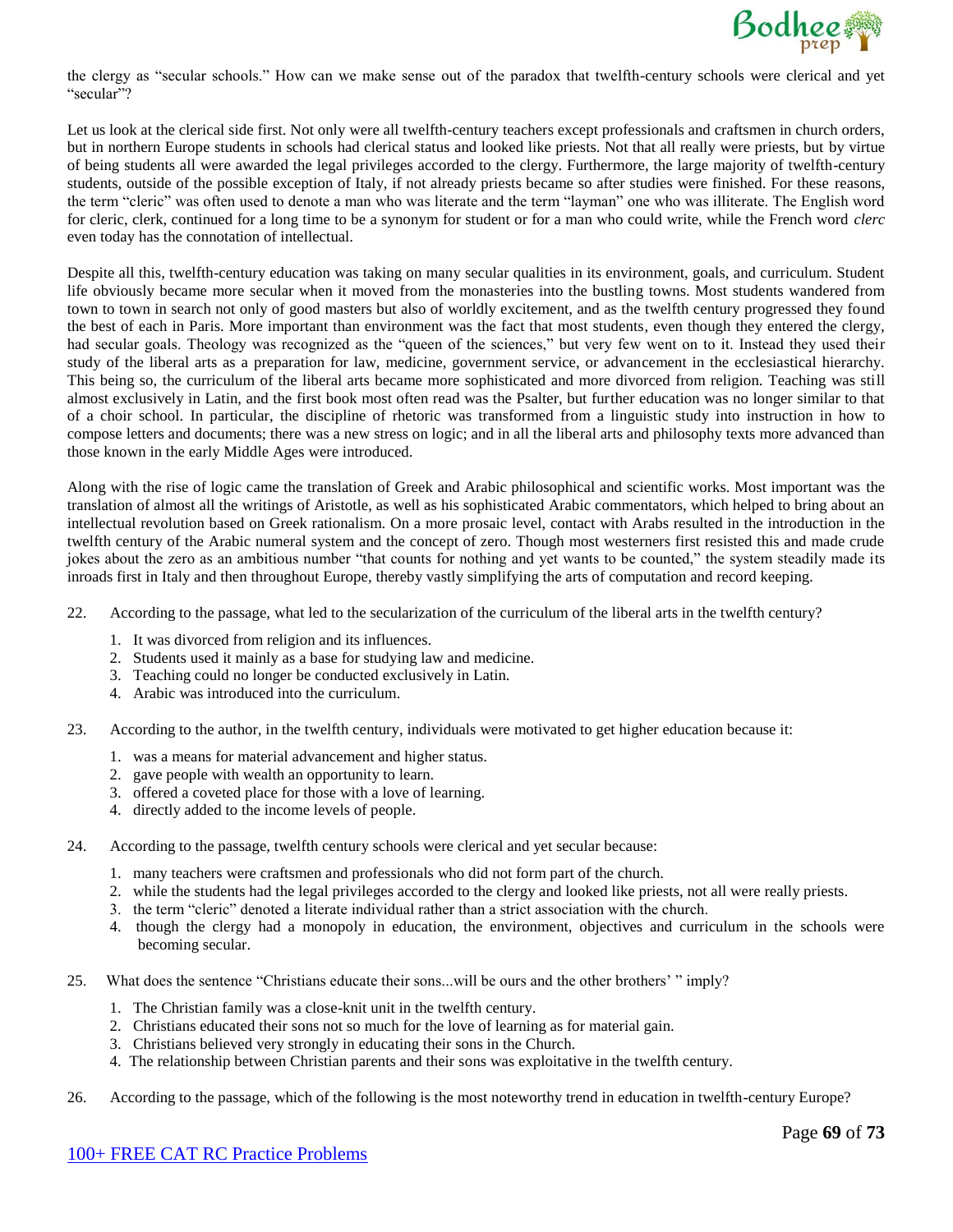

- 1. Secularization of education.
- 2. Flowering of theology as the queen of the sciences.
- 3. Wealthy people increasingly turning to education.
- 4. Rise of the clergy's influence on the curriculum.

#### **PASSAGE VI**

Fifty feet away three male lions lay by the road. They didn't appear to have a hair on their heads. Noting the color of their noses (leonine noses darken as they age, from pink to black), Craig estimated that they were six years old—young adults. "This is wonderful!' he said, after staring at them for several moments. "This is what we came to see. They really are maneless." Craig, a professor at the University of Minnesota, is arguably the leading expert on the majestic Serengeti lion, whose head is mantled in long, thick hair. He and Peyton West, a doctoral student who has been working with him in Tanzania, had never seen the Tsavo lions that live some 200 miles east of the Serengeti. The scientists had partly suspected that the maneless males were adolescents mistaken for adults by amateur observers. Now they knew better.

The Tsavo research expedition was mostly Peyton's show. She had spent several years in Tanzania, compiling the data she needed to answer a question that ought to have been answered long ago: Why do lions have manes? It's the only cat, wild or domestic, that displays such ornamentation. In Tsavo she was attacking the riddle from the opposite angle. Why do its lions not have manes? (Some "maneless" lions in Tsavo East do have partial manes, but they rarely attain the regal glory of the Serengeti lions'.) Does environmental adaptation account for the trait? Are the lions of Tsavo, as some people believe, a distinct subspecies of their Serengeti cousins?

The Serengeti lions have been under continuous observation for more than 35 years, beginning with George Schaller's pioneering work in the 1960s. But the lions in Tsavo, Kenya's oldest and largest protected ecosystem, have hardly been studied. Consequently, legends have grown up around them. Not only do they look different, according to the myths, they *behave*  differently, displaying greater cunning and aggressiveness. "Remember too," *Kenya: The Rough Guide* warns, "Tsavo's lions have a reputation of ferocity." Their fearsome image became well-known in 1898, when two males stalled construction of what is now Kenya Railways by allegedly killing and eating 135 Indian and African laborers. A British Army officer in charge of building a railroad bridge over the Tsavo River, Lt. Col. J. H. Patterson, spent nine months pursuing the pair before he brought them to bay and killed them. Stuffed and mounted, they now glare at visitors to the Field Museum in Chicago. Patterson's account of the leonine reign of terror, *The Man-Eaters of Tsavo*, was an international best-seller when published in 1907. Still in print, the book has made Tsavo's lions notorious. That annoys some scientists. "People don't want to give up on mythology," Dennis King told me one day. The zoologist has been working in Tsavo off and on for four years. "I am so sick of this man-eater business. Patterson made a helluva lot of money off that story, but Tsavo's lions are no more likely to turn man-eater than lions from elsewhere."

But tales of their savagery and wiliness don't all come from sensationalist authors looking to make a buck. Tsavo lions are generally larger than lions elsewhere, enabling them to take down the predominant prey animal in Tsavo, the Cape buffalo, one of the strongest, most aggressive animals on Earth. The buffalo don't give up easily: They often kill or severely injure an attacking lion, and a wounded lion might be more likely to turn to cattle and humans for food.

And other prey is less abundant in Tsavo than in other traditional lion haunts. A hungry lion is more likely to attack humans. Safari guides and Kenya Wildlife Service rangers tell of lions attacking Land Rovers, raiding camps, stalking tourists. Tsavo is a tough neighborhood, they say, and it breeds tougher lions.

But are they really tougher? And if so, is there any connection between their manelessness and their ferocity? An intriguing hypothesis was advanced two years ago by Gnoske and Peterhans: Tsavo lions may be similar to the nmanned cave lions of the Pleistocene. The Serengeti variety is among the most evolved of the species—the latest model, so to speak—while certain morphological differences in Tsavo lions (bigger bodies, smaller skulls, and maybe even lack of a mane) suggest that they are closer to the primitive ancestor of all lions. Craig and Peyton had serious doubts about the idea, but admitted that Tsavo lions pose a mystery to science.

- 27. The book *Man-Eaters of Tsavo* annoys some scientists because
	- 1. it revealed that Tsavo lions are ferocious.
	- 2. Patterson made a helluva lot of money from the book by sensationalism.
	- 3. it perpetuated the bad name Tsavo lions had.
	- 4. it narrated how two male lions were killed.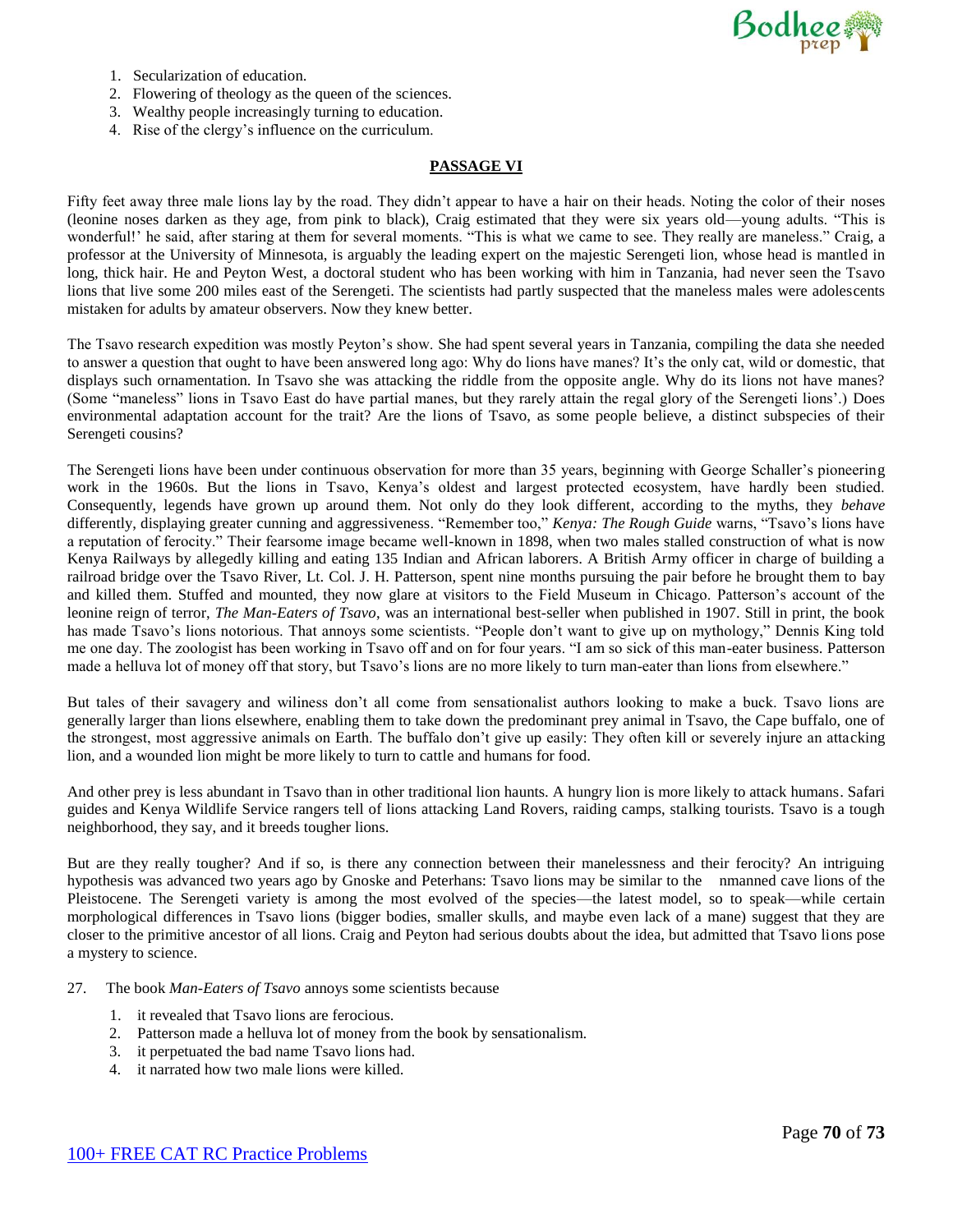

- 28. According to the passage, which of the following has NOT contributed to the popular image of Tsavo lions as savage creatures?
	- 1. Tsavo lions have been observed to bring down one of the strongest and most aggressive animals the Cape buffalo.
	- 2. In contrast to the situation in traditional lion haunts, scarcity of non-buffalo prey in the Tsavo makes the Tsavo lions more aggressive.
	- 3. The Tsavo lion is considered to be less evolved than the Serengeti variety.
	- 4. Tsavo lions have been observed to attack vehicles as well as humans.
- 29. The sentence which concludes the first paragraph, "Now they knew better", implies that:
	- 1. The two scientists were struck by wonder on seeing maneless lions for the first time.
	- 2. Though Craig was an expert on the Serengeti lion, now he also knew about the Tsavo lions.
	- 3. Earlier, Craig and West thought that amateur observers had been mistaken.
	- 4. Craig was now able to confirm that darkening of the noses as lions aged applied to Tsavo lions as well.
- 30. Which of the following, if true, would weaken the hypothesis advanced by Gnoske and Peterhans most?
	- 1. Craig and Peyton develop even more serious doubts about the idea that Tsavo lions are primitive.
	- 2. The maneless Tsavo East lions are shown to be closer to the cave lions.
	- 3. Pleistocene cave lions are shown to be far less violent than believed.
	- 4. The morphological variations in body and skull size between the cave and Tsavo lions are found to be insignificant.

# **PASSAGE VII**

A game of strategy, as currently conceived in game theory, is a situation in which two or more "players" make choices among available alternatives (moves). The totality of choices determines the outcomes of the game, and it is assumed that the rank order of preferences for the outcomes is different for different players. Thus the "interests" of the players are generally in conflict. Whether these interests are diametrically opposed or only partially opposed depends on the type of game.

Psychologically, most interesting situations arise when the interests of the players are partly coincident and partly opposed, because then one can postulate not only a conflict among the players but also inner conflicts within the players. Each is torn between a tendency to cooperate, so as to promote the common interests, and a tendency to compete, so as to enhance his own individual interests.

Internal conflicts are always psychologically interesting. What we vaguely call "interesting" psychology is in very great measure the psychology of inner conflict. Inner conflict is also held to be an important component of serious literature as distinguished from less serious genres. The classical tragedy, as well as the serious novel, reveals the inner conflict of central figures. The superficial adventure story, on the other hand, depicts only external conflict; that is, the threats to the person with whom the reader (or viewer) identifies stem in these stories exclusively from external obstacles and from the adversaries who create them. On the most primitive level this sort of external conflict is psychologically empty. In the fisticuffs between the protagonists of good and evil, no psychological problems are involved or, at any rate, none are depicted in juvenile representations of conflict.

The detective story, the "adult" analogue of a juvenile adventure tale, has at times been described as a glorification of intellectualized conflict. However, a great deal of the interest in the plots of these stories is sustained by withholding the unraveling of a solution to a problem. The effort of solving the problem is in itself not a conflict if the adversary (the unknown criminal) remains passive, like Nature, whose secrets the scientist supposedly unravels by deduction. If the adversary actively puts obstacles in the detective's path toward the solution, there is genuine conflict. But the conflict is psychologically interesting only to the extent that it contains irrational components such as a tactical error on the criminal's part or the detective's insight into some psychological quirk of the criminal or something of this sort. Conflict conducted in a perfectly rational manner is psychologically no more interesting than a standard Western. For example, Tic-tac-toe, played perfectly by both players, is completely devoid of psychological interest. Chess may be psychologically interesting but only to the extent that it is played not quite rationally. Played completely rationally, chess would not be different from Tic-tac-toe.

In short, a pure conflict of interest (what is called a zero-sum game) although it offers a wealth of interesting conceptual problems, is not interesting psychologically, except to the extent that its conduct departs from rational norms.

31. According to the passage, which of the following options about the application of game theory to a conflict-of-interest situation is true?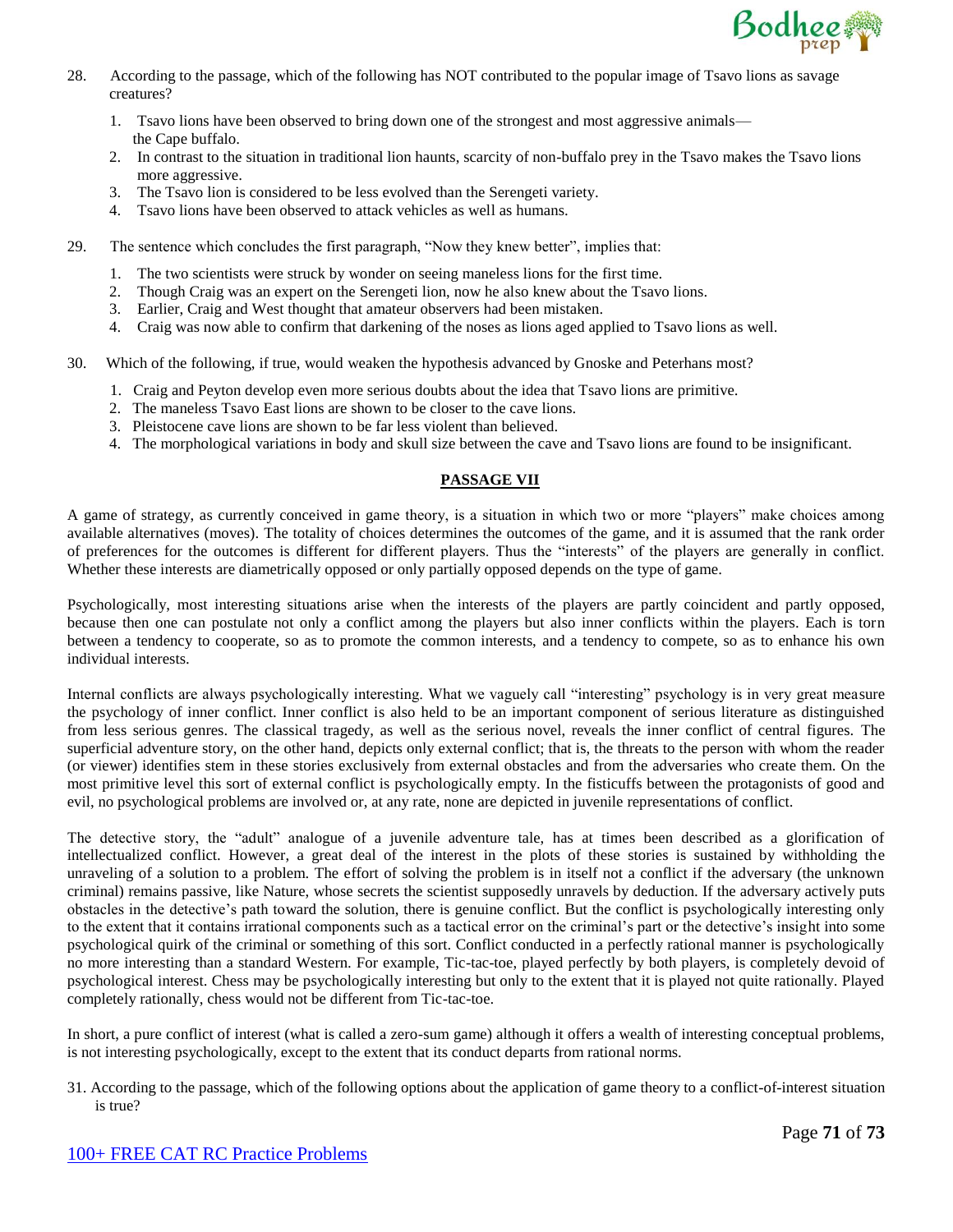

- 1. Assuming that the rank order of preferences for options is different for different players.
- 2. Accepting that the interests of different players are often in conflict.
- 3. Not assuming that the interests are in complete disagreement.
- 4. All of the above.

32. The problem solving process of a scientist is different from that of a detective because

- 1. scientists study inanimate objects, while detectives deal with living criminals or law offenders.
- 2. scientists study known objects, while detectives have to deal with unknown criminals or law offenders
- 3. scientists study phenomena that are not actively altered, while detectives deal with phenomena that have been deliberately influenced to mislead.
- 4. scientists study psychologically interesting phenomena, while detectives deal with "adult" analogues of juvenile adventure tales.
- 33. According to the passage, internal conflicts are psychologically more interesting than external conflicts because
- 1. internal conflicts, rather than external conflicts, form an important component of serious literature as distinguished from less serious genres.
- 2. only juveniles or very few "adults" actually experience external conflict, while internal conflict is more widely prevalent in society.
- 3. in situations of internal conflict, individuals experience a dilemma in resolving their own preferences for different outcomes.
- 4. there are no threats to the reader (or viewer) in case of external conflicts.
- 34. Which, according to the author, would qualify as interesting psychology?
- 1. A statistician's dilemma over choosing the best method to solve an optimization problem.
- 2. A chess player's predicament over adopting a defensive strategy against an aggressive opponent.
- 3. A mountaineer's choice of the best path to Mt. Everest from the base camp.
- 4. A finance manager's quandary over the best way of raising money from the market.

| <b>ANSWER KEY</b> |           |  |           |  |           |  |           |           |           |  |
|-------------------|-----------|--|-----------|--|-----------|--|-----------|-----------|-----------|--|
|                   |           |  |           |  |           |  |           |           |           |  |
|                   | 1. $(4)$  |  | 2. $(2)$  |  | 3. (1)    |  | 4. $(4)$  |           | 5. (1)    |  |
| 6.                | (3)       |  | 7. $(1)$  |  | 8. (4)    |  | 9. $(4)$  |           | 10. $(2)$ |  |
|                   | 11. $(2)$ |  | 12. $(3)$ |  | 13. $(4)$ |  | 14. $(3)$ |           | 15. $(1)$ |  |
|                   | 16. $(3)$ |  | 17. $(4)$ |  | 18. $(3)$ |  | 19. $(2)$ | $20.$ (2) |           |  |
| 21. (1)           |           |  | 22. (2)   |  | 23. (1)   |  | 24. (4)   | 25. (2)   |           |  |
| 26. $(1)$         |           |  | 27. (3)   |  | 28. (3)   |  | 29. (3)   | 30. $(3)$ |           |  |
|                   | 31. (4)   |  | 32. (3)   |  | 33. (3)   |  | 34. (2)   |           |           |  |
|                   |           |  |           |  |           |  |           |           |           |  |

\_\_\_\_\_\_\_\_\_\_\_\_\_\_\_\_\_\_\_\_\_\_\_\_\_\_\_\_\_\_\_\_\_\_\_\_\_\_\_\_\_\_\_\_\_\_\_\_\_\_\_\_\_\_\_\_\_\_\_\_\_\_\_\_\_\_\_\_\_\_\_\_\_\_\_\_\_\_\_\_\_\_\_\_\_\_\_\_\_\_\_\_\_\_\_\_\_\_\_\_\_\_\_